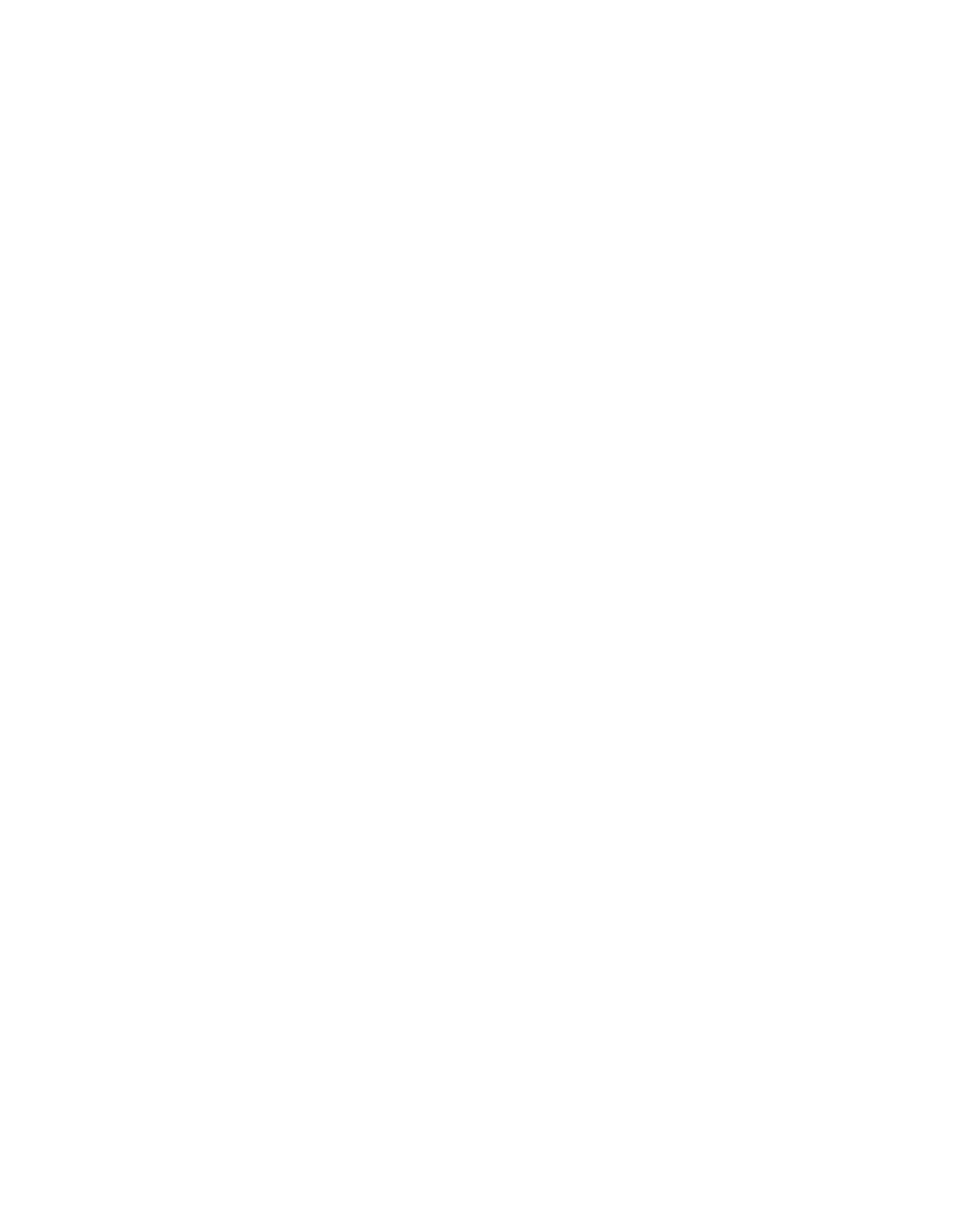The University of Southern Mississippi

# IMPLICATIONS OF THE NO CHILD LEFT BEHIND LEGISLATION

## ON CAREER AND TECHNICAL EDUCATION

by

Thomas Kyle Wallace

Abstract of a Dissertation Submitted to the Graduate School of The University of Southern Mississippi in Partial Fulfillment of the Requirements for the Degree of Doctor of Philosophy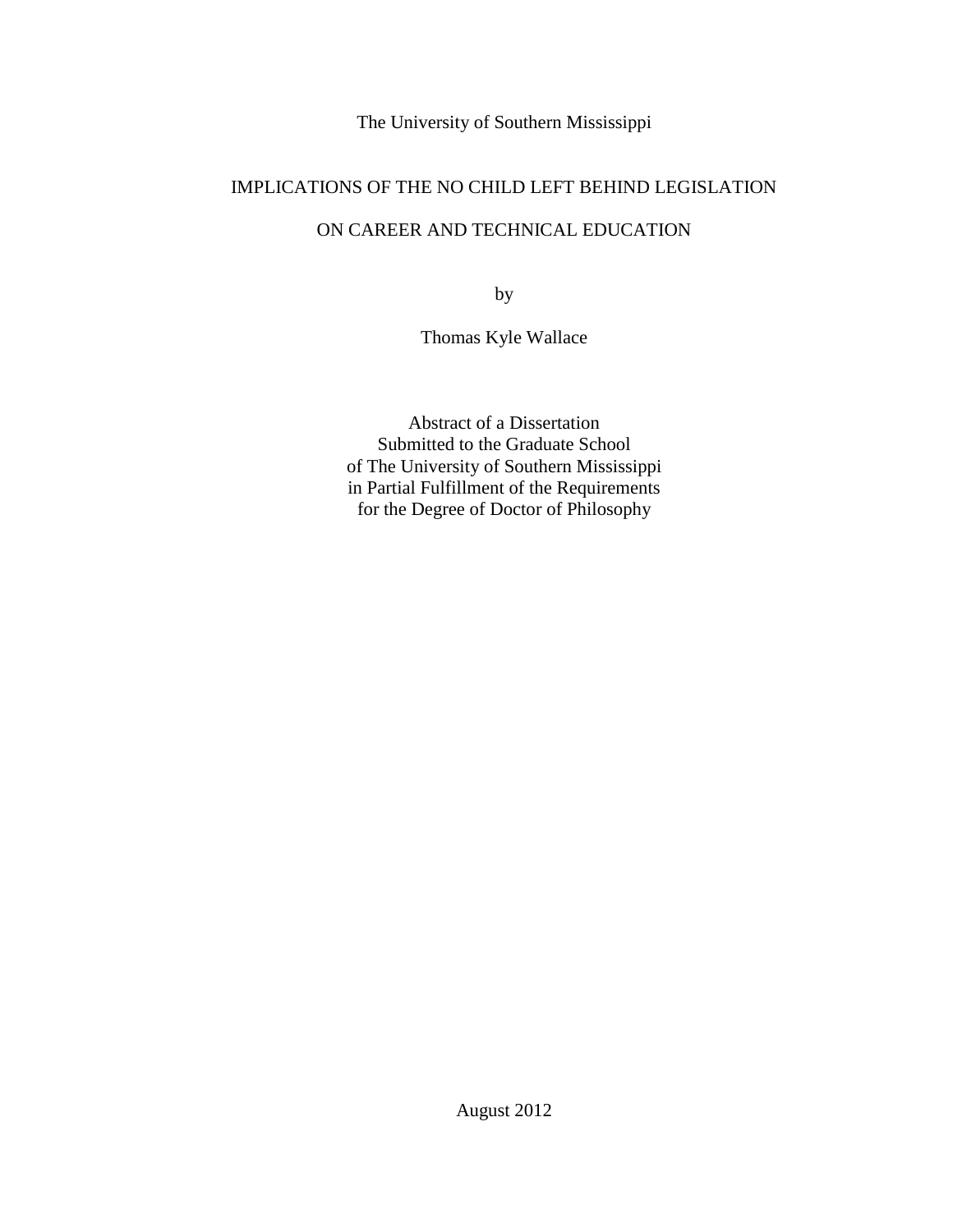#### ABSTRACT

# IMPLICATIONS OF THE NO CHILD LEFT BEHIND LEGISLATION ON CAREER AND TECHNICAL EDUCATION

by Thomas Kyle Wallace

#### August 2012

The passage of No Child Left Behind (NCLB) legislation in 2001 brought about a multitude of education reform policies for education institutions that made the future of Career and Technical Education's (CTE) role in secondary educations unclear. These mandates forced educational leaders to emphasize student enrollment in tracks that prepare them for post-secondary educational opportunities that require a stronger background in academic courses. The standards-based mandates required by NCLB legislation make promotion of CTE courses more difficult because these courses are primarily elective courses and have caused educational agencies to look at what CTE programs provide in terms of meeting these requirements.

The data presented in this research provides an in-depth look at the impact that NCLB had on CTE in Mississippi and how its students fared on state subject area tests (biology, algebra, and language arts) compared to students who did not enroll in CTE programs of study. A trend analysis of CTE student enrollment over the decade of NCLB implementation and adaptation for the state of Mississippi gives insight to the impact that a more specific emphasis on academics had on CTE enrollment. Also, a local school district's biology subject area test score data is used to compare students enrolled in an agriculture program with students who were not enrolled to determine if a difference existed between student performances. Finally, a focus group dialogue with former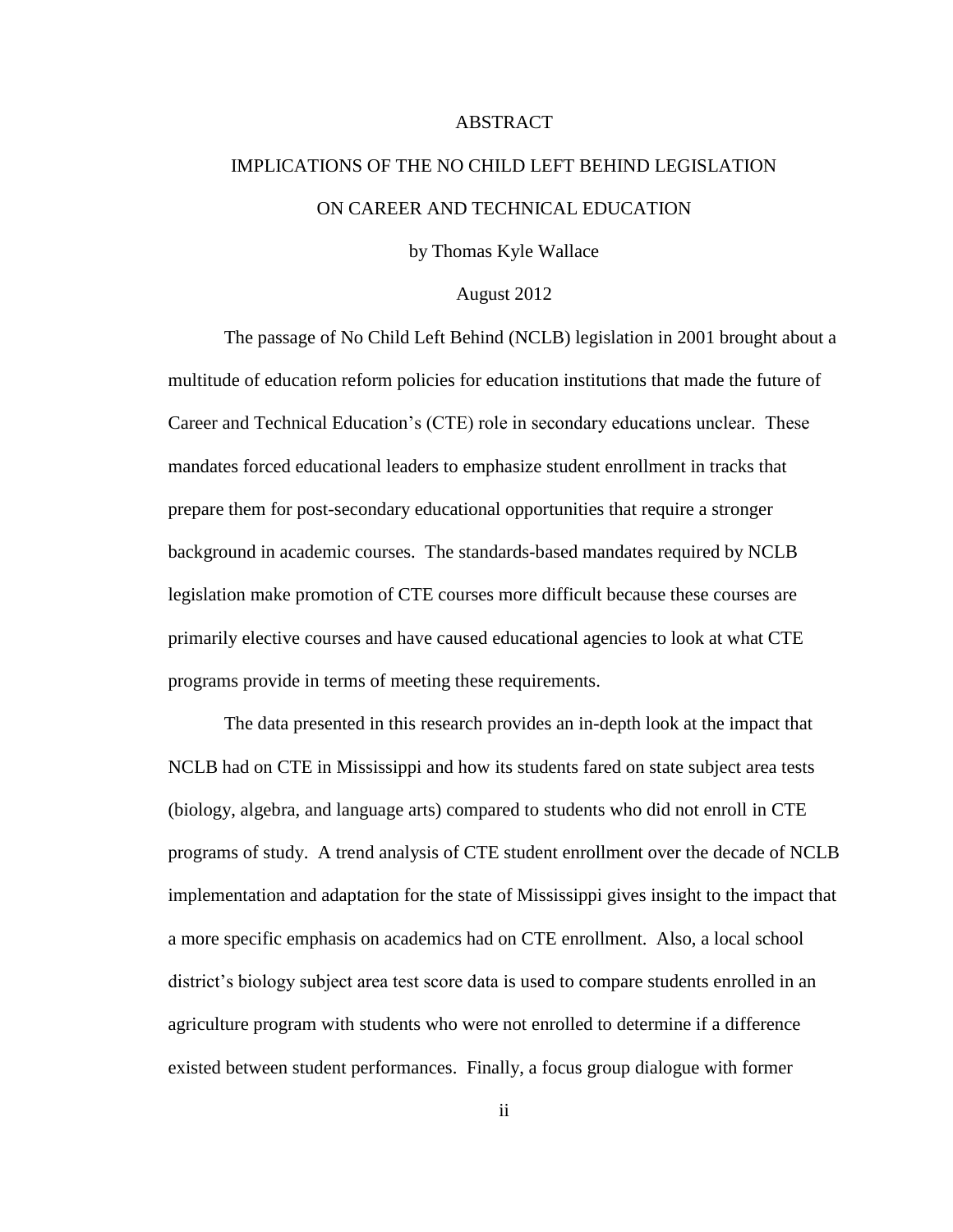students of CTE completers and noncompleters in the same district is discussed to determine the effect that participation or nonparticipation had on student postsecondary or career choices.

Understanding the influence that an increased focus on academic courses had on CTE programs will enable school leaders and district planners to become better prepared as redesign models and career pathways begin to transform public education in the future. Educational organizations that use this research to embrace and promote CTE should see reductions in class size, dropout rates, and increased attendance, not to mention the performance-driven curriculum that reaches across CTE programs and conceptualizes the goals of CTE and academic programs alike.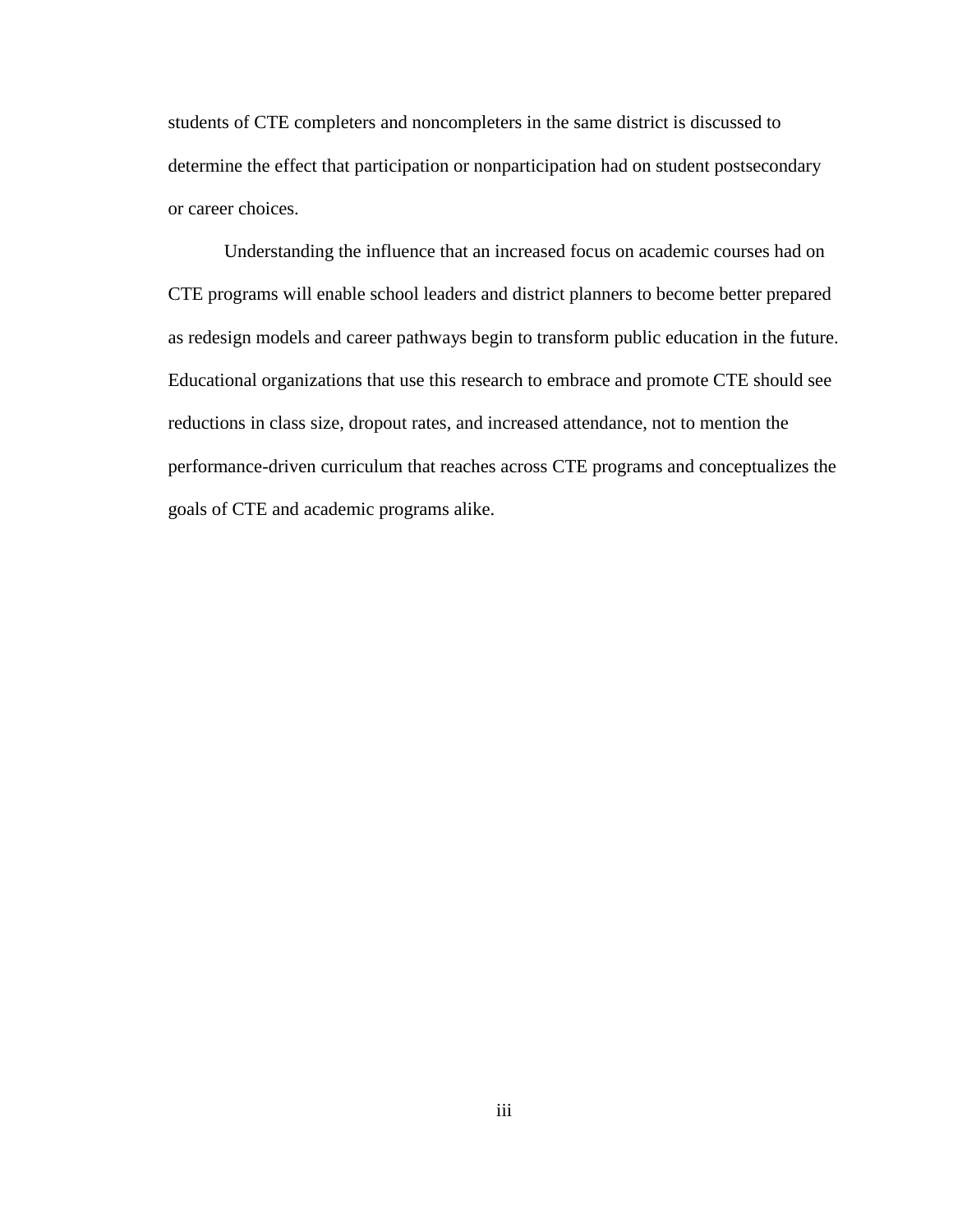# COPYRIGHT BY

## THOMAS KYLE WALLACE

2012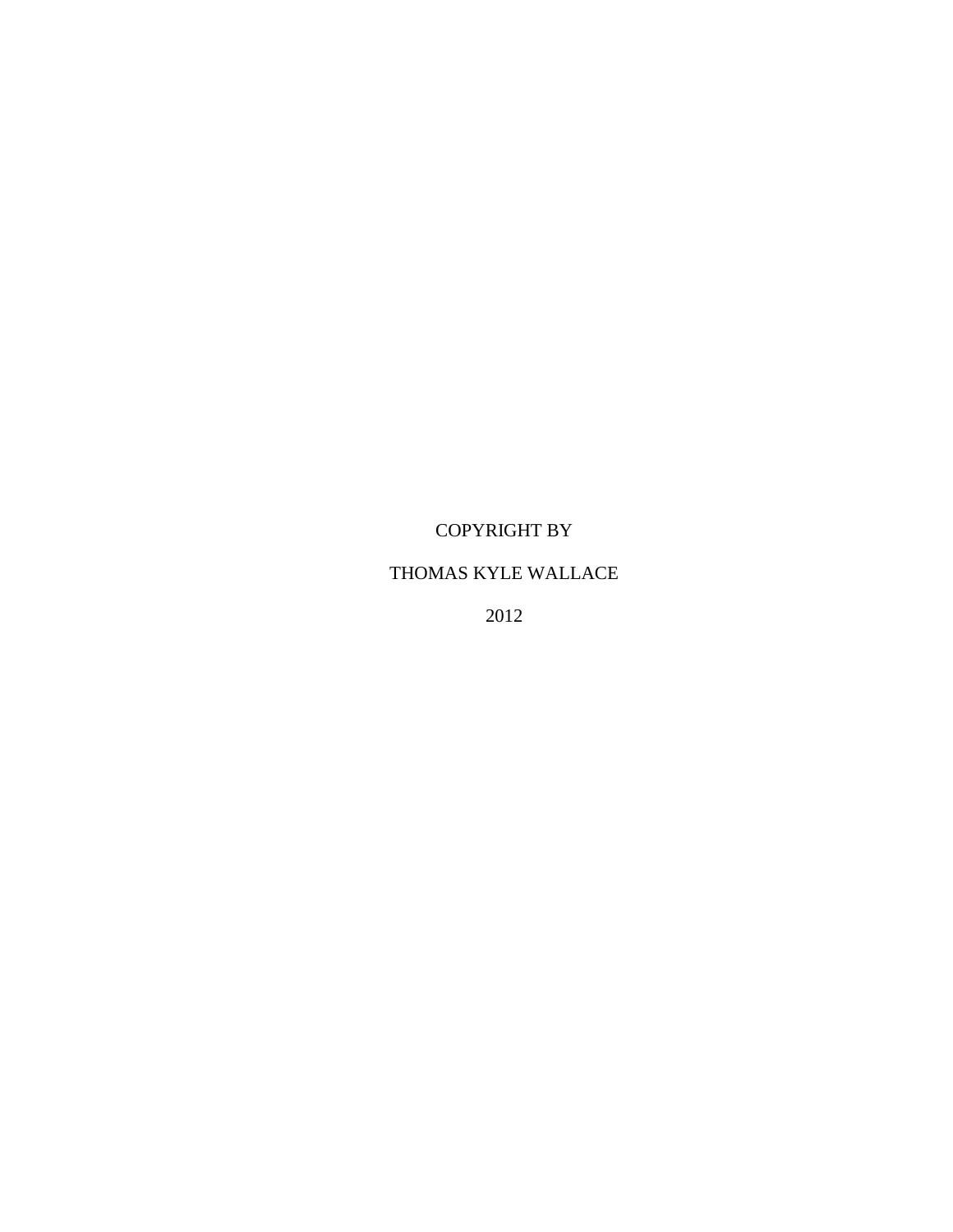The University of Southern Mississippi

## IMPLICATIONS OF THE NO CHILD LEFT BEHIND LEGISLATION

# ON CAREER AND TECHNICAL EDUCATION

by

Thomas Kyle Wallace

A Dissertation Submitted to the Graduate School of The University of Southern Mississippi in Partial Fulfillment of the Requirements for the Degree of Doctor of Philosophy

Approved:

\_\_\_\_\_\_\_\_\_\_\_\_\_\_\_\_\_\_\_\_\_\_\_\_\_\_\_\_\_\_\_\_\_\_\_\_

\_\_\_\_\_\_\_\_\_\_\_\_\_\_\_\_\_\_\_\_\_\_\_\_\_\_\_\_\_\_\_\_\_\_\_\_

\_\_\_\_\_\_\_\_\_\_\_\_\_\_\_\_\_\_\_\_\_\_\_\_\_\_\_\_\_\_\_\_\_\_\_\_

\_\_\_\_\_\_\_\_\_\_\_\_\_\_\_\_\_\_\_\_\_\_\_\_\_\_\_\_\_\_\_\_\_\_\_\_

\_\_\_\_\_\_\_\_\_\_\_\_\_\_\_\_\_\_\_\_\_\_\_\_\_\_\_\_\_\_\_\_\_\_\_\_

Director

Dean of the Graduate School

August 2012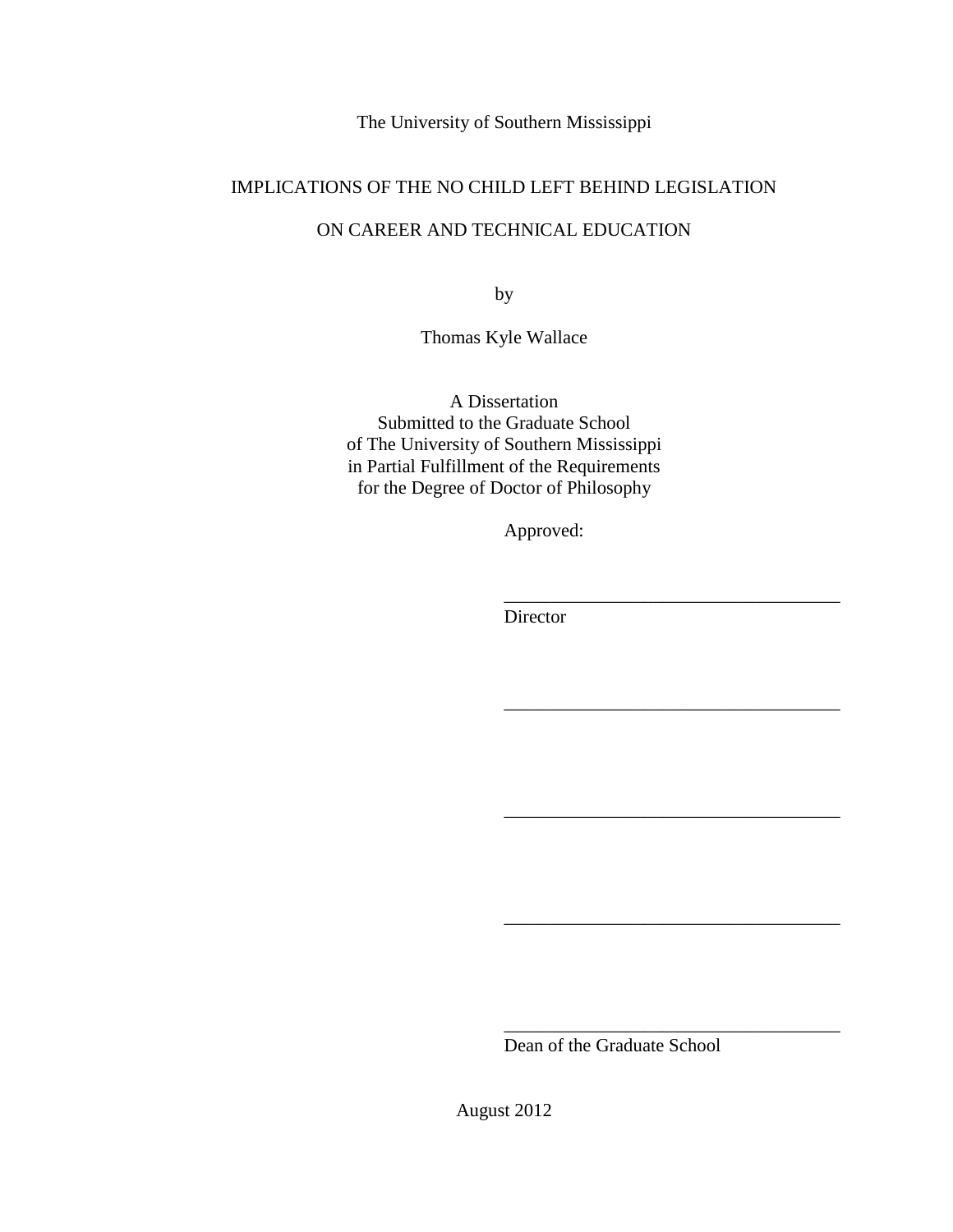#### ACKNOWLEDGMENTS

I would like to thank the two committee chair people that had an extensive part in the completion of this work. Dr. Wanda Maulding for the encouragement and for being there in the beginning of this process to get things started. You left to pursue other professional interests before the completion of this study, but I will be forever indebted to you for the support and encouragement you exhibited during the infancy of this process. Dr. David Lee, thank you for taking over at the midway point of this process and providing the support necessary to bring this to fruition. The education community is better because of your leadership and passion.

To the rest of my committee members, we all realize that this is a process and that life continues through many trials of adversity. A deep appreciation is acknowledged for your time and continued support in the portions of this work in which you had a hand. Thank you, Dr. Jack McAlpin, Dr. Michael Newman, Dr. Tammy Greer, Dr. Rose McNeese, Dr. Ron Styron and Dr. Sharon Rouse.

An extremely special thank you is extended to Dr. J. T. Johnson, who came aboard and steadied the boat, not only for me but also for many others. Words will never be able to express how the professionalism and expertise you exhibited during this process will impact my future.

Finally, I want to let my wife, Dawn H. Wallace, know how thankful I am to have her in my life. As I complete my educational journey, you are beginning the end of yours. I will never be able to repay you for what you have had to endure through this process. Good luck on your educational endeavor!

iv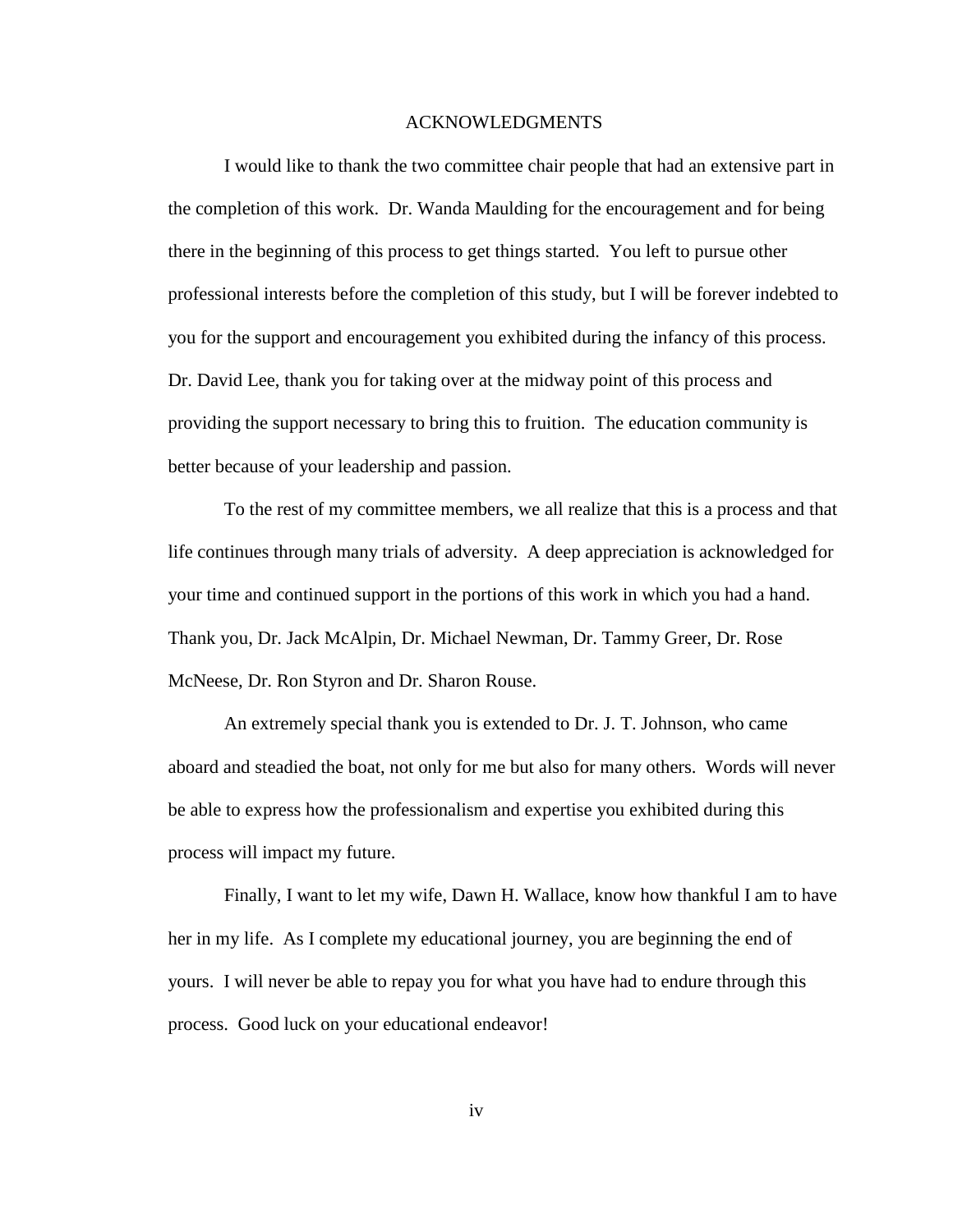# TABLE OF CONTENTS

| <b>CHAPTER</b> |                                                                                                                                                                                                                                                                                                                                                                                                                                              |  |  |  |
|----------------|----------------------------------------------------------------------------------------------------------------------------------------------------------------------------------------------------------------------------------------------------------------------------------------------------------------------------------------------------------------------------------------------------------------------------------------------|--|--|--|
| I.             |                                                                                                                                                                                                                                                                                                                                                                                                                                              |  |  |  |
|                | Background of the Problem<br><b>History of Vocational Education</b><br>Development of the No Child Left Behind Act<br>Secondary CTE Students Since Implementation of NCLB<br>Other Implications of NCLB on CTE<br><b>Statement of the Problem</b><br>Purpose of the Study<br>Hypotheses<br><b>Research Questions</b><br>Methodology<br><b>Definition of Terms</b><br>Assumptions<br>Delimitations<br>Limitations<br>Justification<br>Summary |  |  |  |
| II.            | Development of Career and Technical Education<br>History of Vocational Education<br>Development of No Child Left Behind<br>Secondary CTE Students Since Implementation of NCLB<br>Other Implications of NCLB on CTE<br>Summary                                                                                                                                                                                                               |  |  |  |
| Ш.             | Introduction<br>Hypotheses<br><b>Research Questions</b>                                                                                                                                                                                                                                                                                                                                                                                      |  |  |  |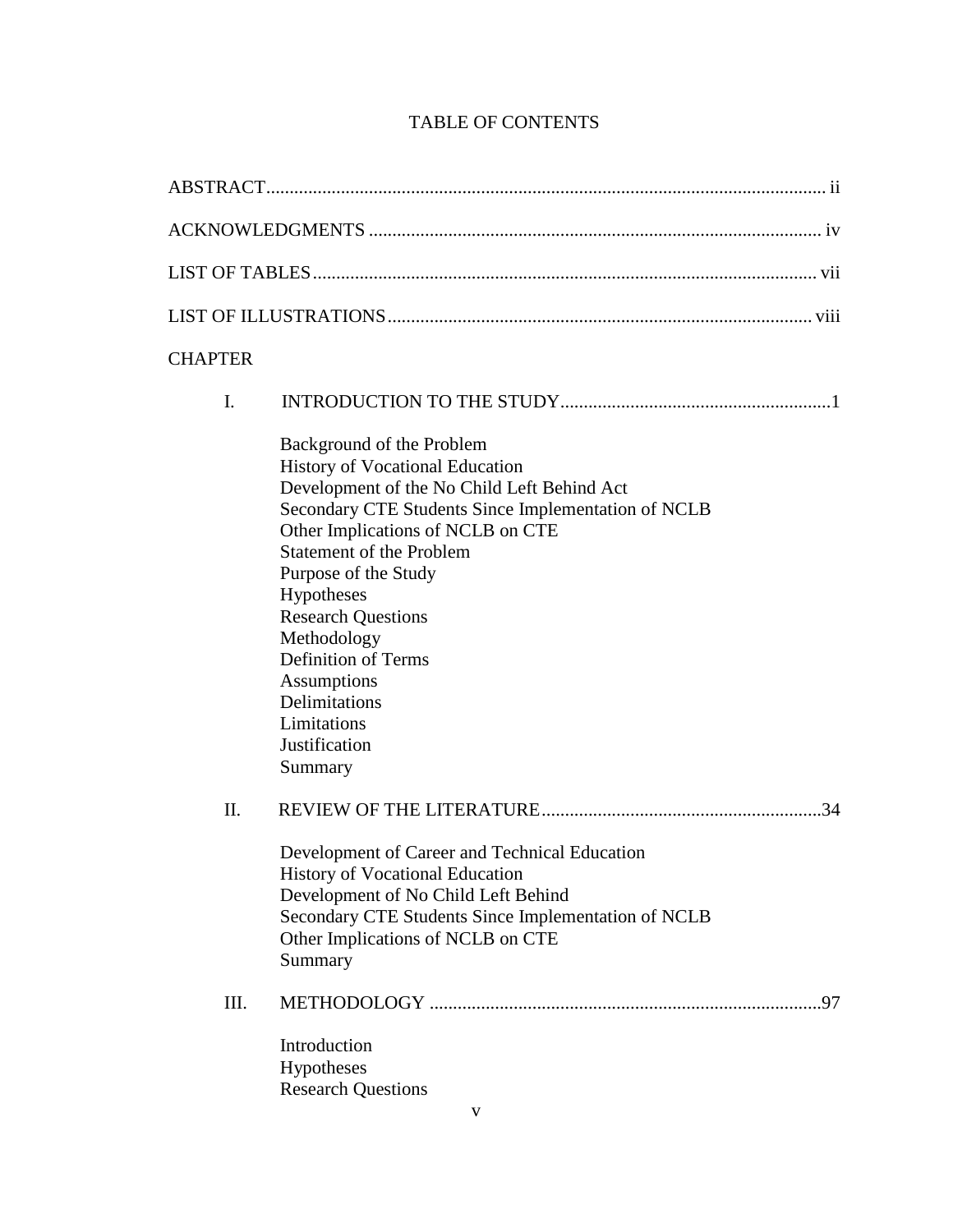|     | <b>Research Design and Procedures</b><br>Sample/Participants<br>Data Analysis<br>Summary                                                                 |      |
|-----|----------------------------------------------------------------------------------------------------------------------------------------------------------|------|
| IV. |                                                                                                                                                          | 107  |
|     | Introduction<br>Descriptive<br>Statistical<br>Qualitative<br>Summary                                                                                     |      |
| V.  |                                                                                                                                                          | .134 |
|     | Introduction<br><b>Conclusions and Discussion</b><br>Limitations<br>Recommendations for Policy or Practice<br><b>Recommendations for Future Research</b> |      |
|     |                                                                                                                                                          | .147 |
|     |                                                                                                                                                          | .151 |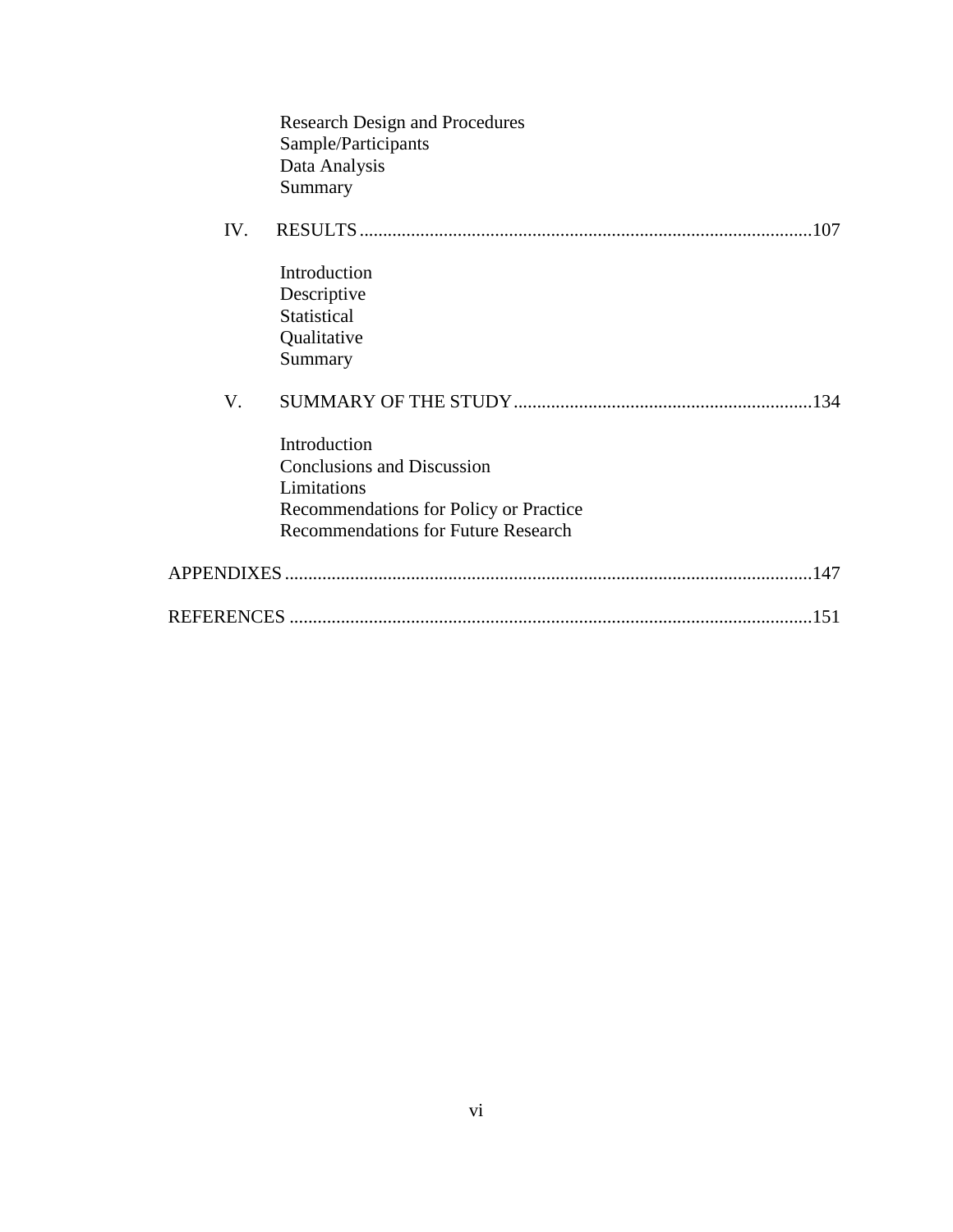## LIST OF TABLES

| 1.               | 2008-2009 and 2009-2010 School Years Mississippi SATP                                                          |     |
|------------------|----------------------------------------------------------------------------------------------------------------|-----|
| 2.               | Comparison of SATP Biology Scores for 2006-2007 and                                                            |     |
| 3.               |                                                                                                                |     |
| $\overline{4}$ . | Comparison of SATP Biology, Algebra, and Language Arts                                                         |     |
| 5.               | Comparison of Interaction Between Year and Completer<br>On the SATP Biology, Algebra, and Language Arts Scores |     |
| 6.               | Interaction Between Agriculture Students and Biology<br>Students, Biology SAPT Mean Scores for 2006-2007       |     |
| 7.               | Interaction Between Agriculture and Biology Mean Scores                                                        | 122 |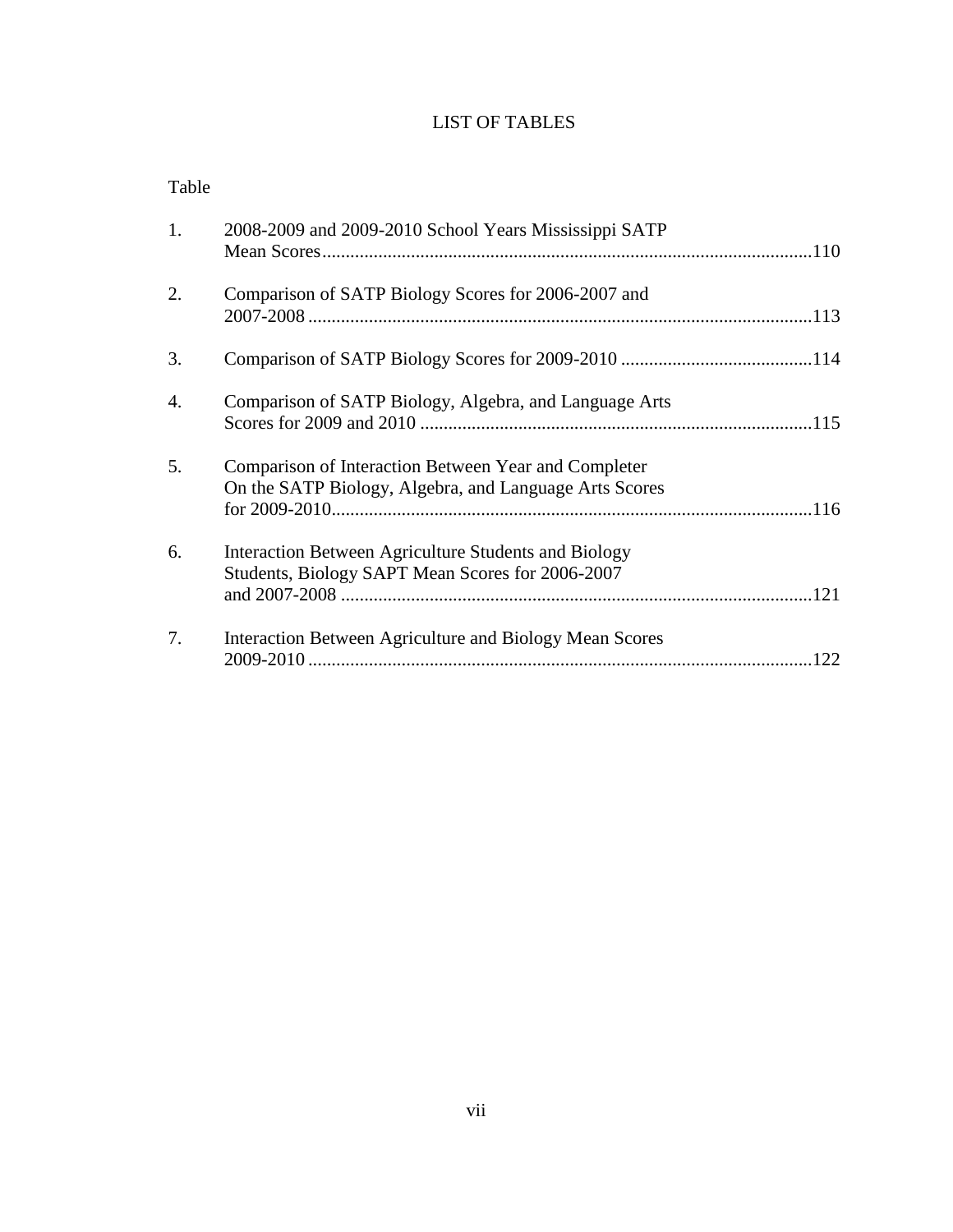## LIST OF ILLUSTRATIONS

# Figure

| 1. |                                                        |  |
|----|--------------------------------------------------------|--|
| 2. |                                                        |  |
| 3. | Mean SATP Scores for Language Arts 2008-2009 and       |  |
| 4. | Trend Analysis Representation of Student Enrollment in |  |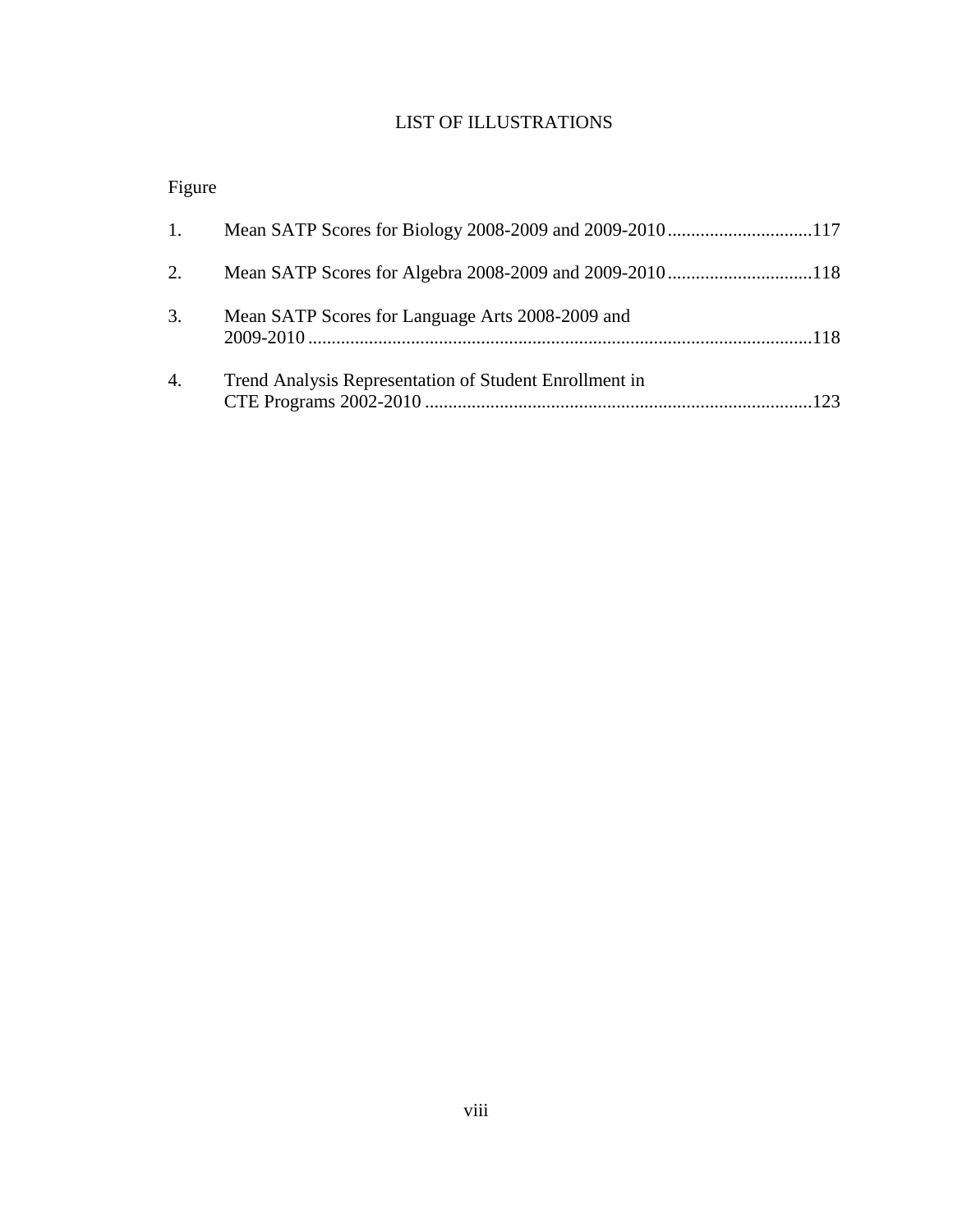#### CHAPTER I

#### INTRODUCTION TO THE STUDY

#### Background of the Problem

From the infancy of public education, a continuous evolvement of educational goals and the characteristics that described an *educated* person has continued to be refined. Since the inception of No Child Left Behind (NCLB) in 2001, emphasis has focused primarily on preparing students academically for college. While no mention of Career and Technical Education (CTE) in NCLB exists, the impact of NCLB legislation stimulated discussion and prompted investigation of its effects. The NCLB legislation increased academic standards for all students, "requiring stronger school accountability, more stringent qualifications for teachers, and an emphasis on programs and strategies with demonstrated effectiveness" (Reeves, 2003, p. 2). Current curricula in the United States, with standards-based mandates required by NCLB legislation, made promotion of CTE courses more difficult because these courses were primarily elective courses.

The emphasis for students was to enroll in courses that prepared them for postsecondary educational opportunities that required a stronger background in academic courses. However, industry is having ever-increasing difficulty in hiring workers who possess the skills required to fill available jobs. "Nearly two-thirds of employers—62 percent—said that they have difficulty in finding qualified applicants to fill vacancies. The skill shortage is having a detrimental effect on business operations" (Schoeff, 2009, p. 1). Career and Technical Education fills the skill gap between school and work. It places emphasis on work ethics, self-motivation, personal accountability, punctuality, time management, and professionalism—all qualities that drive American capitalism.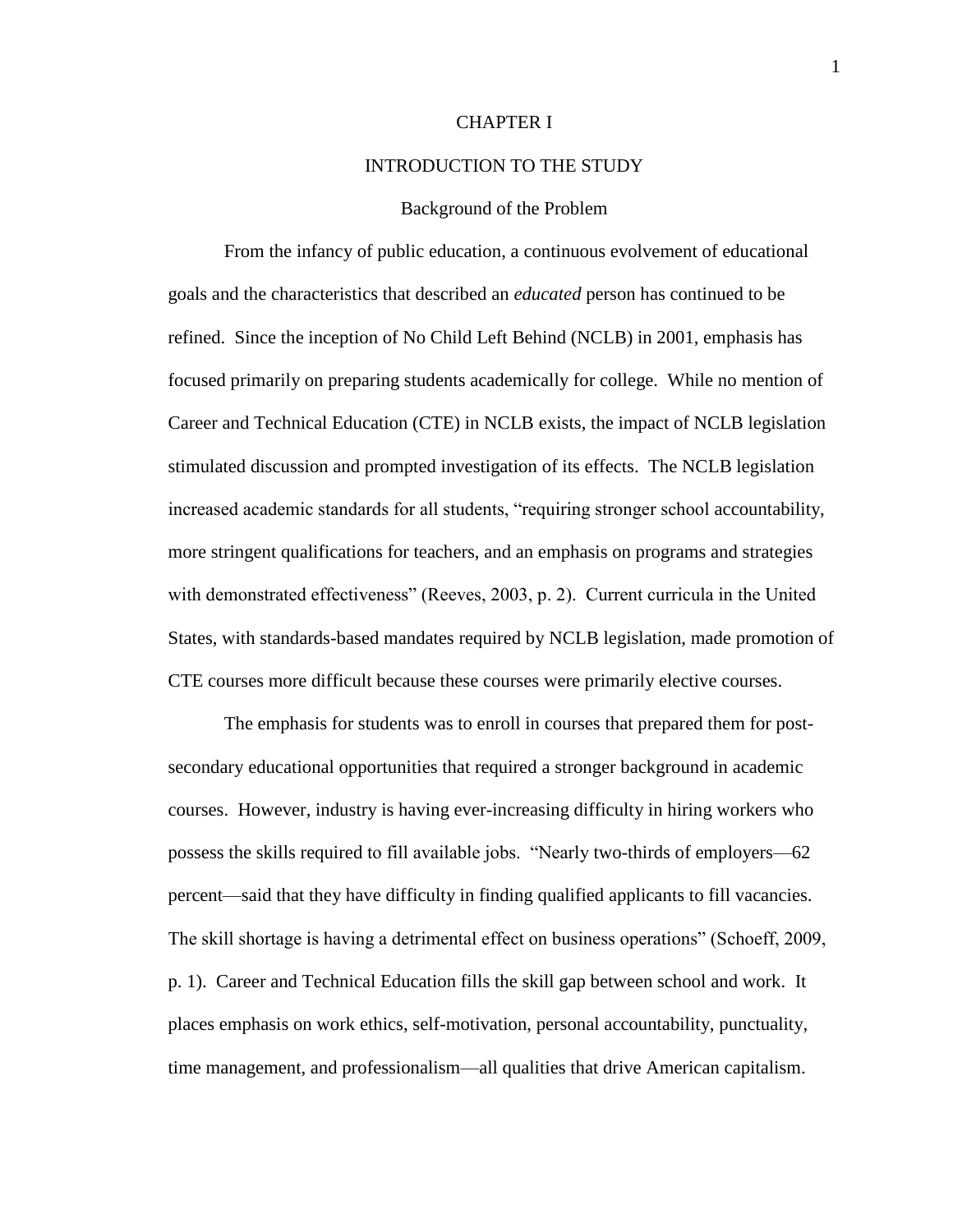Developing educational systems that prepare students for college and careers as they exit secondary school confirm CTE's worthiness in producing human capital.

#### History of Vocational Education

As with many public school educational initiatives, vocational education or Career and Technical Education (CTE), as it is called today, has continued to evolve over the last century. The influences that have created this evolution are deeply tied to economic and societal concerns often associated with national educational policy. CTE falls under many definitions, primarily depending on the application and how or where funding mechanisms arise. In years past, CTE was recognized as a skill driven technically-applied curriculum with student leadership organizations that provided students with opportunities to demonstrate proficiency in trained areas. Not until recent legislative reform applications, have academic components been incorporated and tracked for students enrolled in these skilled areas. CTE was born out of the Smith-Hughes Act of 1917 and has advanced into a modern comprehensive curriculum derived from such legislative action as the Carl D. Perkins Career and Technical Education Improvement Act of 2006.

#### *Smith Hughes Act of 1917*

Funding of Career and Technical Education in the United States began when The United States Congress passed the Smith Hughes Act of 1917. The act mandated states to develop and promote programs of vocational education that, at the time, were not adequately provided in state education systems. The act provided for vocational education in agriculture, trade and industries, and homemaking. The Vocational Education Amendments of 1968 and 1976 authorized federal grants to states to maintain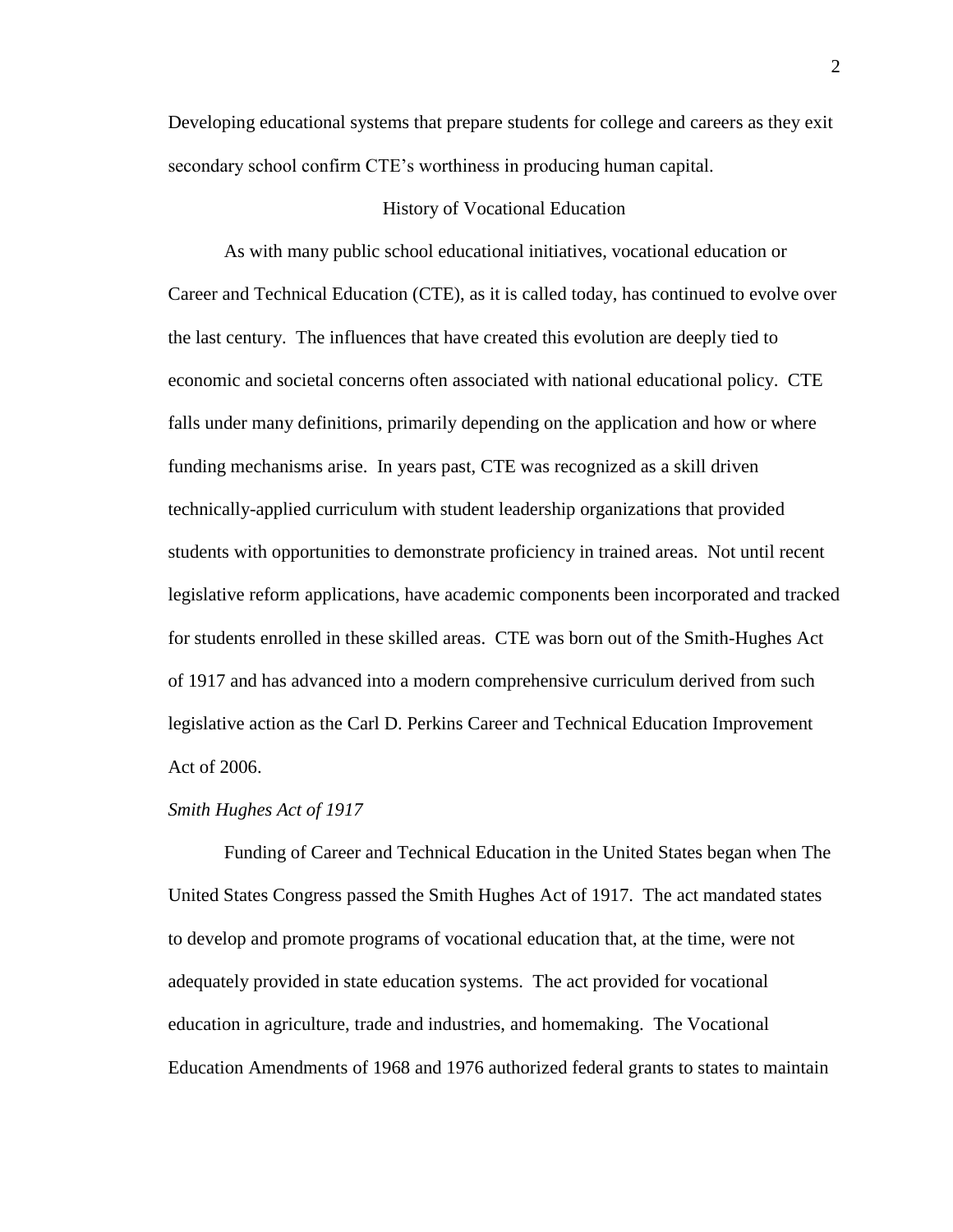and improve existing vocational programs, develop new vocational programs, and carry out programs to overcome sex discrimination in order to provide equal opportunities for both men and women.

#### *Carl D. Perkins Vocational Education Act of 1984*

The Carl D. Perkins Vocational Education Act of 1984 provided federal support of vocational education for a five-year period. This act emphasized funding and aimed instruction at providing marketable skills for special populations including physically challenged, disadvantaged, and single parents.

#### *Carl D. Perkins Vocational Education Act of 1990*

The Perkins Act of 1990 initiated Tech Prep; the most noted revision to this version was the coordination of CTE curriculums from the secondary to postsecondary level. The concept of nontraditional training (e.g., training women to be mechanics and men to be nurses) was also introduced with this revision to remove inequalities in what were traditionally gender-based programs of study. The law also mandated that states begin tracking performance-based standards such as program completion and job placement for students enrolled in CTE programs of study. This required districts to track students from the time they enrolled in a CTE program until they graduated high school. Districts had to document whether a student enrolled in a postsecondary institution or went into the work force or military.

#### *Carl D. Perkins Vocational Educational Act of 1998*

The reauthorization of the Perkins Act in 1998 changed the performance standards of the previous legislation with increased focus on accountability. The new standards required states to report data relative to student attainment, credential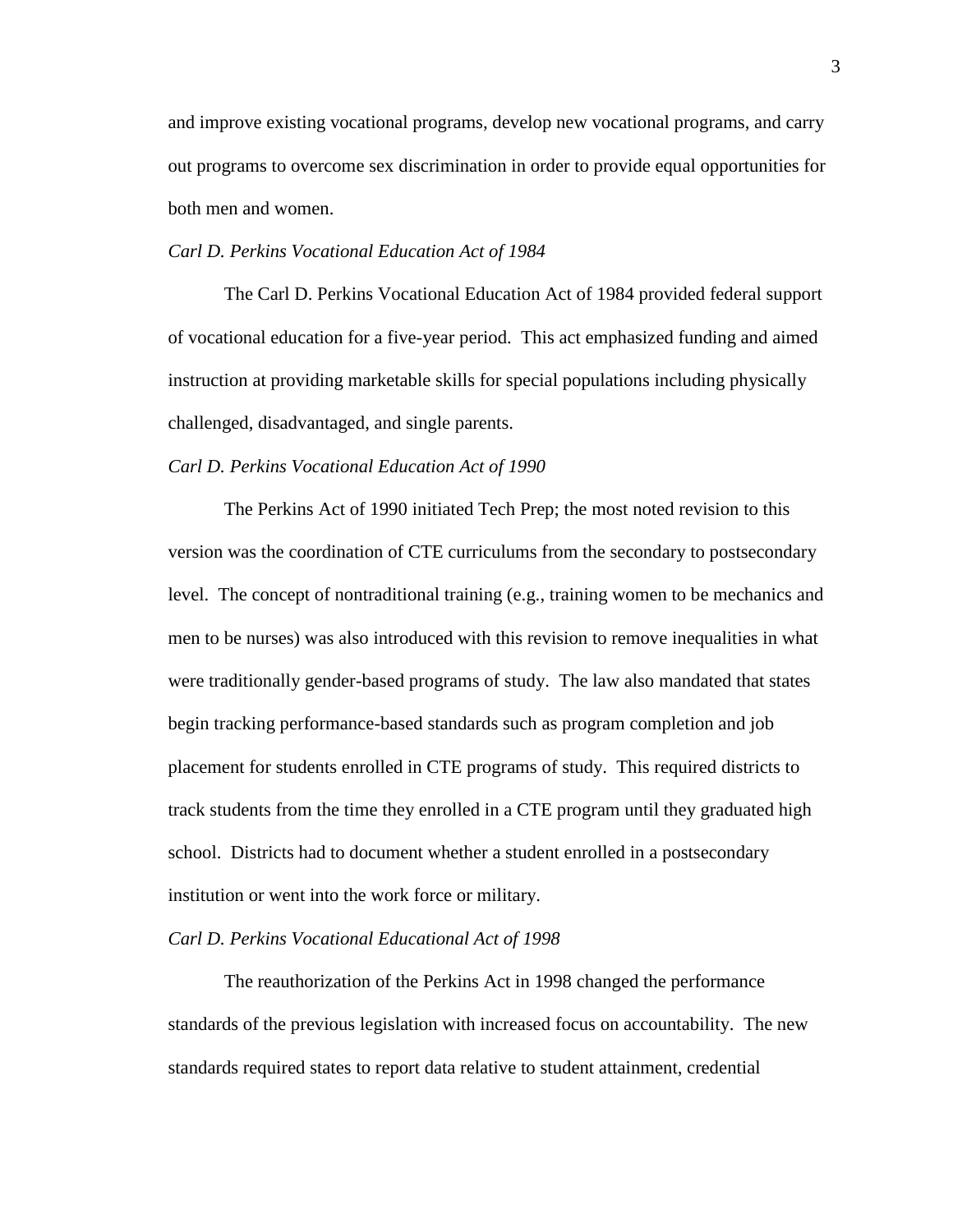attainment, placement and retention, and students in nontraditional programs of study. States could be placed on probationary status if combinations of indicators were not met, which would subsequently deny them federal funding.

#### *Carl D. Perkins Career and Technical Education Improvement Act of 2006*

Under the 2006 edition, the name was changed to the Carl D. Perkins Career and Technical Education Improvement Act. *Career and Technical* was added in order to begin to change the stigma that surrounded vocational education. "Vocational Education resonates with many as being representative of vocational education in the traditional sense and not academically focused or resulting in a college degree or high status occupations the way career and technical education can be perceived" (Browder, 2007, p. 1). This legislation also united NCLB standards and Perkins accountability. CTE programs began to be held accountable for academic attainment, proficiency in core academic courses, and graduation rates of students enrolled in CTE programs at the secondary level.

#### Development of the No Child Left Behind Act

Legislation that created major changes in academic education came about much later than CTE in the twentieth century; although the idea of a public education had been in place since the common school movement in the early 1800, there was no formal collaborative effort that framed what academia would look like on the secondary level. The Elementary and Secondary Education Act of 1965 provided the first federal structure and equalization of funding for poor school districts along with increased accountability standards. Several variations of ESEA were developed under numerous presidential administrations since 1965, but the most far-reaching effort issued from the federal level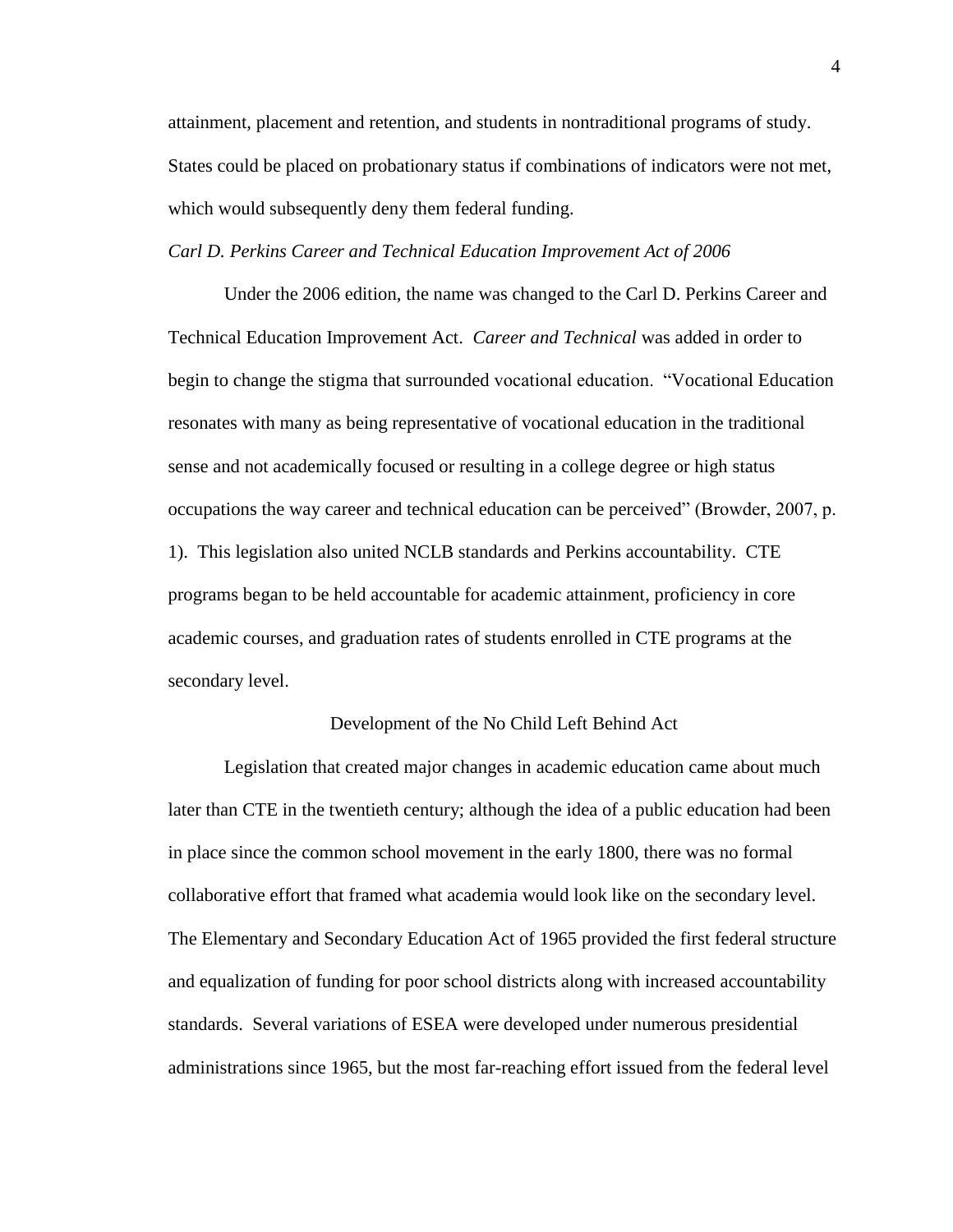occurred with the No Child Left Behind Act of 2001. The latest version of ESEA was reauthorized during in 2010 during the Obama administration. The influence and focus of each piece of legislation continued to shape what public education has evolved into as practitioners strive to maintain a transparent view of the educational system in the United States.

#### *Elementary and Secondary Education Act of 1965*

Considered by many as the largest single federal education act, the ESEA was a product of President Lyndon Johnson's administration in 1965. His focus on *The War on Poverty* created an \$11 billion source of federal funding for K-12 education in the United States. This funding through various mechanisms has been sending federal monies to local school districts for more than four decades. The original funds were used to focus on and assist poor schools, communities, and children from lower socioeconomic households. ESEA emphasized equal access to education and was the first federal legislation to establish high standards and accountability for academic education. *The No Child Left Behind Act of 2001*

"On January 8, 2002, Congress amended ESEA and reauthorized it as the No Child Left Behind Act of 2001" (Trahan, 2002, p. 1). NCLB redefined the federal role of K-12 education and was intended to help close the achievement gap. With NCLB, "a new era began where accountability, local control, parental involvement, and funding what works became the cornerstones of the nation's education system. If our children aren't learning, the law requires that we find out why" (Jorgensen & Hoffman, 2003, p. 6). "The NCLB policy purports to raise standards by testing, holding all students and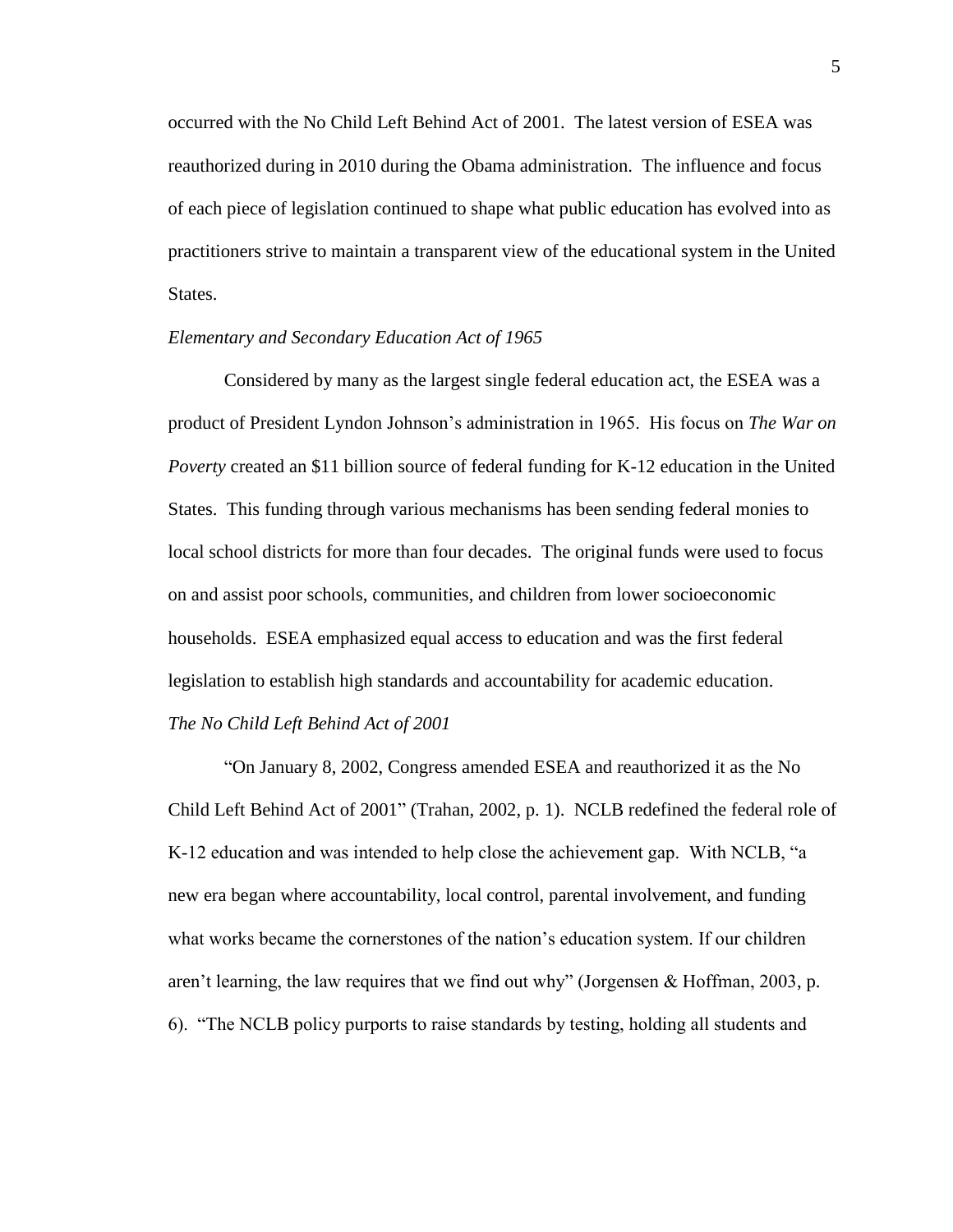schools accountable, increasing public awareness of schools' progress, and ensuring all teachers are highly qualified" (Mantel, 2005, p. 3).

The principle goal of the NCLB Act of 2001 was to hold the nation responsible for educating all students. It brought to light the disparity in student achievement and attainment gaps and then shaped a sense of necessity for highly qualified teachers in all classrooms. The law required that highly qualified teachers teach children. According to the Center on Educational Policy (2006), "NCLB's requirement that districts and schools be responsible for improving not only the academic achievement of students as a whole but also the achievement of each subgroup of students is directing additional attention to traditionally underperforming groups of students" (p. 2). Schools that did not demonstrate yearly progress in mathematics, reading, and science over two years were required to develop corrective action plans.

#### *2010 Reauthorization of the Elementary and Secondary Education Act*

Introducing *A Blueprint for Reform the Reauthorization of the Elementary and Secondary Education Act* (U.S. Department of Education, 2010, p. 1) President Barrack Obama said in an opening letter, "today, more than ever, a world-class education is a prerequisite for success." Obama continued, "together, we must achieve a new goal, that by 2020, the United States will once again lead the world in college completion. We must raise the expectations for our students, for our schools, and for ourselves" (p. 1). The Obama administration's blueprint focused on state accountability systems that raised the bar for all students graduating from high school so that they were ready to begin successful careers or excel in postsecondary education. Impoverished districts that showed improvements in helping more students acquire the skill sets necessary to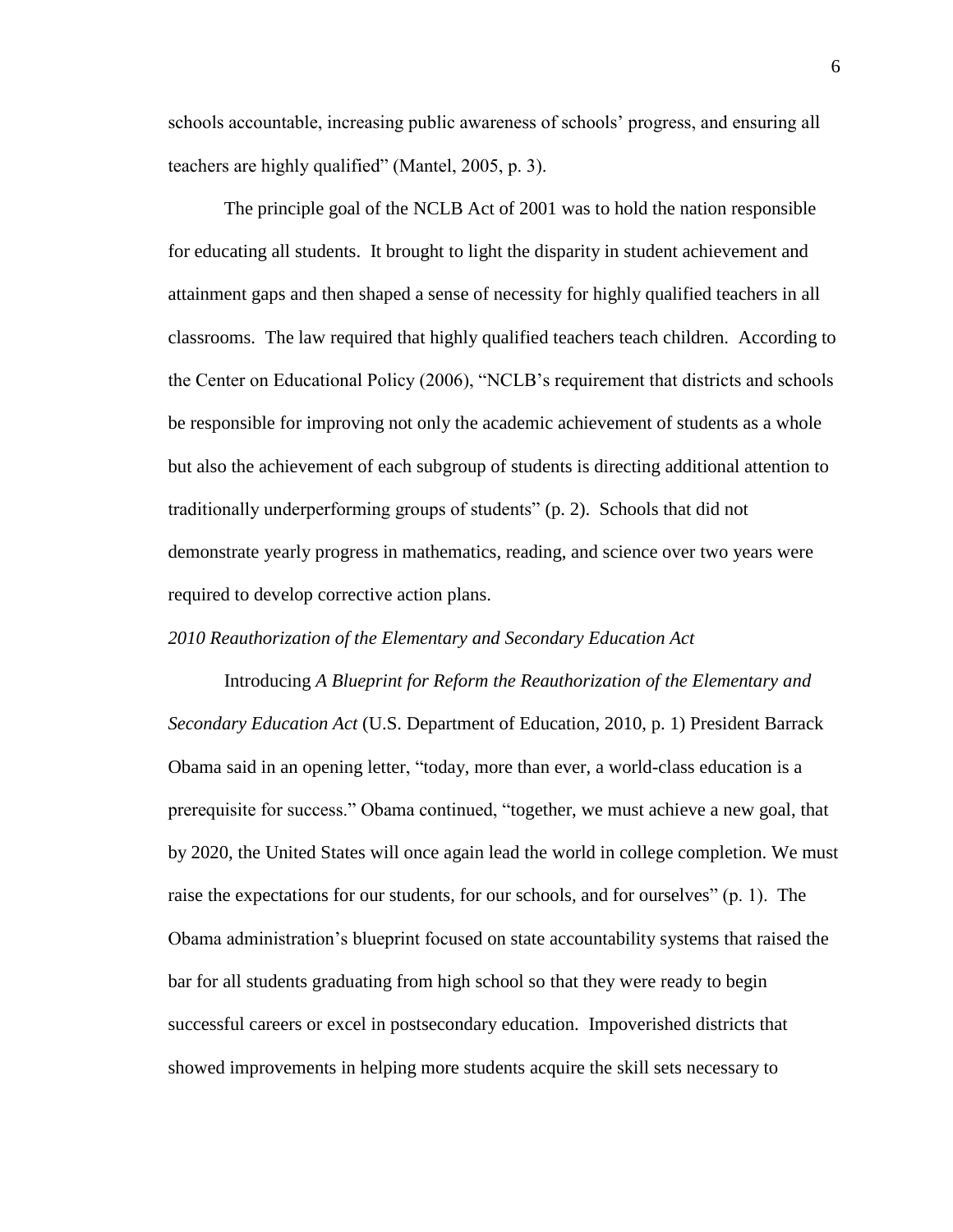become college and career ready would be rewarded and recognized through the new accountability system of the 2010 legislation.

In response to the American Recovery and Reinvestment Act of 2009, the blueprint for the 2010 ESEA reauthorization was built around momentous transformations that caused tremendous changes for secondary education in the future. The four main areas outlined by the blueprint included the following:

- 1. Improving teacher and principal effectiveness to ensure that every classroom has a great teacher and every school has a great leader.
- 2. Providing information to families to help them evaluate and improve their children's schools, and to educators to help them improve their students' learning.
- 3. Implementing college- and career-ready standards and developing improved assessments aligned with those standards.
- 4. Improving student learning and achievement in America's lowest-performing schools by providing intensive support and effective interventions. (U.S. Department of Education, 2010 p. 3)

Through the reauthorization of ESEA, Congress has tried to redefine its role in the education process by moving from a compliance mandate to one that lends itself to allowing state and local modernism to infuse a system of success, while continuing to build relationships with stakeholders. As with the NCLB legislation, the complete impact of the ESEA Reauthorization would not be felt until several years after its implementation.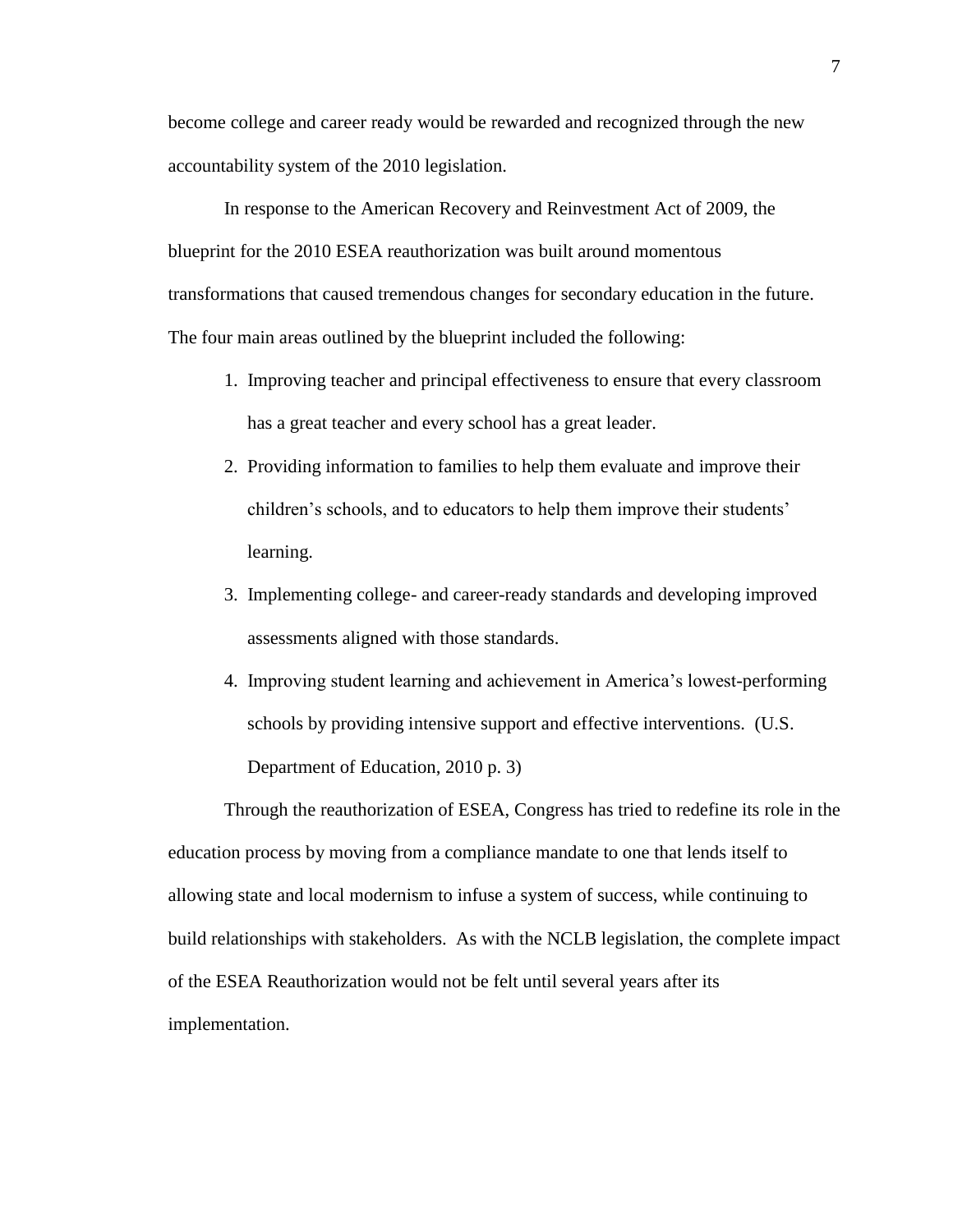Secondary CTE Students Since Implementation of NCLB

Characteristics that once identified what typical CTE students exhibited have continued to evolve, creating a diverse and robust clientele from the public school setting. Secondary CTE students have changed as each reauthorization of ESEA requires implementation of the latest practices and methodologies for student engagement. Other influences of NCLB that affect who CTE students are include student enrollment and student achievement requirements at the local, state, and federal levels. Of all recent legislation, implementation of NCLB has had the greatest impact on student populations including how those students participated in secondary education.

#### *Who are CTE Students?*

For decades, CTE programs have been the educational track for lower-achieving students, and these programs typically contained a higher proportion of underprivileged students. In a study released in the fall of 2007, Gaunt and Palmer reported that "research revealed that the typical CTE student performs somewhat lower academically, lives less often with both parents while more commonly residing without either parent present, and is more economically disadvantaged" (p. 6). Another influence typical of NCLB legislation was associated with students who have special needs. "CTE participants had less advantaged educational backgrounds than non participants. Among the public high school class of 2005, a greater percentage of occupational concentrators took lower levels of 9<sup>th</sup> grade mathematics courses compared to non concentrators (15 vs. 11 percent)" (Levesque et al., 2008, p. 6). Due to NCLB legislation, school districts have been required to reduce the number of students classified with cognitive or behavioral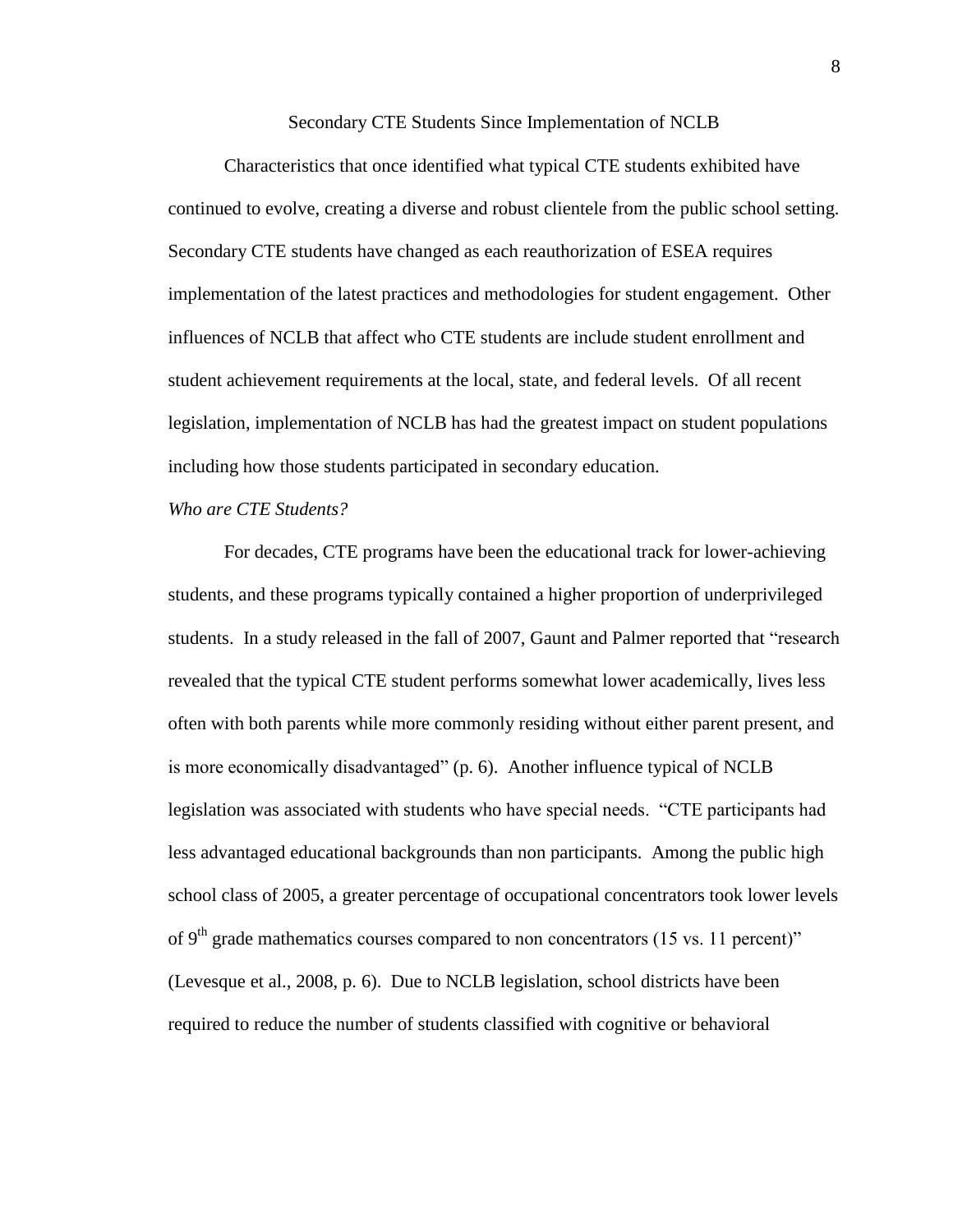deficiencies by including them in regular classroom settings without modifications to instruction or testing in order to meet the required mandates. Kymes (2004) reported,

In order to satisfy NCLB, special needs students would be required to take remedial courses until they could demonstrate proficiency. The implications of this for CTE centers are clear. A substantial number of CTE secondary students are special needs students. Remedial courses for these students would preclude their participation in CTE programs. (p. 3)

However, in 2005 researchers found that nearly 92% of high school graduates took at least one occupational course and that approximately 21% completed an occupational concentration, earning three or more credits. Male students typically have a greater interest and higher placement in CTE courses. "Specifically, among public high school graduates in 2005, the majority of occupational concentrators were male (59%), while the majority of non-concentrators were female  $(54%)$ " (Levesque et al., 2008, p. 6). During the 1990s and through the early 2000s, a shift in the characterization of students with a CTE emphasis was discovered at the high school level. According to Levesque et al. (2008):

A larger percentage of the 2005 public high school graduates who took high level 9<sup>th</sup> grade mathematics courses completed an occupational concentration compared with their 1990 peers (an increase of 8 percent points), while a smaller percentage of 2005 graduates who took low level  $9<sup>th</sup>$  grade mathematics courses completed an occupational concentration compared with their 1990 peers (a decrease of 9 percentage points). (p. 7)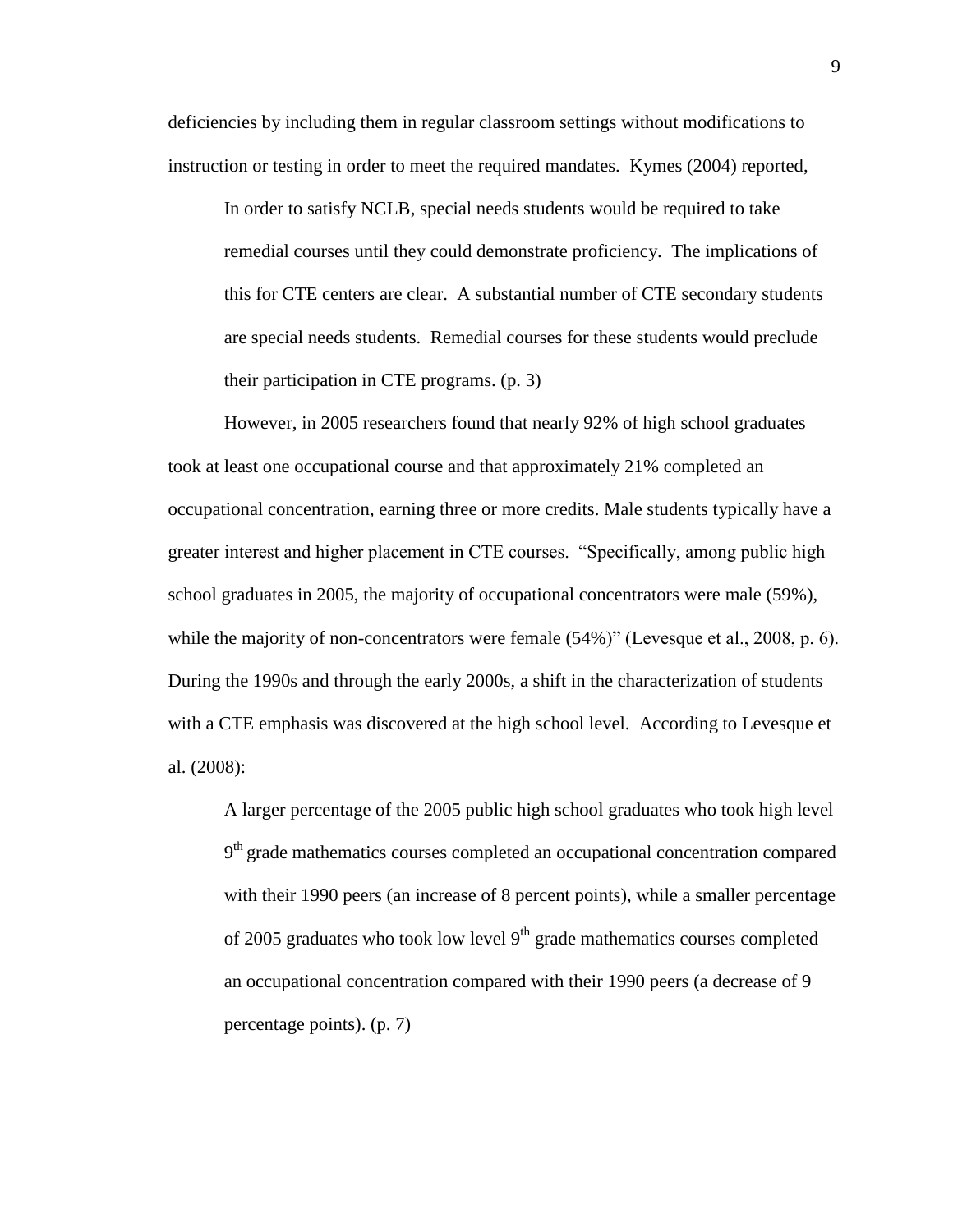Was this shift due to increased academic standards mandated by NCLB, or has the educational system blocked out certain populations of students from participating in CTE programs by requiring students to remediate in core subjects to demonstrate proficiency? Gaona (2004) explained, "student success, rather than simple placement, will determine a student's educational path" (p. 1). Even with the increasing effort of practitioners and advocates for CTE to increase academic content and appeal to a wide-ranging mix of student ability, tremendous inequalities still remained between CTE and non-CTE students alike.

#### *Student Enrollment in CTE Courses*

CTE serves many functions for secondary school students: it helps students to remain engaged in school, explore profession options, gain work-related skills, and enhance academic studies in order to prepare for post-secondary education. In recent years, the trend for students was to use CTE courses as an exploration across program areas, rather than to concentrate in a particular program area. "Data suggest fewer students may now view developing skills in a specific program area as their main objective for enrolling in vocational education. Focus group discussions with students in vocational courses suggest a variety of reasons for their participation" (Silverberg, Warner, Fong, & Goodwin, 2004, p. 28). Several factors played important roles in the transition of student viewpoints toward enrolling in CTE courses. Schools offered fewer sequences of connected courses. Programs became more broad based and did not offer concentrated rigor. Another perceived factor was that students should be developing a foundation for future career aspirations by combining functional skills from conceivably different areas of study.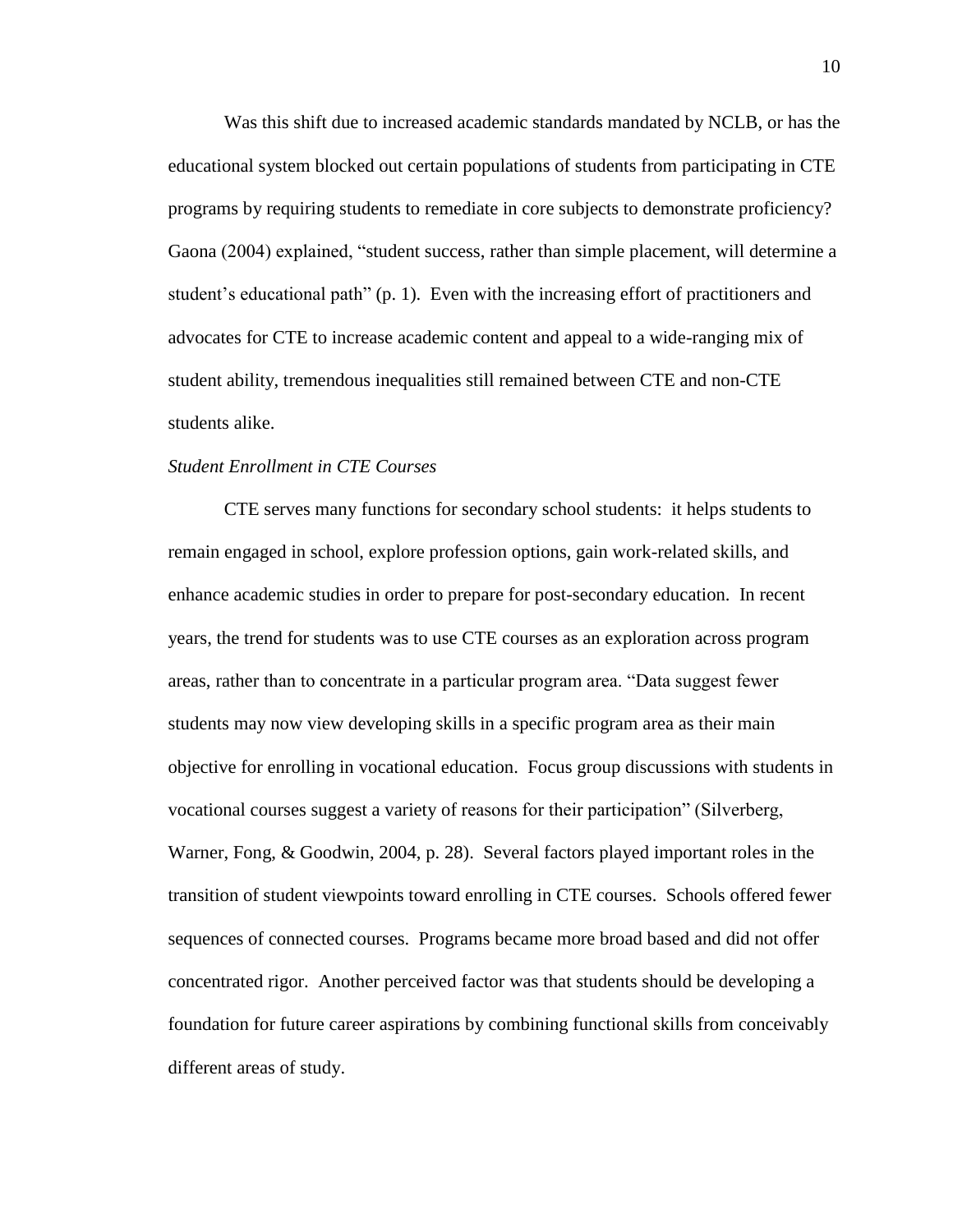With the implementation of NCLB, the CTE community anticipated a drop in enrollment numbers within CTE programs. The directives of NCLB required districts to ensure that all students have a score of proficient or above and meet adequate yearly progress (AYP) standards. "One hypothesis was that schools would increasingly focus students in the early high school grades on academic courses and preparation for the assessments, potentially crowding out vocational courses until later in the high school years" (Silverberg et al., 2004, p. 31). However, the *Career and Technical Education in the United States: 1990 to 2005 Statistical Analysis Report* (Levesque et al., 2008) confirmed:

Between 1990 and 2005, no measurable changes were detected in the overall occupational course taking patterns of public high school graduates. About 91-92 percent of students in both graduating classes took at least some occupational coursework during high school, and graduates from both classes earned on average 2.9-3.0 occupational credits. (p. 26)

However, in light of the stable student participation, the share of credits that students received through CTE has become increasingly smaller with approximately one fifth of students concentrating in an occupational area. The number of required academic credits increased in 2000, from 14.3 to 18.8 credits, resulting in a decrease of 16.2 % in the total number of credits earned through CTE courses. The National Assessment of Vocational Education: Final Report to Congress (Silverberg et al., 2004) reported "a 2.8 percent decline in the number of students who are occupational concentrators" (p. 25). With a limited amount of data and even less current research focused on student participation in CTE courses, shifts in student enrollment were not completely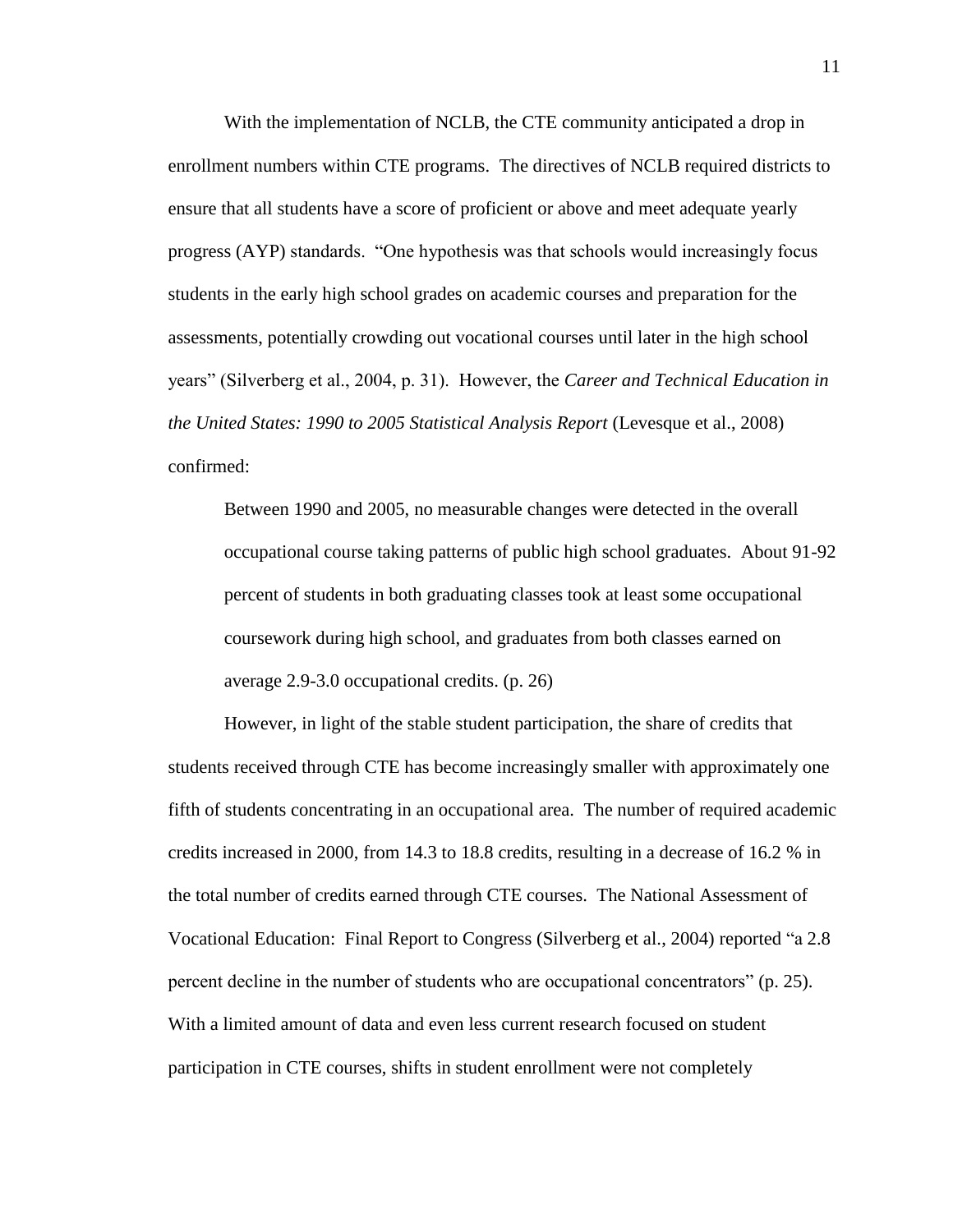representative in relation to the prominence school districts placed on preparation for academic assessments in recent years. "It has been noted that the repercussions of this legislation to career and technical education, and agricultural education as a career and technical education area are yet to be investigated" (Ruhland & Bremer, 2003, p. 2). *Career and Technical Education Student Achievement*

The reputation that surrounded CTE as a less demanding track for secondary students has not been encouraging through the midst of recent school reform initiatives. Typically, public perception considered that, when students participated in CTE courses that lacked or contained academic rigor, their academic success did not improve. While research is varied, gaps still remained between students who participated in CTE programs and those who do not. As more academic emphasis was being incorporated into CTE courses, the reputation of less demanding was shifting in a positive direction. "The current major focus of CTE is to require all students to participate in a combination of CTE and academic courses and to focus on broad career clusters instead of specialized jobs in CTE courses" (Fletcher, 2006, p. 5). The impact that CTE has created in closing the achievement gap between occupational concentrators and students who received limited or no vocational education has significantly narrowed, in the National Assessment of Vocational Education (Silverberg et al., 2004), the  $12<sup>th</sup>$  grade National Assessment of Educational Progress showed that:

An increase of 8 scale points for reading (1994 compared to 1998) and an increase of 11 scale points for math (1990 compared to 2000) for students that were considered occupational concentrators. Students with limited or no CTE training improved their scores by only 4 scale points in reading and failed to show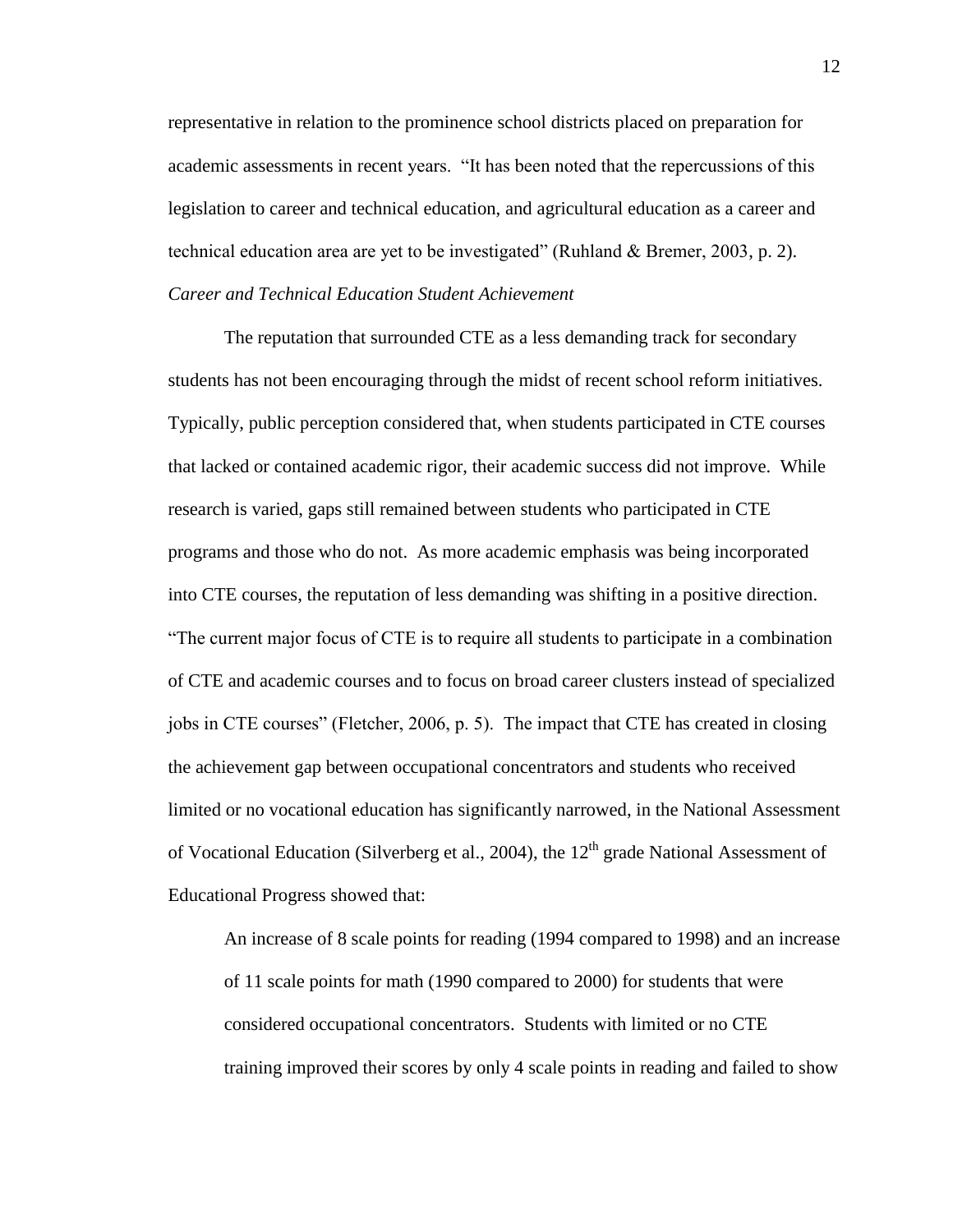an increase in math. Comparing students from 1990 to 2005 there was a 28 percent increase between students meeting core academic standards and completing college preparatory courses. (p. 22)

Occupational concentrators continued to making increased gains in terms of student achievement. Similar research reported results concerning CTE student achievement compared to non-completer achievement on core academic standards. In the *Career and Technical Education in the United States: 1990-2005 Statistical Analysis Report*,

Levesque et al. (2008) reported that:

In 1990, a lower percentage of public high school graduates who accumulated 4.00 or more occupational credits in high school than their classmates who took no occupational coursework met the New Basic core academic standards (18 vs. 55 percent) and completed 4-year college preparatory coursework (10 vs. 45 percent). The percentage of graduates meeting these two course taking benchmarks increased between 1990 and 2005 regardless of graduates' level of occupational course taking in high school. In fact, the magnitude of the gains in the percentage of graduates meeting these benchmarks over the decade increased as the number of occupational credits earned in high school increased. For example, graduates who accumulated 4.00 or more occupational credit in high school exhibited a 42 percentage point gain between 1990 and 2005 in meeting the core academic standards, compared with a gain of 17 percent age points among graduates who took no occupational coursework in high school. (p. 47)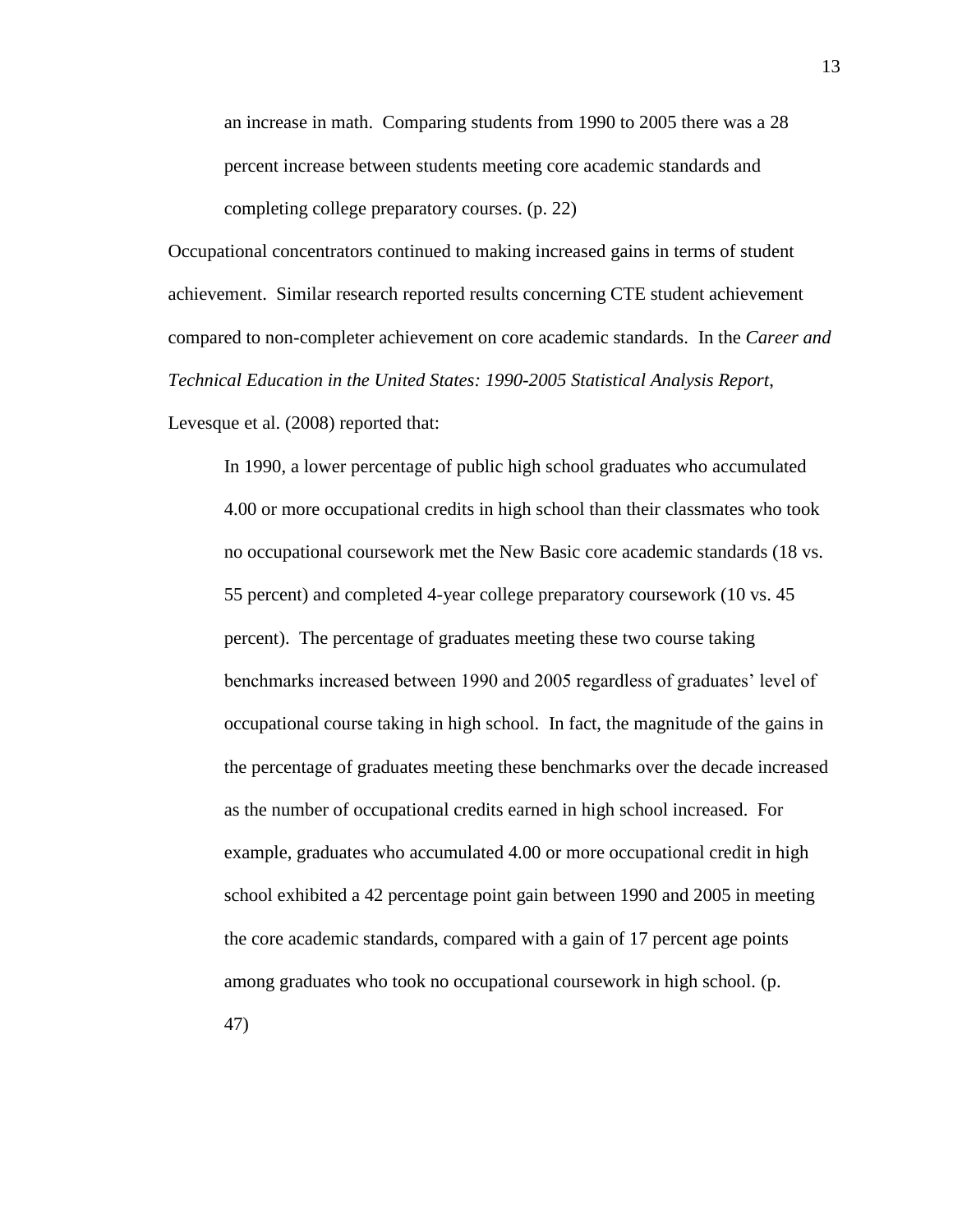Participation in a CTE course does not guarantee that students will improve their academic achievement. The National Assessment of Vocational Education (Silverberg et al., 2004) stated, "the noted improvements in academic performance are likely due to higher academic graduation requirements and increased emphasis on academic reforms, vocational programs do not themselves 'add value' to academic achievement as measured by test scores" (p. 23).

However, advocates of CTE disagreed that increasing the rigor in programs has not had an effect on student achievement. According to the Southern Regional Education Board, in a press release by the National Association of State Directors of Career Technical Education Consortium (2005), "students who complete a rigorous academic core coupled with a career concentration have test scores that equal or exceed college prep students. These students are more likely to pursue postsecondary education and be less likely to quit school" (p. 1). CTE promoted and motivated students through contextual teaching, showing them the relationship between objectives being taught and the real world. The following research suggested this form of instruction lead to lower dropout rates: "High school dropouts shared that one way schools can help prevent students from dropping out is improving teaching and curricula to make school more relevant, engaging, and enhancing the connection between school to work" (Bridgeland, Difulio, & Morison, 2006, p. 4). This suggests that CTE is a potentially viable option to students who are considering dropping out of high school; however, no current measurable data was found that provided a numerical correlation.

Investigating CTE students' likelihood of participating in post-secondary education also revealed several interesting facts. Research conducted by the *National*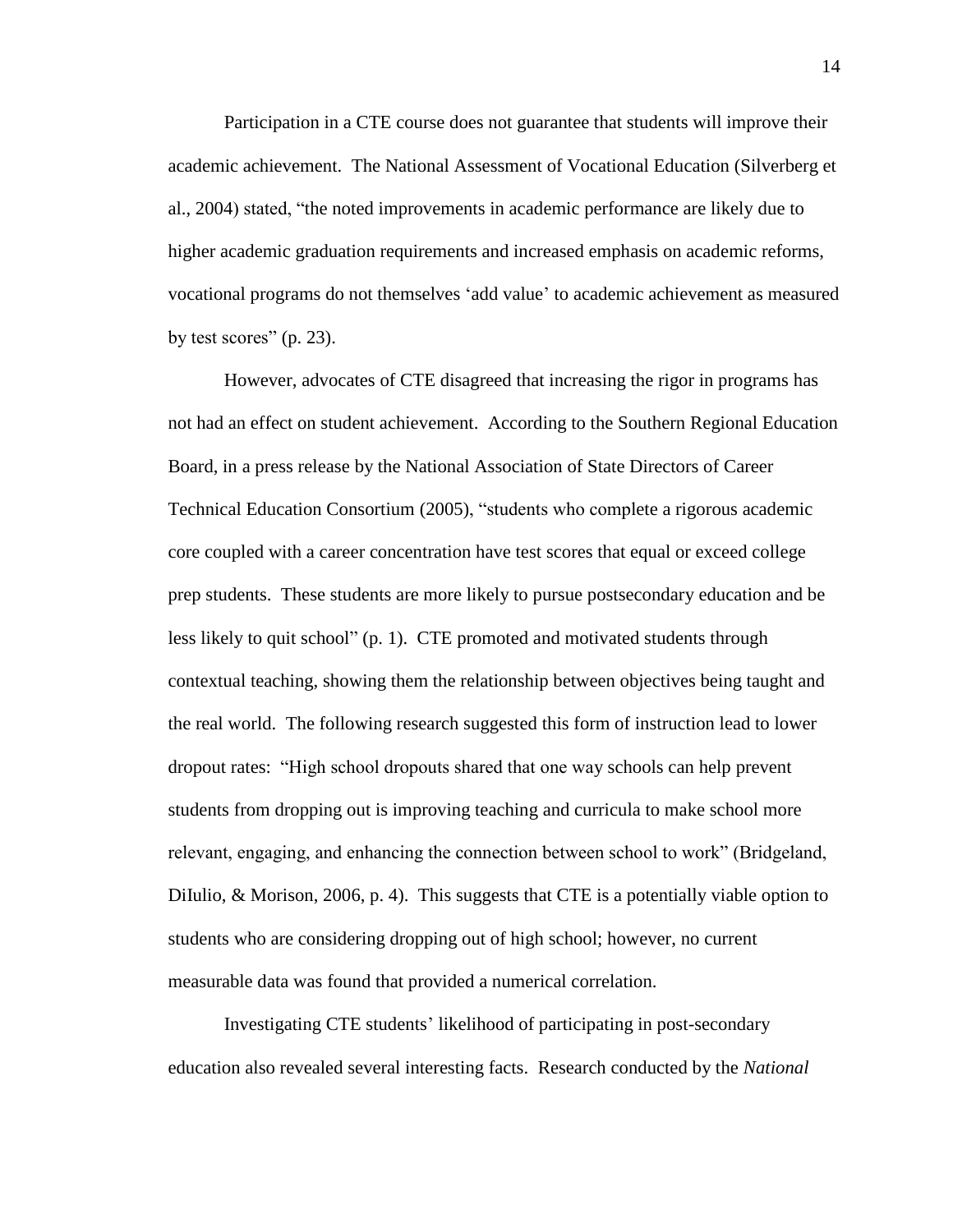*Research Center for Career and Technical Education* (DeLuca, Plank, & Estacion, 2006) determined, "CTE participants were significantly more likely to attend a two-year college than non participants" (p. 29). The data also revealed, "a negative relationship existed between CTE participation and enrolling in a 4-year institution" (DeLuca et al., 2006, p. 29).

With student achievement moving to the forefront of legislative initiatives through mandates such as NCLB, the pretense that CTE was a less demanding track and lacked the rigor to meet academic requirements became the common position of many leaders through recent educational reform initiatives. Research has indicated that gaps still remain between students on academic and vocational tracks. However, the impact that CTE programs have on students, typically, is more difficult to measure than test scores. CTE programs typically give students a better sense of belonging and provide career choices and opportunities that are not often part of academics. These opportunities allowed students to transition into college or become prepared for jobs. Not only do educational initiatives have a tremendous impact on student achievement and participation in programs that provide life lessons, but these mechanisms also often affect subsequent areas of education that are often overlooked during development of policies.

#### Other Implications of NCLB on CTE

Other implications that have influenced CTE include mandates that require teachers to become highly qualified, loss of CTE courses, and the integration of academics into CTE programs of study. Several of these mandates take aim directly at CTE. Meeting the highly qualified requirements drew much fire from CTE advocates because most CTE teachers come directly from industry and use their experience in the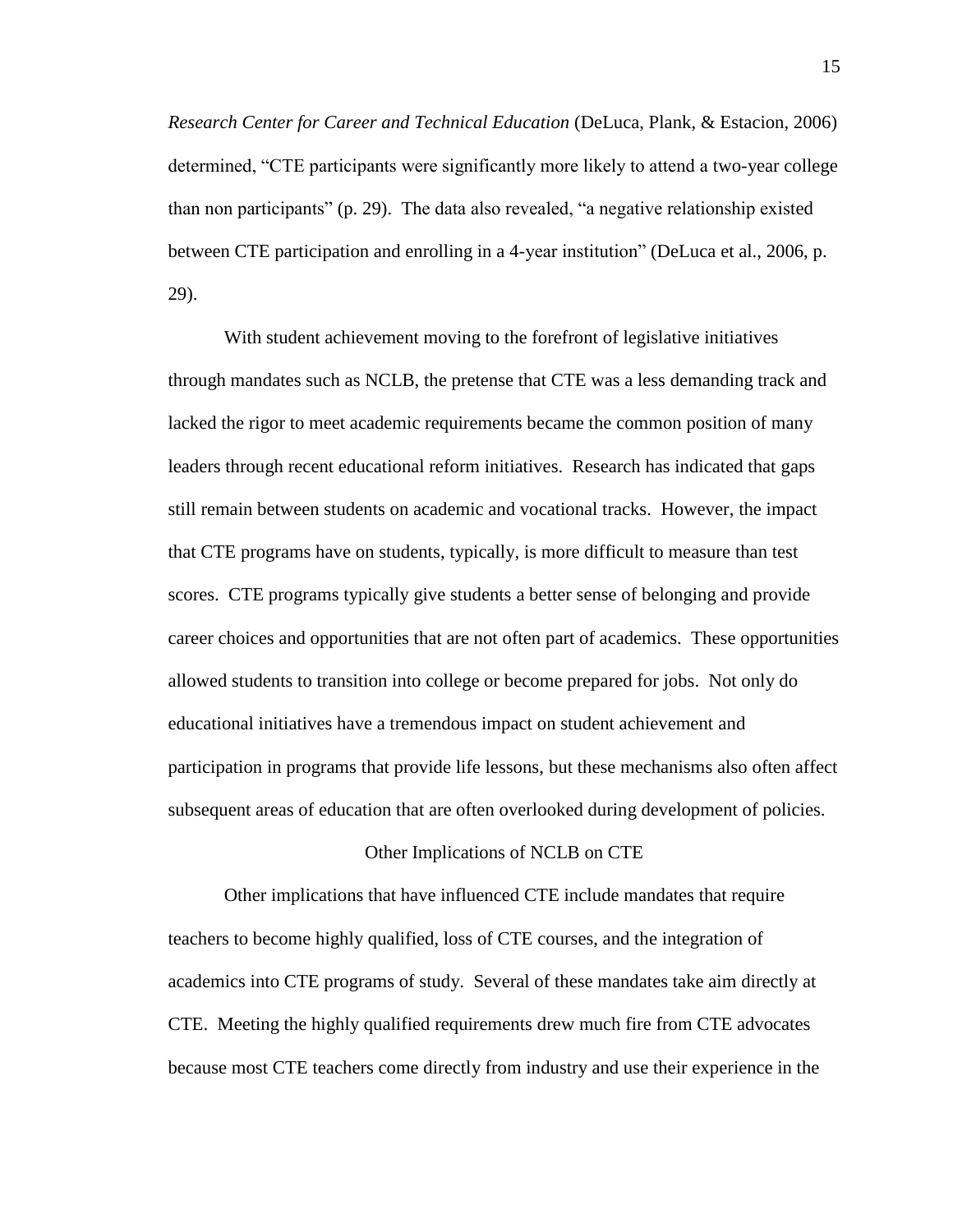field to educate students. The potential loss of CTE courses has become an unintended consequence of state and federal mandates and became a contentious point at the implementation of NCLB; however, as the focus and incorporation of academic standards became increasingly common, CTE programs have changed and state departments of education have actually allowed students to receive academic credit for participation in CTE programs.

#### *Highly Qualified Teachers*

A major component of NCLB was the focus on highly qualified teachers. Beginning teachers were required to meet the qualifications of state standards that were scrutinized by the U.S. Department of Education. School districts have been struggling with the provision of teachers being highly qualified in core subject areas. Teachers already in the field had four years to meet the standards. This mandate included CTE teachers who instructed courses where core credit was given for completion of a course or program of study. The NCLB legislation required that teachers meet state requirements for certification in a respective content or subject. According to Kymes (2004), "this takes issue with a key philosophy of CTE. Teachers are hired for their industrial proficiency; this experience and expertise are primary factors used to make staffing decisions. Teachers may not obtain certifications until several years into their careers"  $(p. 2)$ .

States revised qualifications for teacher certification shortly after implementation of the NCLB law. With the wide variance of CTE certification routes among states, most have begun to require CTE instructors to have, at a minimum, an associate's degree or to maintain industry certification. "Revising the teacher certification process will ensure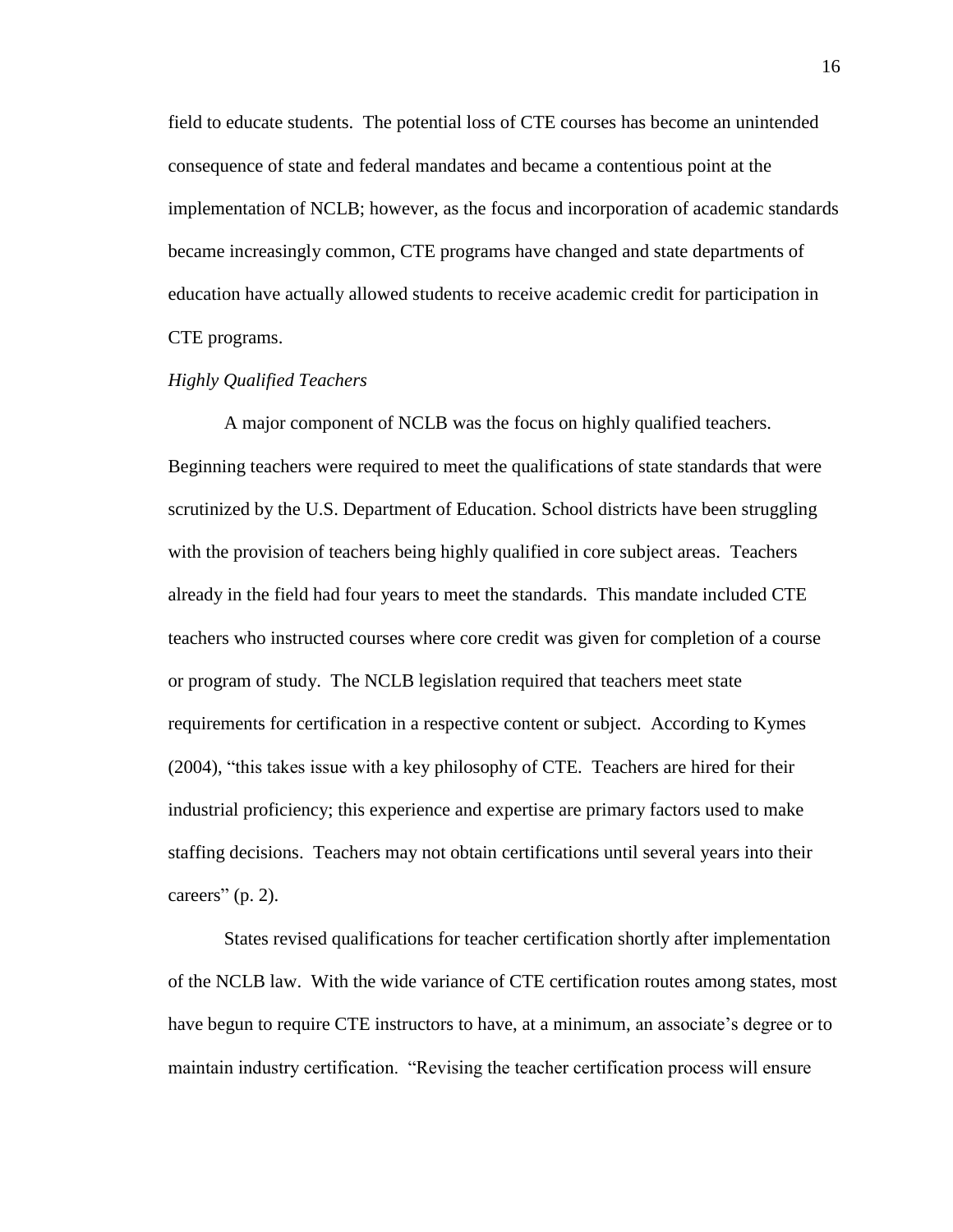that teachers know the knowledge and skills of their profession. This approach is particularly effective when paired with an induction program to support the next generation of teachers' entry into the profession" (National Governor's Association Center for Best Practices, 2007, p. 9).

#### *Loss of CTE Courses*

The NCLB requirement that students become proficient according to state assessment by 2014 was directed to help all schools meet the Adequate Yearly Progress (AYP) provision. With the focus of these assessments on student proficiency solely in math, science, and reading, the AYP provision had potentially profound effects on CTE programs. "Some have forecasted the focus on academics will result in a reduction of secondary CTE programs. Some states are already seeing increased academic courses for graduation, therefore reducing the time available to students to take career and technical courses" (Phelps, 2002, p. 7). Because CTE courses did not meet the core accreditation requirements of most states, school districts would see CTE programs as less worthy of funding. Since the intent of NCLB was to increase proficiency in core academic areas, most believed that directives of NCLB did not have any effect on CTE. However, in a study conducted by Martin, Fritzsche, and Ball (2006) participants in the study agreed, "there will be elimination of career and technical education programs at the local level because of the requirements and effects of the NCLB legislation" (p.107). The funding mechanisms associated with NCLB were other points that many believed would have an impact on the survivability of CTE programs. Efforts have been made by past presidential administrations to channel Perkins funding into other educational reform programs, including NCLB initiatives. Moreover, while in the midst of an economic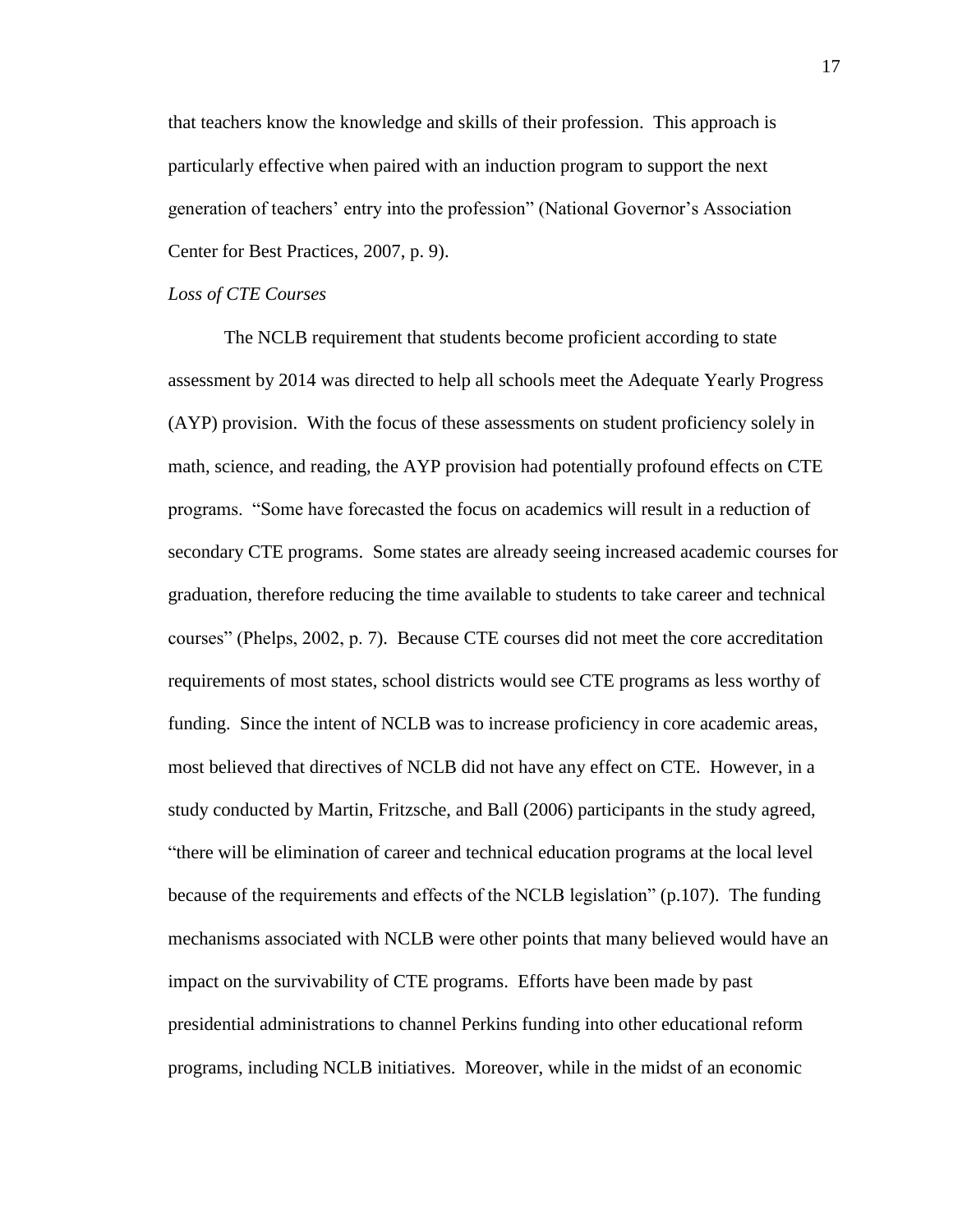recession, local and state budgets are being scrutinized by their respective leaders. At the state level, maintenance of effort must be continued in order for states to receive federal funding through the Carl D. Perkins grants. If states fail to adequately fund CTE, the overall impact would be tremendous, causing school districts to close CTE programs. The combination of potential decreases in student numbers due to the increased focus on core academic subjects and the dependency of CTE programs on state and federal money could potentially force school districts to take a closer look at CTE's place in the modern educational setting.

#### *Integration of Academics into CTE*

In 2006, Congress reauthorized the Perkins Act until 2012. This legislation required states to develop a more rigorous curriculum and implement programs that allow students to expand academic skills. Perkins legislation required states to assist CTE students in meeting the requirements of academic proficiencies by state. "Federal vocational policy now places priority on ensuring that students in vocational programs are academically well prepared for success in both postsecondary education and the labor market" (Silverberg et al., 2004, p. 86). However, with the increasing demands of NCLB legislation on academic courses, would school districts be prepared to remain open to the idea of CTE programs providing instruction for key academic areas? "CTE centers in most states depend heavily upon common schools' cooperation for recruiting students. In order to maintain this cooperation, CTE institutions additionally may have to assume responsibility for the academic growth of their students in mathematics and science" (Kymes, 2004, p. 2).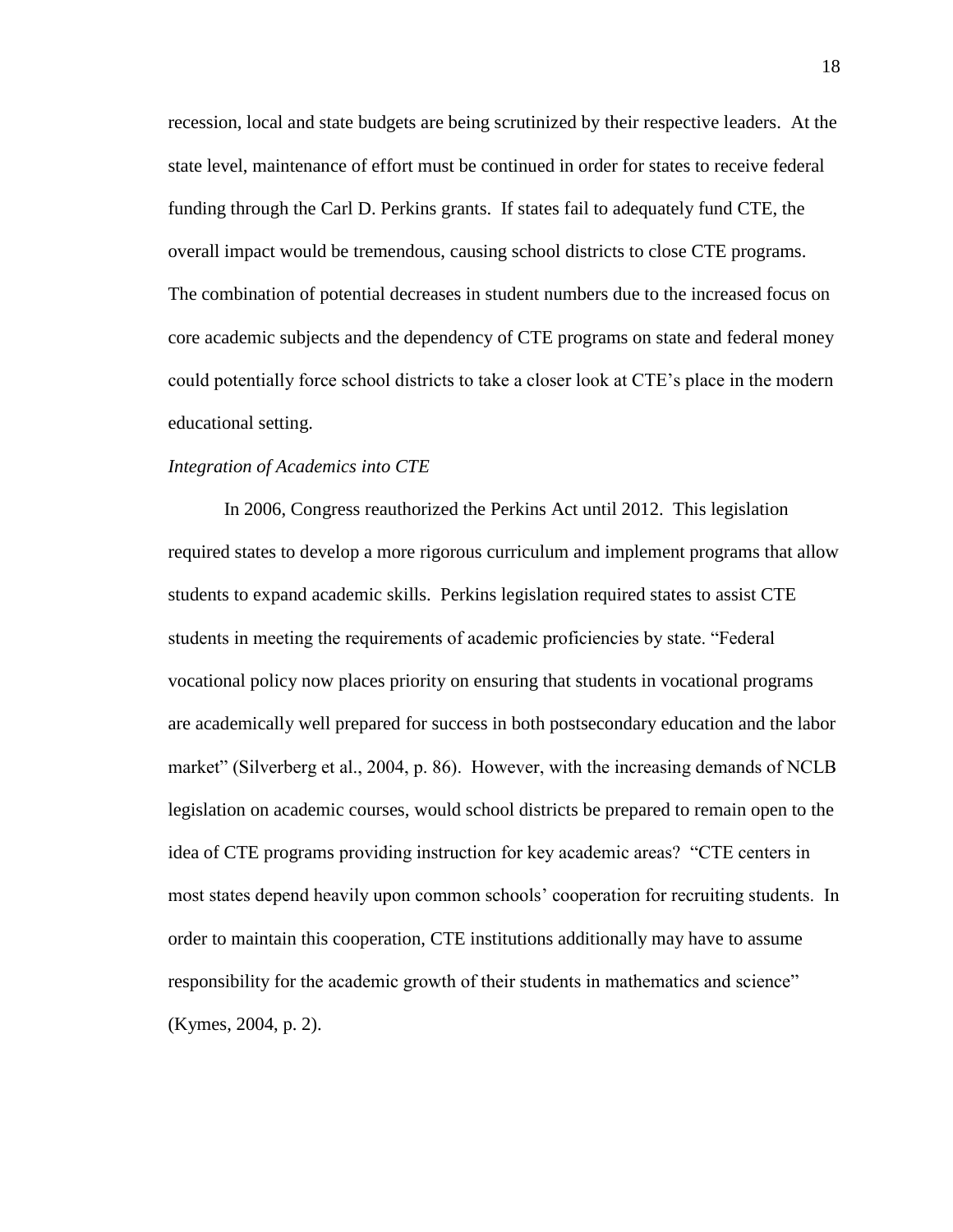The complete influences of high school reform policies on student achievment were unclear; however, several strategies have been implemented in recent years to negotiate the increased rigor of those policies. Career academies, block scheduling, articulation agreements with post-secondary institutions, and elimination of low-level academic courses were efforts that have been made to increase opportunities for students to participate in CTE programs. "In some states, academic content has been made explicit in CTE courses and CTE teachers understand and teach to each state's academic standards" (ACTE, 2006, p. 14). Interestingly, the Association for Career and Technical Education (ACTE, 2006) also reported, "CTE students in these states have outperformed the general high school population on the standardized high school exit exams" (p. 14). CTE programs must continue to incorporate academics and implement successful teaching strategies into traditional CTE courses in order to remain viable programs of study for secondary school students. Fletcher (2006) stated, "it is imperative that CTE programs not only emphasize these new  $21<sup>st</sup>$  century objectives, but also be accountable through empirical research that shows a positive relationship between students who enroll in CTE programs and successful graduation from postsecondary institutions" (p. 7).

#### Statement of the Problem

As NCLB mandates became infused within the mainstream of day-to-day school operations, the realization that they would have a profound impact on CTE began to become clear to all stakeholders. While most educators agreed that academic standards providing students with the best opportunity to develop skills leading to post-secondary degrees should increase, educationalists tended to overlook the vast majority of students who never attended college or only chose to complete certification levels of education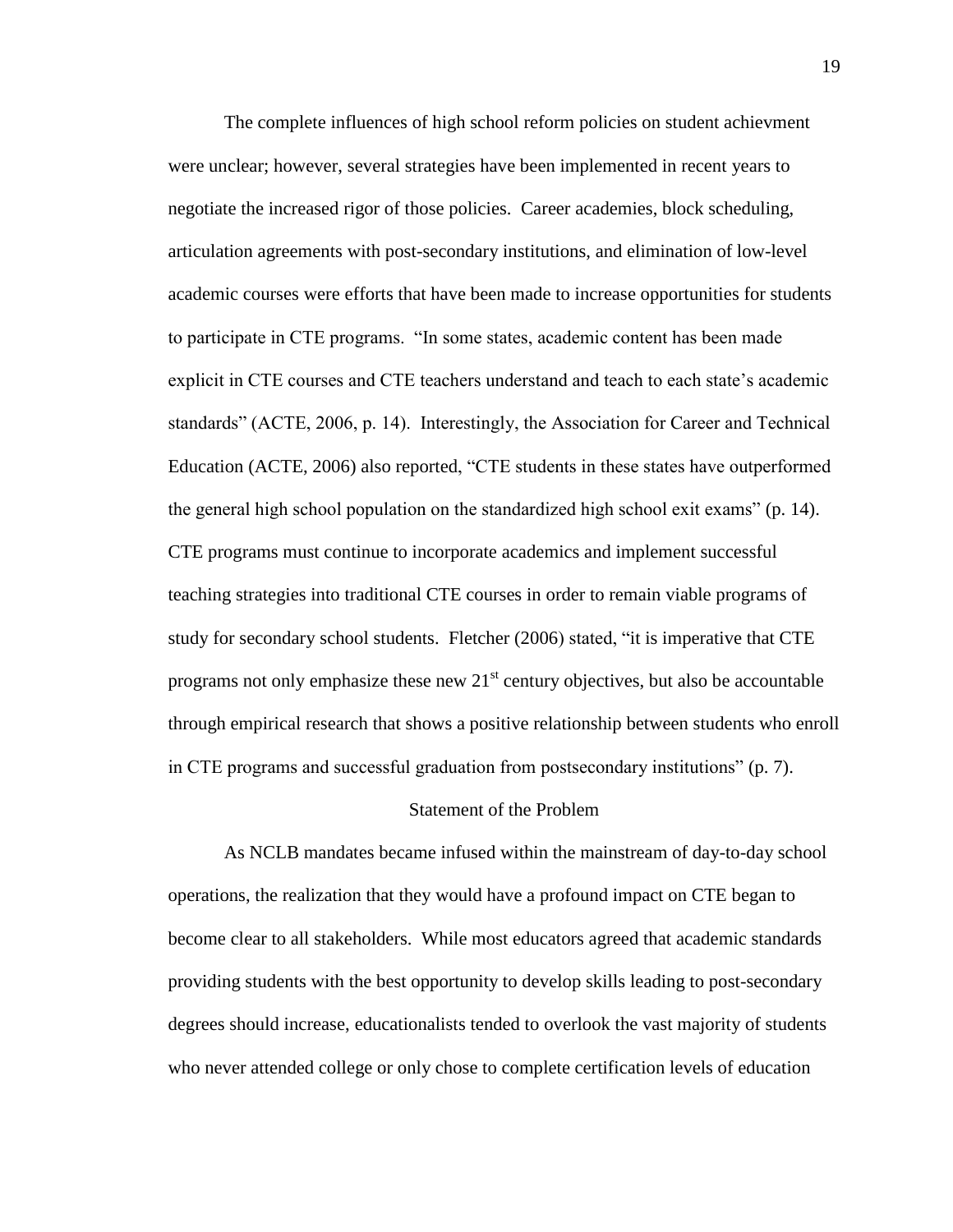post-secondary graduation. The emphasis on teacher accountability also contributed to the perception that CTE no longer meets student needs in today's society. In contrast, CTE has taken the initiative to incorporate academic components within the CTE curricula and encouraged cross-curriculum studies that allowed students to transfer knowledge to real world situations.

With the shortage of skilled workers and a decreased emphasis on students learning performance-oriented skills, the potential vacuum NCLB has imposed on CTE made important the process where by educational professionals began to determine what the final product should resemble. Advocates of CTE should begin to document and provide evidence of CTE's ability to provide a meaningful contribution to the educational process, one that enriches and enhances academic student achievement. Interestingly, by comparing subject area test scores of students who were enrolled in CTE programs and students who were not, a pattern may be detected that provides evidence that CTE brings a viable option to education. In terms of student achievement, this comparison will determine if a higher percentage of these graduates are placed in skilled jobs, military, or postsecondary education. Other components that spurred research into this topic dealt with declining student enrollment in CTE programs. Most CTE programs have experienced a decline in total enrollment since the implementation of NCLB. This decline was primarily derived from students being required to meet academic standards through demonstrating success in passing subject area tests.

#### Purpose of the Study

How NCLB has and will continue to impact CTE will likely not be fully felt for several more years. However, CTE leaders should begin to measure and adjust to the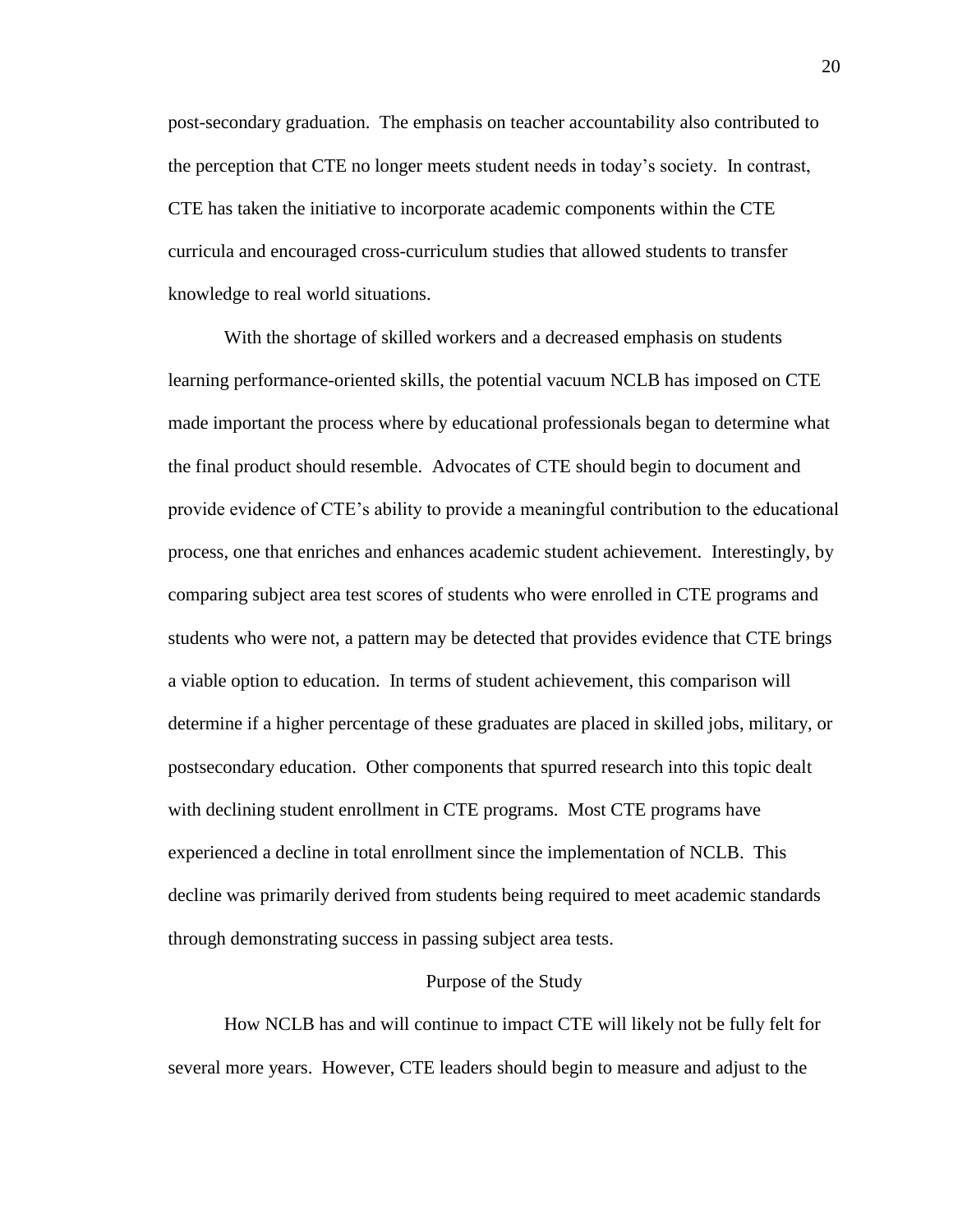environment created by NCLB. Two main focal points that were the driving force behind this research were (a) how the implementation of NCLB has influenced student participation on CTE programs and (b) comparing student achievement for secondary students who have completed a CTE program of study and secondary students who have not completed a program of study.

As part of the reauthorization of the 2010 Elementary and Secondary Education Act, *A Blueprint for Reform* was adopted by the U.S. Department of Education. This blueprint included College and Career Readiness standards that have been determined essential for students to be successful after completing their post-secondary education, regardless of income level, race, ethnicity, language, or disability status. This in-depth look at the impact of NCLB and CTE can prove to be a valuable tool for leaders to use in development of programs and can serve as a link between what CTE provides, while at the same time help school districts meet the goals set forth by NCLB mandates.

Collaboration between skilled educators will result in a more complex and learner rich environment that can help meet the assorted requirements of student growth and development. Secondary students no longer settle to fit into a mold; therefore, every avenue should be used to encourage students to develop into well-rounded and productive citizens. In order for an education to meaningfully contribute opportunities for development of entry-level skills in a changing workforce or to be successful in postsecondary settings, educational leaders must consider all options and become less onedimensional in relation to curriculum development. This research will help inform readers how CTE has enabled students to become more competitive in the workforce, as well as in post-secondary programs of study.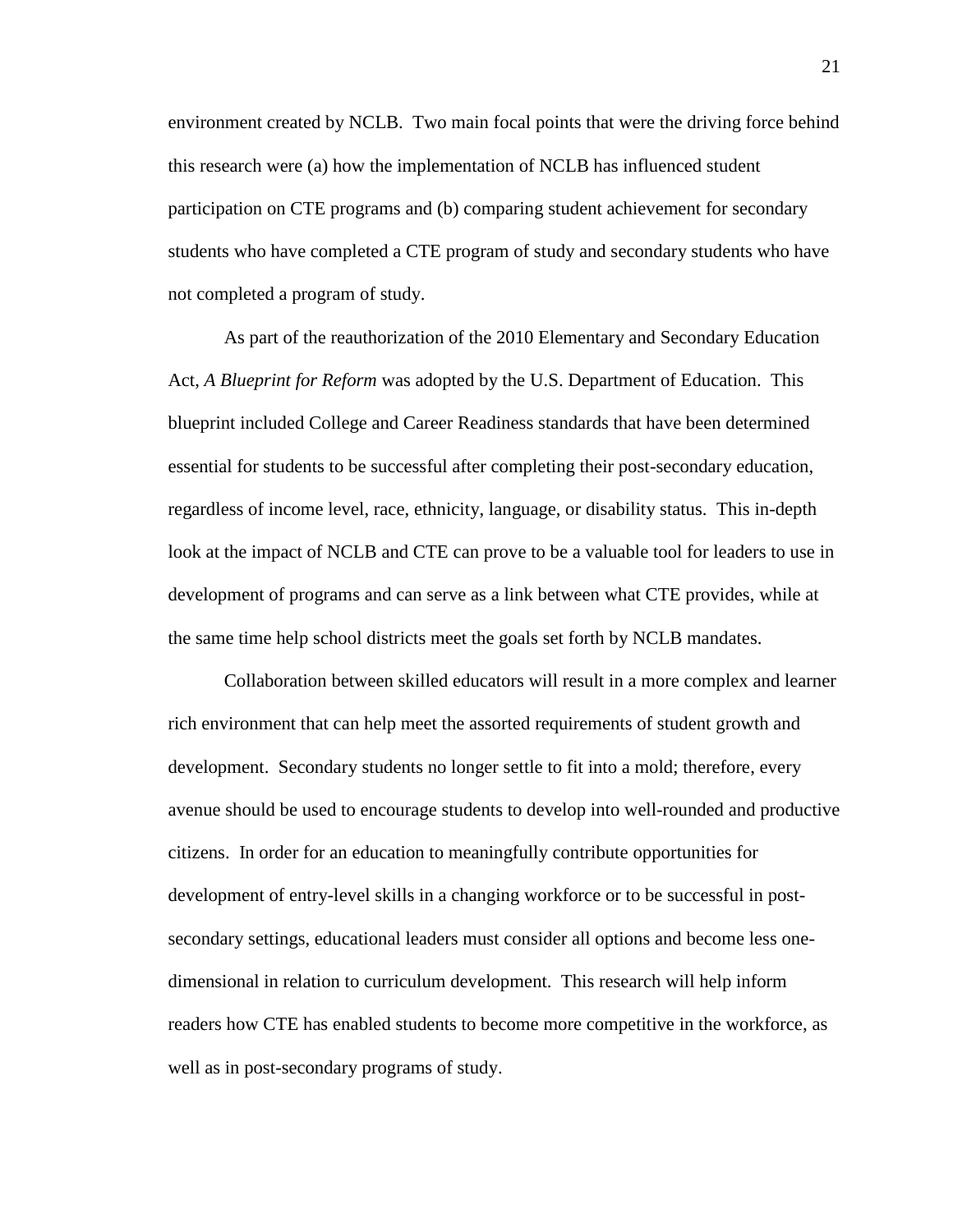#### Hypotheses

The rationale of this study was to determine the effect(s) of No Child Left Behind Legislation on Career and Technical Education. Two main areas of focus pertained to student enrollment in CTE courses and the relationship between students enrollment or not in CTE courses on the Mississippi Subject Area Test. The following hypotheses and research question guided the study in order to derive a purpose-driven outcome:

 $H<sub>1</sub>$  There will be no difference between the means on the Mississippi Subject Area Test scores (Biology, Algebra, and Language Arts) for student completers in Career and Technical Education courses versus non Career and Technical Education completers from the 2008-2009 and 2009-2010 school years.

H<sup>2</sup> Student placement in skilled jobs, military, or post secondary education (two or four years) does not increase for program completers, as reported in the Mississippi Office of Career and Technical Education Carl Perkins Annual Report by local Career and Technical Education Centers in Mississippi.

H<sup>3</sup> There is no difference in the Mississippi Subject Area Biology Test scores for students who do not enroll in a Career and Technical program of study versus those that enrolled in the Agricultural Environmental Science Technology (Agricultural Concepts) course during the 2006-2007, 2007-2008, and the 2010-2011 school years.

#### Research Questions

 $R_1$  Were students who completed CTE course sequences in high school not as likely to be competitive in the workforce or college compared to students who did not complete CTE course sequences in high school?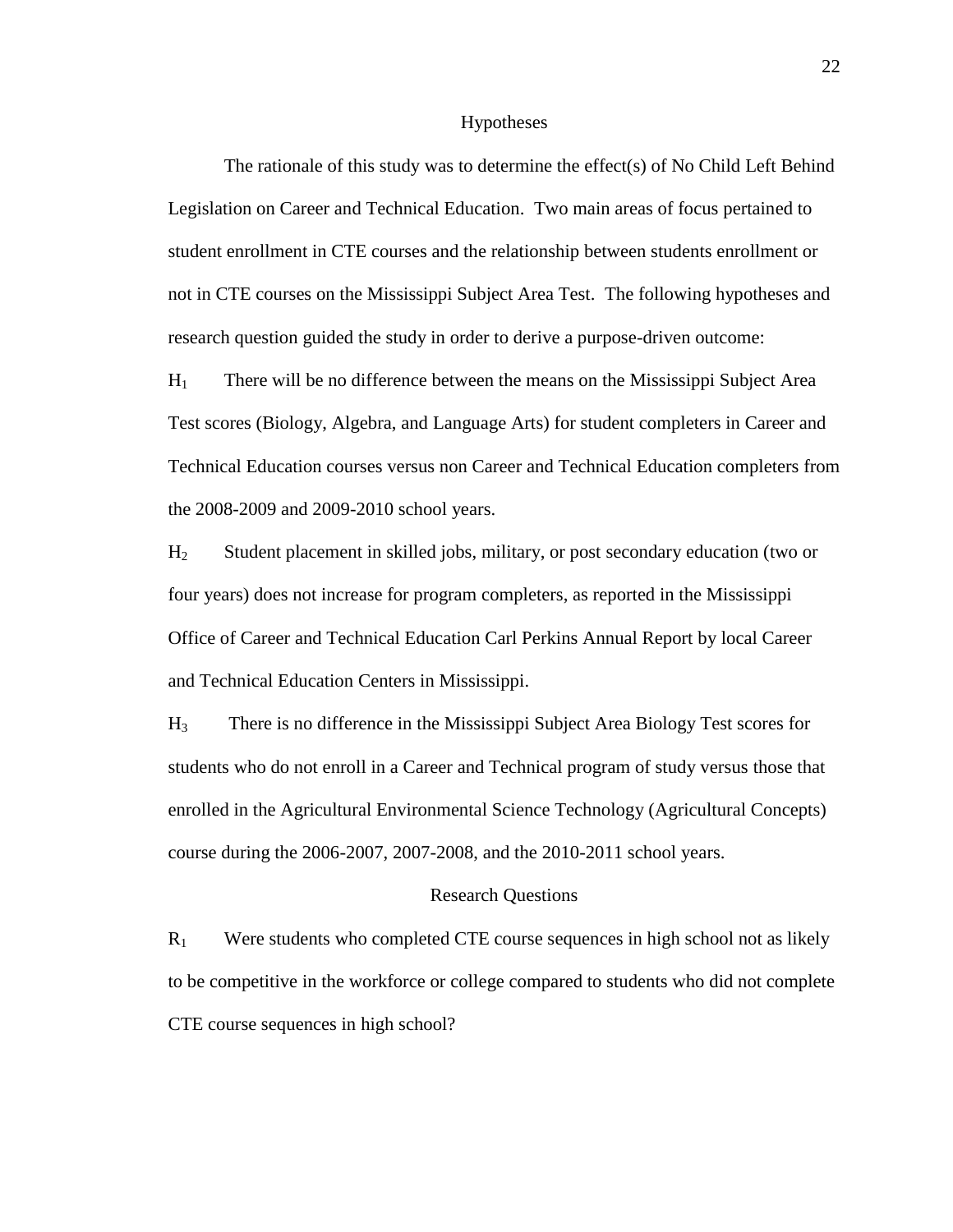R<sup>2</sup> How has student enrollment in Career and Technical Education in Mississippi changed between the fall semester of 2002 and the fall semester of 2010?

#### Methodology

The primary focus of this research was to determine if the implementation of NCLB has influenced student participation in CTE programs. Quantitative data were used to help determine the implications on CTE. Data pertaining to student enrollment and participation in CTE programs, student completer placement, and student scores from the Mississippi Career Planning and Assessment System; Second Edition (MS-CPAS2) were compiled from archived records from the Mississippi Department of Education, Office of Vocational and Technical Education. Mississippi Biology Subject Area Test scores for the state were compiled from the Mississippi Department of Education Office of Student Assessment archived records. The test scores were compared to determine if a difference exists between the means of students who were enrolled in CTE programs and those not enrolled. A focus group of former CTE and academic students was developed from a school in Southeast Mississippi. This focus group was used to determine if students who were enrolled in CTE programs developed more skills during their secondary education that enabled them to be competitive sooner in the workforce. This focus group was also used to study student perceptions on the implications of school reform policies on non-enrollment into CTE programs as well as to provide valid proof of the contributions that CTE makes to the educational process.

The intent of this research was to provide a compelling look at the effect NCLB has had on CTE programs and CTE students in Mississippi and to present a link between what CTE can produce in terms of helping school districts achieve the goals of NCLB.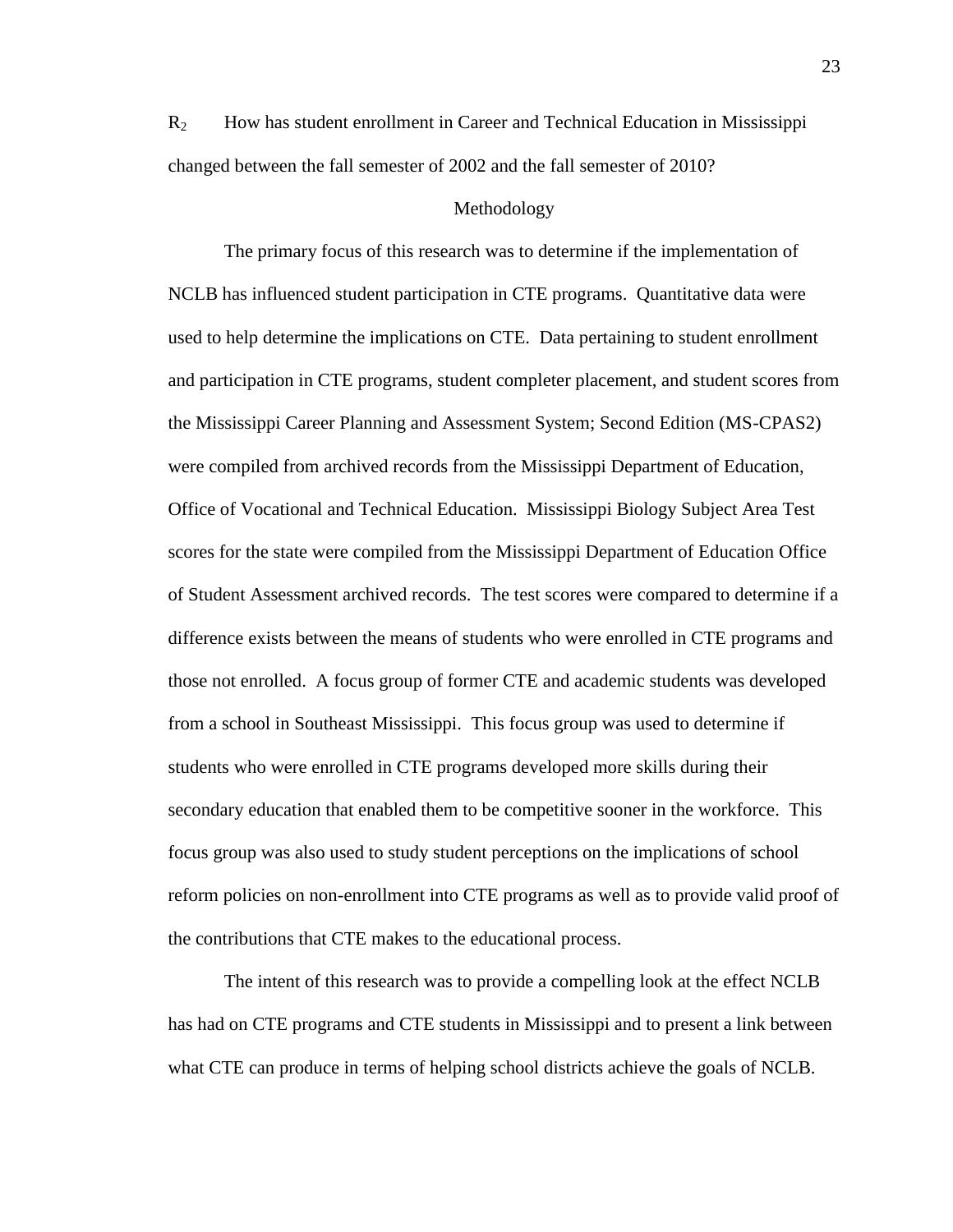The constant pull between academic-oriented instruction and technical-oriented instruction remained a highly contested debate among educational practitioners. This research was solely meant to add to the body of knowledge so that future educators can apply this information to decisions that will aid in the development of a student-centered curriculum that leads to an increased acknowledgment of the diverse needs of students.

#### Definition of Terms

*Adequate Yearly Progress (AYP)* - is the measure by which schools, districts, and states are held accountable for student performance under Title I of the No Child Left Behind Act of 2001 (Education Week, 2004). In accordance with NCLB, each state sets the minimum levels of academic improvement—measurable in terms of student performance—that school districts and schools must achieve within time frames specified by the law (U.S. Department of Education, 2003).

*American Recovery and Reinvestment Act of 2009 (ARRA)* - a \$787 billion economic stimulus package signed into law by President Barrack Obama on February 17, 2009. A percentage of the package targets spending (contracts, grants, and loans) and the rest includes tax cuts and entitlements such as Medicaid and Social Security Administration payments (U.S. Government, 2011).

*Career Academy* - a small learning community where a student receives academic instruction at his or her assigned high school combined with work-based learning opportunities at an industry center, or technical school or college. A career academy is a specialized charter school established by a partnership between one or more local boards of education and a technical school or college. Usually, a career academy is approved by the state board of education (US Legal, 2011).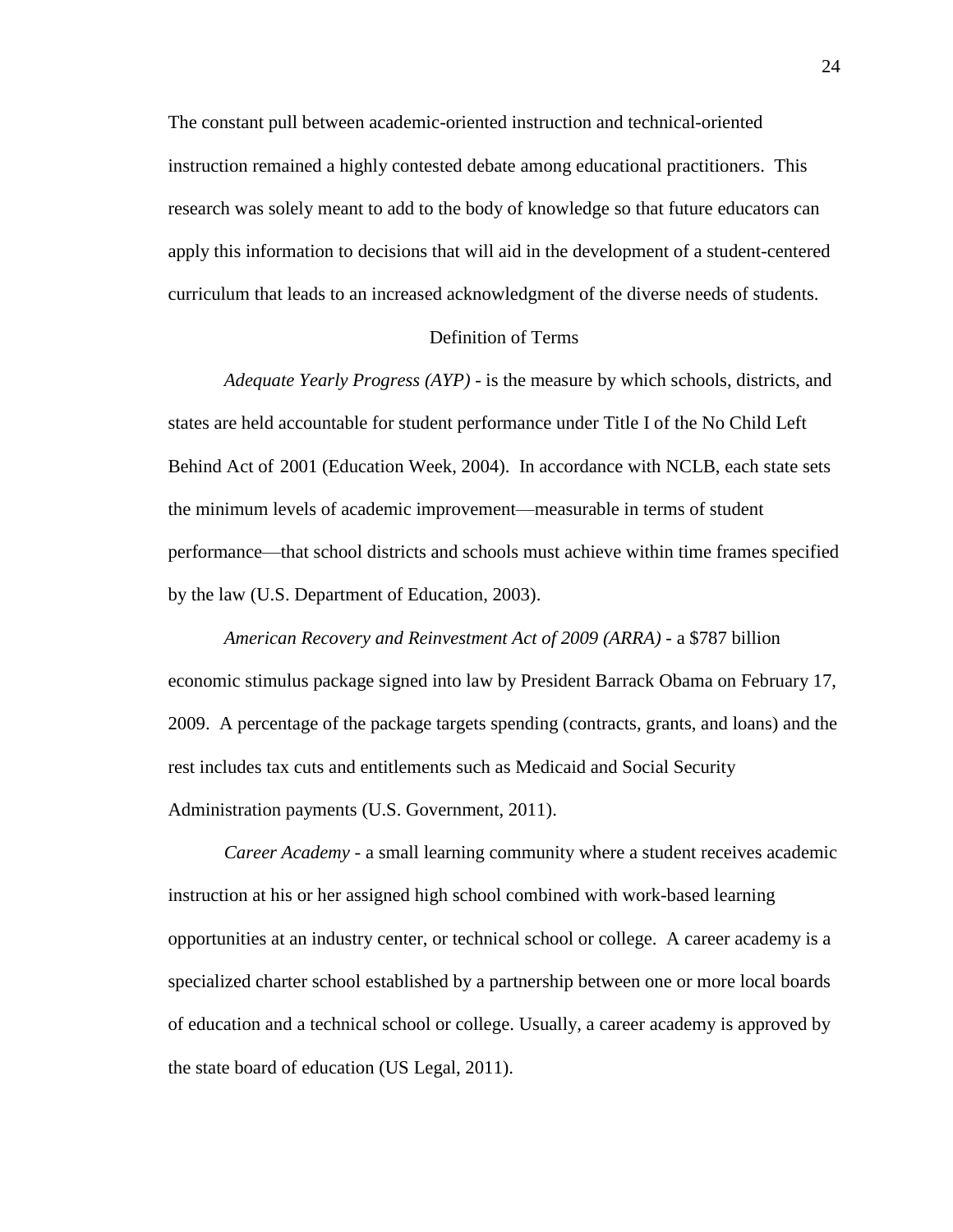*Career and Technical Education (CTE)* - organized educational activities that offer a sequence of courses that provides individuals with coherent and rigorous content aligned with challenging academic standards and relevant technical knowledge and skills needed to prepare for further education and careers in current or emerging professions and provides technical skill proficiency, an industry recognized credential, a certificate, or an associate's degree (Kansas State Department of Education, 2008).

*Carl D. Perkins Career and Technical Education Improvement Act of 2006 (Perkins IV) - Career and Technical* was added in order to begin to change the stigma that surrounds vocational education. Perkins IV requires states to continue funding at the same or at a higher level as they had in the past. The greatest changes were at the K-12 level where the focus would become more academic to assist meeting the goals of No Child Left Behind (Shelby County Schools, 2010).

*Carl D. Perkins Vocational Education Act of 1984 (Perkins I) -* provided federal support of vocational education for a five-year period. Several features of this act emphasized funds aimed at providing marketable skills for special populations, including disabled, disadvantaged, and single parents. The dual theme of responding to economic demands for a trained workforce with marketable skills and social concerns for accessible programs to CTE students was embedded within the legislation. The financial objective of this act was to advance the skill set of the labor force and prepare adults for employment opportunities (Rojewski, 2002).

*Carl D. Perkins Vocational Education Act of 1990 (Perkins II) -* emerged with a broad theme that placed greater emphasis on academics. While the commitment to special populations remained strong, it was tempered somewhat by the high level of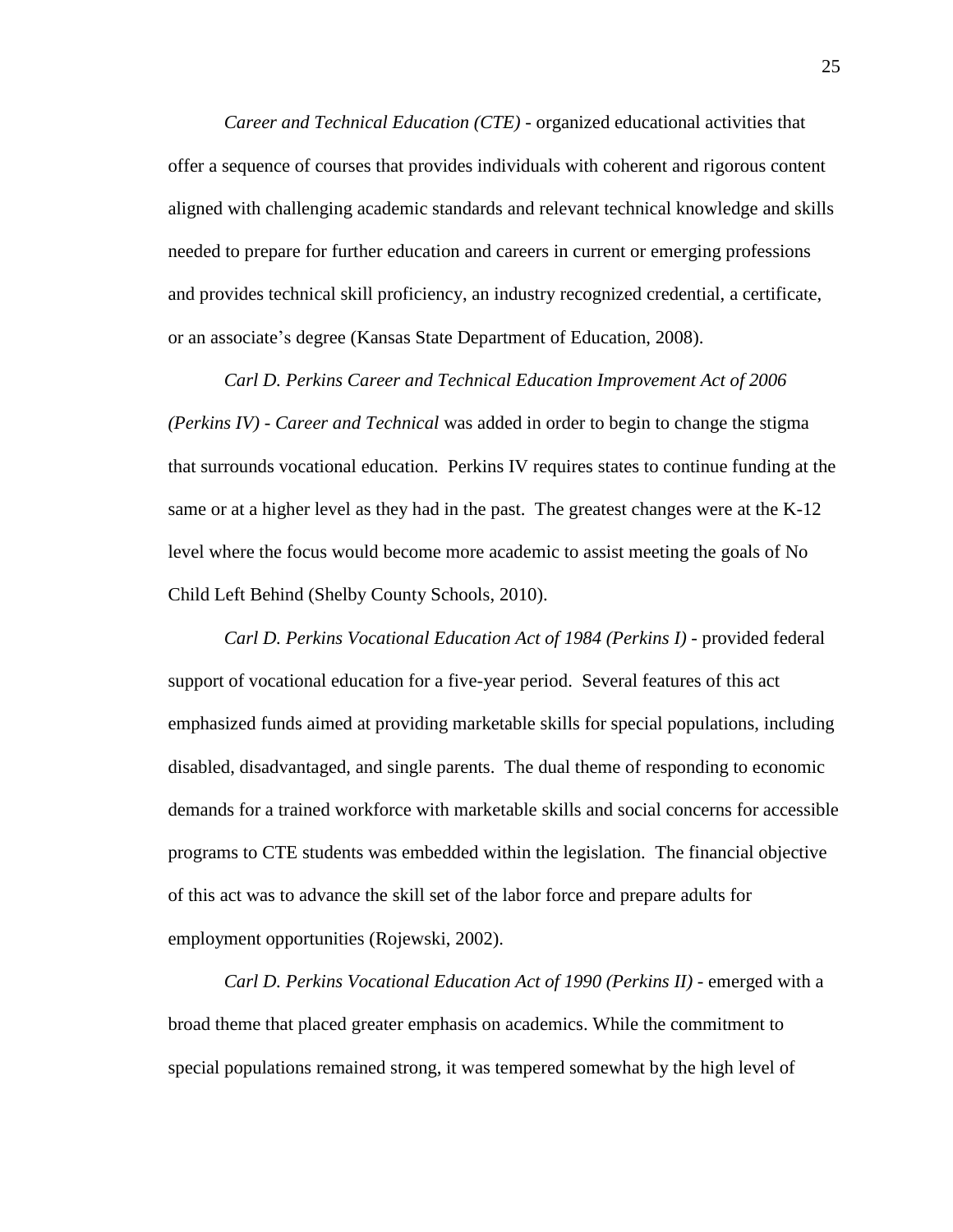publicity and effort devoted to increasing academic standards in career and technical programs (Rojewski, 2002).

*Carl D. Perkins Vocational Education Act of 1998 (Perkins III) -* was signed into law in 1998. Perkins III emphasized improving academic achievement and preparing young people for postsecondary education and work. Initiatives enacted through Perkins III consisted of core performance indicators. Core performance indicators included things such as student attainment of identified academic and vocational proficiencies; attainment of a high school diploma or postsecondary credential; placement in postsecondary education, the military, or employment; and student participation in and completion of nontraditional training and employment programs (Lynch, 2000).

*Carnegie Unit*- developed in 1906 as a measure of secondary school units, each of which represent one year of work in a subject. These units are used to determine graduation qualifications or admission requirements to universities, to particular colleges, and to some college level courses (Pennsylvania State University, 2012).

*Completer -* a student who has completed three Carnegie units of credit in grades 9-12 including all of the required core courses in a career focus/program of study and graduated from high school. (Arkansas Department of Workforce Education, 2004).

*Elementary and Secondary Education Act of 1965 (ESEA) -* considered by many as the largest single federal education act, ESEA was a product of President Lyndon Johnson's administration in 1965. ESEA created an \$11 billion source of federal funding for K-12 education in the United States. The original funds were used to focus on and assist poor schools, communities, and children from lower socioeconomic households. ESEA emphasized equal access to education and was the first federal legislation to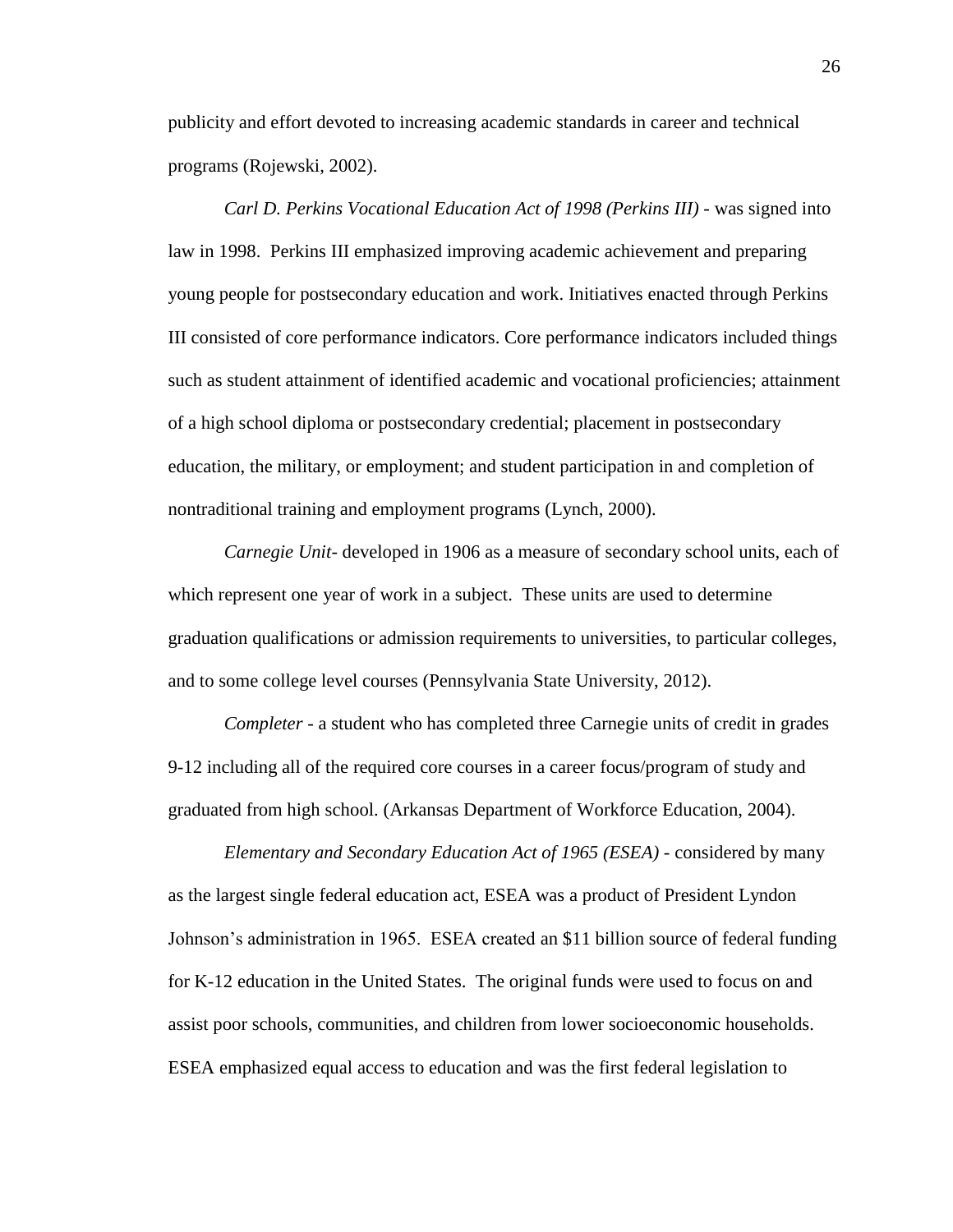establish high standards and accountability for academic education (Association for Educational Communications and Technology, 2001).

*Highly Qualified Teacher -* No Child Left Behind sets criteria for teachers in order for them to be considered highly qualified. This requirement applies only to teachers providing direct instruction in core academic subjects: English, reading/ language arts, civics and government, math, science, foreign languages, economics, arts, history, and geography (Support for Families of Children with Disabilities, 2007).

*Mississippi Career Planning and Assessment System; Second Edition (MS-CPAS2) -* a vocational assessment that measures technical skills and is used for one of the accountability measures for Career and Technical Education programs in Mississippi. MS-CPAS2 is used to provide a fair means of establishing accountability for both the secondary and postsecondary vocational programs (Mississippi Department of Education, 2011).

*Mississippi Subject Area Testing Program (M-SATP) -* consists of four academic, end-of-course tests. Since the 2001-2002 school year, students have been required to pass the subject area test(s) as a requirement for graduation. Students are assessed on the content at the completion of the course in Algebra I, Biology I, English II, and U.S. History from 1877 (Mississippi Department of Education, 2011).

*National Assessment of Educational Progress (NAEP) -* known as the Nation's Report Card, NAEP assesses the educational achievement of elementary and secondary students in various subject areas. It provides data for comparing the performance of students to that of their peers nationwide (North Carolina State Board of Education, 2010).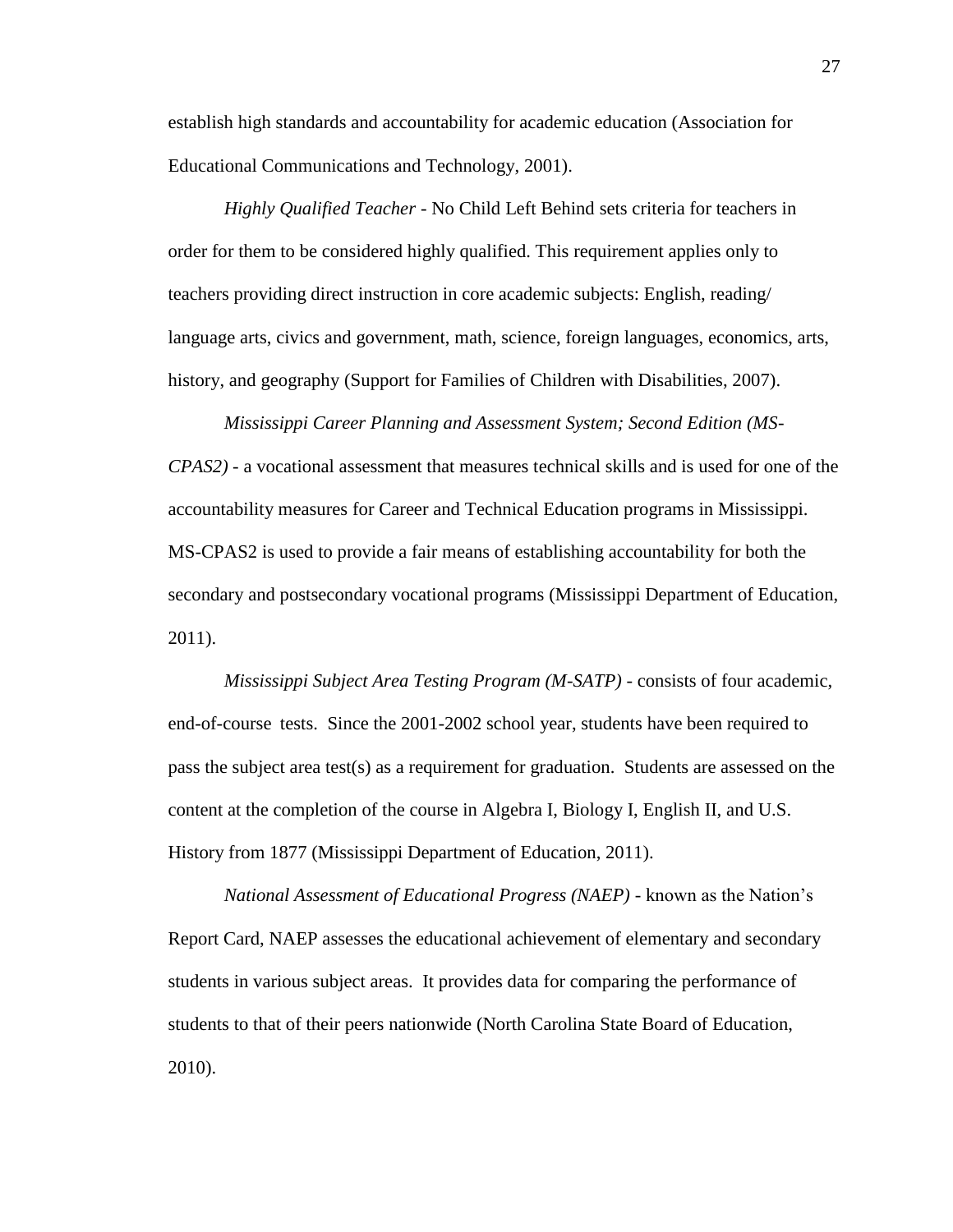*No Child Left Behind Act of 2001 (NCLB) -* many believe that NCLB represents the most sweeping national education reform legislation in decades. The U.S. Department of Education noted that NCLB is based on the principles of increased flexibility, local control, stronger accountability for results, expanded options for parents, emphasis on effective teaching methods, and it was scientifically proven to increase students' academic achievements (Gordon, Yocke, Maldonado, & Saddler, 2007).

*Non-Traditional Student -* concentration in Career and Technical programs where less than 25% of individuals from one gender comprise the total number of individuals employed in that field or occupation (Mississippi Department of Education, 2010).

*Occupational Concentrator –* a student who earns 2.0 or more CTE credits in at least one of the 11 broad occupational programs of study (U.S. Department of Education, 2011).

*Tech-Prep -* is an important school-to-careers transition program model that helps students make the connection between school and lifelong learning. The program combines rigorous academic courses with high-level technical training leading to a certificate, associate's, or baccalaureate degree (Mississippi Department of Education, 2010).

*Title I -* is the largest federal education funding program. It provides funding for high poverty schools to help students who are behind academically or at risk of falling behind. Many of NCLB's requirements for schools designated for improvement are outlined in Title I (North Carolina State Board of Education, 2010).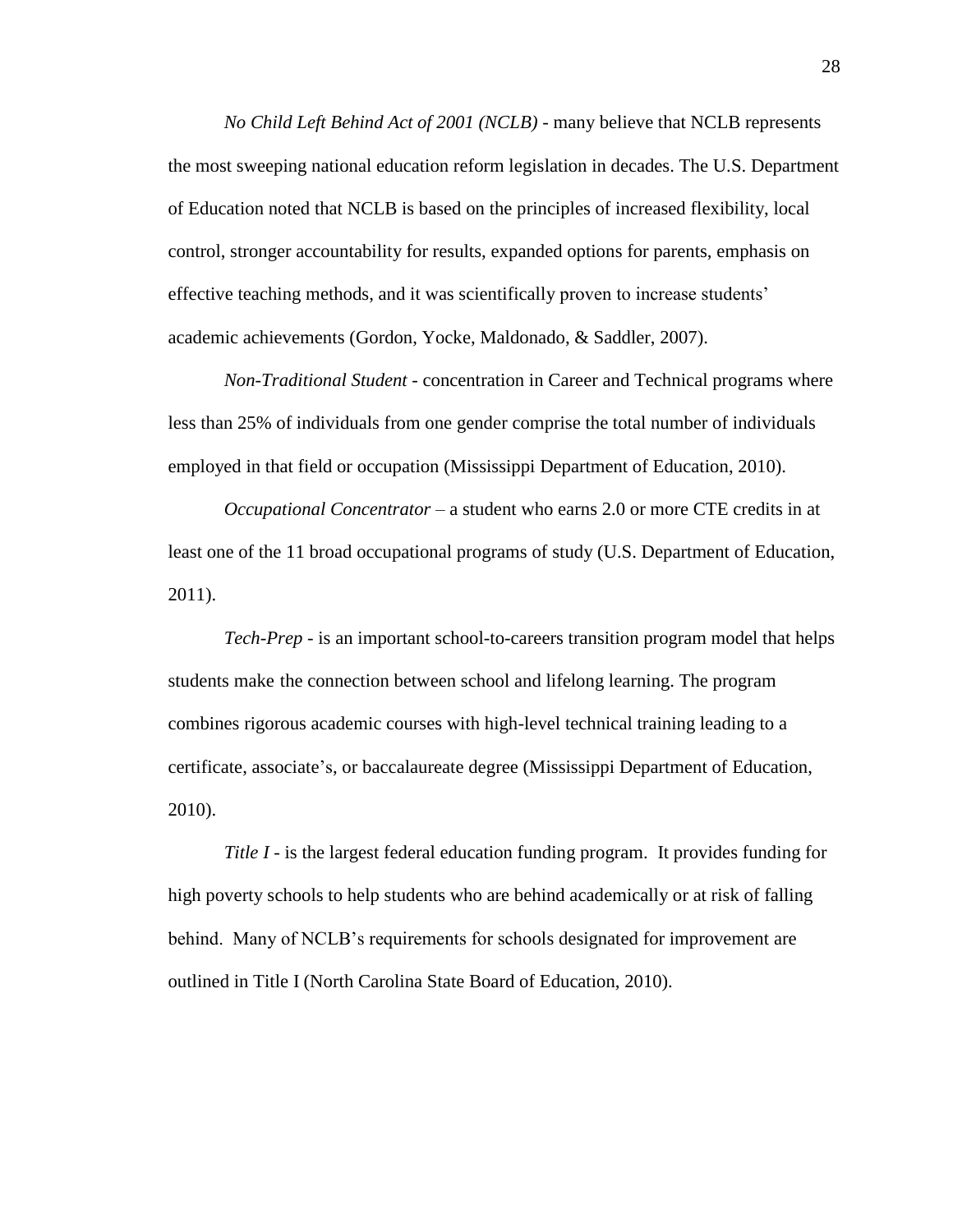*Smith Hughes Act of 1917 -* established vocational education as a separate and distinct "system" of education that included separate state boards of vocational education funding, teacher preparation programs and certification. (Gordon et al., 2007)

*Vocational Education Act of 1963 -* signified a major change in federal policy and direction for CTE, from an exclusive focus on job preparation to a shared purpose of meeting economic demands that also included a social component (Rojewski, 2002). It broadened the definition of vocational education to include occupational programs in comprehensive high schools, such as business and commerce (Gordon, 2010).

### Assumptions

This study made the following assumptions about the data collected.

1. Student enrollment numbers are assumed to be correctly submitted and entered into the Mississippi Department of Education state reporting system by local school districts for the 2007-2010 school years.

2. Students test score data on the Mississippi Subject Area Test (Biology, Algebra, and Language Arts) are assumed to be correctly submitted and entered into the Mississippi Department of Education state reporting system for the 2008-2009 and 2009- 2010 school years.

3. Student placement numbers for CTE program completers as reported by local Career and Technical Centers are assumed to be accurately and correctly submitted to the Mississippi Office of Career and Technical Education.

4. Participant responses in focus group sessions are assumed to be accurately represented, and present a detailed description of the influence CTE has had on providing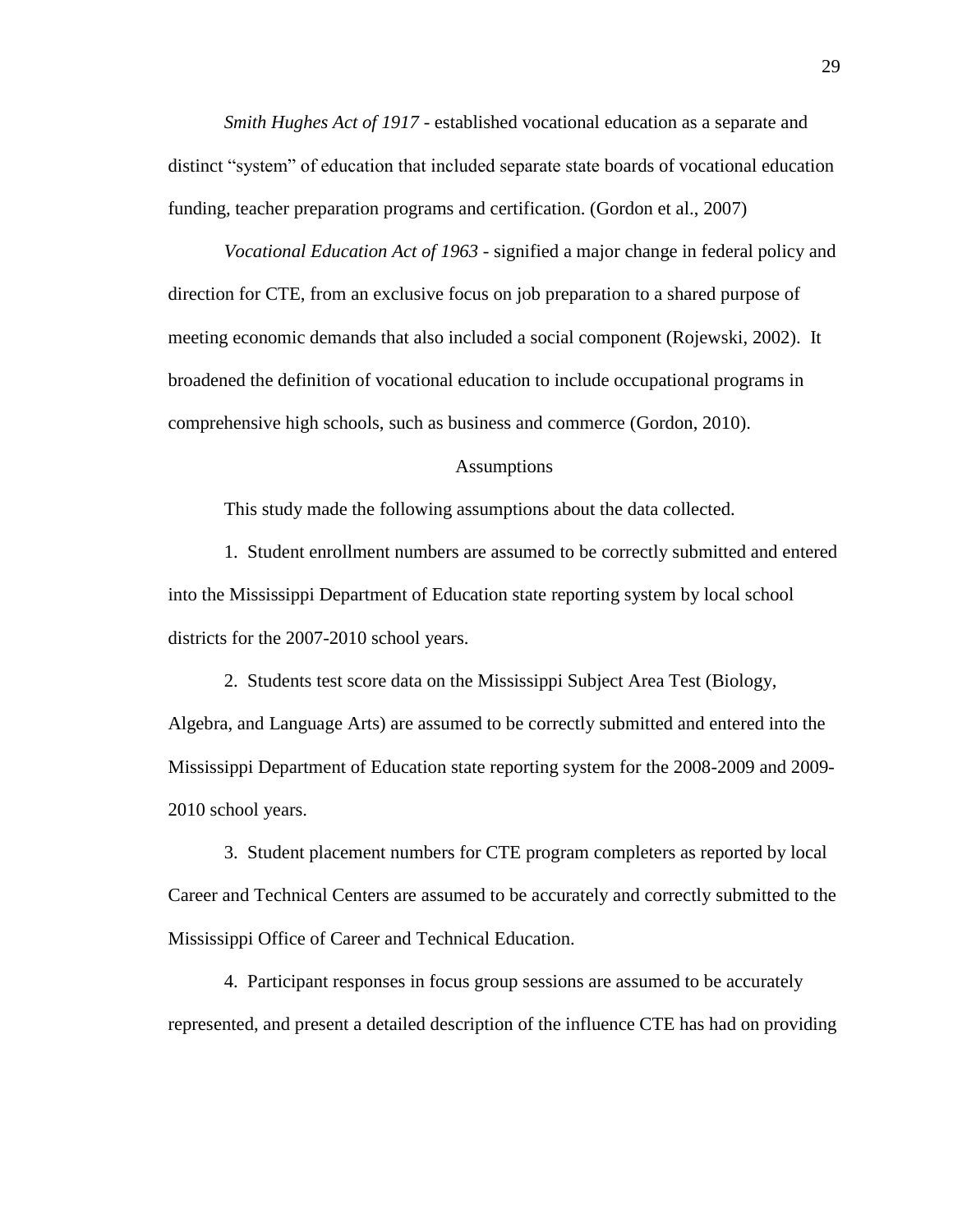a skill set that made students more competitive in the workforce than students who did not complete a CTE program of study.

### **Delimitations**

Several delimitations were identified as the methodologies for this body of research.

1. This study examined student enrollment in Career and Technical programs in Mississippi for the school years between 2007 and 2010 only. These years represent the four most recent years of enrollment data.

2. This study examined the mean differences of the Mississippi Subject Area Test for Biology, Algebra, and Language Arts for CTE completers and students not enrolled in CTE programs of study for the 2008-2009 and 2009-2010 school years.

3. This study will compare students' scores on the Mississippi Subject Area Biology Test for students who were enrolled in Agriculture Concepts during the 2006- 2007, 2007-2008, and the 2010-2011 school years versus those who did not enroll in Agriculture Concepts and completed the state exam.

4. For the qualitative portion of this research, the participant pool remained small with four to five students from one Career and Technical Center in South Mississippi and only three to four ended questions.

# Limitations

Several limitations were identified that could impact the results of this research. However, all precautions were made to protect the integrity of this research, so that it could be used in the advancement of the field of education and, more particularly, Career and Technical Education.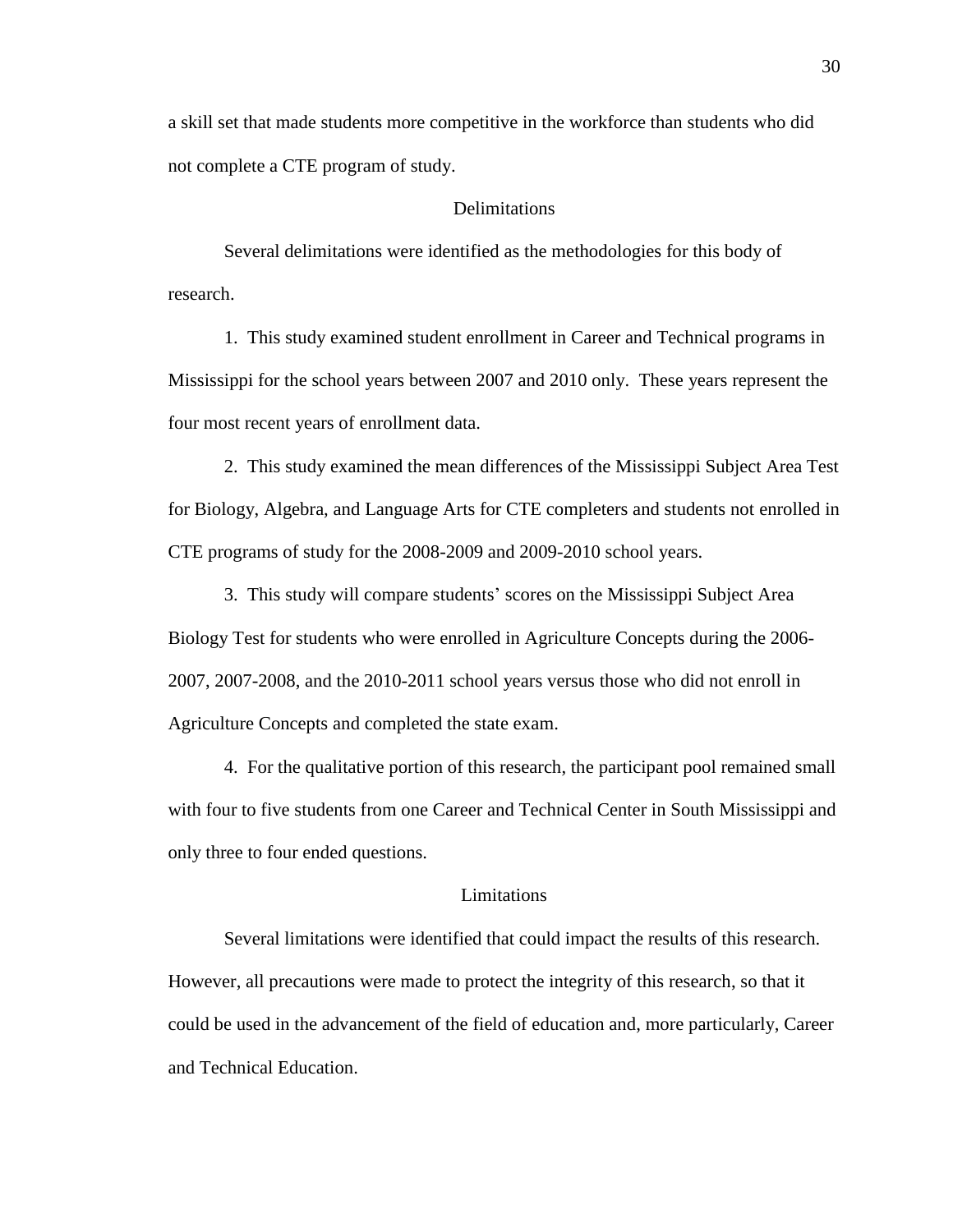1. Researcher bias may develop as a result of the prior experience as an Agriculture instructor and as current experience serving as a Career and Technical Education Director.

2. Career and Technical Education programs have been perceived as not having adequate academic rigor compared to other programs of study as determined by high stakes test scores.

3. Career and Technical Education programs are perceived as not having the ability to prepare students for post-secondary educational opportunities or placement within the military.

4. Career and Technical Education students are viewed as being less likely to be competitive in the workforce or in post-secondary educational settings than students who are not enrolled in Career and Technical Education.

5. Generalizations should be made only to the participants of this study. In no way do the results infuse a visualization that can be applied to all educational situations. These results are intended only to add to the body of knowledge so that establishing pedagogy can become more effective and efficient.

# **Justification**

The continuous strain of theoretical frameworks on education coupled with legislated mandates by local, state, and federal bodies of government required that all educational entities continuously monitor their current situation and adjust to meet the most immediate demands. This research attempted to reflect on the effects that NCLB had or will continue to have on CTE programs. Several important components were identified that carried significance for CTE. Prerequisite programs that required students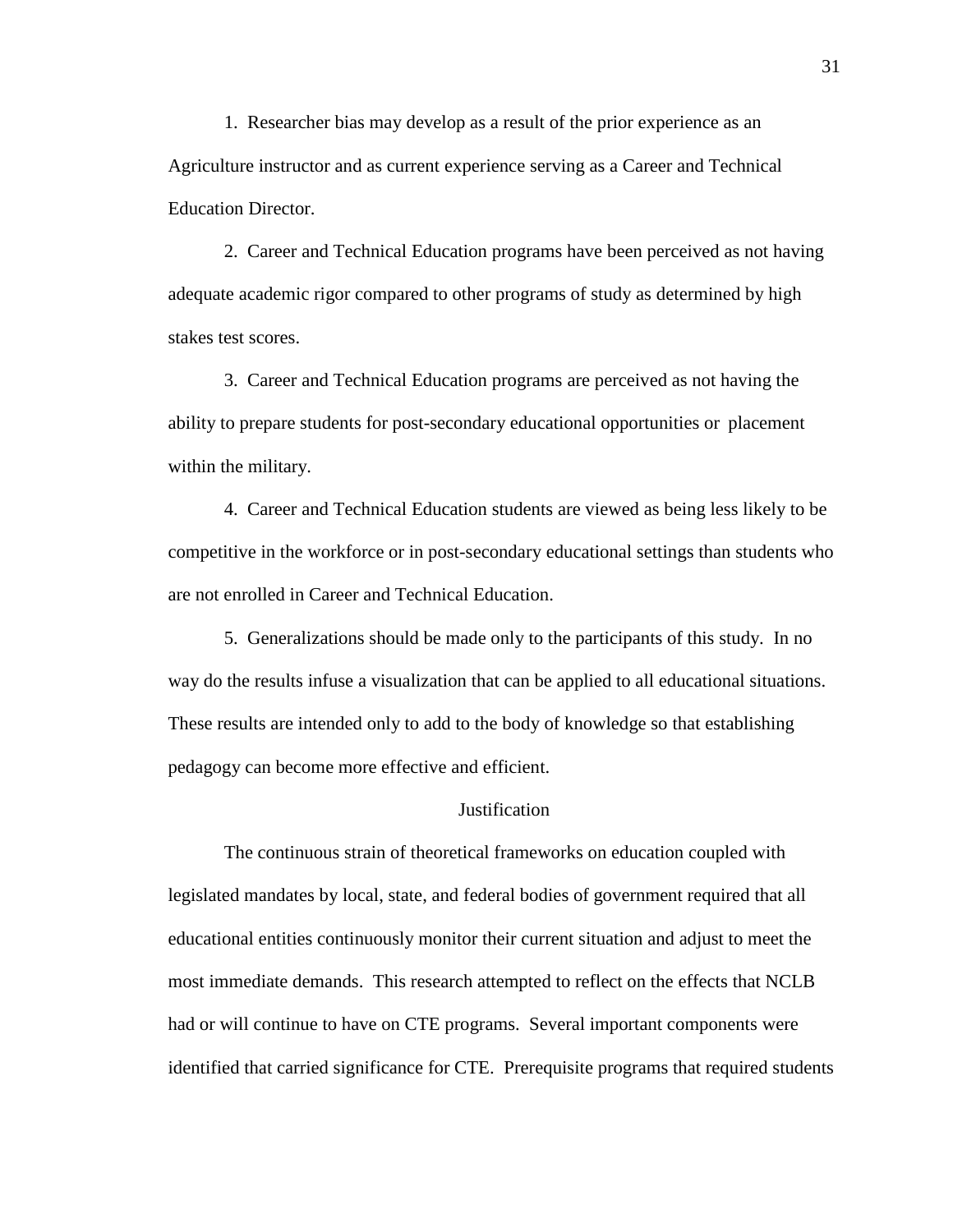to take remedial course offerings, in many instances, preventing participation in CTE programs. Student achievement remained at the forefront of school reform, establishing CTE's ability to provide and demonstrate a rigorous contribution toward meeting the requirements of academic courses.

As in the past, the value of CTE remained a hub at the center of contention concerning its place in today's modern educational setting. A more comprehensive approach to providing people at all levels with the skills needed to acquire jobs or advance their educations was identified and remained an important concept through the completion of this research. Embracing the diversity of today's student and the ability of CTE programs to ensure that students transfer knowledge to applicable skill sets are important concepts in moving forward, as more and more emphasis is placed on student literacy. The intent of this research was to provide a link between what CTE offers school districts in meeting the requirements of NCLB.

#### Summary

All educators agree that the legislated mandates of NCLB have had a profound influence on the way most public school districts handle business. Since implementation of NCLB in January of 2002, a tremendous amount of finances, attention, and focus is being placed on increasing student academic performance. Numerous reports and research are being conducted on the NCLB Act; however, in relation to the effects on CTE programs, the research is limited and has been primarily conducted at the beginning stages of the new initiatives. Still, effects are being felt as a result of this legislation that should and needs to be addressed. This research presents a unique review as to how the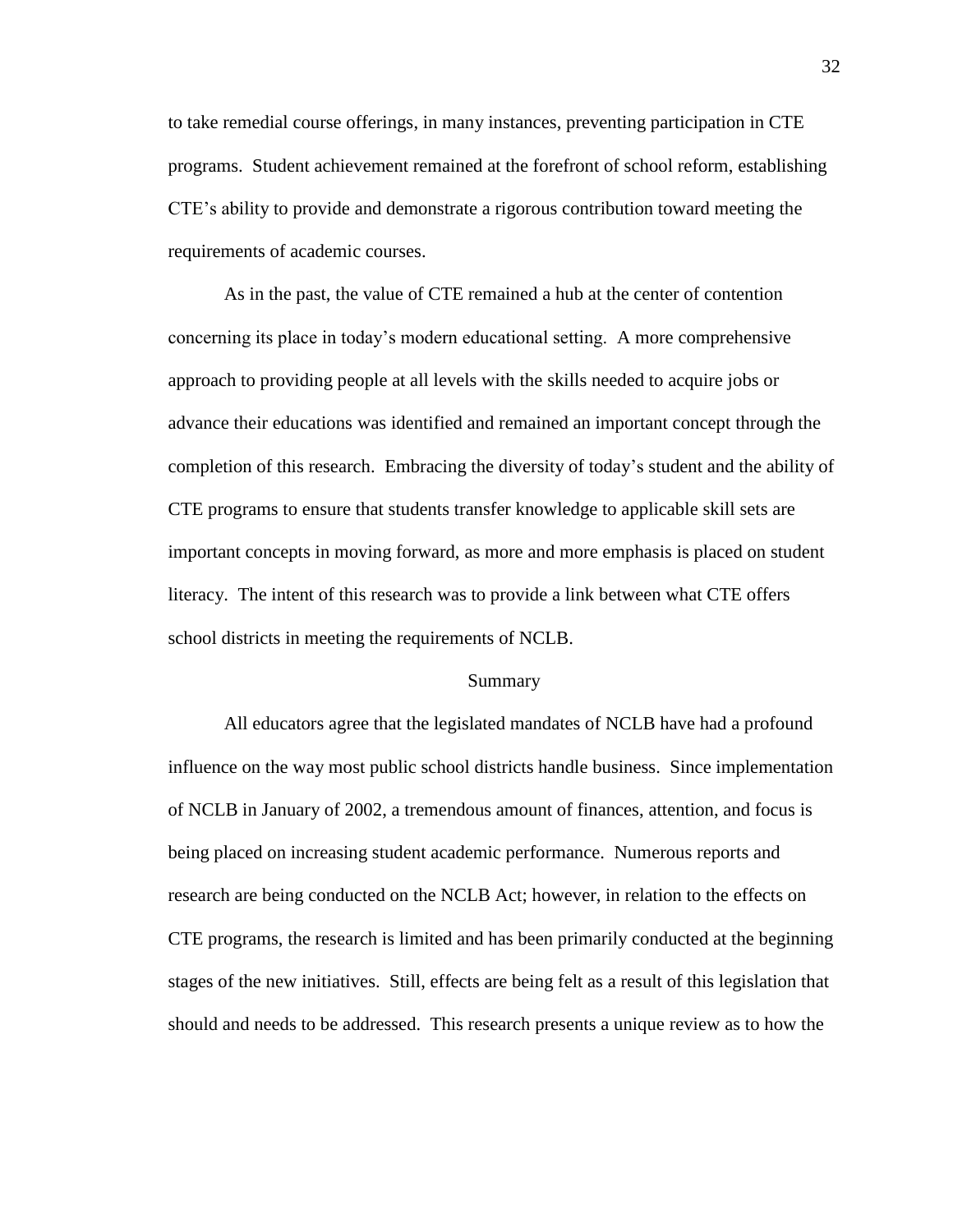NCLB legislation has impacted CTE programs in Mississippi during the first decade of the  $21<sup>st</sup>$  century.

The potential impact this research can have is situated within theory that CTE provides a valuable contribution to the body of secondary education. Exposing students to work and career-ready experiences enables teachers to provide a more robust opportunity for learning that gives students the capacity and knowledge required to remain competitive in a global economy. Teachers can have students apply skills learned through CTE programs to a multitude of academic courses. Research pertaining to what an increased focus on academic courses can have on CTE programs will enable school leaders and district planners to become better prepared, as redesign models and career pathways begin to transform public education in the future.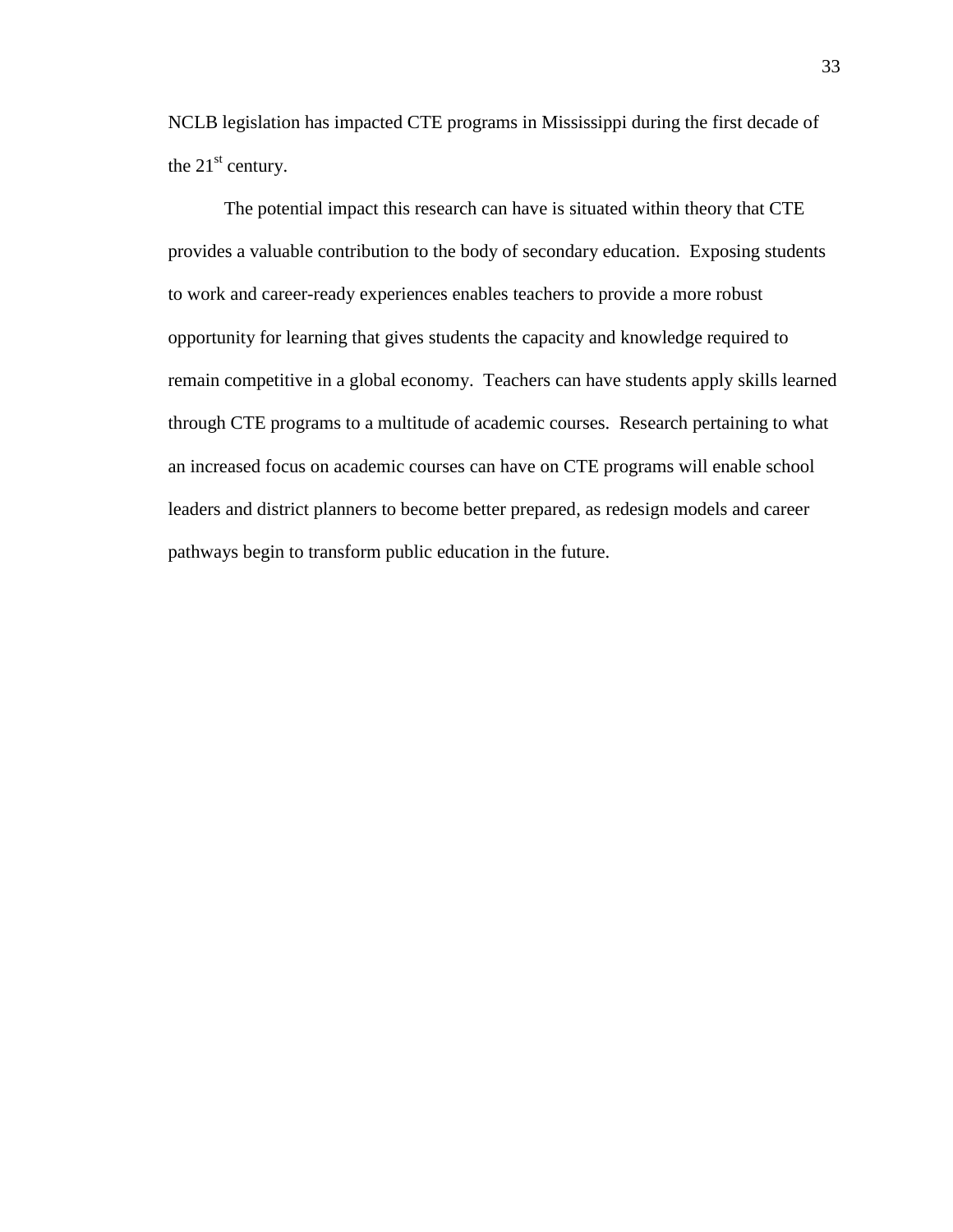#### CHAPTER II

# REVIEW OF THE LITERATURE

#### Development of Career and Technical Education

From the infancy of public education, a continuous evolvement of educational goals and the characteristics that described an educated person have continued to be refined. "Responding to various political, economic, and social forces, current debates on the future of public schooling are increasingly framed within the discourse of occupational relevance, globalization, and international market competition" (Spring, 1998, p. 37). "Vocational education in the U.S. is the product of an extended evolutionary process. Economic, educational, and societal issues repeatedly influence the definition of vocational education, as well as on how, when, where, and to whom it will be provided" (Gordon, 2010, p. 1).

Since the inception of NCLB in 2001, emphasis has focused primarily on preparing students academically for college. While there was no mention of Career and Technical Education (CTE) in NCLB, the impact of this legislation continued to stimulate discussion and prompt investigation on its effects in relation to CTE. The No Child Left Behind legislation increased academic standards for all students, "requiring stronger school accountability, more stringent qualifications for teacher, and an emphasis on programs and strategies with demonstrated effectiveness" (Reeves, 2003, p. 2). Current curricula in the United States, with standard-based mandates required by NCLB legislation, made promotion of CTE courses more difficult because these courses are primarily elective type courses. The emphasis for students was to enroll in courses that prepared them for post-secondary education opportunities. However, industry has had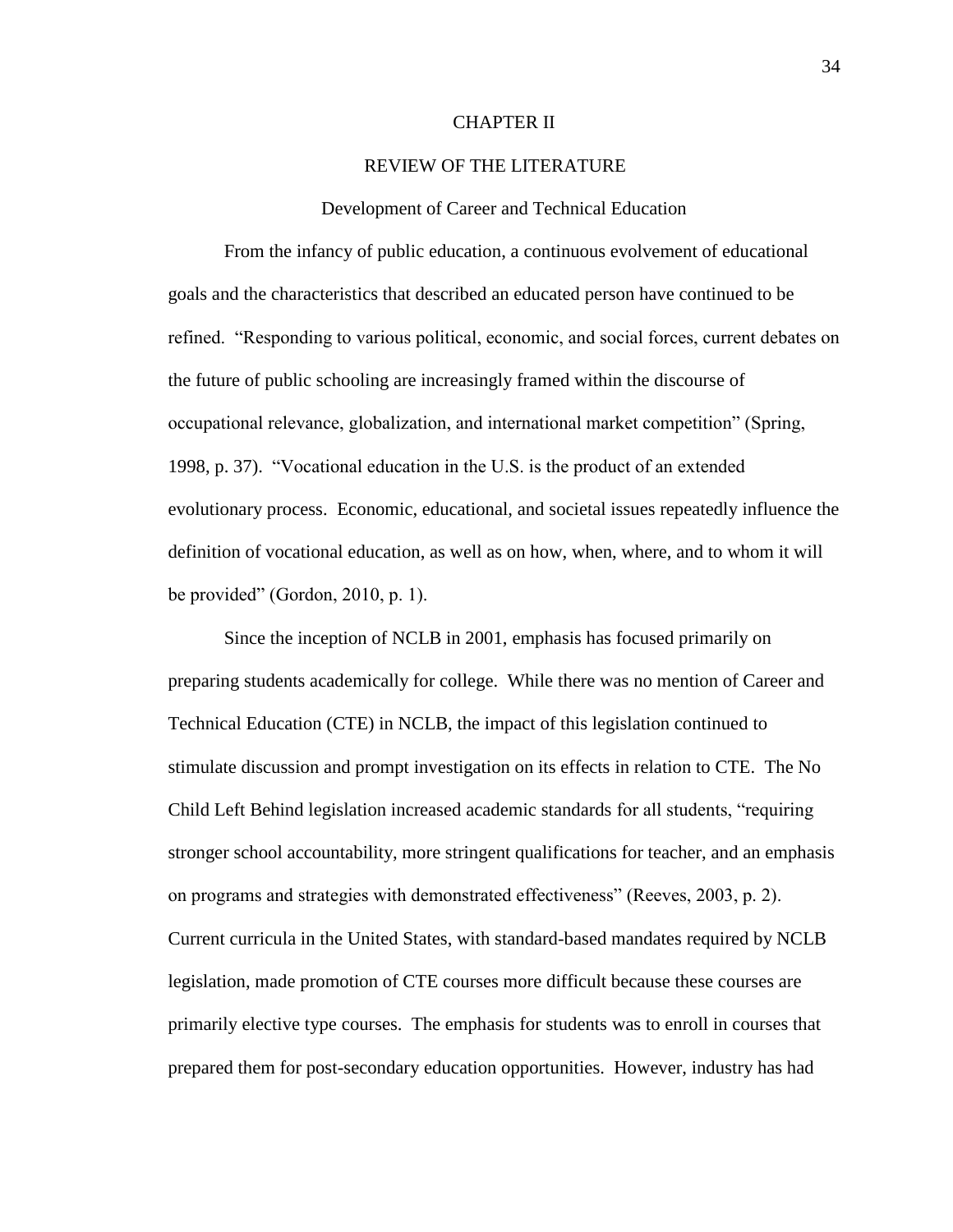ever-increasing difficulty hiring workers who possess the skills that are needed to complete and fill available jobs. "Nearly two-thirds of employers – 62 percent—said that they have difficulty in finding qualified applicants to fill vacancies. The skill shortage is having a detrimental effect on business operations" (Schoeff, 2009, p. 1).

Career and Technical Education has had a tremendous influence in filling the skill gap between school and work, placing emphasis on work ethics, self-motivation, personal accountability, punctuality, time management, and professionalism. "Reflecting a historical pattern consistent with various market economy crises, governments and corporations from industrialized countries around the world are heralding vocational education reform as a major determinant of economic success within the new global economy" (Spring, 1998, p. 21). Developing systems that prepare students for college and career readiness as they exit the secondary school will confirm CTE's worthiness in producing human capital.

#### History of Vocational Education

As with many public school educational initiatives, vocational education or Career and Technical Education (CTE), to which it is referred today, has continued to evolve over the last century. The influences that have created this evolution are deeply tied to economic and societal concerns often associated with national educational policy. CTE falls under many definitions, primarily depending on the application and how or where funding mechanism arise. In years past, CTE was recognized as a skill-driven technically-applied curriculum with student leadership organizations that provide students with opportunities to demonstrate proficiency in trained areas. Not until recent legislative reform, applications have academic components been incorporated and tracked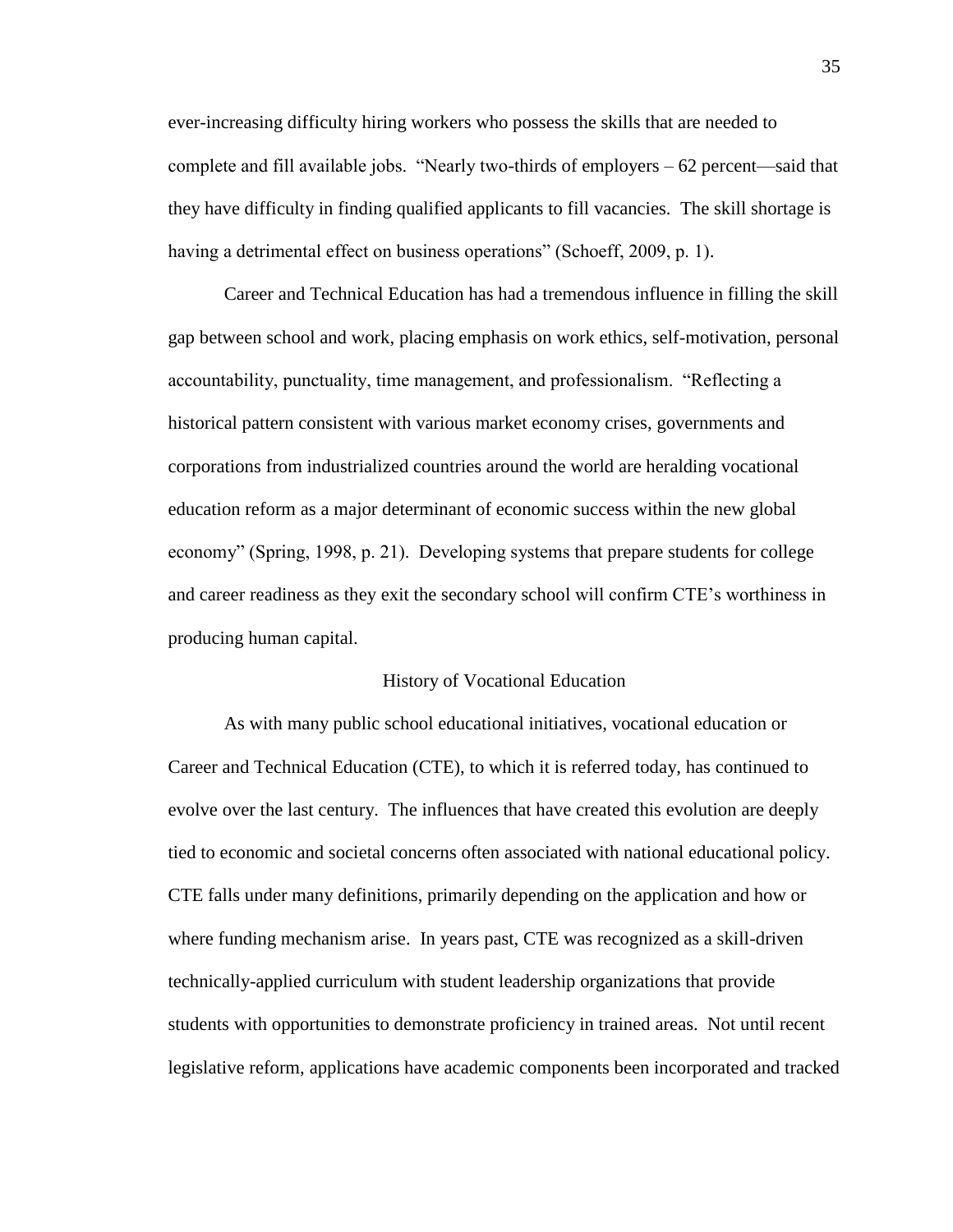for students enrolled in these skilled areas. CTE's was born out of the Smith-Hughes Act of 1917 and has advanced into a modern comprehensive curriculum derived from such legislative action as the Carl D. Perkins Career and Technical Education Improvement Act of 2006.

### *Smith-Hughes Act of 1917 (PL64-347)*

According to Hawkins, Prosser, and Wright (1951), President Woodrow Wilson in 1916, confirmed his position on the development of the Smith-Hughes Act by expressing:

We ought to have in this great country a system of industrial and vocational education under federal guidance and with federal aid, in which a very large percentage of the youth of the country will be given training in the skillful use and application of the principles of success in maneuver and business. (p. 51)

The history of Career and Technical Education in the United States began when Congress passed the Smith-Hughes Act of 1917. "The act reflected the view of reformers who believed that youth should be prepared for entry-level jobs by learning specific occupational skills in separated vocational schools" (Gordon, 2010, p. 1). According to Kantor and Tyack (1982), "this brand of vocationalism had its critics, including the American philosopher and educator John Dewey, who believed that such specific skill training was unnecessarily narrow and undermined democracy" (p.126). Smith-Hughes encouraged Sates to develop and promote programs of vocational education, which at the time were not adequately provided in state education systems.

"A primary force that led to passage of the Smith-Hughes Act was economic, seen in the growing need to prepare young people for jobs created as a result of the industrial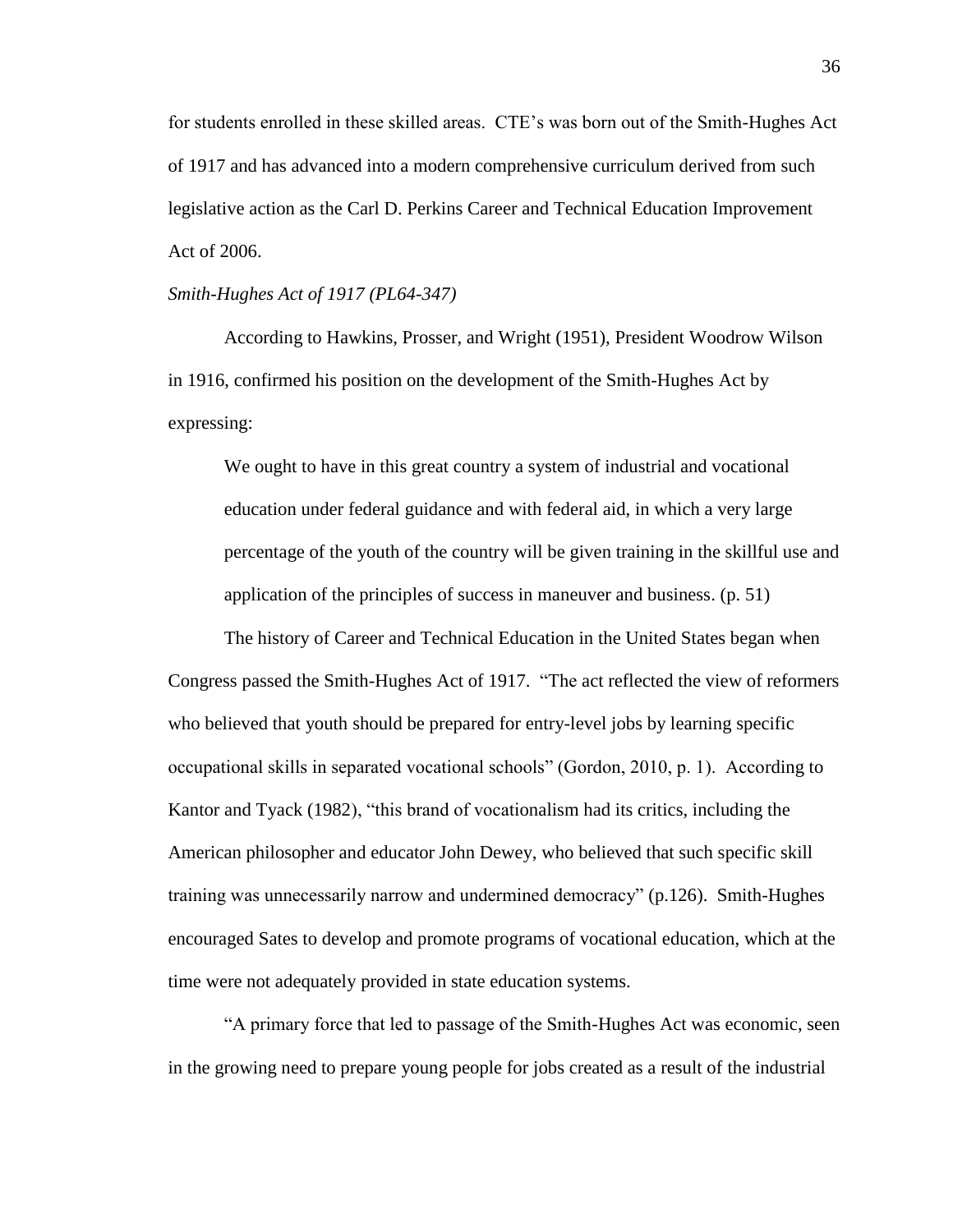revolution" (Gordon et al., 2007, p. 2). The act provided for vocational education in agriculture, trade and industries, and homemaking. Public schools were the only organizations entitled to support under the act. Training in vocational agriculture under the act provided for direct or supervised practice in agriculture. Unfortunately, the legislation "contributed to the isolation of vocational education from other parts of the comprehensive high school curriculum and established a division between practical and theoretical instruction in U. S. public schools" (Hayward & Benson, 1993, p. 3). In order to receive Federal funds under Smith-Hughes, each state was required to establish a state board for vocational education. As required by the U.S. Congress (1917) in The National Vocational Education (Smith-Hughes) Act, each state board was required to establish a plan

showing the kinds of vocational education for which it is proposed that the appropriation shall be used; the kinds of schools and equipment; courses of study; methods of instruction; qualifications of teachers; and, in the case of agricultural subjects, the qualifications of supervisors or directors; plans for the training of teachers' and, in the case of agricultural subjects, plans for the supervision of agricultural education, as provided for in section ten…. The State Board shall make an annual report to the Federal Board for Vocational Education...on the work done in the State and the receipts and expenditures of money under the provisions of this Act. (Section 8)

The great need for trained individuals resulting from the Industrial Revolution required attention to be focused on developing a workforce that was the greatest in the world. The economic impact this act would have complimented the fact that the U.S was developing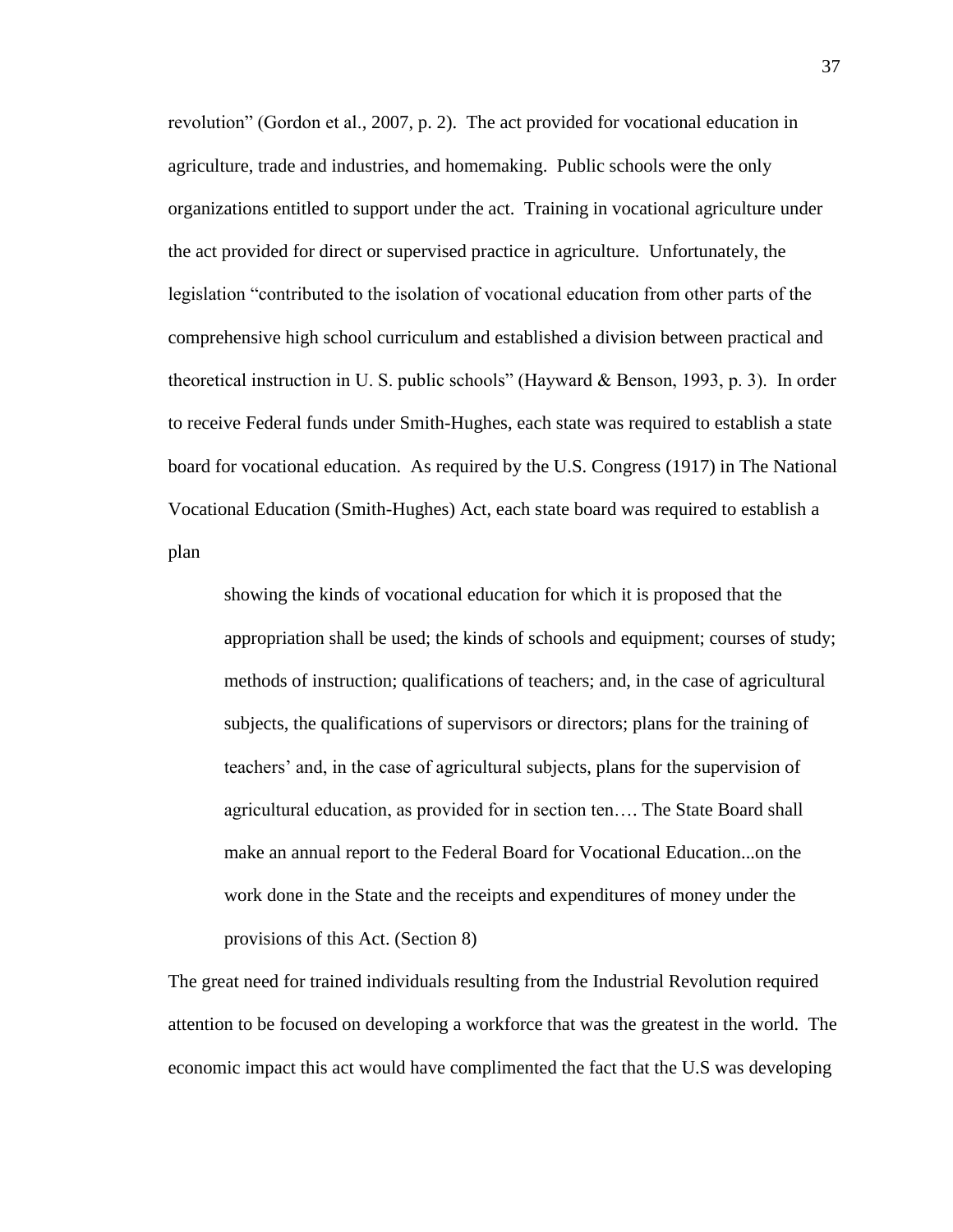into a world super power that required a comprehensive approach to educating youth. The Smith-Hughes enacted what many have considered the most important legislation affecting secondary education, creating skilled training for public school students. This act separated vocational and academic programs of study that have remained at the center of deep seated debates concerning the role of secondary education in the United States. *Separation of Funds*

The United States Congress (1917) through the Smith-Hughes Act emphasized the federal government's objective that vocational teachers should be "persons who have had adequate vocational experience or contact in the line of work" (Section 12) in which they were to instruct classes. "Smith-Hughes established vocational education as a separate and distinct 'system' of education that included separate state boards of vocational education funding, teacher preparation programs and certification" (Gordon et al., 2007, pp. 2-3). Federal, state, and local funds for vocational education could be used to compensate teachers with vocational experience, but could not contribute to the salaries of academic teachers. Although the act's intent was to escape raiding of vocational resources by other divisions of the comprehensive school, the result disconnected the vocational education program from the mainstream of a school's business and produced a division between vocational and academic educational systems. *Segregation of Vocational Education Students*

Smith-Hughes required that instruction be given "to persons who have not entered upon employment [and] shall require that at least half of the time of such instruction shall be given to practical work of a useful or productive basis" (U.S. Congress, Section 12). The limiting piece of the act did not apply to teachers, but to students. The law required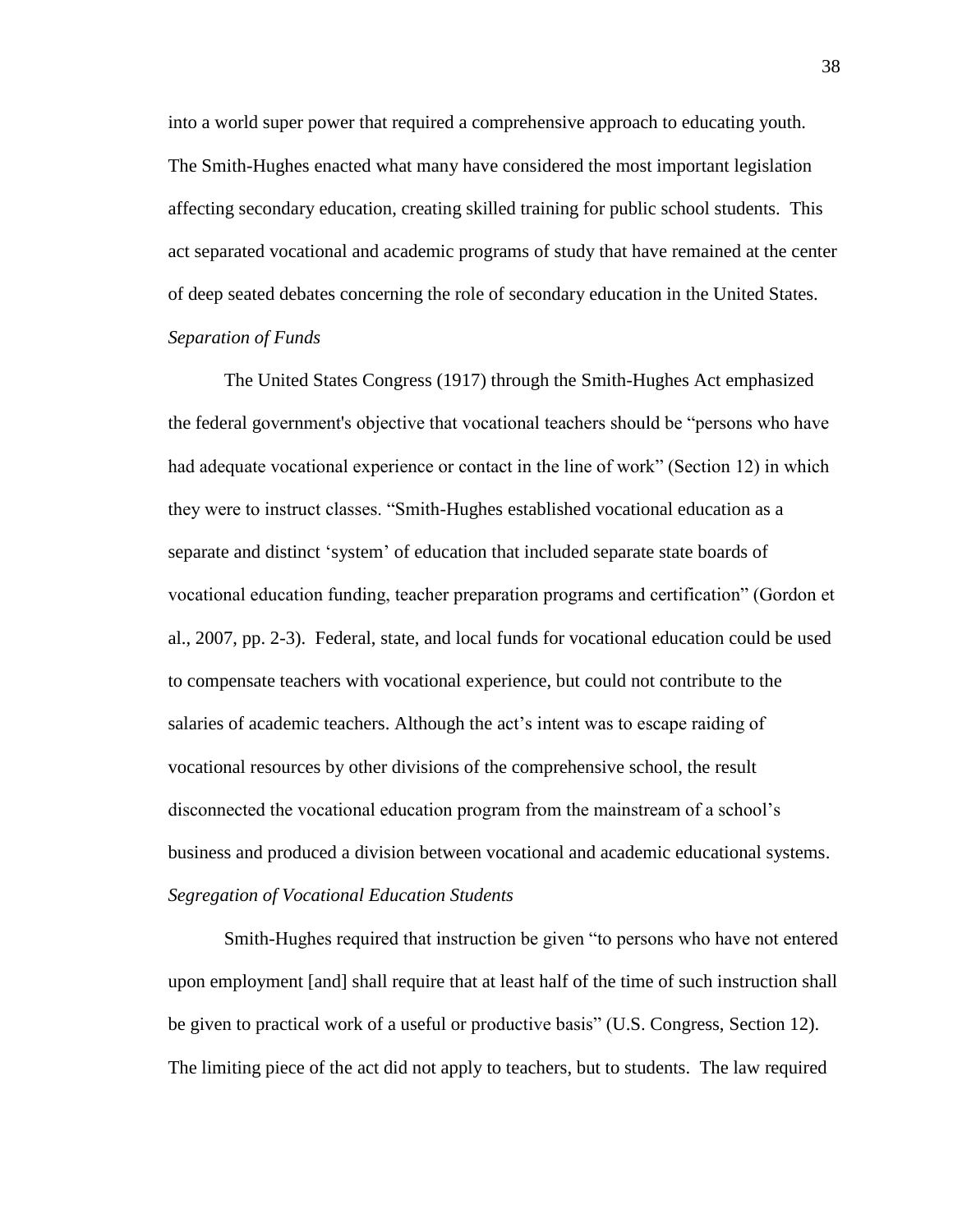that if a high school student was taught one class by a teacher partially or fully funded from federal vocational funds, that student could no longer receive more than 50% academic instruction. The legislation enabled the Federal Vocational Board to quickly expand the power of control on students' time. This contributed to what became known as the 50-25-25 rule: 50% time in applied hands-on training; 25%in strongly connected subjects, and 25% in academic study. This rule became a universal characteristic of state plans from the 1920s to the early 1960s.

#### *Segregation of the Curriculum*

Progression of the Smith-Hughes Act led vocational teachers to place more focus on instruction related to job specific skills exclusive of academic substance. As a result, the scholastic development of vocational students had a tendency to be inadequate during developmental stages of growth and comprehension. "Programs were established within vocational education which further segregated students by subject matter. This segregation into Agriculture, Homemaking, and Trade and Industrial Education segments in the initial legislation has persisted for most of this century" (Prentice Hall, n.d., p. 1). The establishment of a segregated curriculum has not only had a profound impact on academia relations, but the design of Smith-Hughes also caused distinction within the various aspects of vocational education programs leading to disconnected professional development, detached teacher organizations, and individual student organizations. *Vocational Education Act of 1963*

Even though the first career and technical education legislation was initiated at the turn of the 19th century, contemporary regulations have their roots in the 1960s. Congress recognized that vast numbers of youth considered it necessary and sought an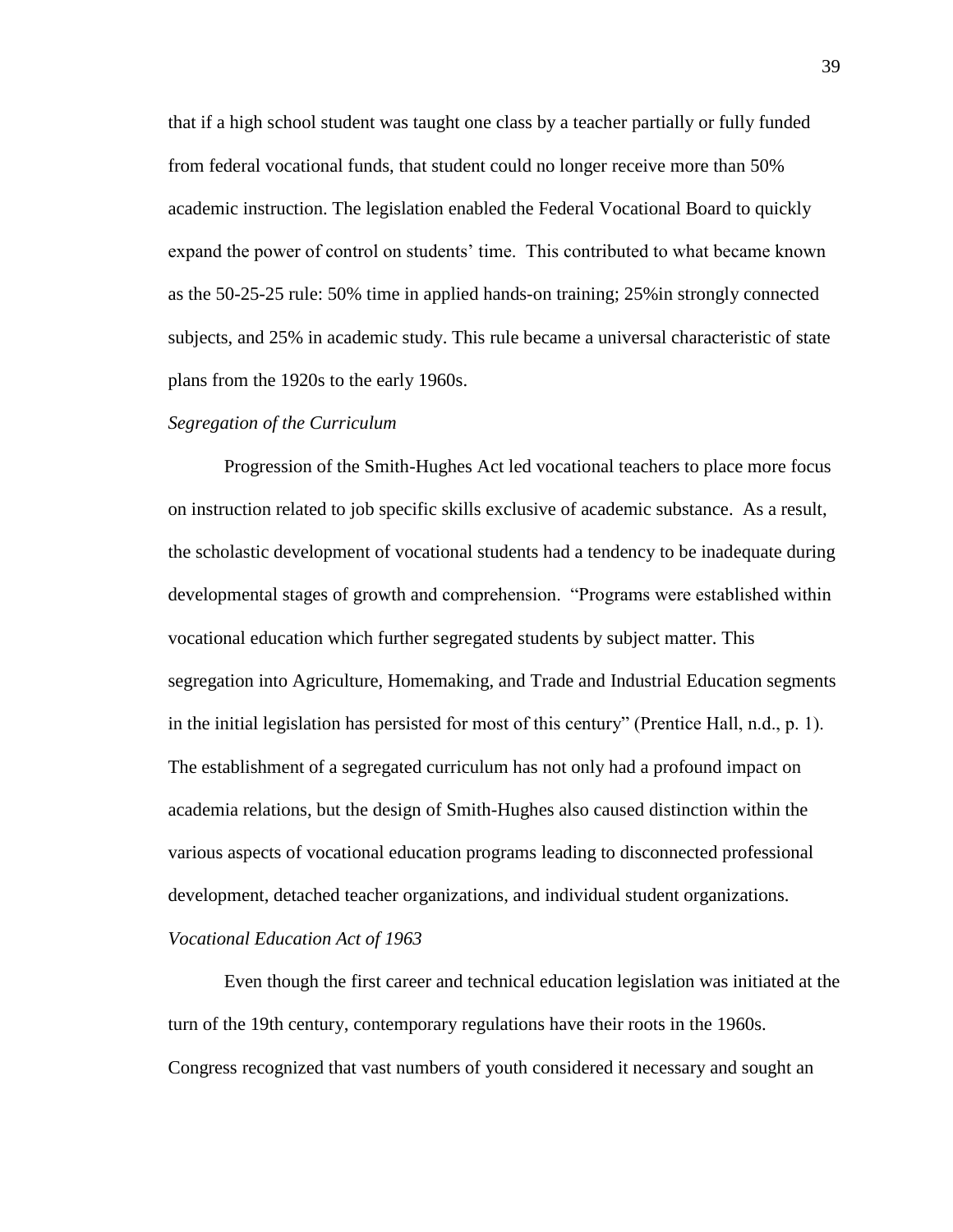instructive program of study that incorporated training for the workforce. The purpose of the Vocational Education Act of 1963 was designed to reinforce and expand the value of vocational education and to provide more technical education opportunities in the country. Rojewski (2002) reported that "the passage of the Vocational Education Act of 1963 signified a major change in federal policy and direction for CTE, from an exclusive focus on job preparation to a shared purpose of meeting economic demands that included a social component" (p. 10). "While the 1963 act still supported the separate system approach by funding the construction of area vocational schools, it broadened the definition of vocational education to include occupational programs in comprehensive high schools, such as business and commerce" (Gordon, 2010, p. 2).

Federal funds authorized maintenance and improvement of existing programs, development of new programs of instruction, and part-time employment for students to gain finances and skills needed to continue their technical training. Shelby County Schools (2010) asserted, "another focus was to assist poor and disabled youth who needed help with academic, socioeconomic, or other disadvantages that prevented them from being successful in regular vocational programs" (p. 1). The 1963 act also provided monies for and provisions that incorporated programs related to commerce and the health occupation industry as well as people who had discontinued their education in order to prepare them for the labor market or for those who needed to advance their current skills set. "As originally envisioned, career and technical education was viewed as a sequence of courses and experiences that were designed to prepare individuals for paid and unpaid entry-level employment requiring less than a baccalaureate degree" (Gordon, 2003, p. 2). Tanner and Tanner (1980) believed that the act was the single most influential piece of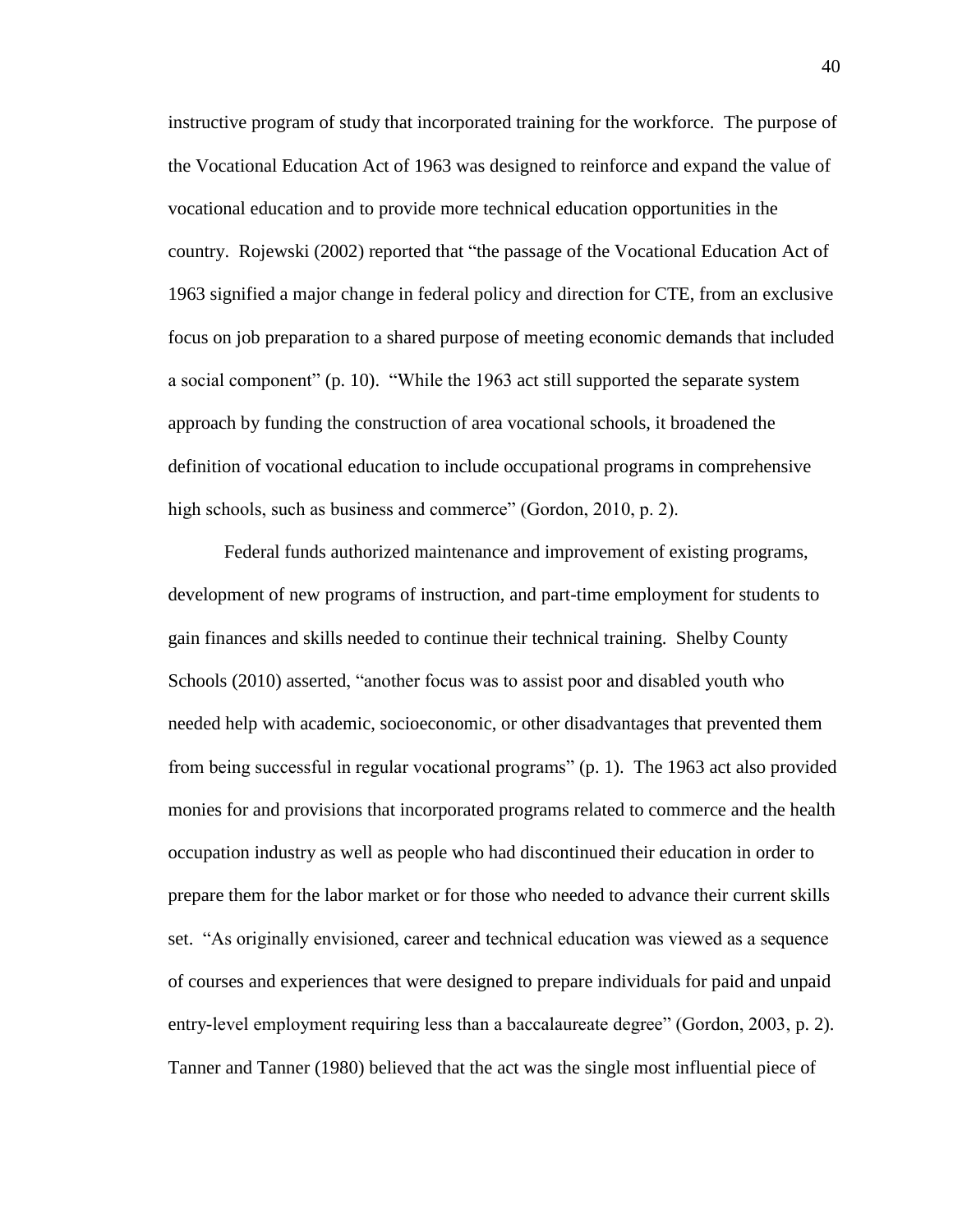vocational education legislation since the Smith-Hughes Act: "this legislation encompassed virtually any occupation or occupational cluster short of the professions while removing restrictions that allowed schools to develop integrated programs of vocational and general education to improve the learning opportunities of those with socioeconomic handicaps" (p. 584).

The Vocational Education Act of 1963 was amended in 1968 and then again in 1976. According to Gordon (2003) these amendments stipulated that funds could be used for:

(1) high school and postsecondary students, (2) students that had completed or left high school, (3) individuals in the labor market in need of retraining, (4) individuals with academic, socioeconomic, or other obstacles, (5) individuals that were considered mentally retarded, deaf, or otherwise disabled, (6) construction of area vocational schools facilities, (7) vocational guidance, and (8) training and ancillary services such as program evaluations and teacher education. (p. 79)

The amendments of 1968 and 1976 authorized federal grants to states to maintain and improve existing vocational programs, and develop new occupationally related vocational programs. "Faced with initial evidence that localities were not responding to the new focus on improving programs and serving students with special needs, the 1968 Amendments to the Vocational Education Act backed each goal with specific funding" (Gordon, 2010, p. 1). Other mandates included in the 1968 amendment provided federal funds for counseling and special population teachers to provide remedial instruction for students with academic deficiencies.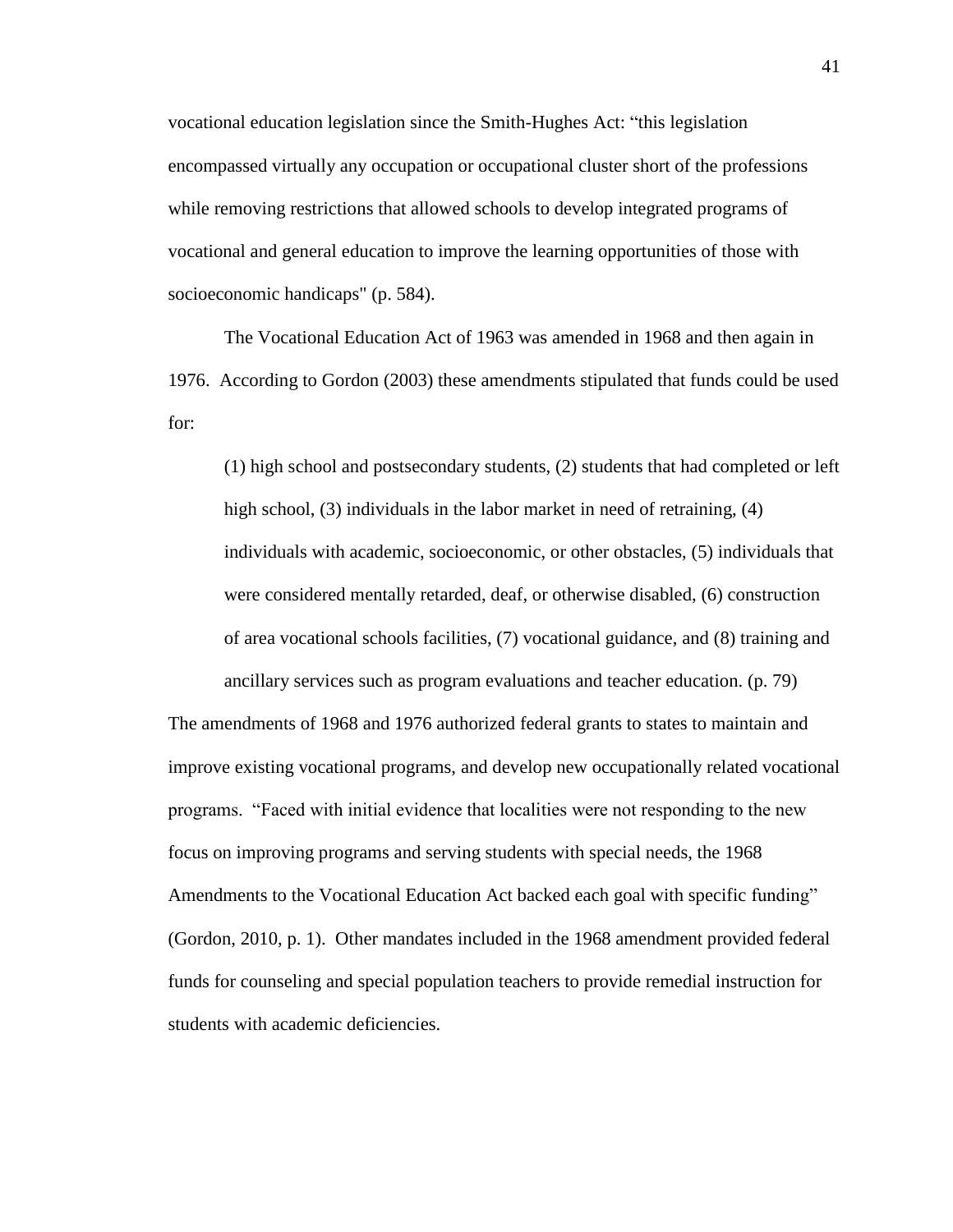The 1976 Vocational Amendment put emphasis on planning and accountability for local vocational programs. States were required to develop five year plans focused on improving the quality of instruction, evaluating the effectiveness of federally funded programs, implementing programs to overcome sex discrimination, and addressing issues related to students with limited English proficiency. "Limited English Proficient (LEP) students were addressed through provisions for bilingual vocational training. In 1976 LEP students were made eligible for part of the disadvantaged set-aside, and provisions to eliminate sex bias and stereotyping in vocational education were added" (Gordon, 2010, p. 2).

# *Carl D. Perkins Vocational Education Act of 1984 (Perkins I)*

Education reforms beginning in early 1980s were initiated over concerns related to the U.S. Department of Education (1983), National Commission on Excellence in Education's report *A Nation at Risk*. The report focused on the causes that led to the economic decline in the international markets, low student scores on state and national achievement tests when compared to scores of students from other countries, and the growing perception that high school graduates lacked the abilities needed to compete in the competitive workforce. According to Gordon (2010), this reform came in two waves:

The first, characterized as academic reform, called for increased effort from the current education system: more academic course requirements for high school graduation, more stringent college entrance requirements, longer school days and years, and an emphasis on standards and testing for both students and teachers. The second wave called for changes in the way schools and the educational process were organized. While restructuring proposals included school choice and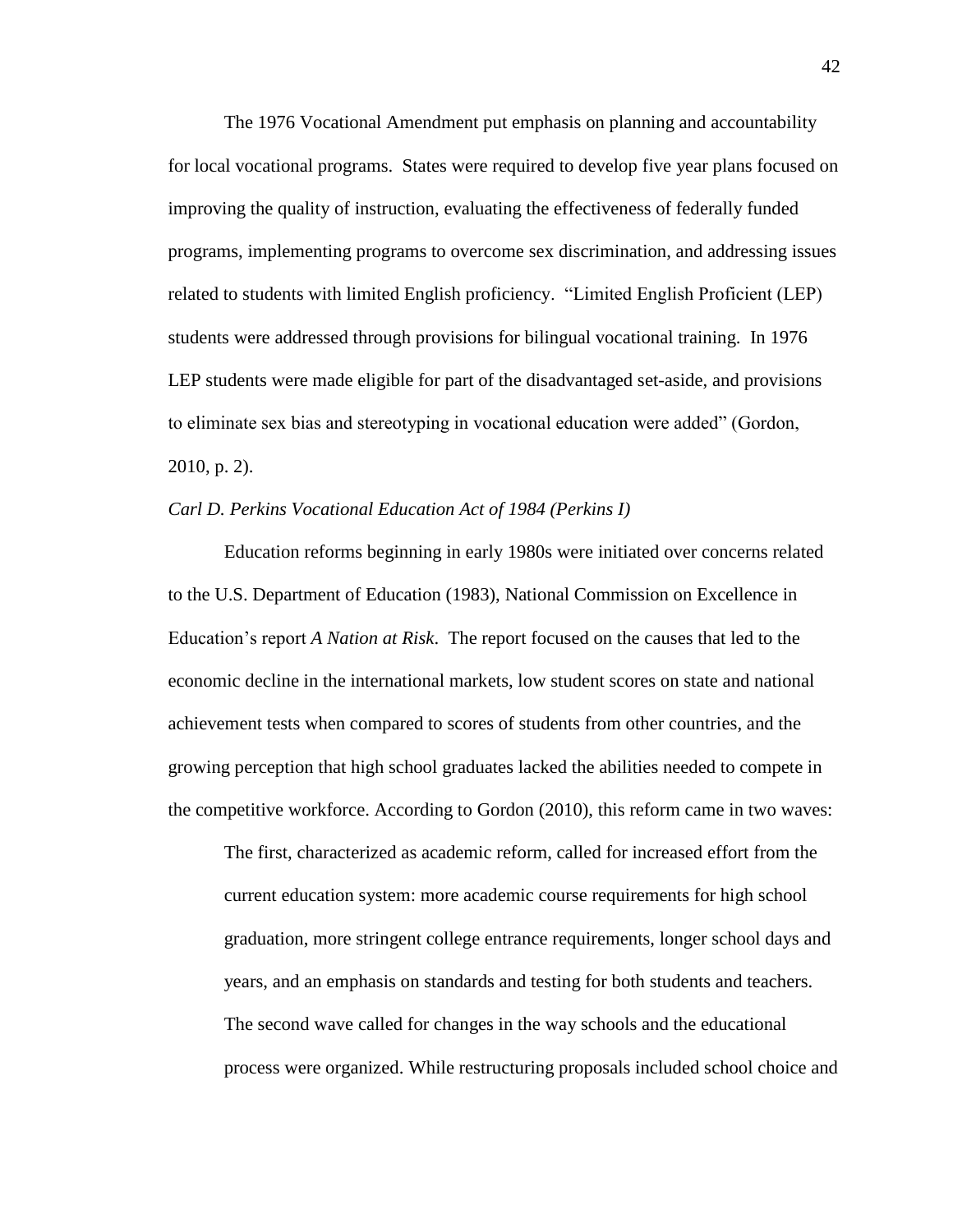site-based management, of particular interest in this report was the emphasis on improving the school-to-work transition for non-baccalaureate youth by creating closer linkages between vocational and academic education, secondary and postsecondary institutions, and schools and workplaces. (p. 3)

The Carl D. Perkins Vocational Education Act of 1984 provided federal support of vocational education for a five year period. Several features of this act emphasized funds aimed at providing marketable skills for special populations, including disabled, disadvantaged, and single parents. "The federal grants were specified with 57 percent for disadvantaged groups and 43 percent for program improvement" (Shelby County Schools, 2010, p. 1). The National Association of Parents with Children in Special Education (2007) concluded:

The law states that individuals who are members of special populations (including individuals with disabilities) must be provided with equal access to recruitment, enrollment, and placement activities in vocational education. In addition, these individuals must be provided with equal access to the full range of vocational education programs available to others, including occupationally specific courses of study, cooperative education, apprenticeship programs, and, to the extent practical, comprehensive guidance and counseling services. Under the law, vocational educational planning should be coordinated among public agencies, including vocational education, special education, and the state vocational rehabilitation agencies. The provision of vocational education to youth with disabilities should be monitored to ensure that such education is consistent with objectives stated in the student's IEP. (p. 1)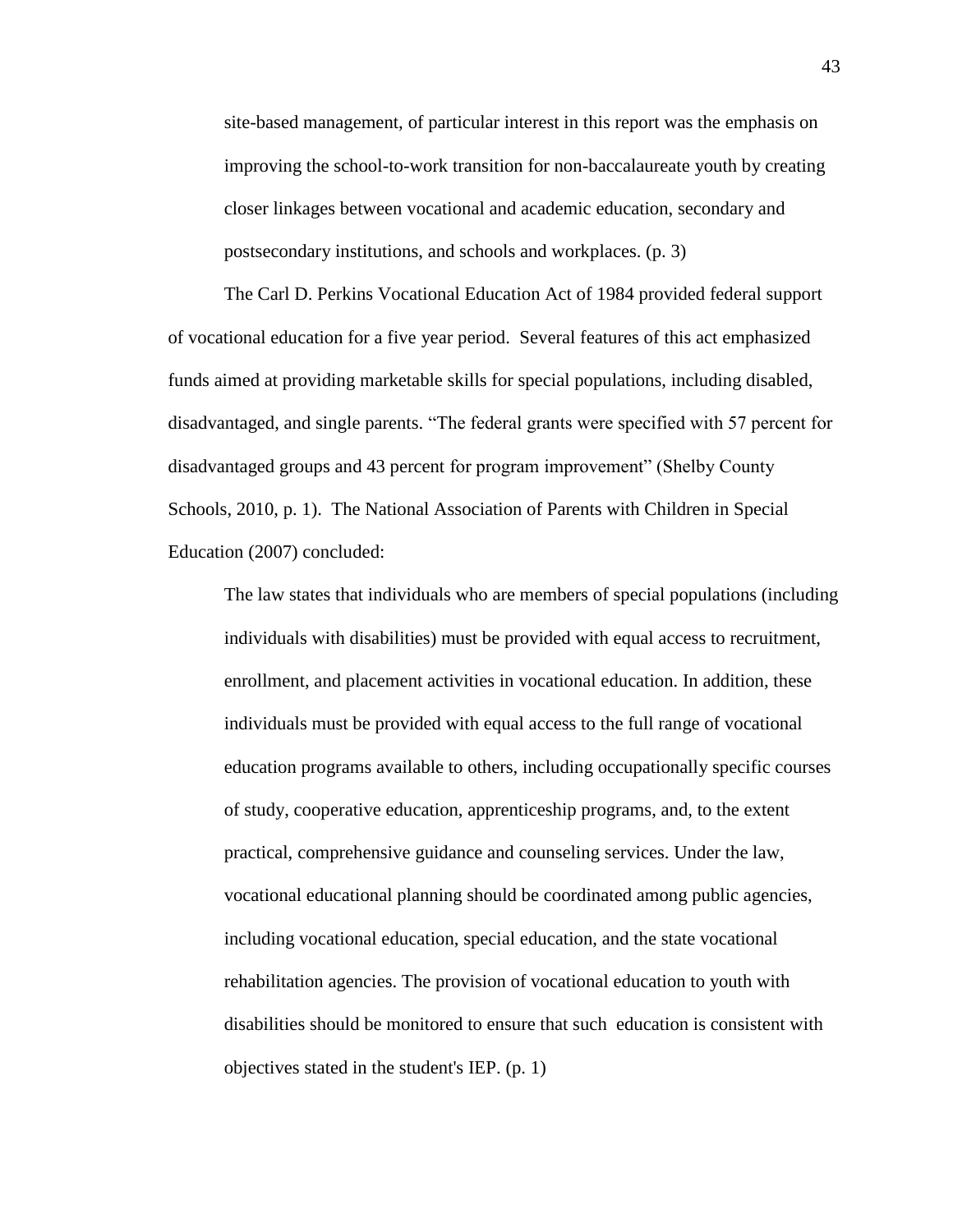The 1984 act declared the position of Congress in that effectual vocational education programs were required to ensure the independent and self-governing future of the United States. The financial objective of the act was to advance the skill set of the labor force and prepare adults for employment opportunities, an inspiration developed during the Smith-Hughes era. The societal aim of Perkins was to make available equal educational opportunities in vocational education. Rojewski (2002) further noted that "the dual theme of responding to economic demands for a trained workforce with marketable skills and social concerns for accessible programs to CTE students were embedded in the Carl D. Perkins Vocational Education Act of 1984 (PL98- 524)" (p. 4).

In the most significant rewrite of vocational education legislation since the 1960's, the United States General Accounting Office's (GAO) appraisal of the 1984 Perkins Act evaluated CTE programs within six states. Manley (2010) observed, "the goal of the evaluation was to determine if Perkins funding was meeting the two overall objectives, which were to (a) provide quality CTE programs to underserved individuals, and (b) encourage program improvement and modernization" (p. 40-41). The report presented to Congress stated that,

In general, we found in the locations we studied that, although useful before and after data are not readily available, the [1984] Perkins Act likely brought about a major shift in federal emphasis from maintaining outdated [CTE] curricula and toward improving and modernizing local programs, and increasing the participation of targeted population groups. We believe that localities are providing programs and services for the special populations and for program improvement consistent with the activities specified in the law. Further, we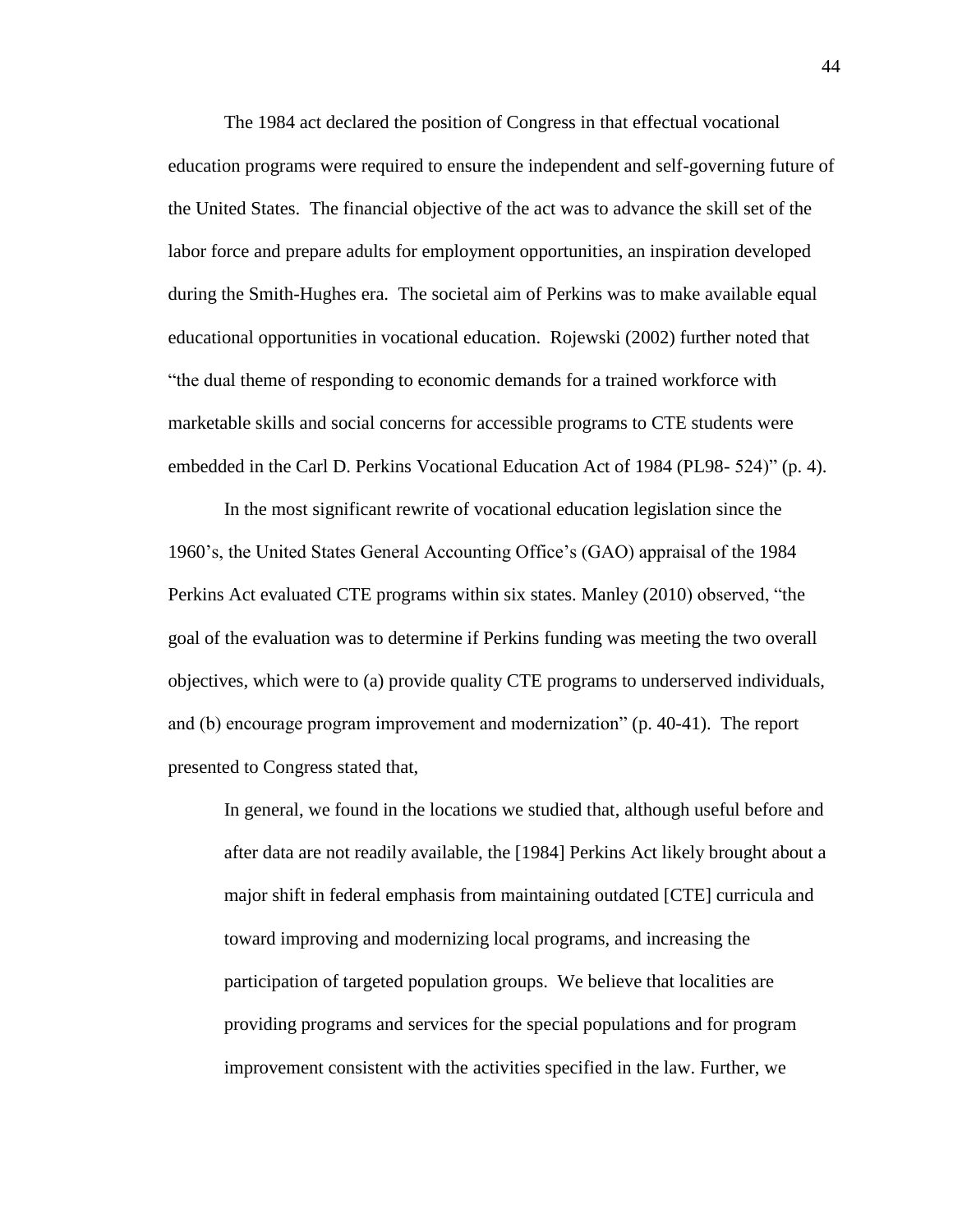believe state-level efforts to use Perkins funds to improve and/or modernize [CTE] programs, through activities such as curriculum development or modernization and CTE teacher training, also are consistent with the act's intent. However, our work indicated that some Perkins Act allocation mechanisms tend to direct money to more affluent communities and away from poor communities. Specifically, vocational education students in economically depressed areas in some states are less likely to receive as much Perkins funding on a per-capita basis for improved or modernized activities as students outside such areas; - some states designate relatively wealthy areas as "economically depressed" and provided greater per capita funding to these areas than to some poor communities; - the allocation formula for disadvantaged population funds shift some funds from poor communities to more affluent ones because it includes non-poor academically disadvantaged students; and - disadvantaged and handicapped population funds, allocated by statutory formulas and returned to the states by some eligible recipients, can be reallocated from poorer to wealthier communities. (U.S. Senate, 1989, pp. 44-47)

# *Carl D. Perkins Vocational Education Act of 1990 (Perkins II)*

The passage of the Carl D. Perkins Act of 1990 (Perkins II) emerged with a broad theme that placed greater emphasis on academics. "While the commitment to special populations remained strong, it was tempered somewhat by the high level of publicity and effort devoted to increasing academic standards in career and technical programs" (Rojewski, 2002, p. 4). A number of educationalists believed this change in emphasis signaled one of the "most significant policy shifts in the history of federal involvement in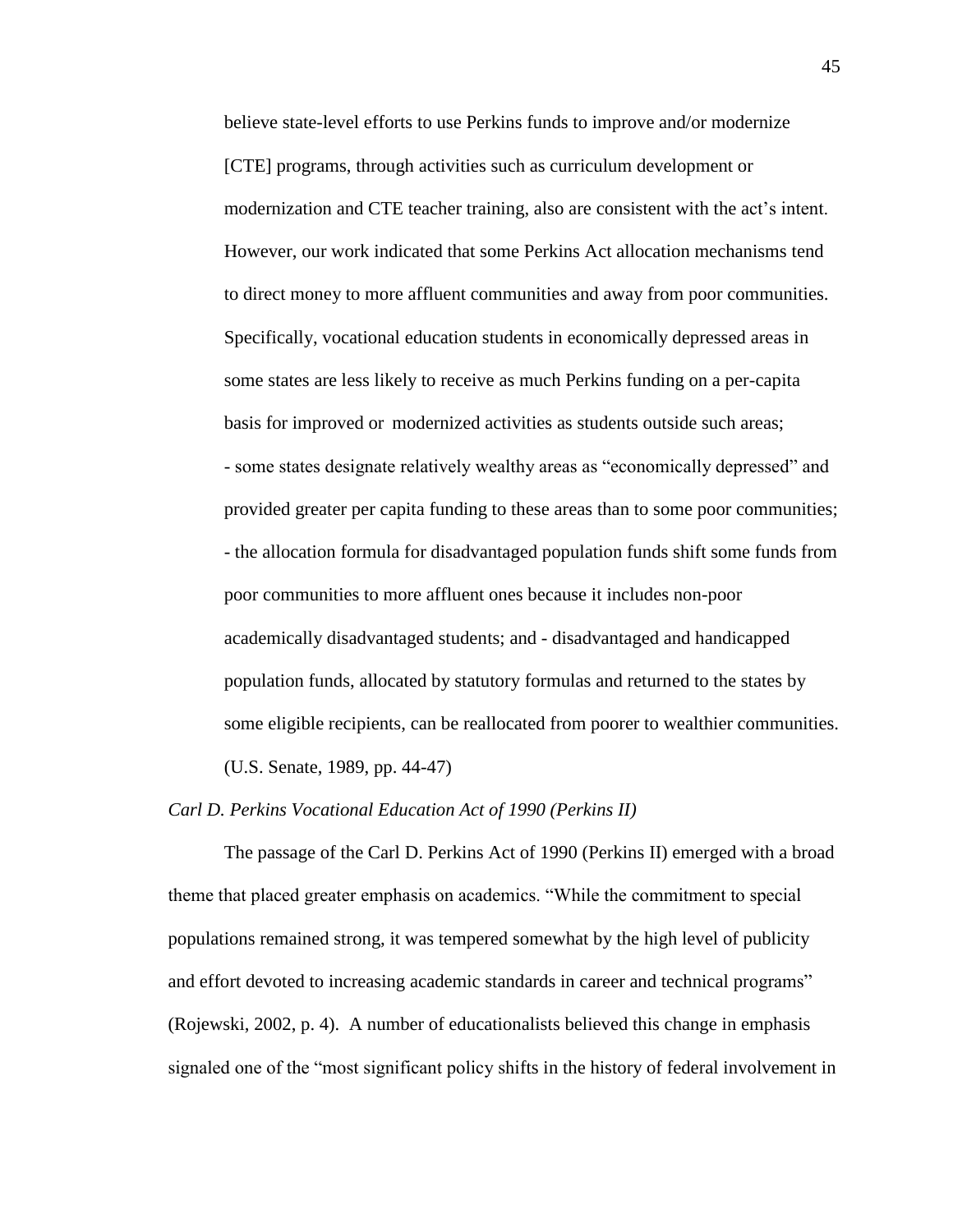career and technical education, for the first time emphasis was placed on academic, as well as occupational skills" (Hayward & Benson, 1993, p. 3). Affirmed by the Career and Technical Student Organizations (CTSO) (2008), *Guide to Assessing Federal Perkins Funds*, "the 1990 Perkins Act was a turning point for CTE. Stronger emphasis was placed on the integration of contextual learning and academic instruction. It strengthened measures related to providing educational services to economically disadvantaged students and special populations" (p. 11). Perkins II "was grounded in the notion that the U.S. was falling behind other nations in its ability to compete in the global marketplace which in the end reflects the evolution of federal support for vocational education" (Threeton, 2007, p. 68). According to Gordon (1999), a United States General Accounting Office study examined strategies used to prepare work-bound youth for employment in the United States and four competitor nations: England, Germany, Japan, and Sweden. Among the findings were the following

1. The four competitor nations expect all students to do well in school, especially in the early years. U.S. schools accept that many will lag behind.

2. The competitor nations have established competency-based national training standards that are used to certify skill competency. U.S. practice is to certify program completion.

3. All four competitor nations invest as heavily in the education and training of work-bound youth as they do for each college-bound youth.

4. To a much greater extent than in the United States, the schools and employment communities in the competitor countries guide students' transition from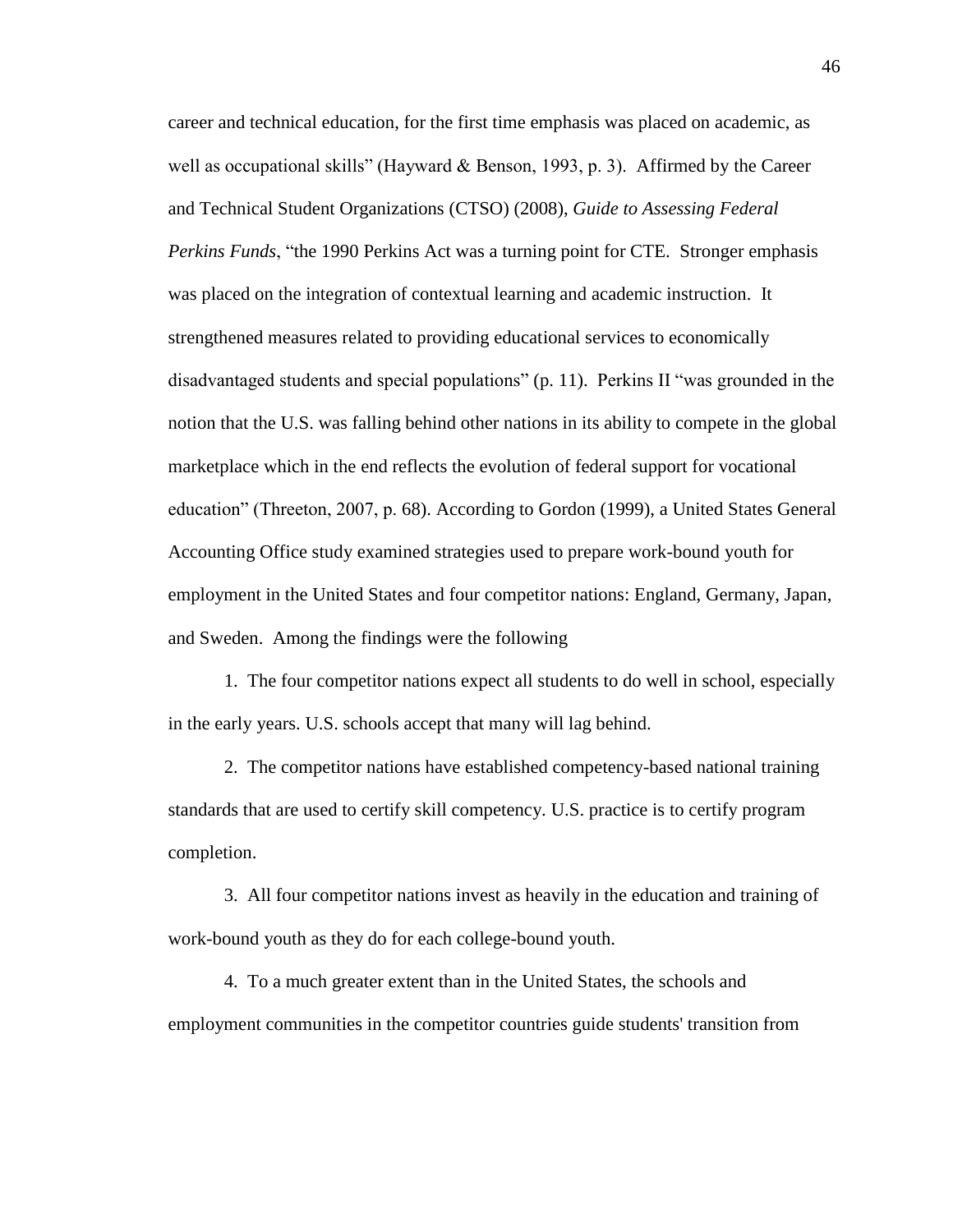school to work, helping students learn about job requirements and assisting them in finding employment.

5. Young adults in the four competitor nations have higher literacy rates than the comparable population segment in the United States. (n.p.)

Perkins II was the first time emphasis had been placed on academics and included all segments of the population. The concept of nontraditional training (e.g., training women to be mechanics and men to be nurses) was also introduced with this revision to remove inequalities in what had typically been programs of study for only male or female students. Tech Prep was initiated by the Perkins II; the most noted revision was the coordination of CTE curricula from the secondary to the post-secondary level. The law also mandated that states begin tracking performance-based standards such as program completion and job placement for students enrolled in CTE programs of study. Perkins II required districts to track students from the time they were enrolled in a CTE program until they graduated high school and beyond. Districts had to document whether a student enrolled in a post-secondary institution or went into the work force or military. "This signified major developments in vocational education. Scholars suggest Perkins II represents a shift in vocational education policy since the inception of federal funding to secondary education because emphasis was placed on academics, occupational skill development, and learning" (Threeton, 2007, p. 69).

### *Carl D. Perkins Vocational Educational Act of 1998 (Perkins III)*

According to the United States Department of Education (2002), Office of Vocational and Adult Education (OVAE), "the Perkins III Act defines vocationaltechnical education as organized educational programs offering sequences of courses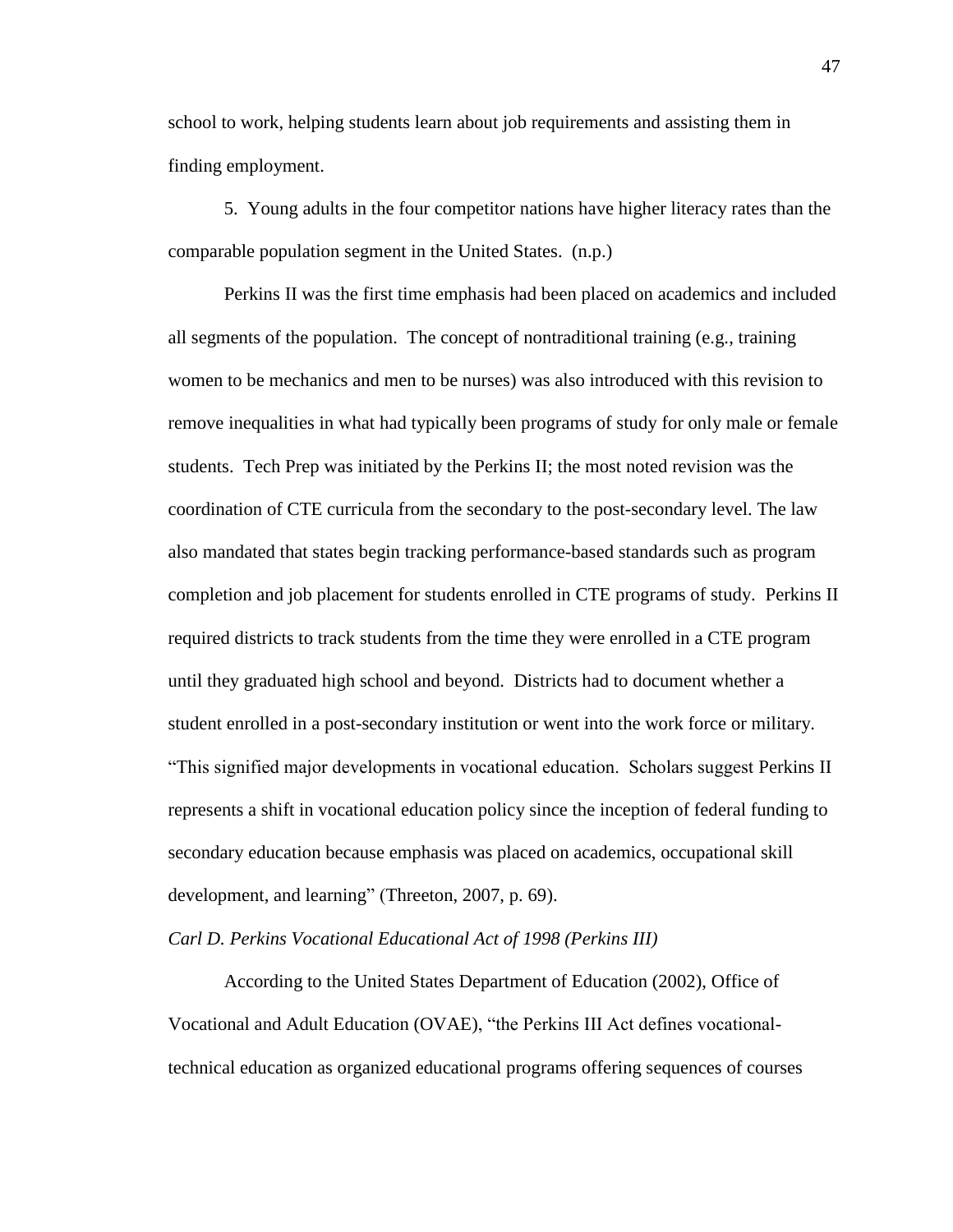directly related to preparing individuals for paid or unpaid employment in current or emerging occupations requiring other than a baccalaureate or advanced degree" (p. 1). As with previous editions of Perkins legislation, the wide-ranging purpose of Congress in approving Perkins III was to make the United States more viable in the modern global economy and to enable workers to benefit from emerging opportunities. *The Illinois Center for Specialized Professional Support Special Populations Project*, (Grabill et al,. 2000) acknowledged, "the intent of Perkins III was to ensure that all learners in the United States are educated for a more competitive world economy" (p. 16). With the emergence and rapid growth of information technology, it became critical that all learners were educated for the middle-skilled labor market. The Arkansas Department of Higher Education (2001) identified "four overarching goals of the Perkins III legislation: 1) challenging academic standards; 2) broadening services that integrate academic, vocational and technical instruction; 3) increasing linkages between secondary and postsecondary institutions; 4) providing additional resources in the classroom" (p. 7). Furthermore, the United States Department of Education, OVAE (2002) asserted that, "under the Perkins Act, federal funds are made available to help provide vocationaltechnical education programs and services to youth and adults. The vast majority of funds appropriated under the Perkins Act are awarded as grants to state education agencies" (p. 1). The United States, OVAE continued: "The total appropriation for Perkins III was \$1.288 billion in 2002. States received these funds in the form of \$1.18 billion for their state basic grants and \$108 million for Tech Prep" (p. 1). "Tech Prep is based on the premise that good technical education can be provided and attained if students have a solid academic foundation: a thorough understanding of basic math,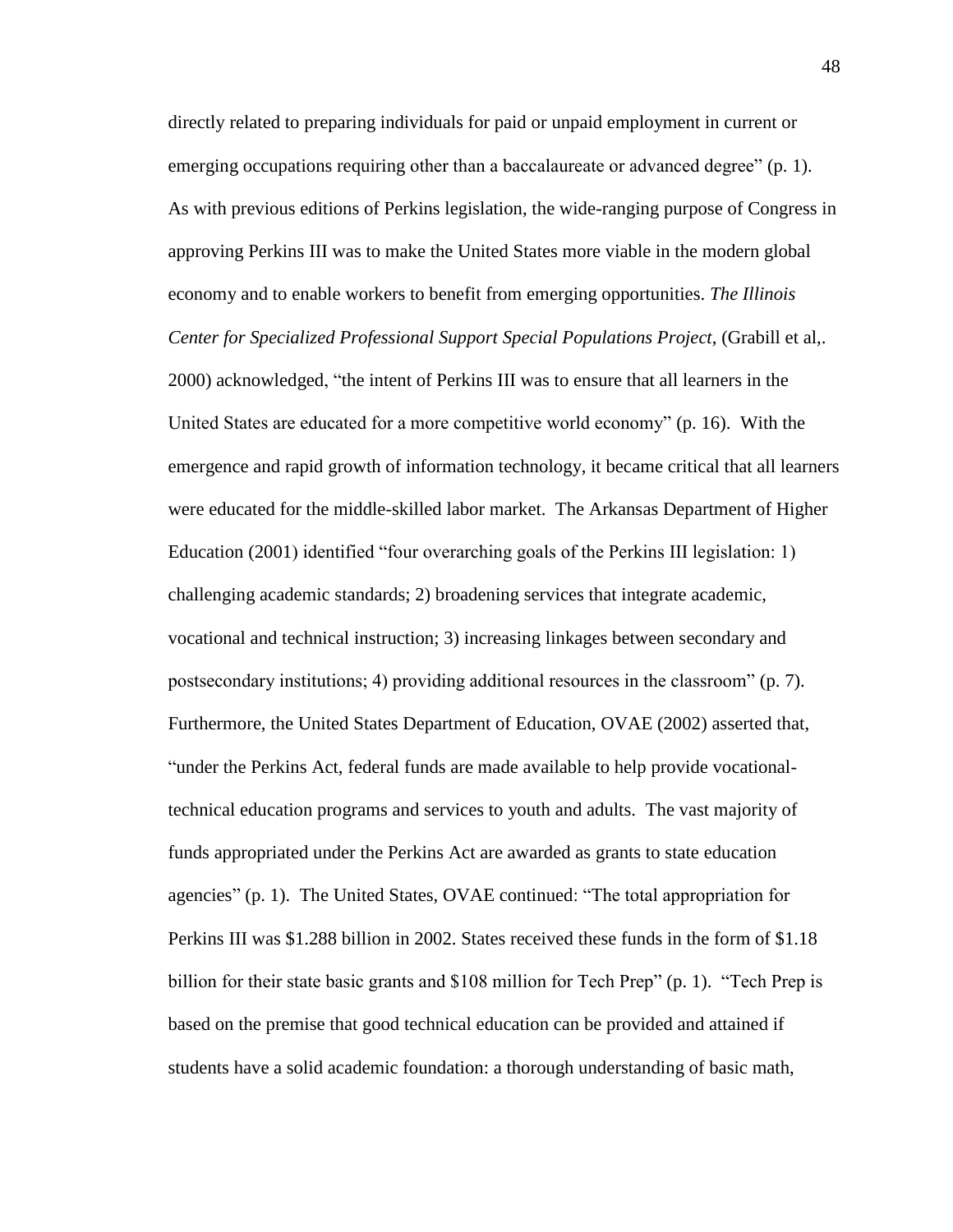science, and communication skills" (Leary, 2000, p. 2). The United States Department of Education, OVAE (2005) reported, "Perkins III required a continued federal and state commitment to performance measurement and accountability. Perkins III builds on significant past efforts to evaluate and improve vocational and technical education" (p. 1).

The reauthorization of the Perkins Act in 1998 changed the performance standards of the previous legislation with increased focus on accountability and greatly enhanced accountability for student achievement, provided more flexibility in how funds were spent, and called for even more integration. "This legislation called for a state performance accountability system in which the objective was to promote academic and technical performance, integration of academics in vocational education, as well as postsecondary placement of students" (Threeton, 2007, p. 69).

Perkins III placed emphasis on improving academic achievement and prepared students for post-secondary education and work. Programs enacted through Perkins III consisted of core performance indicators. These performance indicators included "student attainment of identified academic and vocational proficiencies (state standards); attainment of a high school diploma or post-secondary credential; placement in postsecondary education, the military, or employment; student participation in and completion of nontraditional training and employment programs" (Lynch, 2000, p. 1). The new standards required states to report data relative to student attainment, credential attainment, placement and retention, and students in nontraditional programs of study. States could be placed on probationary status and denied federal funding if these indicators or a combination of the indicators were not met.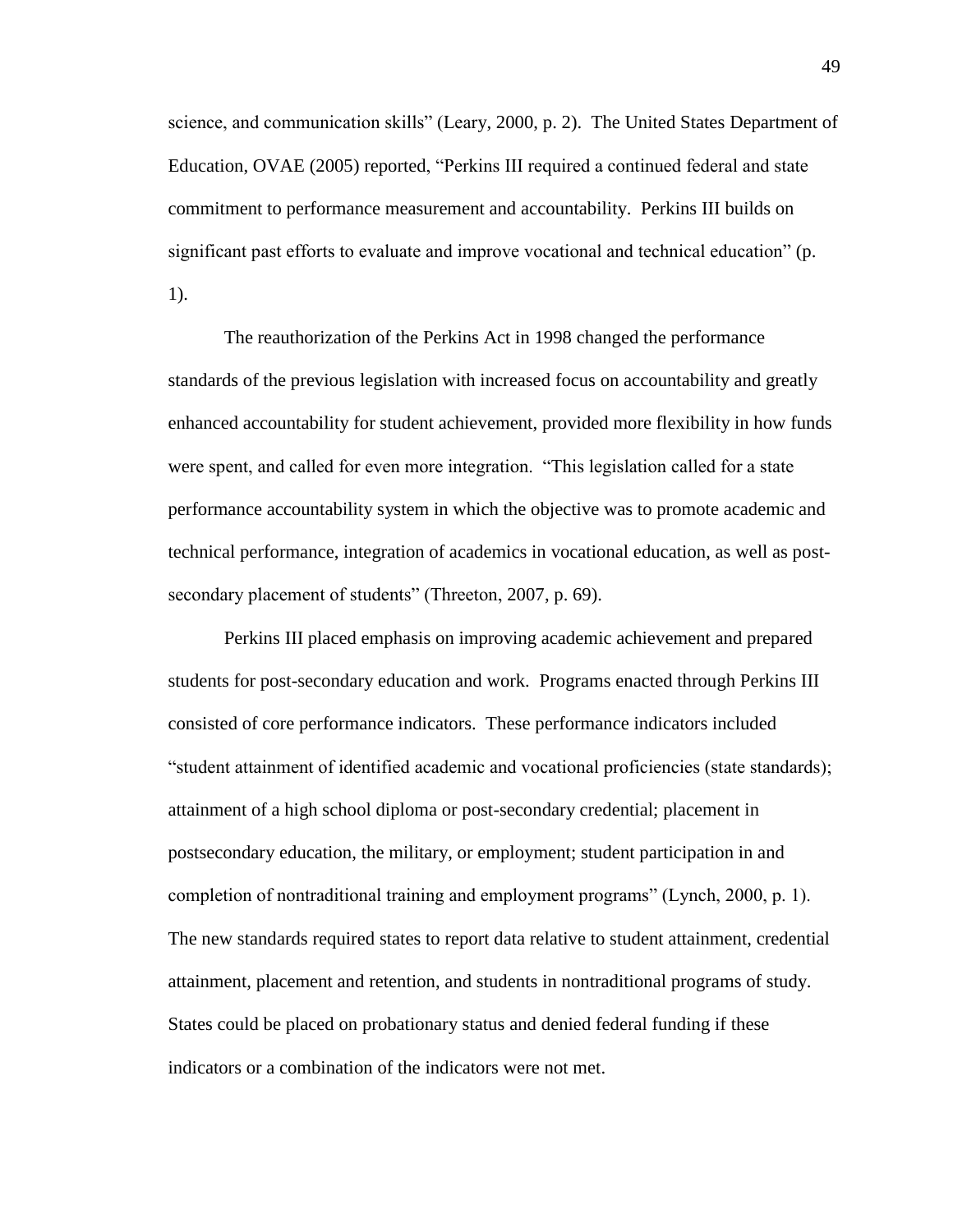#### *Carl D. Perkins Career and Technical Education Improvement Act of 2006 (Perkins IV)*

The Perkins version after implementation of NCLB created a push to focus more attention on academically driven initiatives. "The 2005 Federal budget proposal recommended Perkins become a state grant program focused on higher academic standards and [the budget] barely acknowledges that career and technical education exists" (Shelby County Schools, 2010, p. 2). Under the 2006 edition of Perkins, the name was changed to the Carl D. Perkins Career and Technical Education Improvement Act. *Career and Technical* was added in order to begin to change the stigma that surrounded vocational education. "Vocational Education resonates with many as being representative of vocational education in the traditional sense and not academically focused or resulting in a college degree or high status occupations the way career and technical education can be perceived" (Browder, 2007, p. 1). Shelby County Schools (2010) contended:

Perkins IV also requires states to continue funding at the same or higher level as they have in the past. This is called maintenance of effort; if federal funds are eliminated then states will probably begin cutting CTE as well. These funds are critical in order for high-quality programs to be maintained to prepare students for higher education and the workplace. After educators lobbied for support of Perkins, the White House proposed a 23 percent cutback. The greatest changes were at the K-12 level where the focus would become more academic to assist meeting the goals of No Child Left Behind. (p. 2)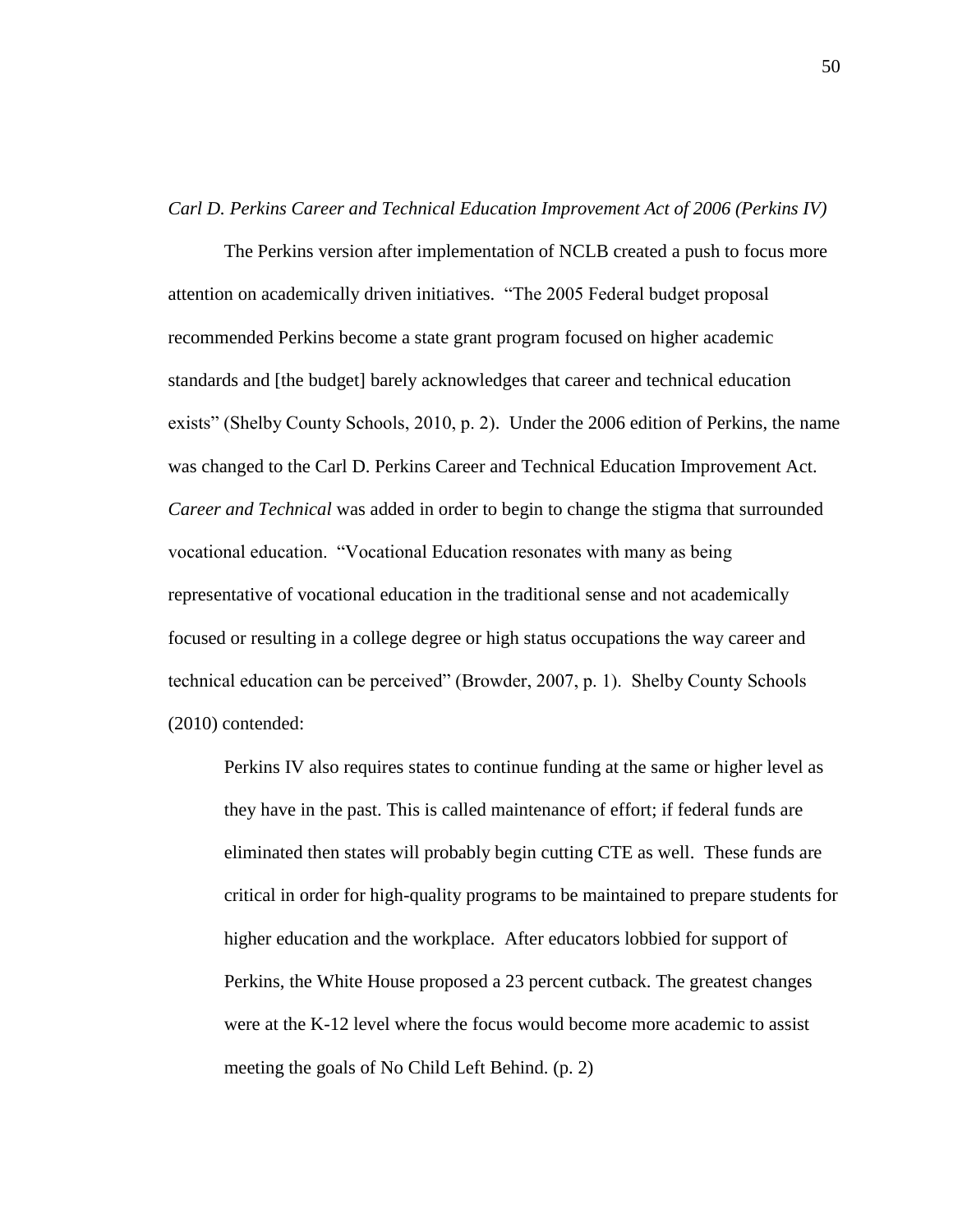This legislation tied together NCLB standards and Perkins accountability. "The extensive accountability provisions included in the legislation reflect the continued congressional focus on holding school districts, community and technical colleges, and state authorities responsible for using federal funds for improving student achievement" (CTSO, 2008, p. 6). CTE programs began to be held accountable for academic attainment (proficiency in core academic courses) and graduation rates of students enrolled in CTE programs at the secondary level.

A major component of the Perkins IV legislation was the attempt to merge Tech Prep into the Perkins Block Grant. Intense debate on Congressional efforts to consolidate the two funding mechanisms of CTE leaned on the position of flexibility so that at the state and local levels leaders and administrators would have one less State and Local Plan to develop and oversee. Opponents of the block grant system argued that educational programs in the past that had been merged typically dismantled advocacy groups that often led to a loss of lobbying power which resulted in reduced funding to essential elements or cut programs out all together. As the final bill emerged, it did not maintain the status quo. The House decided in late July 2006 to go along with the Senate version of Perkins; this version permitted states to keep Tech Prep and the Basic Grant separate funding instruments for CTE. As a result, Brustein, Krvaric, and Manasevit (2007) stated, "important policy decisions must be made at the state and local levels, although we will be subject to greater accountability requirements, our graduates will have the academic and technical credentials to succeed in the  $21<sup>st</sup>$  century workplace" (p. 5). The compromise reached by Congress did not maintain the continuum of previous Perkins legislation. If a state chose not to merge its Tech Prep funds into the Basic Grant, the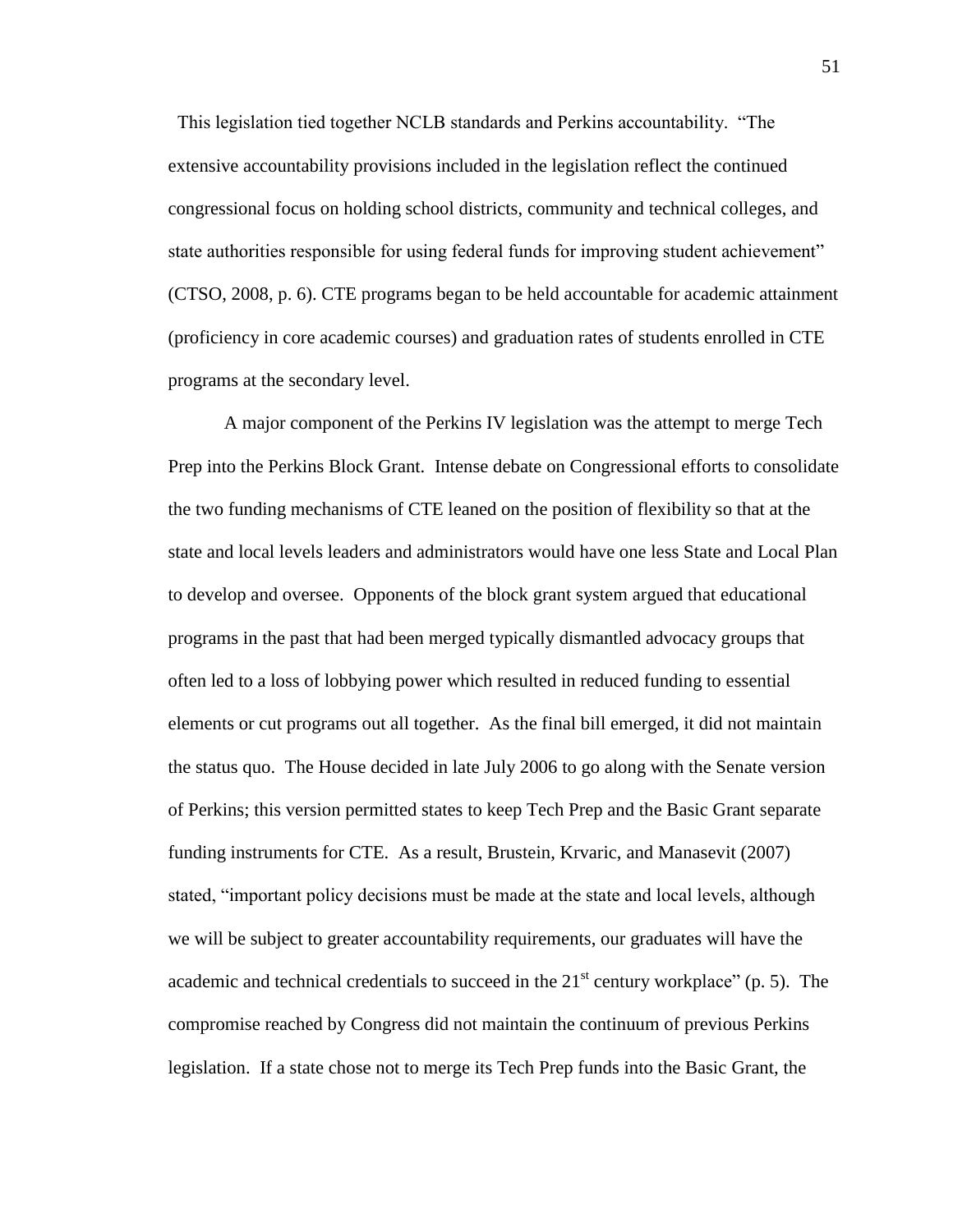- 1. The number of secondary and postsecondary Tech Prep students served;
- 2. The number and percent of such secondary Tech Prep students who:
	- (a) Enroll in postsecondary education;
	- (b) Enroll in the same field or major as when such students were at the secondary level;
	- (c) Complete a state- or industry-recognized certification or licensure;
	- (d) Successfully complete postsecondary credits as a secondary student;
	- (e) Enroll in a remedial math, writing, or reading course at the post-secondary level. (p. 4)

These indicators were in addition to other mandates required for postsecondary Tech Prep students as well as more defined secondary performance indicators described within section 113 of the Block Grant according to the Mississippi Department of Education (2007) and included:

- 1. Academic achievement-aligned to NCLB academic content and achievement standards
- 2. Graduation rates as determined in NCLB
- 3. Technical skill attainment, aligned to industry recognized standards if available and appropriate.
- 4. Student rates of attainment of
	- (a) Secondary school diploma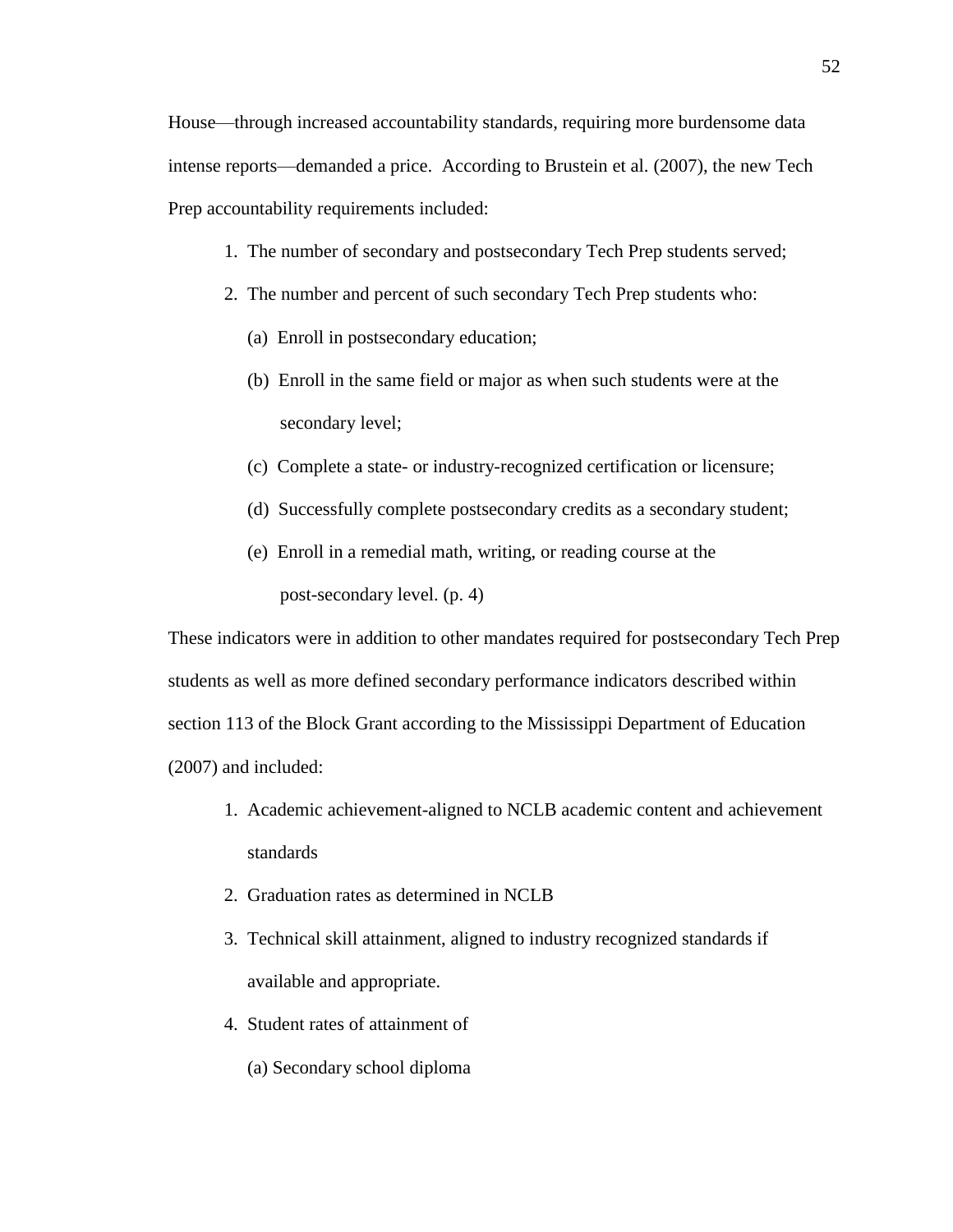(b) GED

(c) Proficiency credential, etc.

5. Participation in and completion of non-traditional students.

6. Placement in postsecondary education, military, or employment. (p. 1)

The Carl D. Perkins Act of 2006 identified faculty members, administrators, and counselors as CTE professionals. "These professionals are integral members in accomplishing the mission of CTE. The role of the faculty member and administrator may be reasonably clear, recognizing a counselor as a CTE professional may be unfamiliar to CTE teachers and faculty members" (Threeton, 2007, p. 71). Gray and Herr (1998) found:

Career guidance systems and processes tend to appear under different names….Given this wide application of career guidance, there is no one definition that fits all settings or populations, although there are perspectives that have wide currency. One of these is that concepts such as career guidance, career development and placement, or career services include many processes that are combined in various ways to serve the needs of persons engaged in career planning and decision making. (p. 227)

The strength of the new law served to lead CTE into the  $21<sup>st</sup>$  century by continually preparing students for global competition and ensuring modern, durable, and rigorous CTE programs. To accomplish these purposes, Perkins IV challenged CTE to develop demanding academic and technical standards and related exigent, integrated instruction; provided increased opportunities for individuals to help keep America competitive, while emphasizing high skill, high wage, and high demand occupations;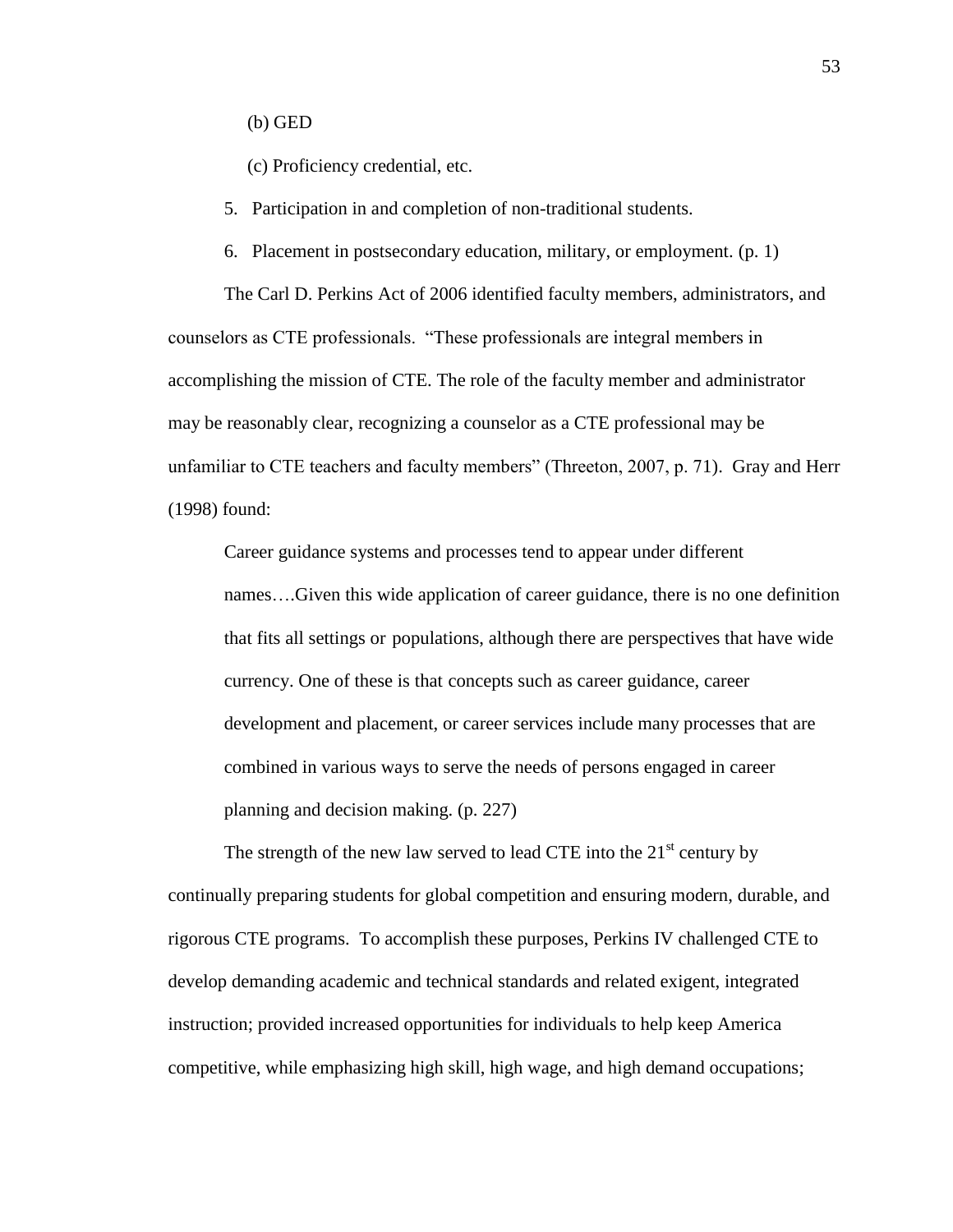required the development of partnerships with workforce and business-related industries in order to make programs real-world applicable; and aided in areas of technical assistance and professional development. According to Threeton (2007):

This legislation places greater accountability on integration of academic standards, which is aligned directly with the "No Child Left Behind" (NCLB) movement. Perkins IV is ultimately intended to strengthen the focus on responsiveness to the economy; while tightening up the accountability statement in regards to the integration of academics and technical standards. (p. 69) Daggett (2010) concluded,

If the United States is to remain at the forefront in the high-tech global marketplace, the workforce must posses the requisite technological competencies and academic skills. As technology continues to influence vocational education, new and innovative educational approaches must be established to provide vocational education students with the enhanced skills and knowledge they will need to participate in the international marketplace. (p. 3)

### Development of No Child Left Behind

Legislation that created major changes in academic education came about much later than CTE in the twentieth century; although the idea of a public education had been in place since the common school movement in the early 1800, there was no formal collaborative effort that framed what academia would look like on the secondary level. The Elementary and Secondary Education Act of 1965 provided the first federal structure and equalization of funding for poor school districts along with increased accountability standards. Several variations of ESEA were developed under numerous presidential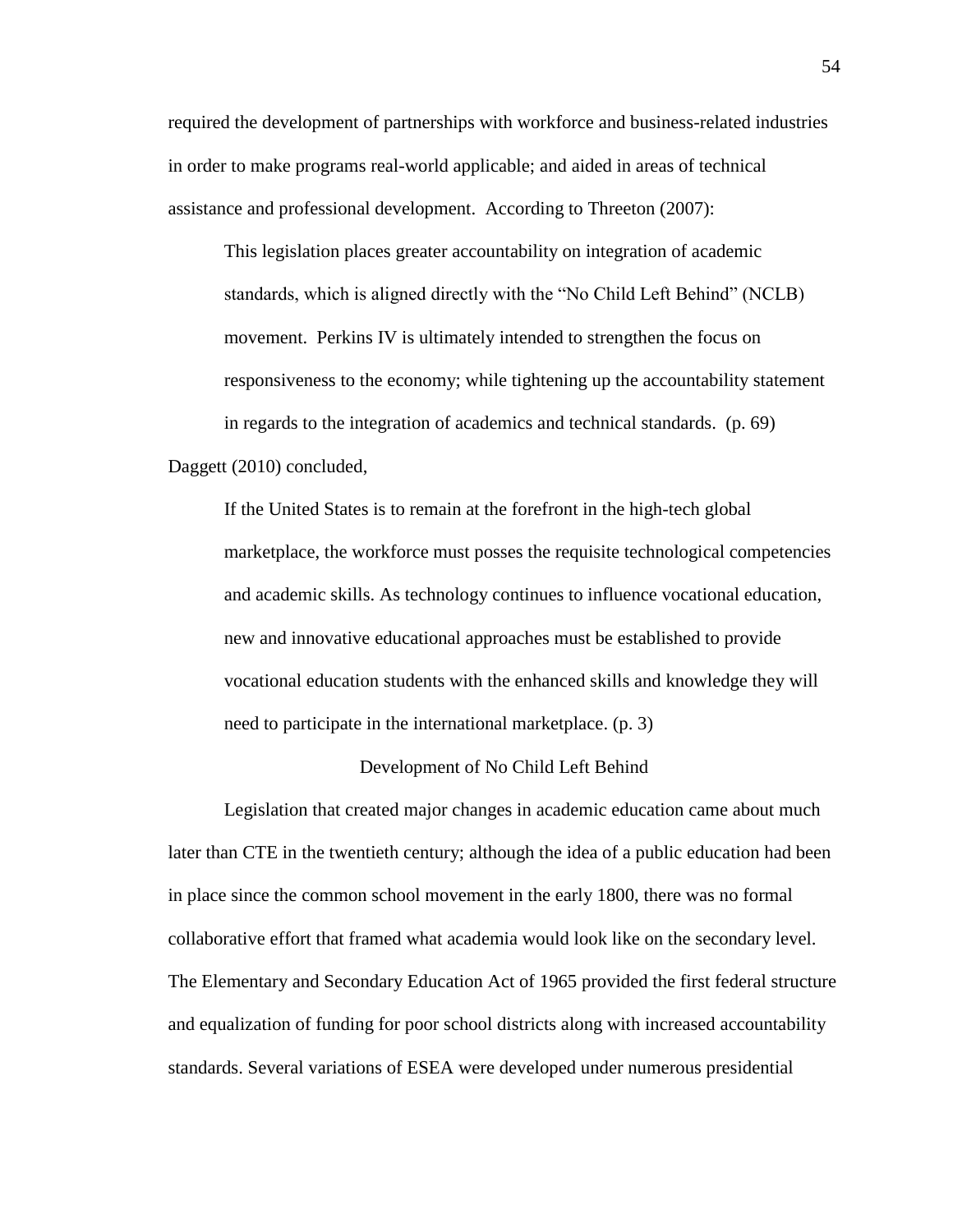administrations since 1965, but the most far-reaching effort issued from the federal level occurred with the No Child Left Behind Act of 2001. The latest version of ESEA was reauthorized during in 2010 during the Obama administration. The influence and focus of each piece of legislation continued to shape what public education has evolved into as practitioners strive to maintain a transparent view of the educational system in the United States.

### *Goals of No Child Left Behind*

Over the past several decades educational reform policies have evolved as often as the political administrations that promote their agenda during the election process. NCLB was no different and the goals set forth through this legislation were built around research that focused on academic proficiency. Sclafani (2002) described how NCLB was emerged,

In 1950, 20 percent of jobs were professional, 20 percent required skilled labor, and 60 percent required unskilled labor. Formal education wasn't a necessity. Children leaving high school with limited skills or even without a diploma could find jobs. The impetus for NCLB appears to have arisen from research conducted by staff members of President Bush's administration. For this 60 percent academic success was not a prerequisite for life success. Students who failed to achieve basic competencies could still expect to find gainful employment. They could acquire the limited training that they needed and earn enough to enjoy a middle-class life. That's no longer the case. In 2000, the job market is still 20 percent professional, but now it's 65 percent skilled, leaving only 15 percent unskilled. In a nation with a steady stream of immigrants who are willing to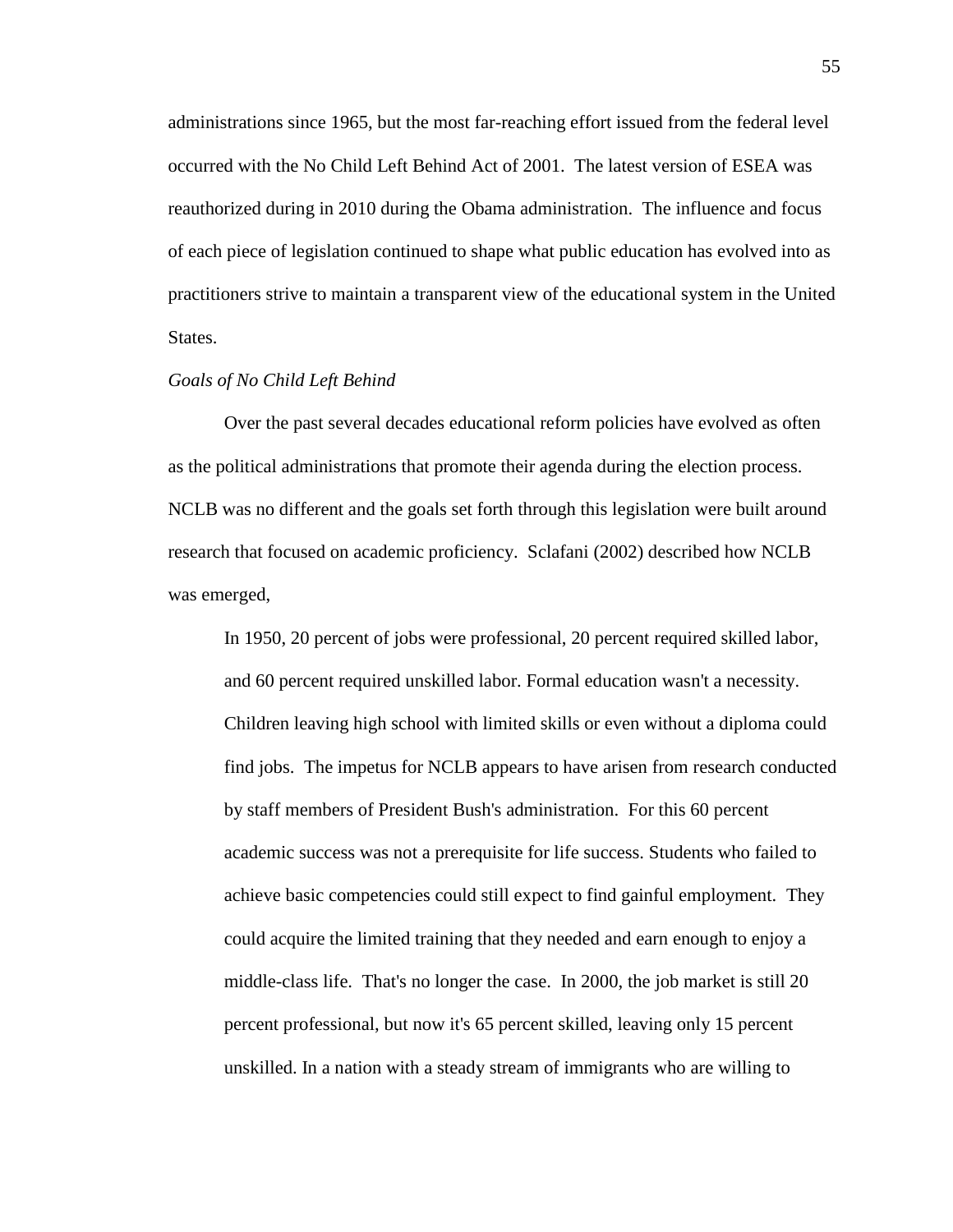accept very low wages, there is intense competition for a small number of unskilled jobs that don't even pay well. We know that if we want our young people to have the opportunity to earn a decent living, raise a family, and become active members of society, we must provide them with a good education. (pp. 1- 2)

The American school system had fallen behind the tremendous growth of corporate America during the expansion of the technology age. Students who could not complete school in previous decades were no longer qualified to fill basic jobs or were having to compete with a growing population of immigrants for unskilled laborer positions. "Substantial increases in immigrants to the U.S. during this same time span created job markets in which competition was fierce for low-paying unskilled jobs. U.S. students who sought the American dream could no longer leave school without a diploma" (Kymes, 2004, p. 1).

To further reiterate the paradigm shift, the  $21<sup>st</sup>$  century saw a demand from industry for the modern educational setting to produce career ready human capital that possessed the technological, occupational, and academic skills needed to be competitive and productive in a multitask environment. Dagget (2003) concluded, "while the workplace has required increasingly rigorous academic and technology related skill requirements as criteria for career success, NCLB will bring enormous pressures from within the test driven education system to raise the proficiency standards of all students" (p. 3). "January 8, 2002, President George W. Bush signed the No Child Left Behind Act. This landmark legislation punctuated the power of assessment in the lives of students, teachers, and parents with deep investments in the American educational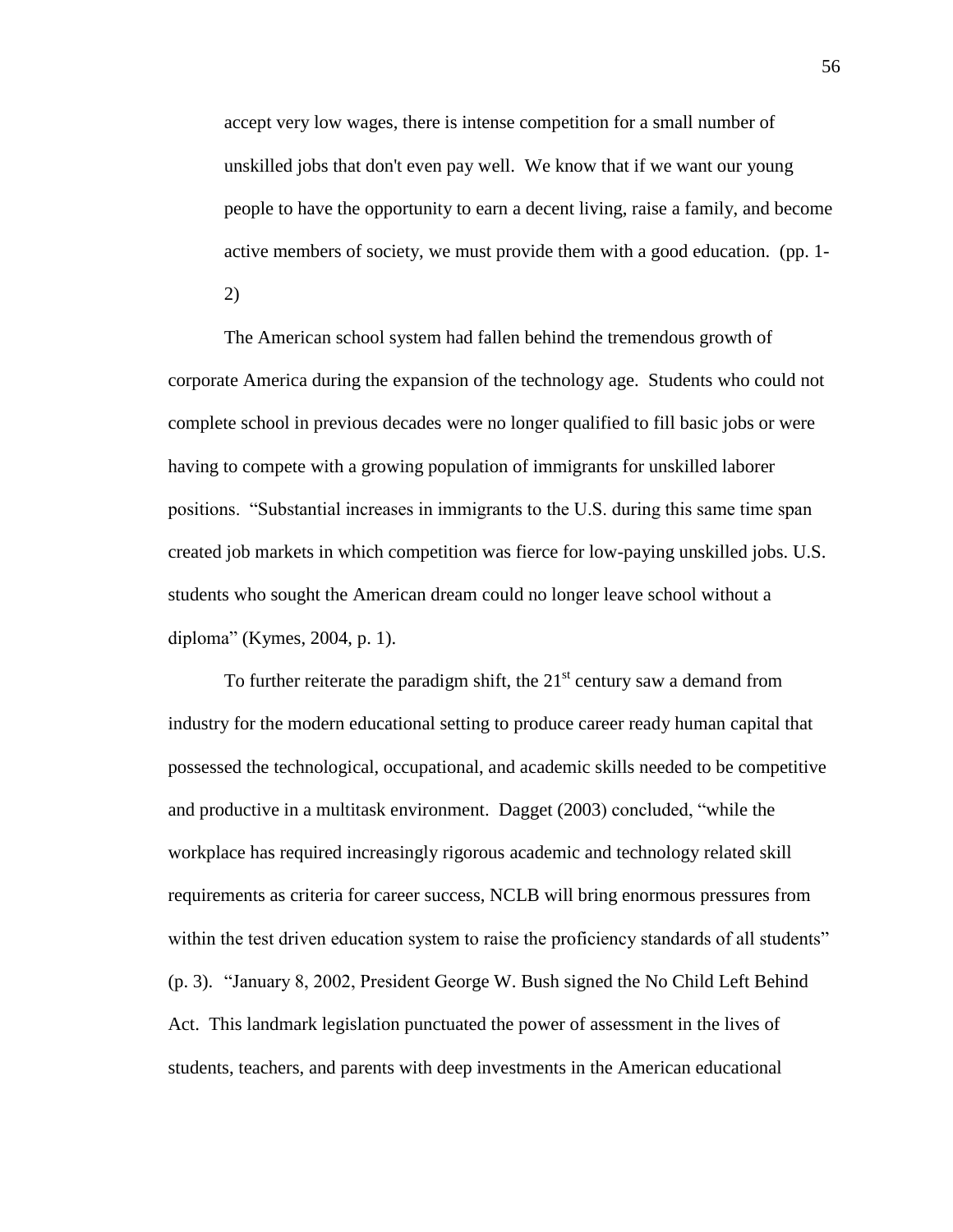system" (Jorgensen & Hoffman, 2003, p. 6). In an uplifting letter to parents, Secretary of Education Rod Paige (U.S. Department of Education, 2003) laid the foundation for the new era in which American education would move by explaining:

*No Child Left Behind* puts the focus on instruction and methods that have been proven to work. It makes a billion-dollar annual investment to ensure every child learns to read by third grade. And it provides the resources for reform and unprecedented flexibility so states and local communities can get the job done. (p. 1)

With NCLB, "a new era began where accountability, local control, parental involvement, and funding what works became the cornerstones of the nation's education system. If our children aren't learning, the law requires that we find out why" (Jorgensen & Hoffman, 2003, p. 6). "The NCLB policy purports to raise standards by testing, holding all students and schools accountable, increasing public awareness of schools' progress, and ensuring all teachers are highly qualified" (Mantel, 2005, p. 3). According to Gordon et al., (2007):

Many believe that NCLB represents the most sweeping national education reform legislation in decades. The U.S. Department of Education noted that NCLB based on the principles of increased flexibility and local control, stronger accountability for results, expanded options for parents, an emphasis on effective teaching methods, and was scientifically proven to increase students' academic achievements. The NCLB legislation totals more than 1,400 pages. The significant points, however, are fairly straightforward. They were as follows: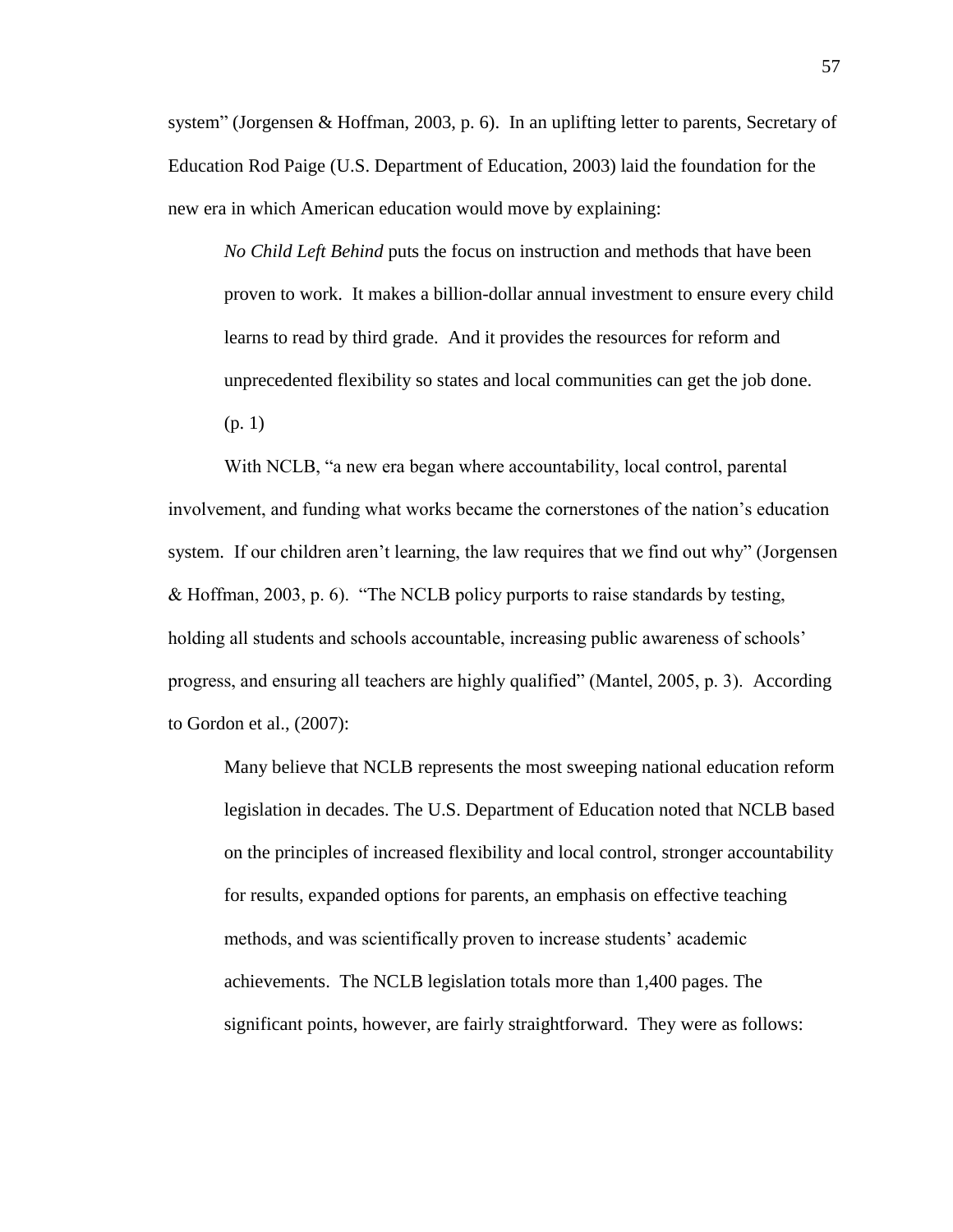- 1. By 2004-2005 all students must reach a specified proficiency level in reading, writing, and mathematics and soon thereafter in science.
- 2. Beginning in 2002-03, schools were responsible to identify by selected subgroups (students with disabilities, limited English proficient, gender, ethnic minorities, low socioeconomic status, etc.) and demonstrate adequate yearly progress (AYP) for each subgroup for each of the next 12 years.
- 3. Beginning in 2002-03, schools were responsible to identify selected subgroups (students with disabilities, limited English proficient, gender, ethnic minorities, low socioeconomic status, etc.) based on their achievement status and then demonstrate adequate yearly progress (AYP) for each subgroup for each of the next 12 years until they all achieve 100 percent proficiency. This proficiency will be measured in large part by satisfactory performance—including demonstrable improvement—on state tests in reading, writing, mathematics, and science.
- 4. Any school that does not achieve AYP for all students two years in a row will face serious consequences from state and federal authorities. (p. 4)

The principal goal of the NCLB Act of 2001 was to hold the nation responsible for educating all students. NCLB brought to light the disparity between achievement and attainment gaps and shaped a sense of necessity for highly qualified teachers in all classrooms. Additional requirements by NCLB mandated that by the 2005-2006 school year, each student must be tested in grades three through eight in math, reading, and tested in science by the 2007-2008 school year to determine the student's level of proficiency. The Missouri Department of Elementary and Secondary Education (2006)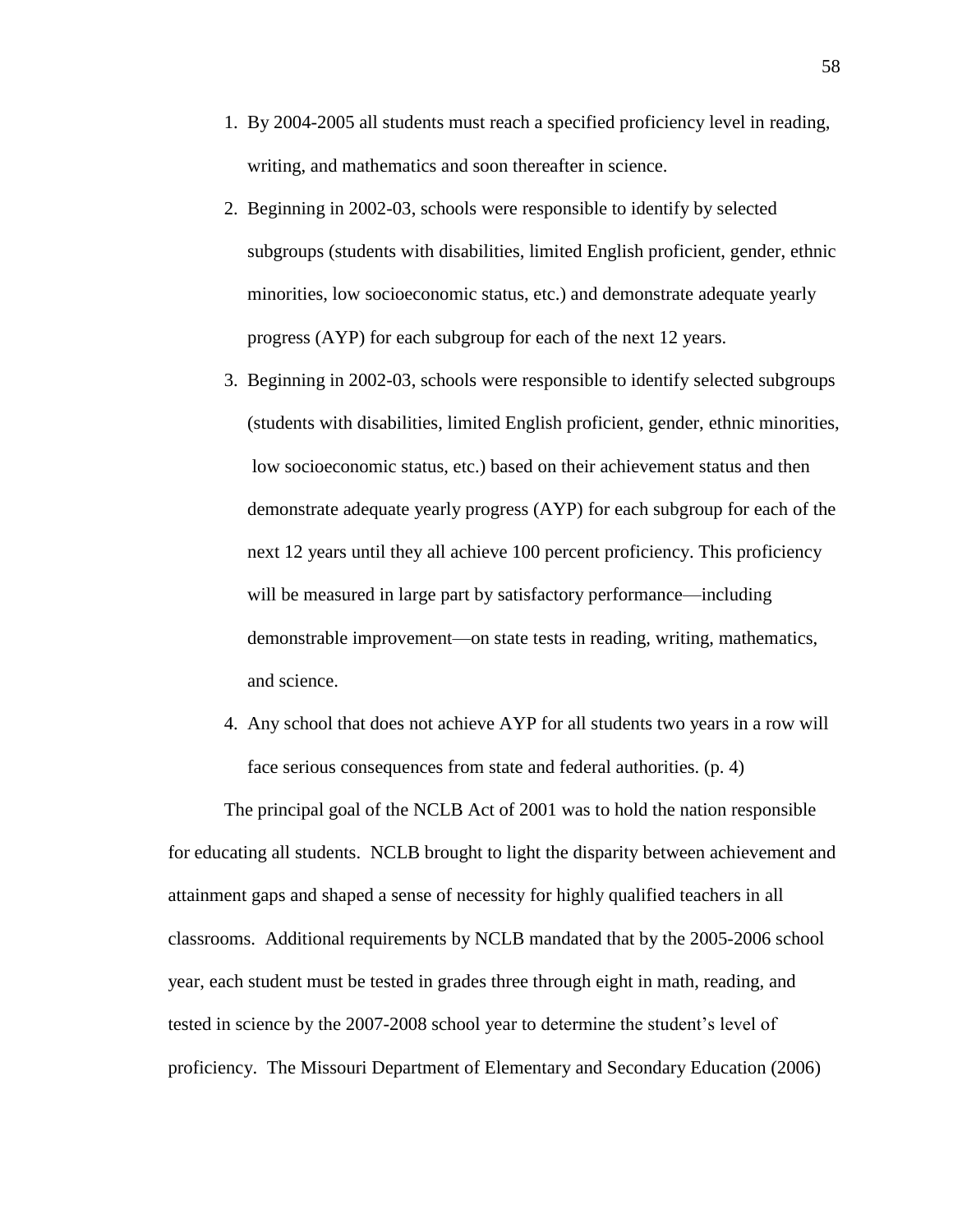added, "NCLB includes significant accountability measures for all public schools. It is based on the ambitious goal that *ALL* children will be proficient in reading and math by 2014" (p. 1).

The law requires highly qualified teachers instruct all children. According to the Center on Educational Policy (2006), "NCLB's requirement that districts and schools be responsible for improving not only the academic achievement of students as a whole but also the achievement of each subgroup of students is directing additional attention to traditionally underperforming groups of students" (p. 2). "Schools which do not demonstrate yearly progress in mathematics, reading, and science over two years must develop corrective plans. If these plans do not produce results, schools may face changes in staffing and curriculum, or a possible state takeover" (Donlevy, 2002, p. 257). NCLB also placed emphasis on improving communication with parents in order to provide more information for parents about their child's progress. "Each state must measure every student's progress in reading and math in grades 3 through 8 and once during grades 10 through 12. Access to the assessments will provide parents with objective data on where their child stands academically" (U.S. Department of Education, 2003, p. 1). Another provision under NCLB as it related to receiving federal funding required states to take part in the National Assessment of Educational Progress (NAEP) reading and mathematics assessments for fourth and eighth grade students beginning in 2002-2003 every other year. Concerning the implementation of NAEP the U.S. Department of Education (2003) revealed the following:

Since 1969, NAEP has been the only nationally representative and continuing assessment of what American students know and can do in major academic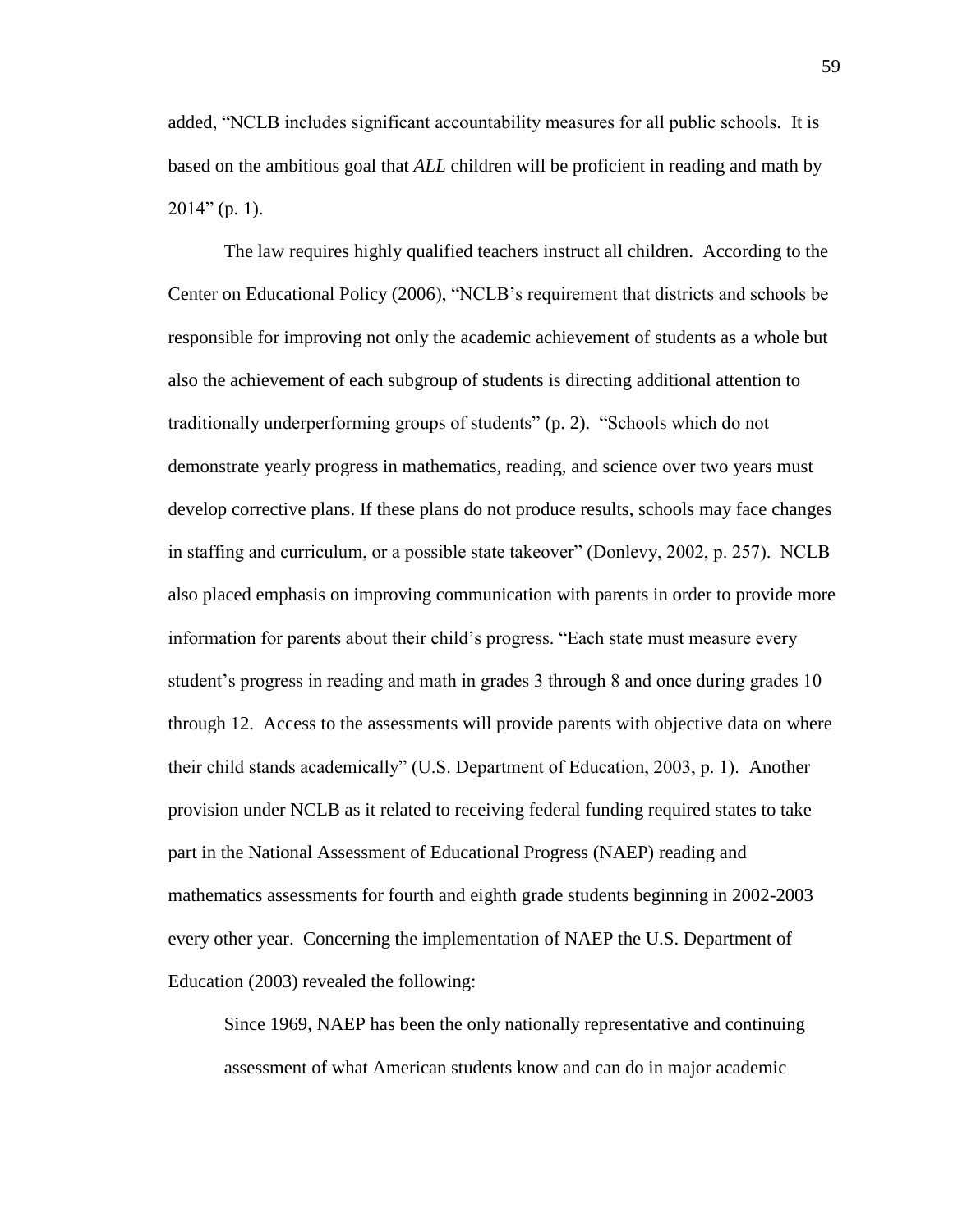subjects. Over the years NAEP has measured students' achievement in many subjects, including reading, mathematics, science, writing, history, civics, geography and the arts. Since 1992, the current NAEP reading assessment has been given in four different years (1992, 1994, 1998, and 2000) to a nationally representative sample of fourth-grade students. NAEP provides a wealth of data about the condition of education in the United States. (p. 20)

Due to the size and scope of the NCLB legislation, the federal government has initiated a more dynamic function in the American educational setting than in the past. As a result of the increased federal involvement that affects all public schools, state education departments have been required to implement more active functions in local education policies. Jorgensen and Hoffman (2003) conceptualized the maturation, development, and core intent of NCLB by stating:

In a fundamental way, NCLB was the next obvious step for a nation already committed to excellence and fairness in education. The legacy of reform preceding NCLB culminated in an opportunity for the country to put real muscle behind what had already been put into place. Funding is now tied directly to accountability expectations. Schools must ensure that all students learn the essential skills and knowledge defined by the state using grade-level standards and benchmarks. All means all, and data reporting required under NCLB must describe the learning journey of each student and the effectiveness of every school in that effort. (p. 6)

Adding to the muscle of former educational policies by the new mandates of NCLB, this law provided monetary supplements to districts for teacher professional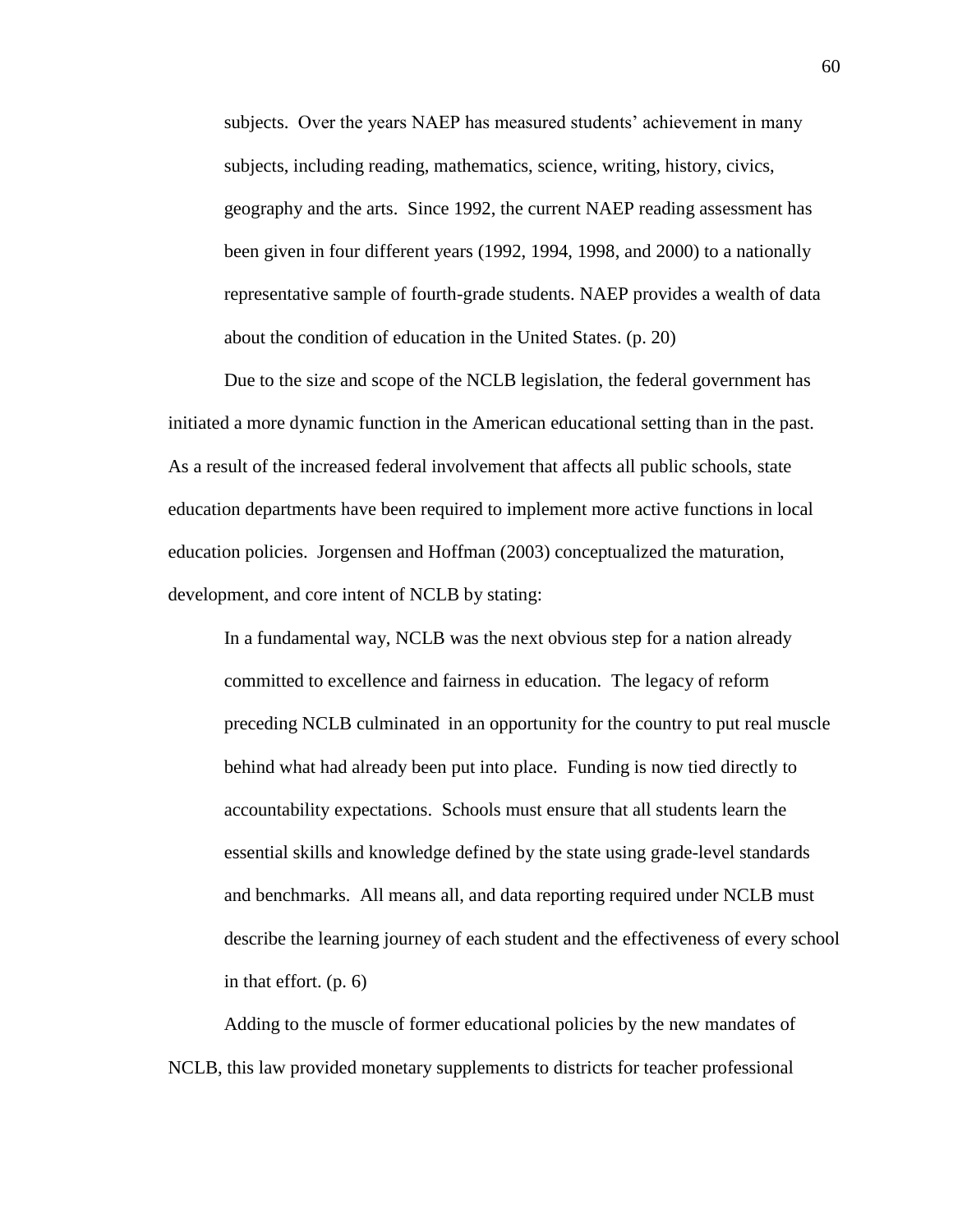development programs. "NCLB will support and encourage schools to identify and use instructional programs that work. Scientifically based instructional programs will be supported and funds will be available so teachers can gain and strengthen skills in effective instructional techniques" (U.S. Department of Education, 2003, p. 3). *Adequate Yearly Progress*

Rod Paige, Secretary of Education (U.S. Department of Education, 2002) stated, "Schools are held accountable for the achievement of all students, not just average student performance. The statute gives states and local educational agencies significant flexibility in how they direct resources and tailor interventions to the needs of individual schools" (p. 1). "Adequate Yearly Progress is one of the essential elements of NCLB and probably the most complicated, to achieve the goal of all children being 'proficient' by 2014, all schools must make satisfactory improvement each year toward that goal" (Missouri Department of Elementary and Secondary Education, 2006, p. 1). NCLB required state boards of education to delineate AYP for school districts and schools. The U.S. Department of Education (2003) explained in *No Child Left Behind: A Parents Guide*:

In defining adequate yearly progress, each state sets the minimum levels of improvement—measurable in terms of student performance—that school districts and schools must achieve within time frames specified in the law*.* In general, it works like this: Each state begins by setting a "starting point" that is based on the performance of its lowest-achieving demographic group or of the lowestachieving schools in the state, whichever is higher. The state then sets the bar or level of student achievement—that a school must attain after two years in order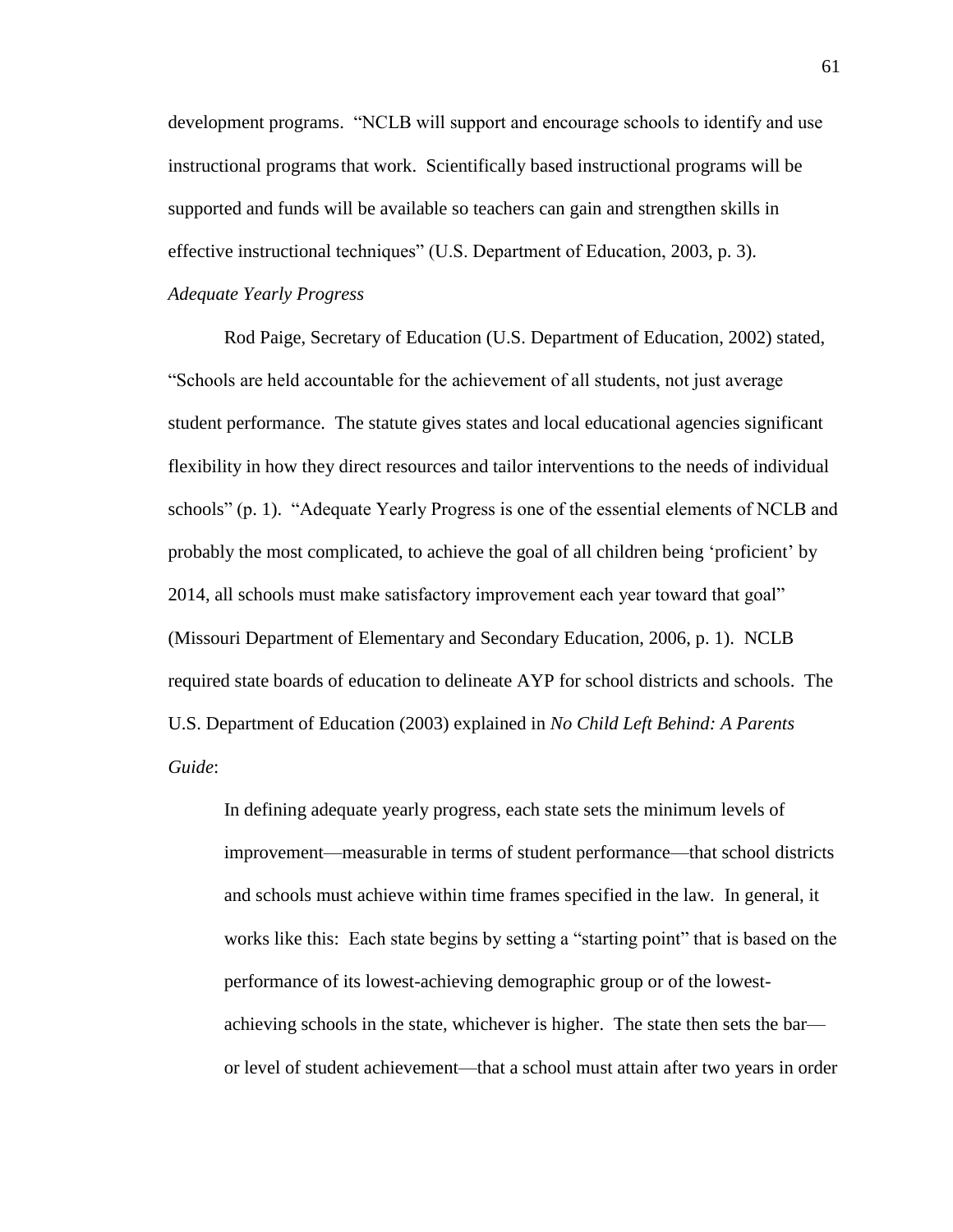to continue to show adequate yearly progress. Subsequent thresholds must be raised at least once every three years, until, at the end of 12 years, all students in the state are achieving at the proficient level on state assessments in reading/language arts and math. (p. 8)

By creating a starting point for local schools, the rate of school growth could be effectively monitored using the standards set forth through NCLB requirements. "Standards provide an objective way for those in and outside schools to identify the areas of strength and weakness within each school. When results of standardized tests are received, schools and district performances are compared to the states' standards" (Chadd & Drage, 2006, p. 82). "School districts and schools that fail to make adequate yearly progress (AYP) toward the state goals across all demographic groups will be subject to corrective action. Schools that meet or exceed AYP objectives will be eligible for awards" (Kozma, 2005, p. 1). "If schools and school districts failed to meet AYP goals for two continuous years, they are labeled 'in need of improvement' and may be given assistance in improving their performance and subjected to corrective and disciplinary measures" (Simpson, LaCava, & Graner, 2004, p. 82). The assessment of school AYP did not take into account factors that influenced educational achievement that are not school related such as parent education or resources at home. Schools were, however, held accountable for factors over which they have no control. As extensive as the NCLB legislation was in promoting positive school change through increasing academic rigor, states felt that certain mandates were disadvantageous in meeting the goals especially in regard to AYP. Kozma (2005) identified several of these shortcomings: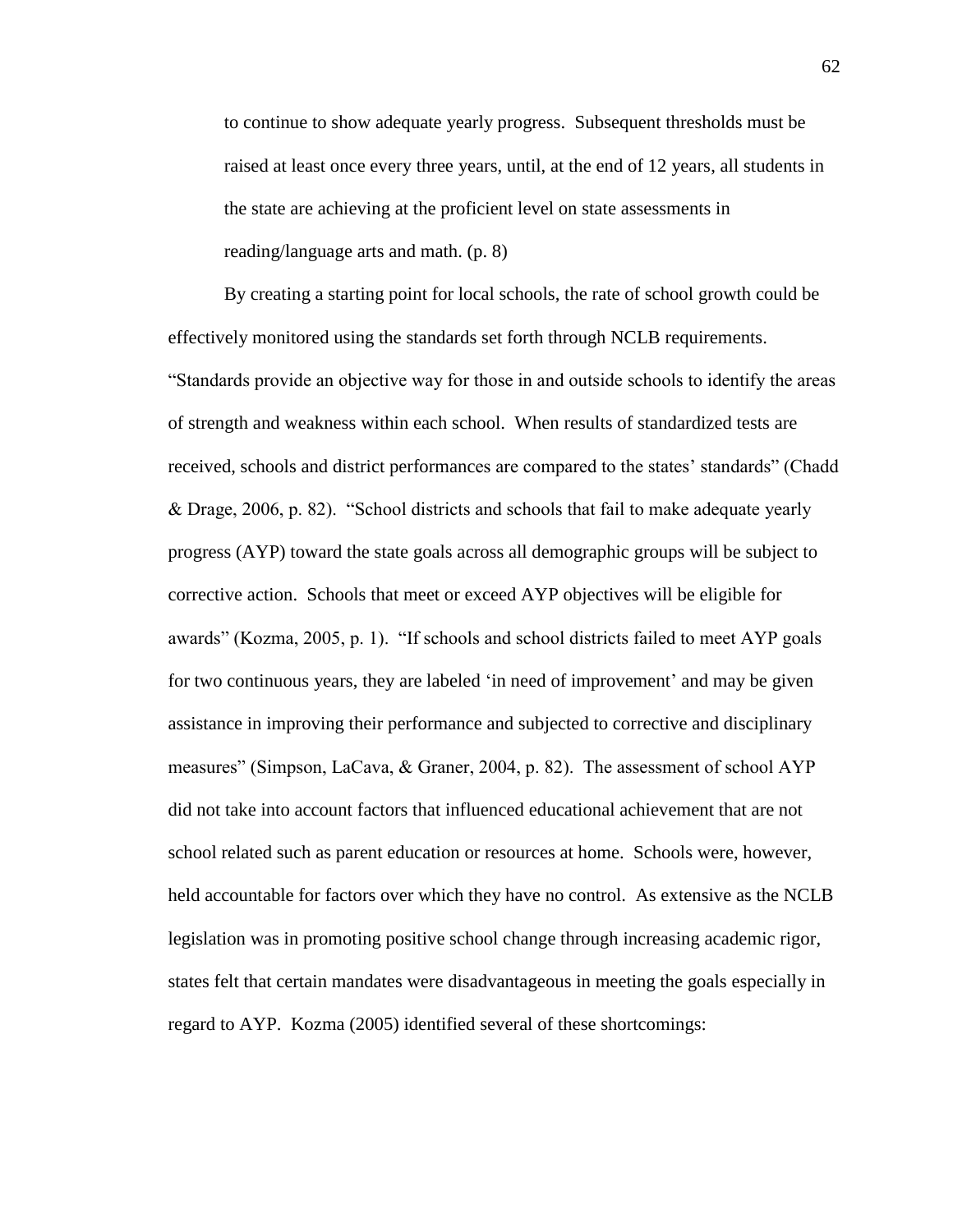The Act is most punitive to those schools that are in the most challenging situations. Schools that fail to make AYP for three years are faced with restructuring measures that may include turning it over to the State, a private company, or even closure. The Act requires that all disabled students, except for the 1 percent with the most severe cognitive disabilities, be tested as measured by grade-level assessments, in order to show AYP. The Department recently provided states with opportunities to apply for waivers to this requirement (*Education Week*, May 18, 2005), if granted states would be allowed to exclude a maximum of 3 percent of their most disabled students, regardless of the number of such students in the system. The likelihood is that school districts with a high percentage of students with various disabilities will be judged as failing and be subject to the Act's punitive requirements. Again, such disabilities are unevenly distributed among school districts and this will negatively affect schools from high poverty areas. (pp. 2-3)

CTE programs offered as electives should be considered as an enhancement resource to be used to accommodate and provide assistance for students with disabilities to develop life skills, continuing to allow schools to achieve the goals of AYP. CTE programs have always attended to the differences in student's abilities and style of learning, while at the same time challenging and setting higher expectations. *Consequences for Not Achieving Adequate Yearly Progress*

While NCLB left individual states to set their state goals regarding performance indicators, the multitude of consequences for schools that do not meet Adequate Yearly Progress (AYP) requirements were spelled out within the NCLB law. "AYP is used to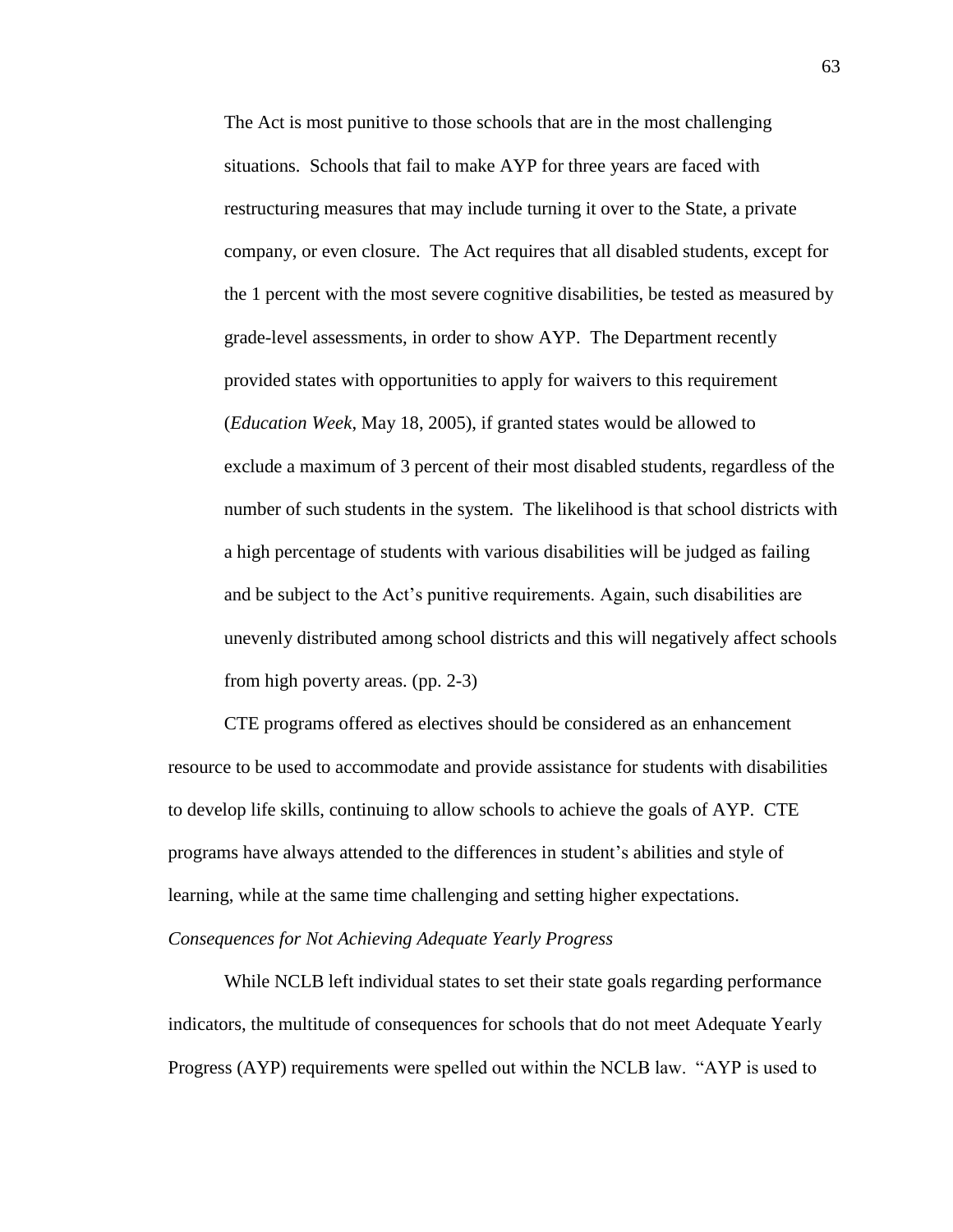determine if schools are successfully educating students. NCLB requires a single accountability system for public schools to determine whether all students, as well as individual subgroups, are making progress toward meeting state academic content standards" (Education Week, 2004, p. 1).

The No Child Left Behind Act laid out an action plan and timetable for steps to be taken when a Title I school fails to improve. Title I Programs provide funds to districts to assist schools with the highest levels of economically disadvantaged students. The U.S. Department of Education (2003) explained how public schools and public school districts will be scrutinized if each fail meet their respective action plan timetables;

- 1. A Title I school that has not made adequate yearly progress, as defined by the state, for two consecutive school years will be identified by the district before the beginning of the next school year as *needing improvement*. School officials will develop a two-year plan to turn around the school. The local education agency will ensure that the school receives needed technical assistance as it develops and implements its improvement plan. Students must be offered the option of transferring to another public school in the district which may include a public charter school—that has not been identified as needing school improvement.
- 2. If the school does not make adequate yearly progress for three years, the school remains in school-improvement status, and the district must continue to offer public school choice to all students. In addition, students from low income families are eligible to receive supplemental educational services, such as tutoring or remedial classes, from a state-approved provider.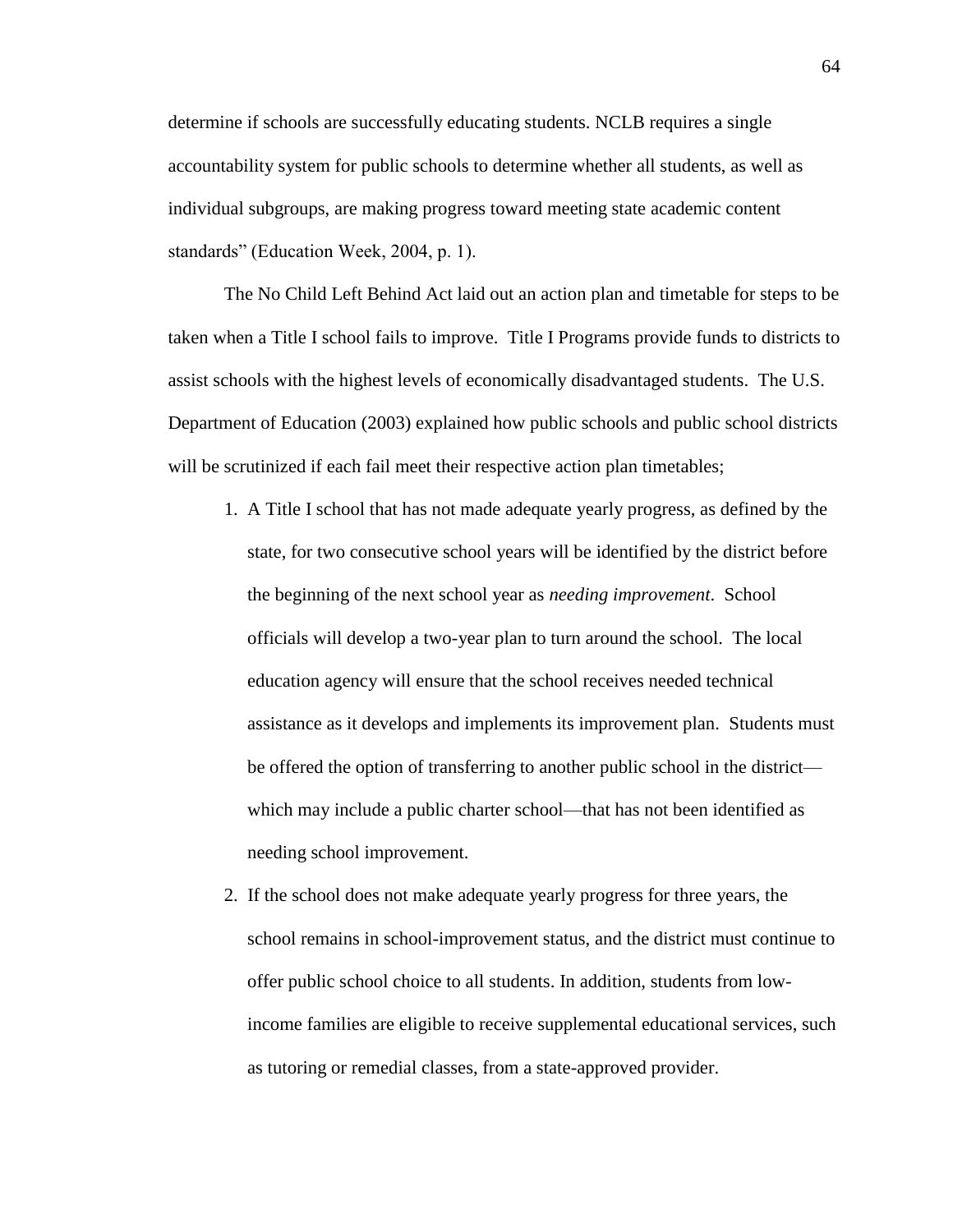- 3. If the school fails to make adequate progress for four years, the district must implement certain *corrective actions* to improve the school, such as replacing certain staff or fully implementing a new curriculum, while continuing to offer public school choice and supplemental educational services for low-income students.
- 4. If a school fails to make adequate yearly progress for a fifth year, the school district must initiate plans for *restructuring* the school. This may include reopening the school as a charter school, replacing all or most of the school staff or turning over school operations either to the state or to a private company with a demonstrated record of effectiveness. (p. 9)

To continue building upon the requirements in NCLB of meeting AYP, schools are rated according to assessment results that are aligned with a school report card. These report cards allowed stakeholders to easily determine if a school met AYP requirements of NCLB. "Assessment results are reported on a uniform reporting mechanism for schools, districts, and states reports. Student proficiency data are typically reported on a 'school report card' with a rating in whether the school or district has met AYP benchmarks" (Cawthon, 2007, p. 5). "Progress in meeting AYP goals should be shared with the public through annual report cards. If any school fails to meet state standards for two consecutive years, parents may transfer children to a better performing school within the district" (Simpson et al., 2004, p. 82). However, according to a 2006 study by the Center on Education Policy, "only 2 percent of students have taken advantage of the option to transfer to another school" (p. 3). Even with a similar reporting format, certain elements among states contrasted significantly. "The numbers of schools not making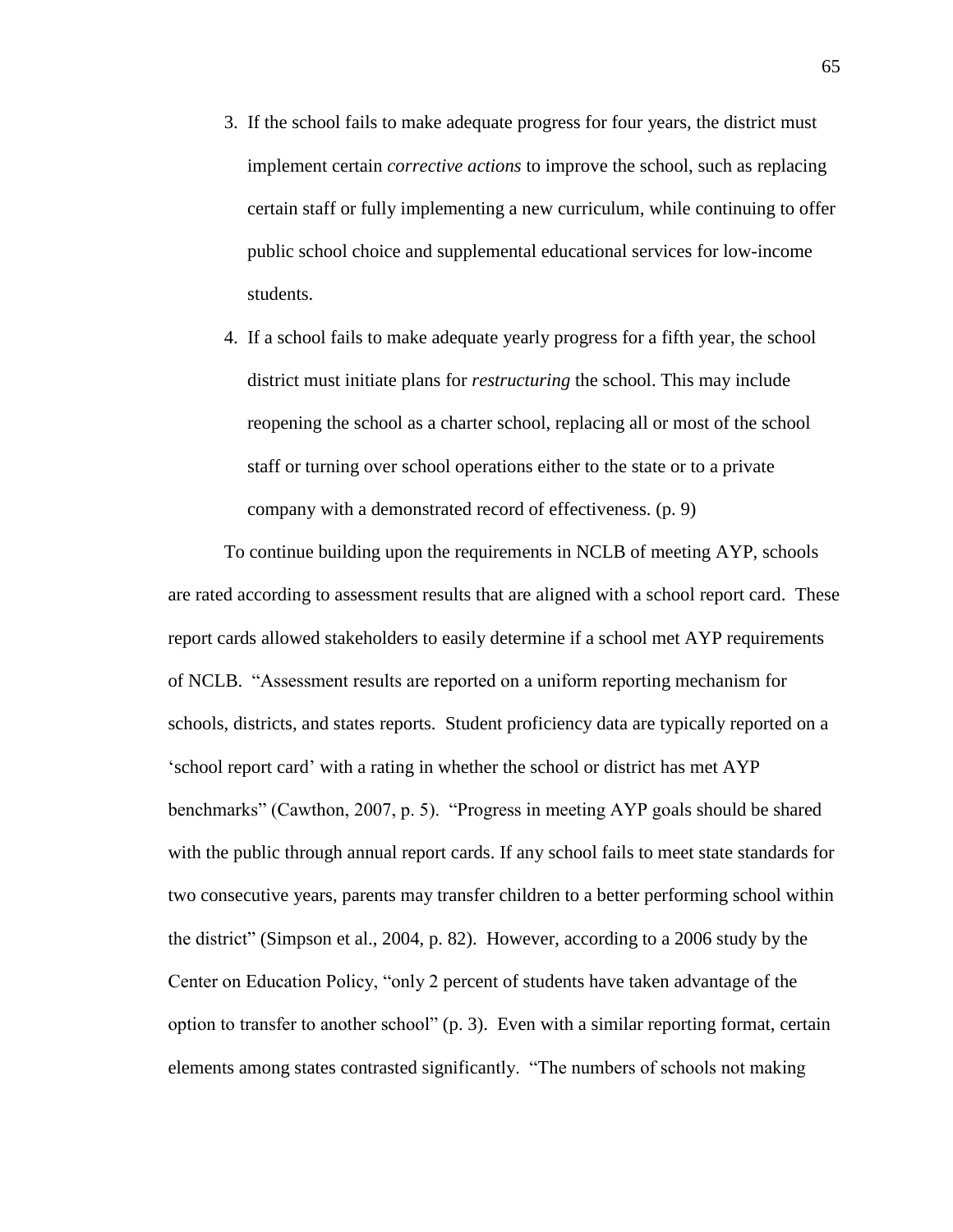AYP vary greatly from state to state for a number of reasons. Mostly these reasons pertain to differences in states' tests and accountability systems, rather than their quality of education" (Center on Education Policy, 2004, p. 1). "Some states report large numbers of schools that are not making adequate yearly progress, including some schools considered high performing by other measures, causing considerable public confusion and concern" (*Education Week*, 2004, p. 1). This confusion caused many people to lose confidence in the educational system, forcing educational leaders to become more creative in producing public relation outreach programs.

# *Highly Qualified Teachers*

Another major component of NCLB was the focus on highly qualified teachers. "The NCLB policy takes a holistic approach in improving student performance including ensuring that all teachers are highly qualified" (Fletcher, 2006, p. 3). A highly qualified teacher was considered one with full certification, bachelor's degree, and demonstrated competency in a subject area. "No Child Left Behind provides federal funding to states and districts for activities that will strengthen teacher quality in all schools, especially those with a high proportion of children in poverty" (U.S. Department of Education, 2003, p. 20). NCLB allowed schools and districts large amounts of flexibility in how the funding could be used for professional development activities, including teacher intervention for those who failed to meet requirements or continuously produced lower achieving students. These interventions must be derived from scientifically based research.

Beginning teachers were required to meet the qualifications of state standards that were scrutinized by the U.S. Department of Education. School districts have been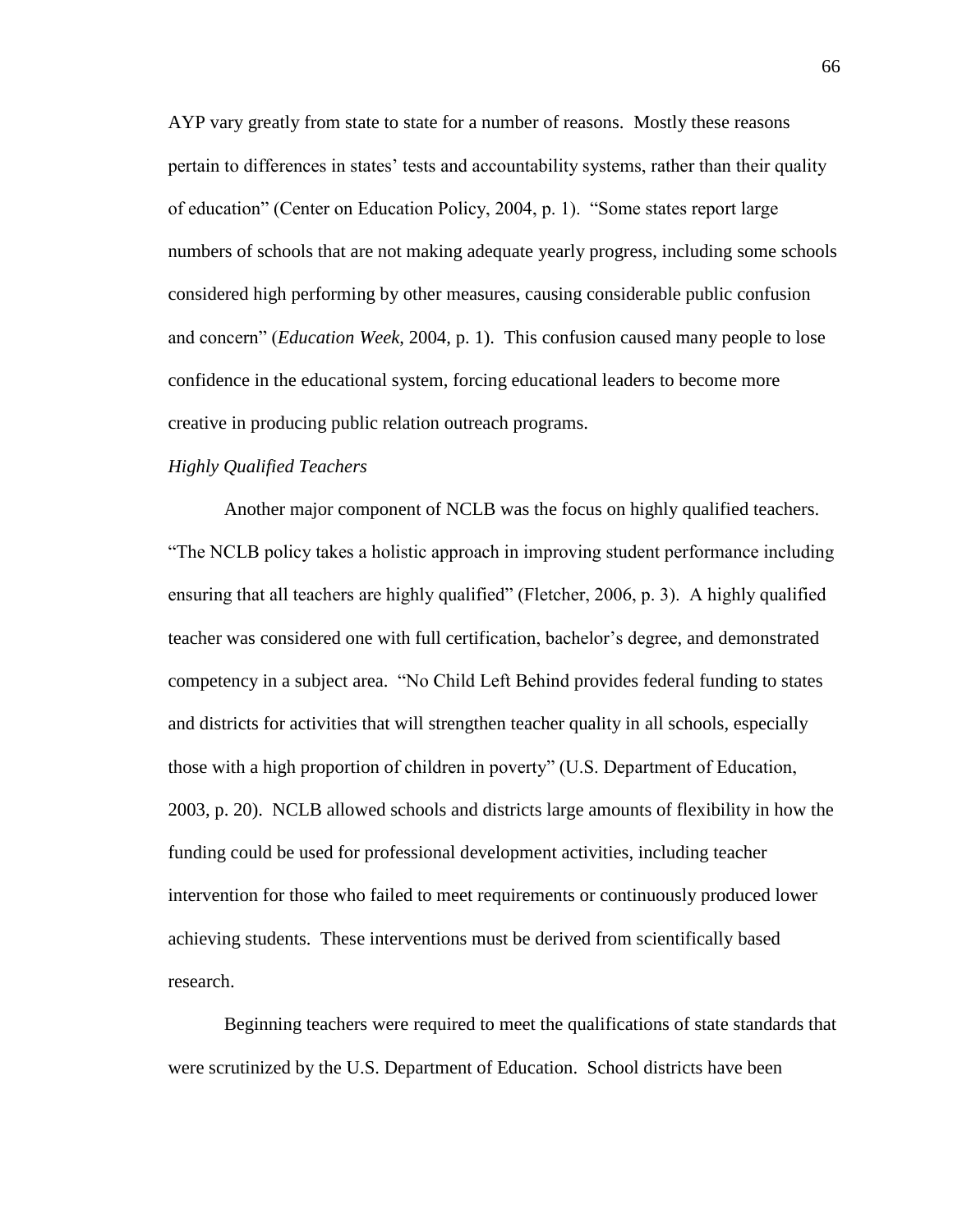struggling with the requirement of teachers being highly qualified in core subject areas. Teachers already in the field had four years to meet the standards as well. "Schools and teachers have made considerable progress in demonstrating that teachers meet the law's academic qualifications—but many educators are skeptical this will really improve the quality of teaching" (Center On Educational Policy, 2006, p. 2). This mandate includes CTE teachers who instruct courses where core credit was given for completion of a course or program of study. The NCLB legislation required that teachers meet state requirements for certification in a respective content or subject. According to Kymes (2004), "this takes issue with a key philosophy of CTE. Teachers are hired for their industrial proficiency, this experience and expertise are primary factors used to make staffing decisions. Teachers may not obtain certifications until several years into their career" (p. 2). However, the Center on Educational Policy (2006) reported, "with regard to teacher quality, 88% of school districts reported that by the end of the 2005-06 school year all their teachers of core academic subjects would have met the NCLB definition of 'highly qualified'" (p. 2).

Even though CTE practitioners continued to advocate the point that demonstrated expertise should determine whether a teacher is qualified or not, the requirements of NCLB still left questions as to what standards were necessary for a teacher to be proficient in their particular content area. "There is a difference of opinion among behaviorists who advocate competency-based teacher education as to how a teacher can demonstrate competency. Most believe this should be determined by demonstrated skills and competencies" (Elias & Merriam, 1995, p. 41). "However, there is no consensus as to which competencies are essential. NCLB places greater emphasis on instructors than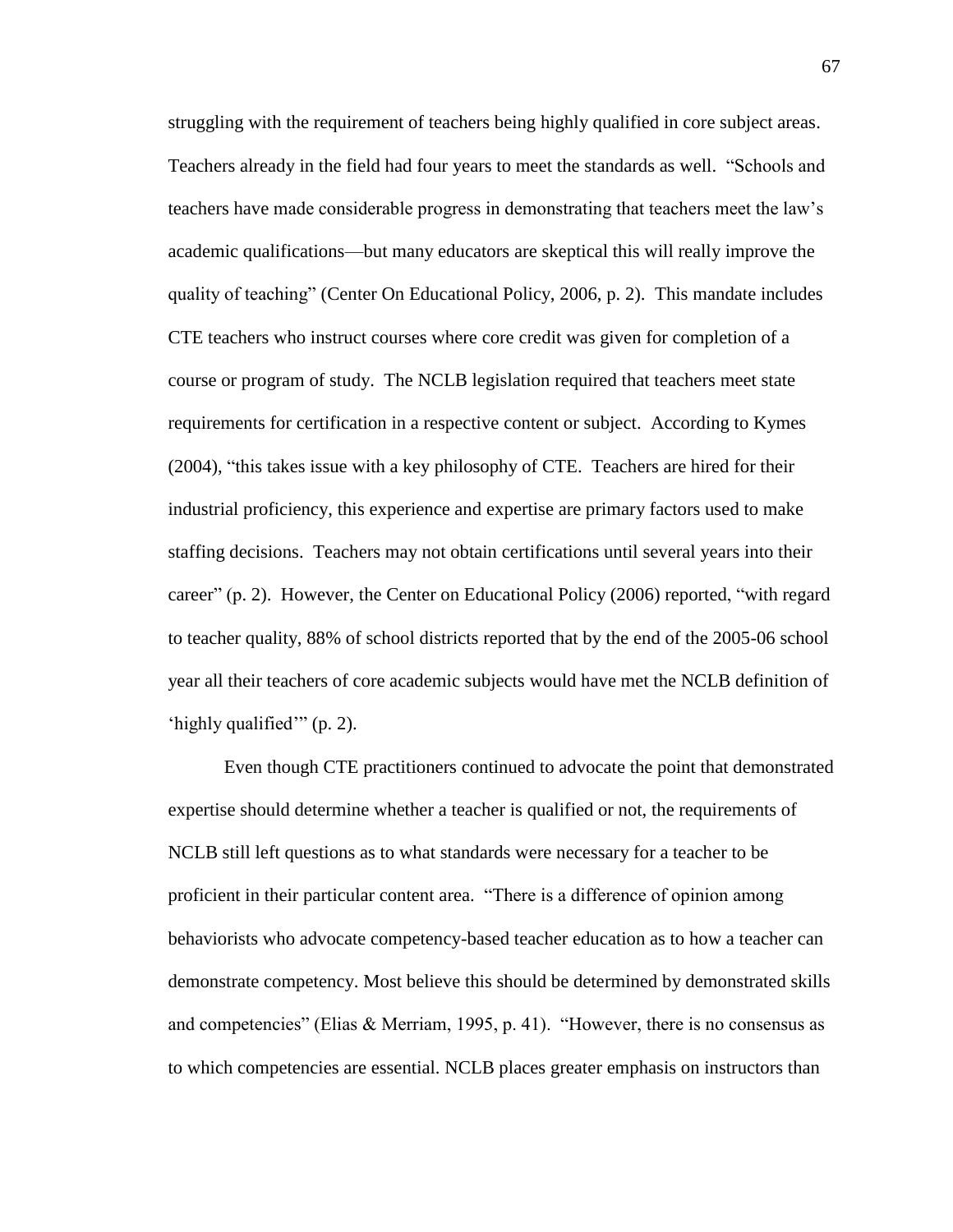do most competency-based proponents. Additionally, NCLB measures teacher effectiveness through student outcomes" (Kymes, 2004, p. 4). States have begun revising qualifications for teacher certification shortly after implementation of NCLB law. With the wide variance of CTE certification routes among states, most have begun to require CTE instructors to have, at a minimum, an associate's degree or to maintain industry certification. "Revising the teacher certification process will ensure that teachers know the knowledge and skills of their profession. This approach is particularly effective when paired with an induction program to support the next generation of teachers' entry into the profession" (National Governor's Association Center for Best Practices, 2007, p. 9).

Secondary CTE Students Since Implementation of NCLB

Characteristics that once identified what typical CTE students exhibited have continued to evolve, creating a diverse and robust clientele from the public school setting. Secondary CTE students have changed as each reauthorization of ESEA requires implementation of the latest practices and methodologies for student engagement. Other influences of NCLB that affect who CTE students are, include student enrollment and student achievement requirements at the local, state, and federal levels. Of all recent legislation, implementation of NCLB has had the greatest impact on student populations, including how those students participated in secondary education.

## *Who are CTE Students?*

For decades, CTE programs have been the dumping grounds for lower achieving students, and these programs typically contained a higher proportion of socioeconomically disadvantaged students. Furthermore, "it has been well documented that race/ethnic differences in achievement reflect conditions outside school, but also the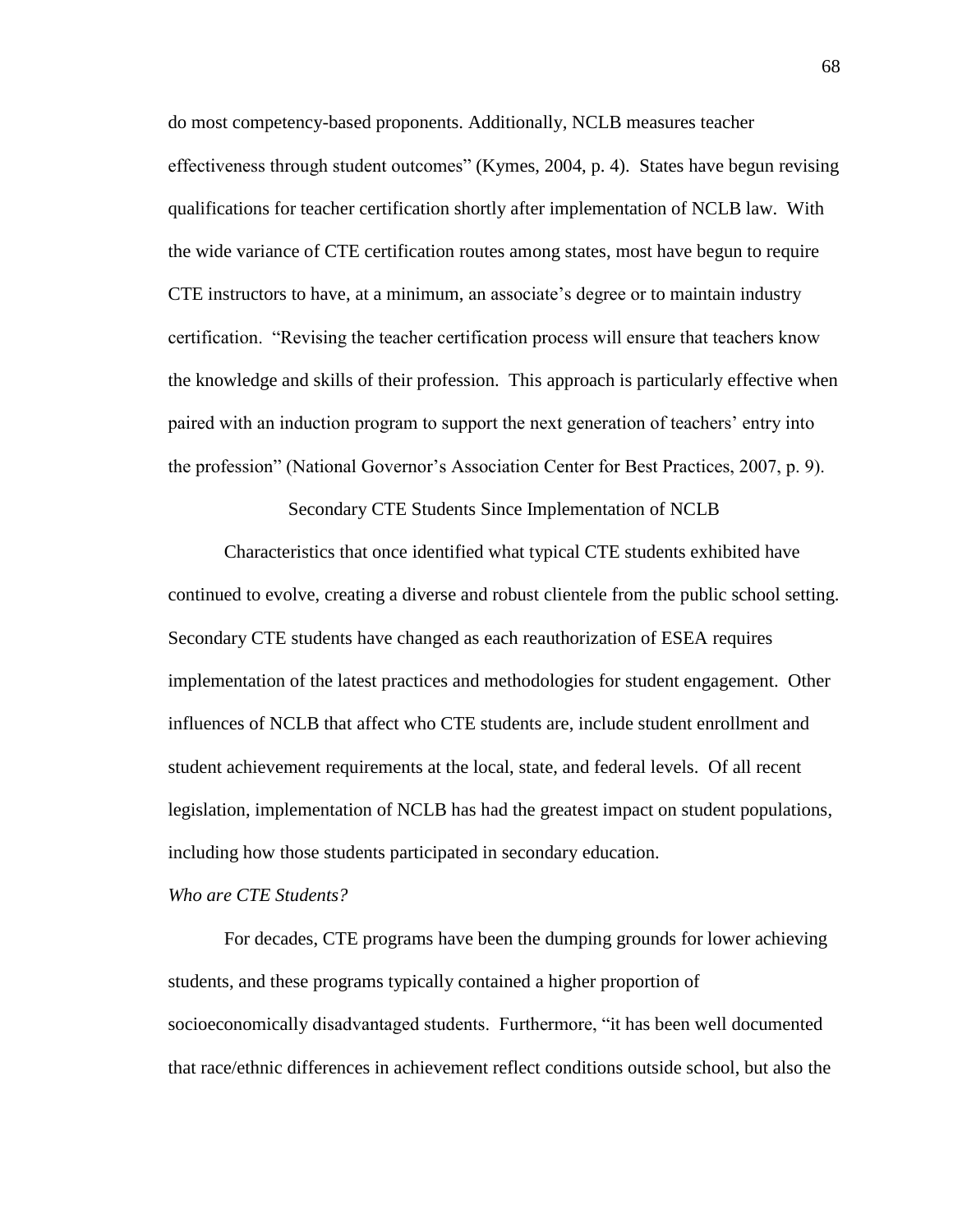quality of schooling, since 'what students bring to school from home greatly influences how they perform' (Peng, Wright, & Hill, 1995, p. 20) and is related to educational processes like quantity of courses, aspirations, and tracking" (Stone  $\&$  Aliaga, 2005, p. 126). In a study released in the fall of 2007, Gaunt and Palmer and reported that "research revealed that the typical CTE student performs somewhat lower academically, lives less often with both parents while more commonly residing without either parent present, and is more economically disadvantaged" (p. 6).

Another influence typical with NCLB legislation would be associated with students who have special needs. "CTE participants had less advantaged educational backgrounds than non participants. Among the public high school class of 2005, a greater percentage of occupational concentrators took lower levels of  $9<sup>th</sup>$  grade mathematics courses compared to non-concentrators (15 vs. 11 percent)" (Levesque et al., 2008, p. 6). Due to NCLB legislation, school districts have been required to reduce the number of students with cognitive or behavioral deficiencies by including these students in a regular classroom setting without modifications to instruction or testing in order to meet the required mandates. In 2004, Kymes reported:

In order to satisfy NCLB, these special needs students would be required to take remedial courses until they could demonstrate proficiency in the designated way. The implications of this for CTE centers are clear. A substantial number of CTE secondary students are special needs students. Remedial courses for these students would preclude their participation in CTE programs. (p. 3)

However, in 2005 research suggested nearly 92% of high school graduates took at least one occupational course and that approximately 21% completed an occupational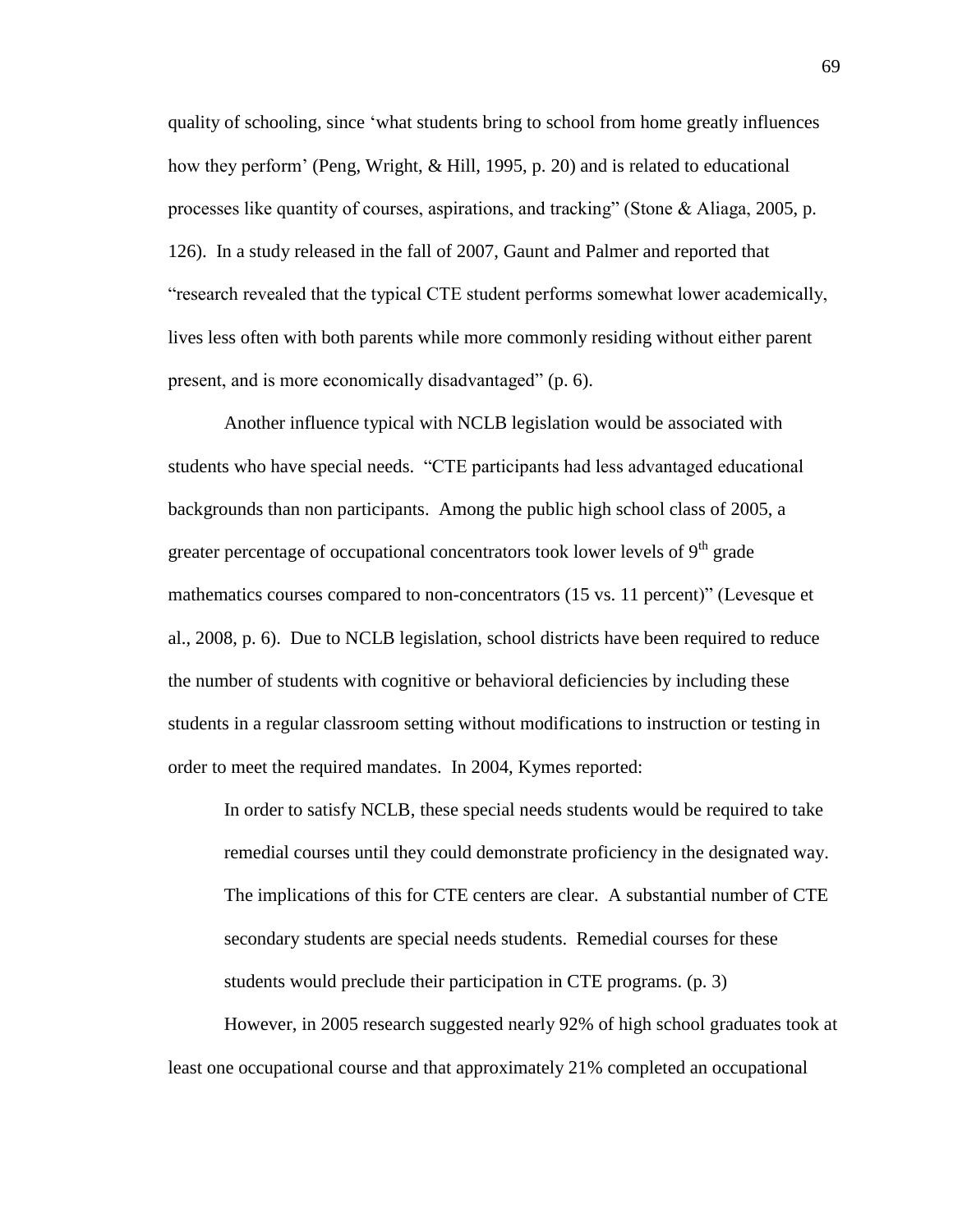concentration, earning three or more credits. Male students typically had a greater interest and higher placement in CTE courses. "Specifically, among public high school graduates in 2005, the majority of occupational concentrators were male (59%), while the majority of non-concentrators were female (54%)" (Levesque et al., 2008, p. 6). During the 1990's and through the early 2000's, a shift in the characterization of students with a CTE emphasis was discovered at the high school level. According to Levesque et al. (2008):

A larger percentage of the 2005 public high school graduates who took high level 9<sup>th</sup> grade mathematics courses completed an occupational concentration compared with their 1990 peers (an increase of 8% points), while a smaller percentage of 2005 graduates who took low level  $9<sup>th</sup>$  grade mathematics courses completed an occupational concentration compared with their 1990 peers (a decrease of 9% points). (p. 7)

According to Ryken (2006) in *Goin' Somewhere: How Career Technical Education Programs Support and Constrain Urban Youths' Career Decision-Making*, "in the context of the CTE program studied, there is evidence of students' learning about themselves, gaining experiences in college and biotechnology laboratory settings, and a complex set of interrelationships between students' backgrounds, interpersonal relationships, and labor market demands" (p. 58). These findings were consistent with Chen's (2003) concept of career, "students participating in CTE programs gain experiences, actively shape and are shaped by contextual factors, and learn about themselves" (p. 203). Ryken (2006) concluded,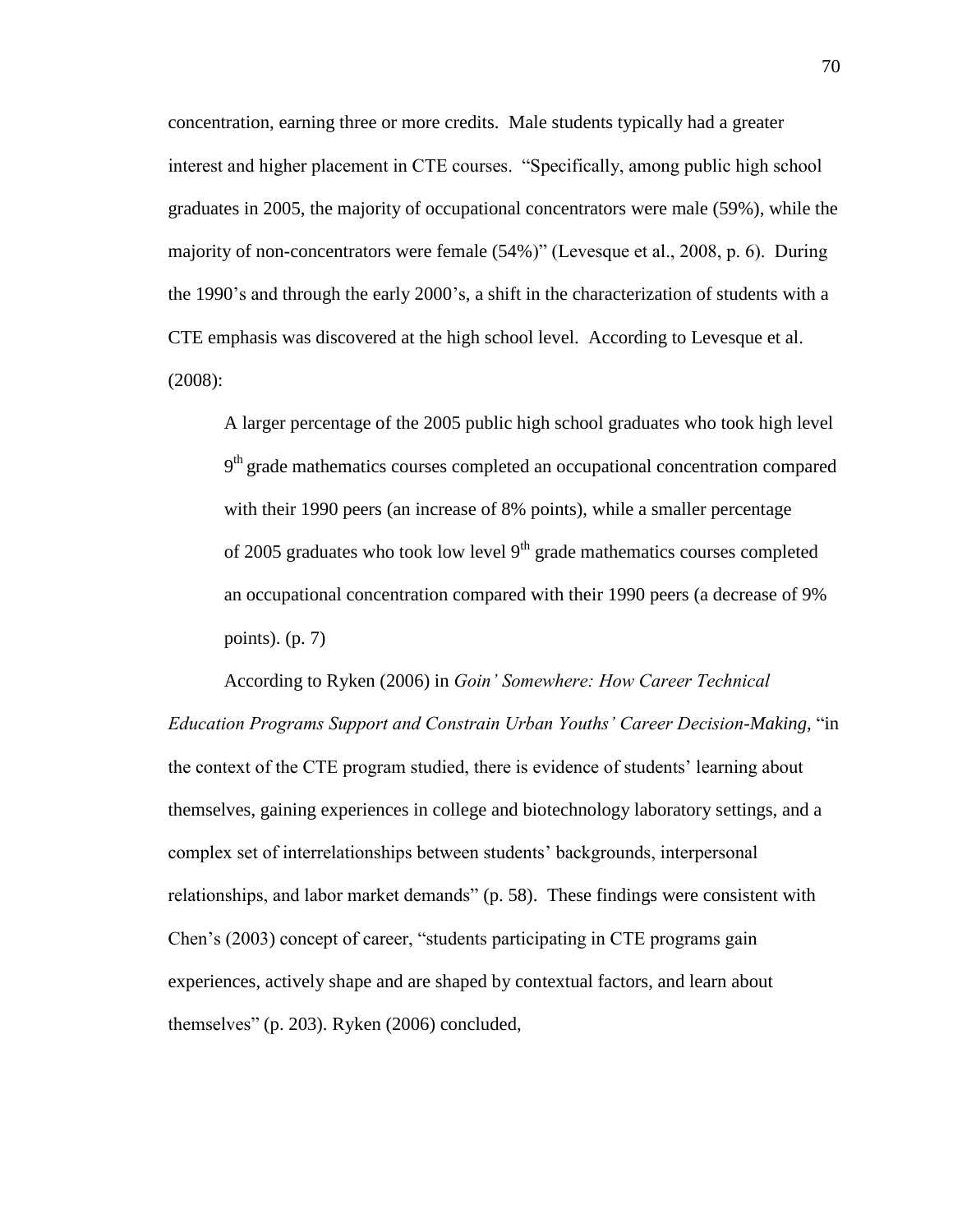Students are not passive recipients of information or program experiences, but rather are co-creators of their own knowledge. Students propel their own learning by asking questions and some students come to see the limits of program experiences by focusing on their own career goals, rather than a prescribed program pathway. Students make the goals of CTE attainable in a number of ways: by negotiating in a variety of contexts (e.g., high school, college, and work); by shaping their own learning by asking questions; by making choices to spend their time engaged in activities that emphasize educational and career development; by linking school and work (by providing feedback to teachers and employers about their experiences in each setting); and finally, by viewing adults and peers as learning resources and accessing allies who can provide academic and social support to reach educational and career goals. (p. 67)

Was the shift of student participation due to increased academic standards mandated by NCLB, or has the educational system blocked ou" certain populations of students from participating in CTE programs requiring them to remediate in core subjects to demonstrate proficiency? "Student success, rather than simple placement, will determine a student's educational path" (Gaona, 2004, p. 3). Efforts have begun within CTE to increase academic content and appeal to a wide-ranging mix of student ability, but tremendous inequalities still remained between CTE and non-CTE students. *Student Enrollment in CTE Courses*

CTE served many functions for secondary school students. It helped students to remain engaged in school, explore profession options, gain work-related skills, and enhance academic studies in order to prepare for postsecondary education. "CTE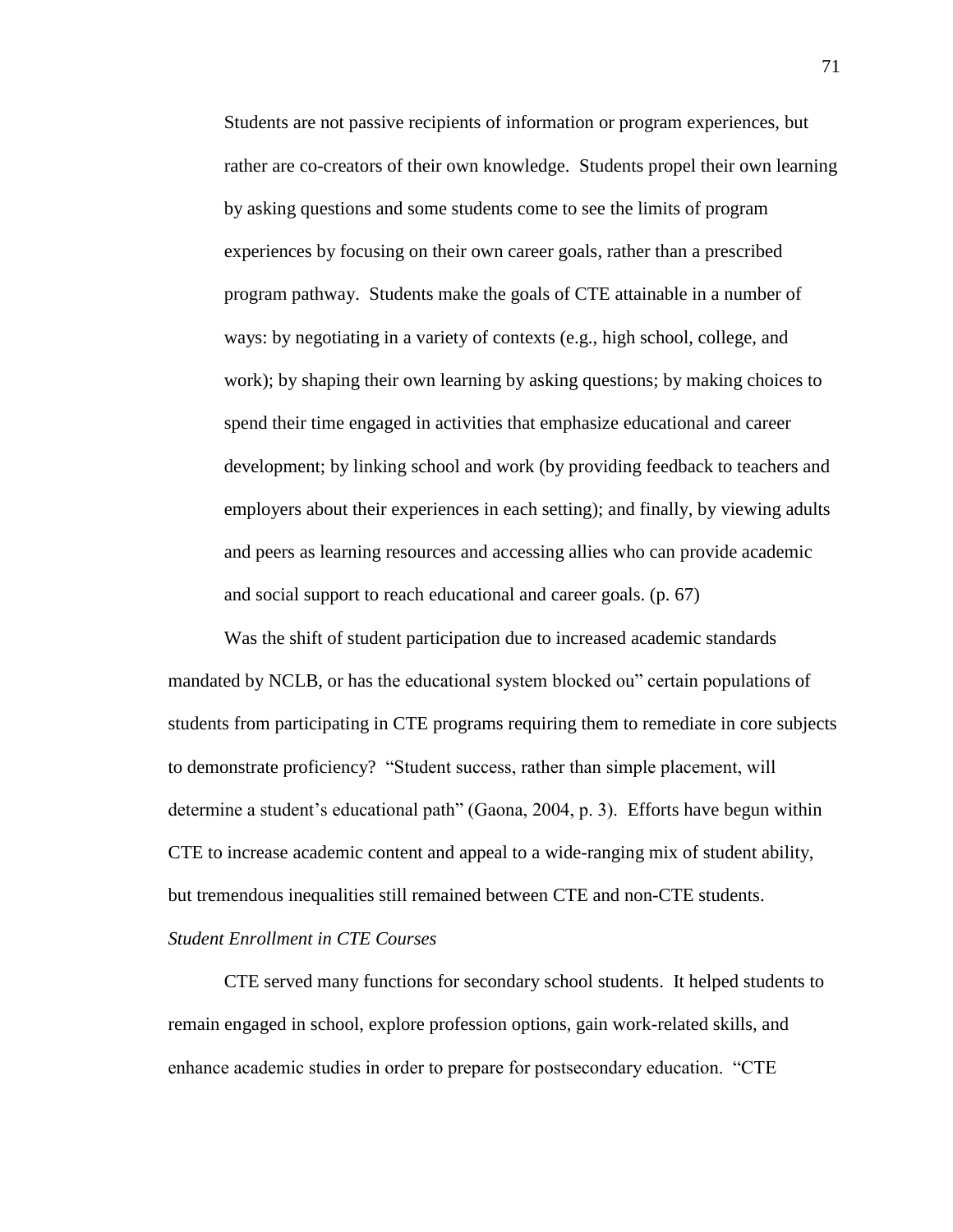programs are designed with the intent to help students align educational and occupational goals and are inclusive of initiatives such as Tech Prep, work-based learning, and schoolto-career" (Bragg et al., 1997, p. 5). In recent years, the trend of students had been to use CTE courses as an exploration across program areas rather than to concentrate in a particular program area. In the *Career and Technical Education in the United States: 1990 to 2005 Statistical Analysis Report*, Levesque et al. (2008) reported:

Just over 90 percent of public high school graduates from the class of 2005 took at least one occupational course during high school and these graduates earned more credits on average in occupational education than they earned in fine arts and foreign language (3.0 vs. 2.0–2.1 credits). In addition, about one in five of the 2005 graduates concentrated in occupational education (21%), earning 3.0 or more credits in at least one of the 18 high school occupational programs examined in the report. Business, heath care, and computer science were among the most common occupational programs. Specifically, business and computer technology were the most common occupational programs offered by public high schools in 2002. In 2005 high school graduates earned more credits in business services and in computer technology than in any other occupational program. Higher percentages of 2005 public high school graduates concentrated (earning 3.0 or more credits) in the areas of computer technology and agriculture than in any other occupational program area (3% vs. 2% or less of graduates). Thus, while graduates earned fewer credits on average in agriculture than in computer technology (0.2 vs. 0.6 credits), there was no measurable difference in the percentage of concentrators in these two areas (3 percent each). (p. 5)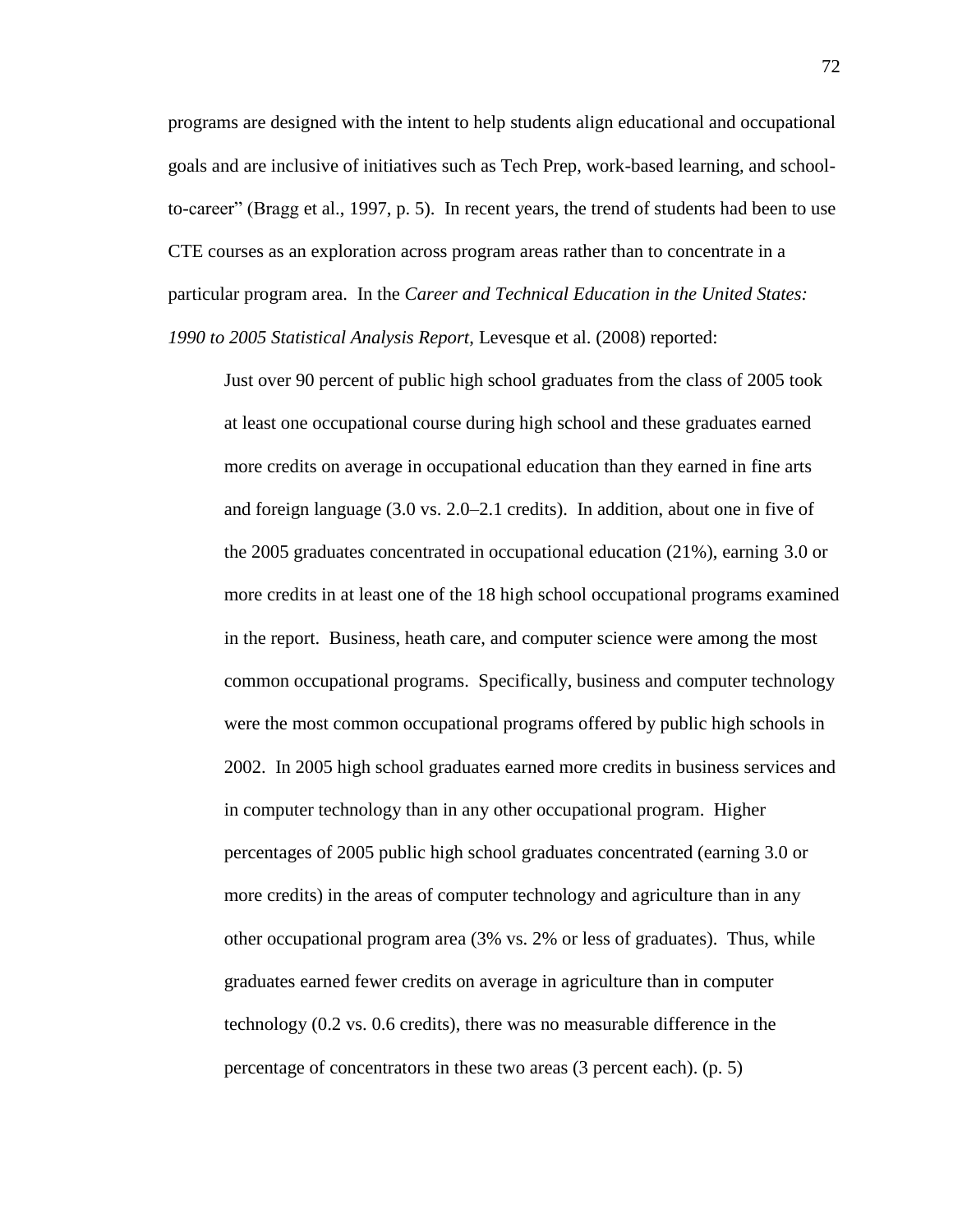The increase of student participation in CTE was brought about with the implementation of Tech Prep initiatives in Perkins legislation. Even though, more students are participating in CTE programs there are fewer students that concentrate in program sequences and become classified as program completers. "Data suggest fewer students may now view developing skills in a specific program area as their main objective for enrolling in vocational education. Focus group discussions with students in vocational courses suggest a variety reasons for their participation" (Silverberg et al., 2004, p. 28). Several factors played important roles in the transition of student viewpoints of academics began focusing toward enrolling in CTE courses. Schools were offering fewer sequences of connected courses. Programs were becoming more broad based and did not offer concentrated rigor. Another perceived factor was that students could be developing a foundation for future career aspirations combining functional skills from conceivably different areas of study.

Hans Meeder (of the Office of Vocational Education) believed "career and technical education should complement NCLB and be aligned because of the dynamics between the economic environment, global competition, and the influx of technology into the workplace" (Lewis, 2004, p. 1). However, with the implementation of NCLB, the CTE community anticipated a drop in enrollment numbers within CTE programs. The directives of NCLB required districts to ensure that all students had a score of proficient or above by 2014 and meet adequate yearly progress standards. "One hypothesis was that schools would increasingly focus students in the early high school grades on academic courses and preparation for the assessments, potentially crowding out vocational courses until later in the high school years" (Silverberg et al., 2004, p. 31).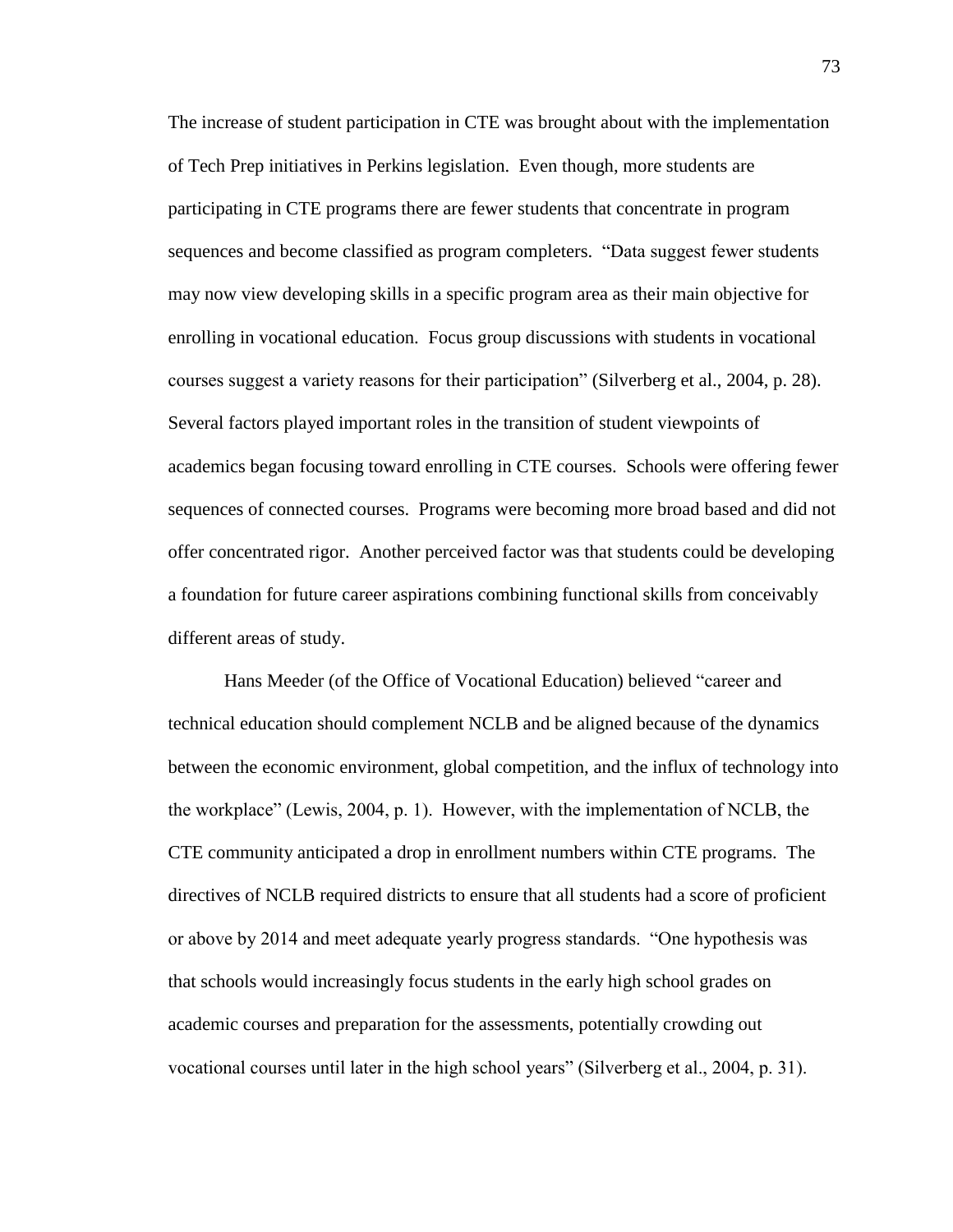Roey et al. (2001) illustrated how high school students are sorted into curriculum patterns. Imposing a template over transcript data, they found "the percentage of high school graduates from both public and nonpublic institutions that were CTE concentrators has decreased from 23.2% in 1982 to 4.4% in 1998, while academic concentrators increased from 42.5% in 1982 to 71% in 1998" (p. 5). However, the *Career and Technical Education in the United States: 1990 to 2005 Statistical Analysis Report* (Levesque et al., 2008) confirmed, "between 1990 and 2005, no measurable changes were detected in the overall occupational course taking patterns of public high school graduates. About 91-92 percent of students in both graduating classes took at least some occupational coursework during high school" (p. 26). However, in light of the stable student participation, the share of credits students received through CTE has become increasingly smaller with approximately one fifth of students concentrating in an occupational area. Another insightful finding by Levesque et al, (2008) affirmed:

Some course taking differences among student groups were evident, however. Graduates who were male, were disabled as of grade 12, or graduated from smaller schools generally participated more in the occupational curriculum than their classmates who were female, not disabled, or graduated from larger schools, respectively. Specifically, a larger percentage of male graduates than female graduates of the class of 2005 took any occupational coursework in high school (94% vs. 90%) and completed an occupational concentration (25% vs. 17%). Male graduates also earned more occupational credits on average (3.5 vs. 2.6 credits). (p. 30)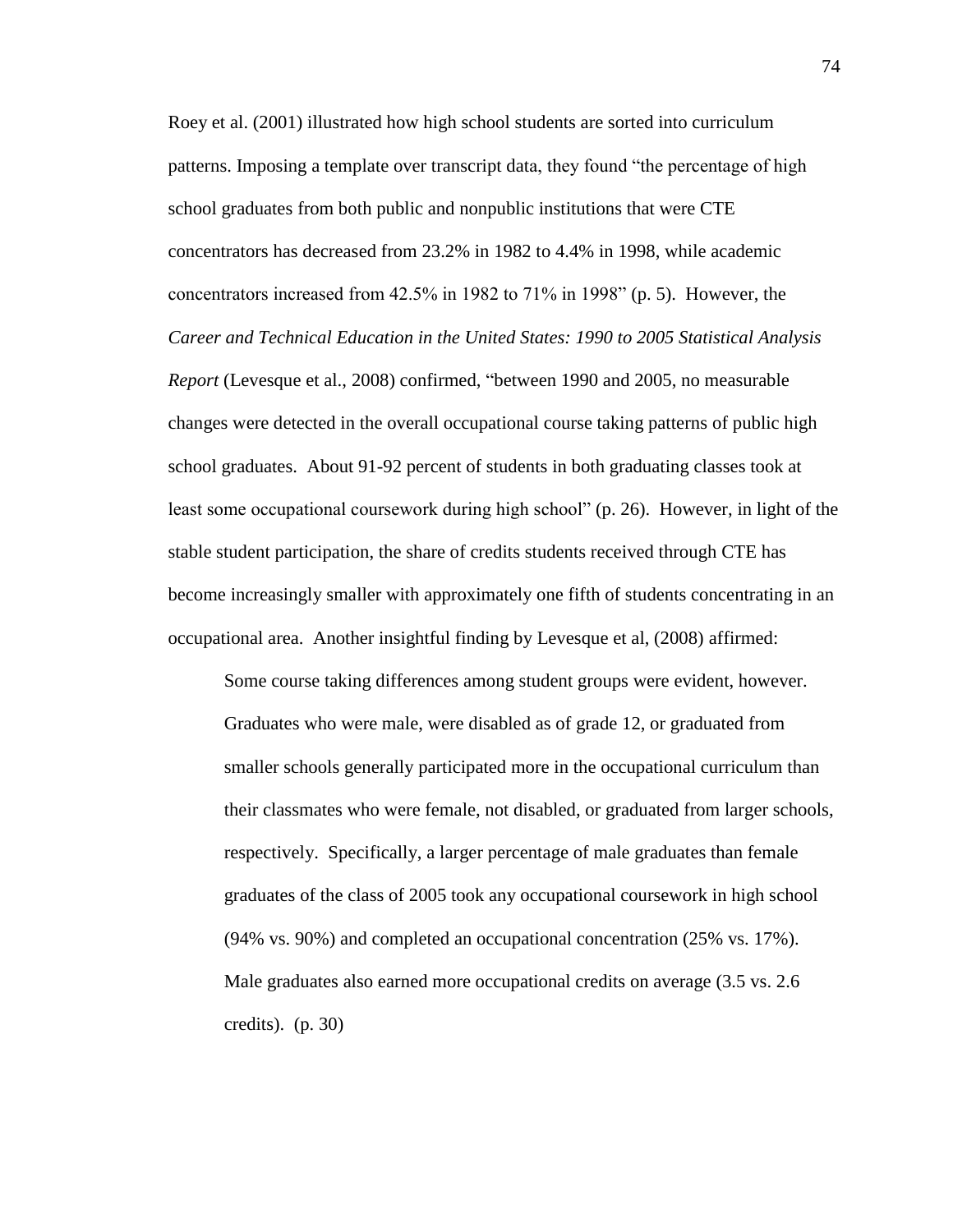The number of required academic credits increased in 2000 from 14.3 to 18.8 credits, resulting in a decrease of 16.2% in the total number of credits earned through CTE courses. The National Assessment of Vocational Education: Final Report to Congress (Silverberg et al., 2004) reported a 2.8% decline in the number of students who were occupational concentrators. Contradicting the National Assessment of Vocational Education report to congress, Levesque et al. (2008) concluded:

Trends in student participation at the secondary level showed no measurable changes over the period studied in overall participation in occupational education. For example, no measurable changes were detected between 1990 and 2005 in the average numbers of total CTE credits and occupational credits that public high school graduates earned (4.0–4.2 total CTE credits and 2.9–3.0 occupational credits). Participation in academic education increased. Both the average numbers of total academic credits and core academic credits earned by public high school graduates increased between 1990 and 2005 (increases of 2.8 and 1.8 credits, respectively). (p. 5)

Boesel, Rahn, & Deich (1994) believed that the "vocational education enrollment decline started before the school reform movement" (p. 25). They believed that other factors, "such as reduced labor market demand for traditional vocational skills, may have been responsible for the vocational education enrollment decline" (p. 25). Regardless, if academic requirements were responsible for declining enrollment in CTE, the requirements of NCLB were certainly making it more difficult for students to track through the completion of CTE programs. "Many CTE supporters argue that these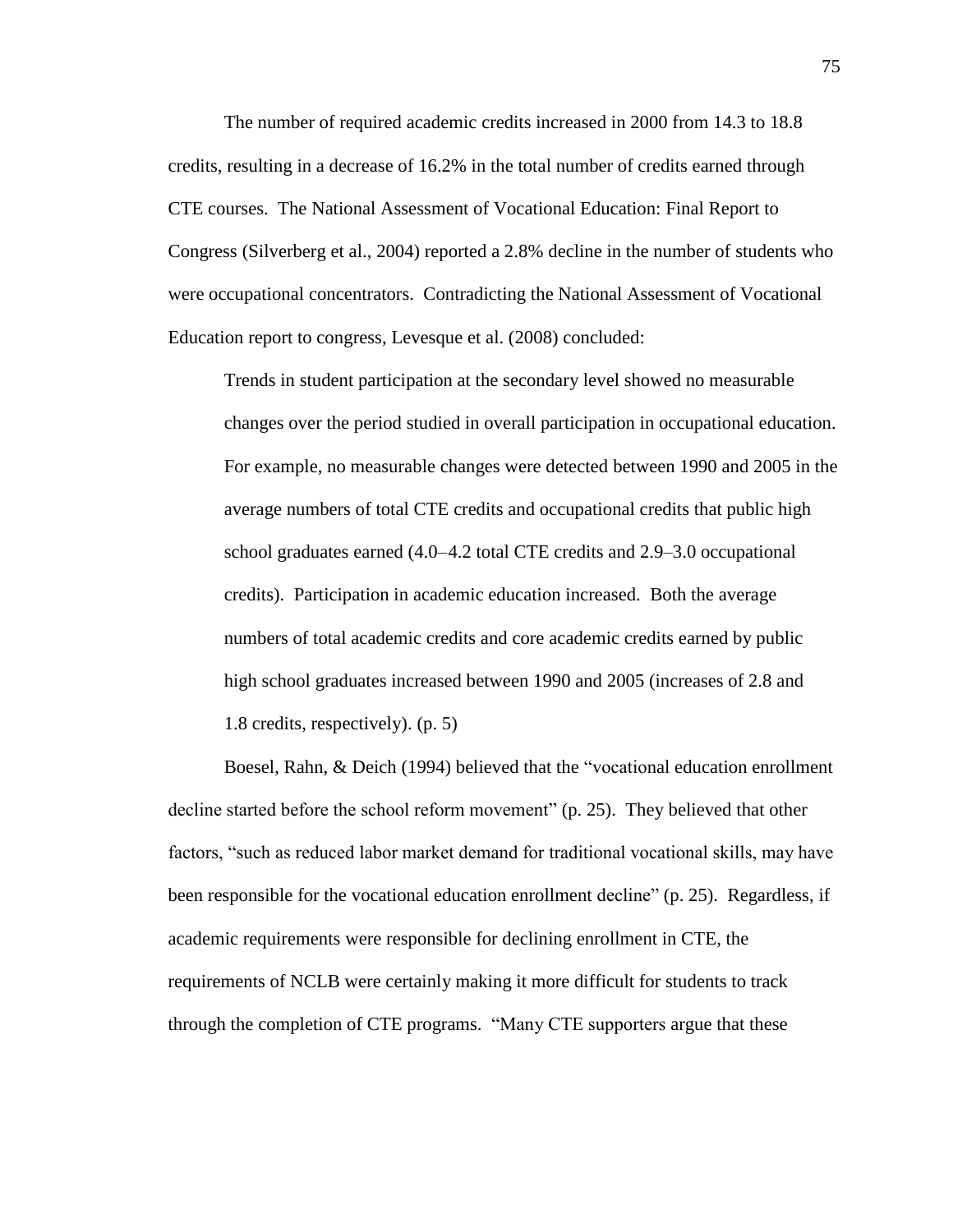course requirements and tests leave students less time for CTE" (Coetsee, 2001, p. 3). In fact, Kemple and Snipes (2000) reported:

The proliferation of testing and standards may threaten some of the most promising new CTE programs. For example, the evaluators of nine career academies say they fear that these institutions will have to choose between aligning their curricula and instructional strategies with rising academic standards and high-stakes tests and investing in an improved academic/vocational curriculum. Career academy advocates have complained that current assessment instruments do not capture the kinds of competencies that academy students may gain. (p. 33)

With a limited amount of data and even less current research focused on student participation in CTE courses, shifts in student enrollment may not be completely representative in relation to the prominence that school districts have placed on preparation for academic assessments in recent years. "It has been noted that the repercussions of this legislation to career and technical education, and agricultural education as a career and technical education area, are yet to be investigated" (Ruhland  $\&$ Bremer, 2003, p. 291).

#### *Career and Technical Education Student Achievement*

The reputation that surrounded CTE as a less demanding track for secondary students was not encouraging through the midst of recent school reform initiatives. Typically, when students participated in CTE courses that lacked academic rigor, academic success did not improve. "Since enactment of federal mandates to improve the academic achievement of CTE participants, related research has focused on tracking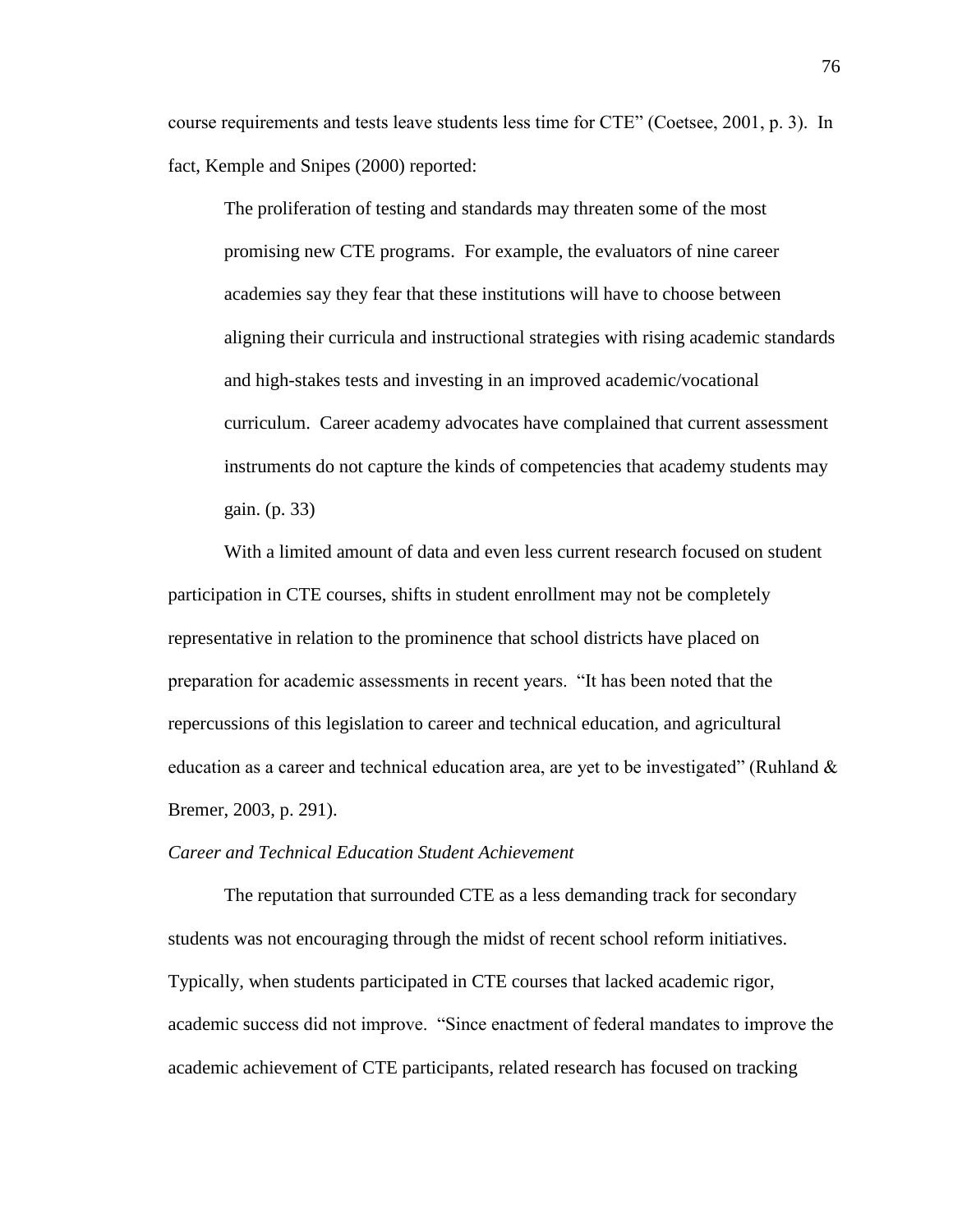trends in the academic performance of CTE participants and analyzing the 'value added' of CTE participation to academic achievement" (Silverberg et al., 2004, p. 130). "Students who develop goals and plans for high school and beyond, and see the relevance of academics to their career and educational goals will be more motivated to learn and demonstrate achievement" (Kaufman, Bradby, & Teitelbaum, 2000, p. 52). To further explain their findings, Kaufman et al. (2000) advocated, "research suggests that the more time vocational students are involved with teachers and counselors to develop and discuss their plans, the higher their academic performance" (p. 52). "Students are more motivated to learn and will persist in the face of difficulty when they find learning personally interesting and meaningful, or directly relevant to something that they value" (Gollub, Bertenthal, Labov, & Curtis, 2002, p. 198). Rosenbaum (1999) found a connection for:

Students who receive improved career prospects for demonstrated achievement, and advanced placement in further education or employment will be more motivated and engaged in learning, and have more incentives to demonstrate achievement. Students with better and more diverse career and further-education opportunities in their communities will be more motivated to learn and demonstrate attainment of vocational and technical skills. Students will exert more effort in school if they see a clear connection between achievement in school and access to further education or employment opportunities. (p. 17)

Having knowledgeable and qualified teachers increase student participation, creating an environment where students become more focused and are more familiar with academic expectations. "Student motivation and engagement are increased, and students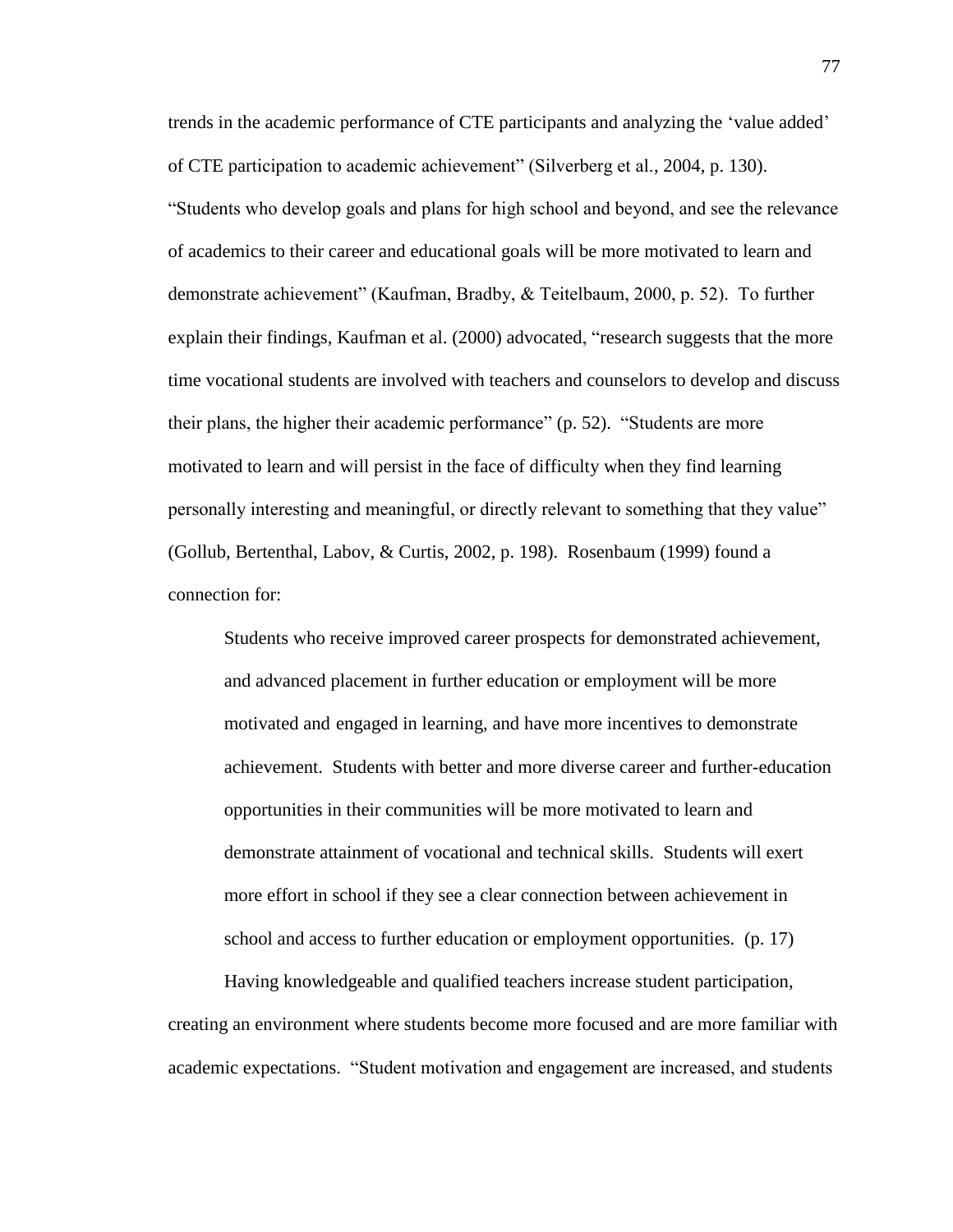perform better when schools and teachers provide clear expectations that students will meet academic standards. Students respond by showing more engagement, and effort, and work harder to meet teacher expectations" (Visher, Emanuel, & Teitelbaum, 1999, p. 27). "Research consistently shows that the instructional practices of teachers in classrooms, as measured by indirect quality indicators (e.g., experience, qualifications, ability), have large and consistent effects on academic achievement" (Whitehurst, 2002, p. 2). "Although research shows that students taking more rigorous academic courses have higher levels of academic achievement, the research on applied academics remains mixed" (Visher et al., 1999, p. 32). "Research suggests that vocational students who perceive that their academic and vocational teachers are working together to support student academic achievement have higher levels of academic achievement" (Kaufman et al., 2000, p. 52). While research was varied, gaps still remained between students who participate in CTE programs and those that do not.

As more academic emphasis was being incorporated into CTE courses, the inclination that CTE was less demanding began shifting in a positive direction. Contrary to research that defined a relationship between student achievement and relevance of course work and involvement with teachers, "other analyses have shown that the academic achievement of CTE participants as measured by standardized tests has increased over time, particularly in reading and math" (Silverberg et al., 2004, p. 25). Bishop (2001) contended, "moderate- to high-stakes external examinations that have real consequences for students and schools have an impact on academic achievement because they clarify goals, raise expectations, and motivate both students and teachers to meet academic standards" (p. 9). "One result of the CTE reform is the emergence of another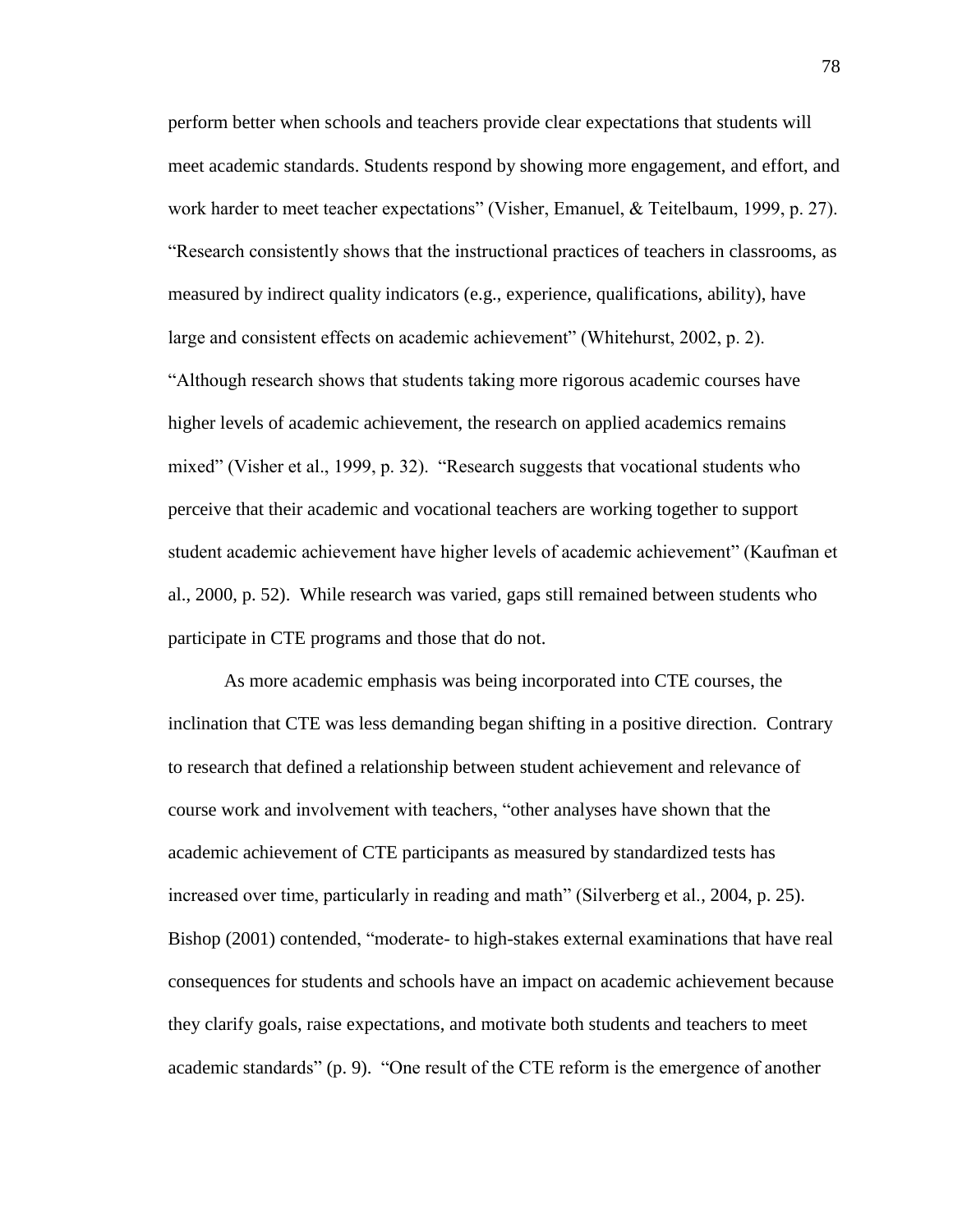concentration, comprised of students who follow both a rigorous academic sequence of courses and a rigorous sequence of CTE courses (dual concentration)" (Stone & Aliaga, 2005, p. 127). "The current major focus of CTE is to require all students to participate in a combination of CTE and academic courses and to focus on broad career clusters instead of specialized jobs in CTE courses" (Fletcher, 2006, p. 5).

The result that CTE produced in closing the achievement gap between occupational concentrators and students who received limited or no vocational education significantly narrowed, according to the National Assessment of Vocational Education (Silverberg et al., 2004) on the  $12<sup>th</sup>$  grade National Assessment of Educational Progress.

Scores showed an increase of 8 scale points for reading (1994 compared to 1998) and an increase of 11 scale points for math (1990 compared to 2000) for students that were considered occupational concentrators. While students with limited or no CTE training improved their scores by 4 scale points in reading and failed to show an increase in math. Comparing students from 1990 to 2005 there was a 28 percent increase between students meeting core academic standards and completing college preparatory courses. (p. 22)

As reported by the *Career and Technical Education in the United States: 1990-2005 Statistical Analysis Report* (Levesque et al., 2008),

In 1990, a lower percentage of public high school graduates who accumulated 4.00 or more occupational credits in high school than their classmates who took no occupational coursework met the New Basic core academic standards (18 vs. 55 percent) and completed 4-year college preparatory coursework (10 vs. 45 percent). The percentage of graduates meeting these two course taking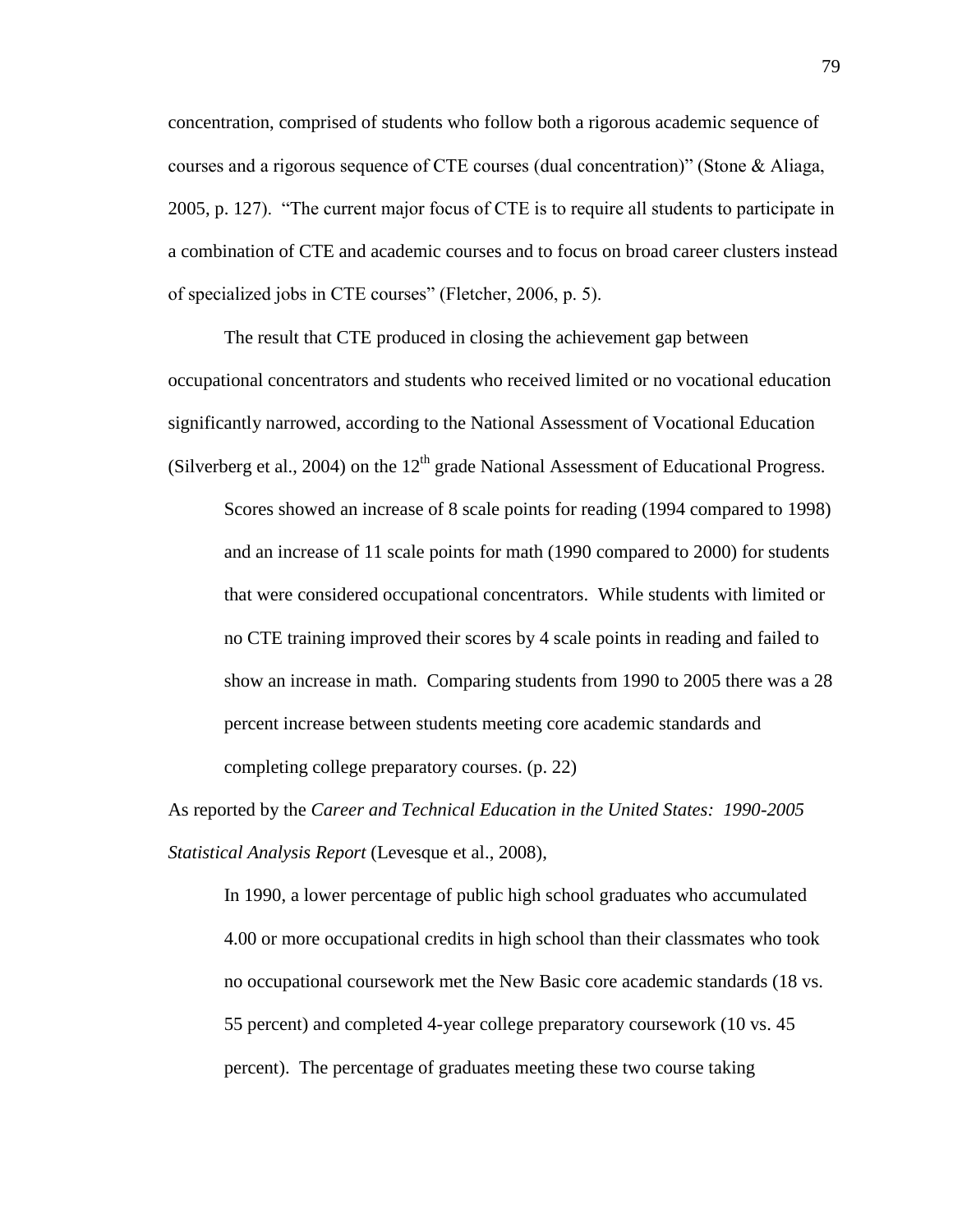benchmarks increased between 1990 and 2005 regardless of graduates' level of occupational course taking in high school. In fact, the magnitude of the gains in the percentage of graduates meeting these benchmarks over the decade increased as the number of occupational credits earned in high school increased. For example, graduates who accumulated 4.00 or more occupational credits in high school exhibited a 42 percentage point gain between 1990 and 2005 in meeting the New Basics core academic standards, compared with a gain of 17 percentage points among graduates who took no occupational coursework in high school. (p. 47)

No indication was evident that participation in CTE courses will improve a student's academic achievement. The National Assessment of Vocational Education (Silverberg et al., 2004) contended, "the noted improvements in academic performance are likely due to higher academic graduation requirements and increased emphasis on academic reforms, vocational programs do not themselves 'add value' to academic achievement as measured by test scores" (p. 23). Advocates of CTE disagreed that increasing the rigor in programs has not had an effect on student achievement. According to a press release by the National Association of State Directors of Career Technical Education Consortium (2005), the Southern Regional Education Board noted, "students who complete a rigorous academic core coupled with a career concentration have test scores that equal or exceed college prep students. These students are more likely to pursue postsecondary education and be less likely to quit" (p. 1). More recently, the National Center for Educational Statistics (Levesque, Wun, Green, & MPR Associates, Inc., 2010) reported, "these studies have shown that gaps in academic course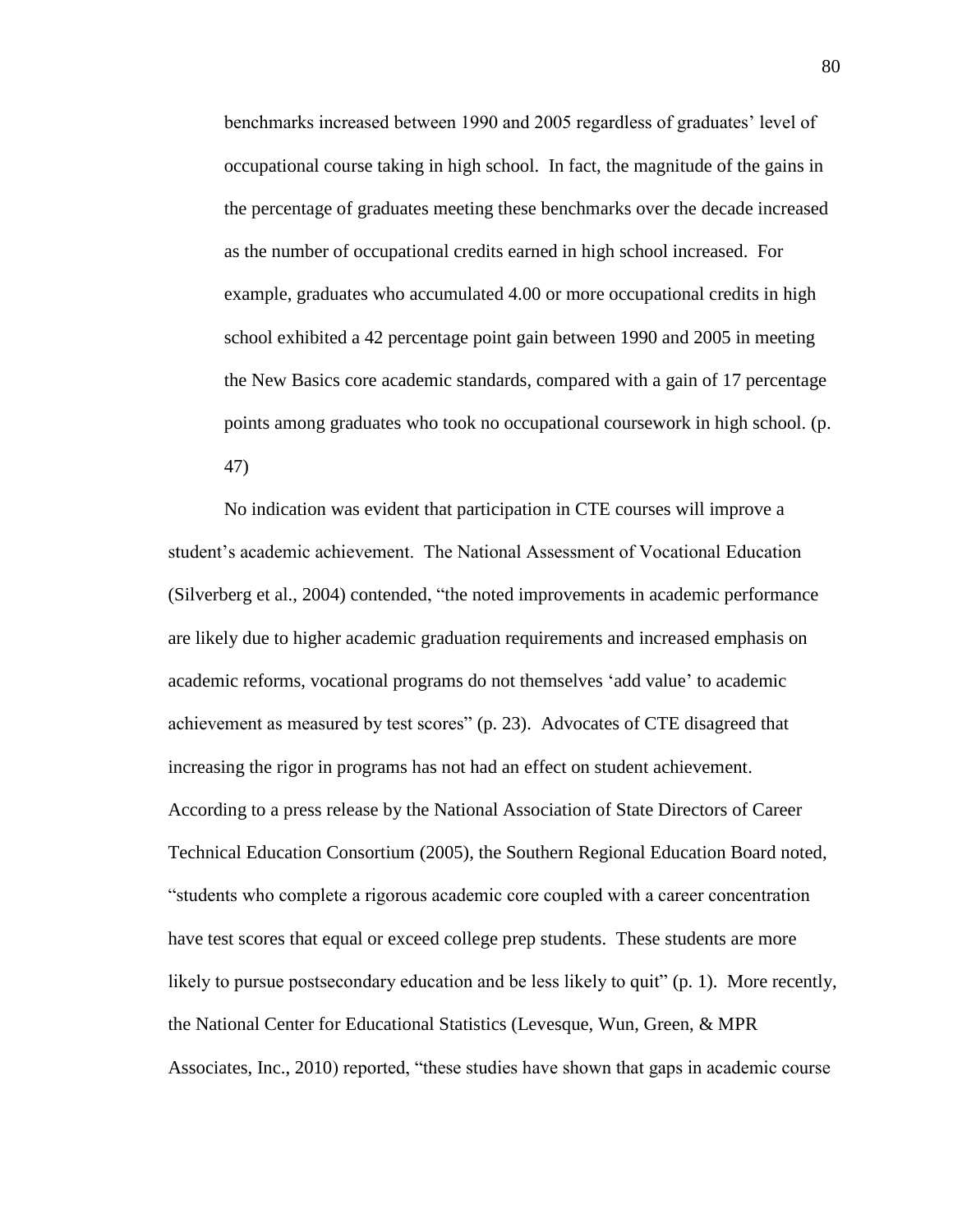taking and achievement between CTE participants and their non-participating classmates have narrowed" (p. 1). Furthermore according to Levesque et al. (2010):

Among the public high school graduating class of 2005, occupational concentrators overall earned, on average, fewer credits in core science subjects (biology, chemistry, and physics) and scored lower on the 12th-grade NAEP science test than non-concentrators. Patterns varied across occupational program areas, however, with graduates who concentrated in agriculture business finance communications and design, computer and information science, and engineering technology scoring higher than or not measurably different from nonconcentrators. When comparing students who earned similar numbers of core science credits, occupational concentrators generally scored higher than or not measurably different from non-concentrators at lower credit levels (2.00 core science credits or fewer, in 22 out of 25 possible comparisons), and generally scored lower than or not measurably different from non-concentrators at higher credit levels (more than 2.00 credits, in 19 out of 19 possible comparisons). In addition to differences in the number of science courses taken, occupational concentrators sometimes differed from non-concentrators in terms of the types and levels of core science courses they took. (p. 7)

The creation of NCLB caused an overbearing inclination toward student achievement and academic proficiency, leaving in its wake a diminished value of technical instruction. "Although 'college for all' has become the mantra in today's education system, this single-minded focus shortchanges larger numbers of students: including those who drop out of school and those who complete high school and do not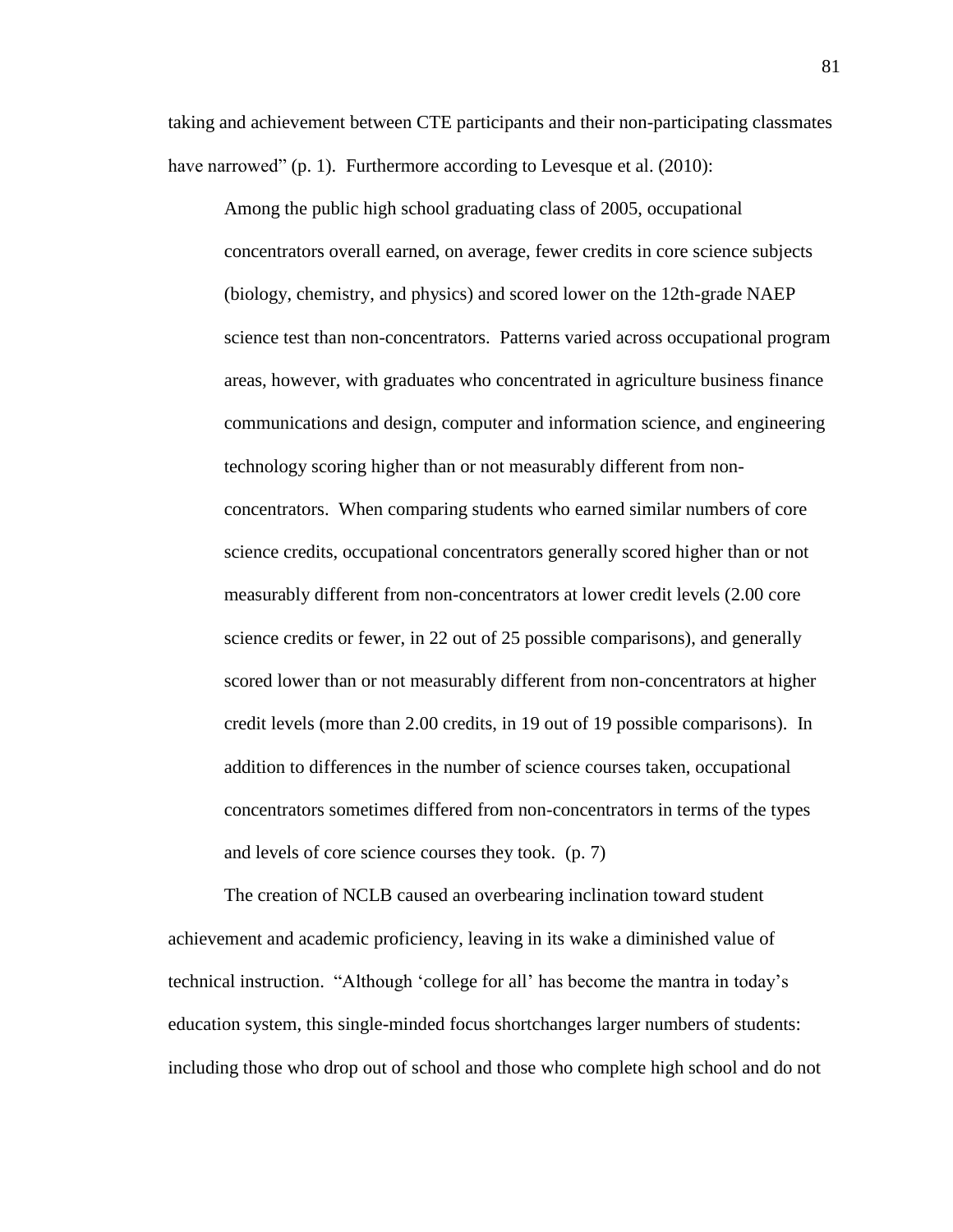continue to college" (Cohen & Besharov, 2004, p. 7). CTE promoted and motivated students through contextual teaching showing them the relationship between what they were learning and the real world. Research suggested that this form of instruction lead to lower dropout rates. "Work-based learning initiatives have contributed to youth development by providing opportunities for students to learn about themselves and their interests, and encouraging students to think in new ways not generally available to them in school classrooms" (Bailey, Hughes, & Moore, 2004, n.p.).

As the title suggest NCLB's intent was to ensure the education of every child and create an environment where each student graduated from high school. However, research indicated that high school dropouts wanted instruction more relevant to what students were actually facing as they prepared to enter the workforce. "High school dropouts shared that one way schools can help prevent students from dropping out is improving teaching and curricula to make school more relevant, engaging, and enhancing the connection between school to work" (Bridgeland et al., 2006, p. 4). CTE is a viable option to students who were considering dropping out of high school; however, no current measurable data was found that provided a numerical correlation. Investigating CTE student's likelihood of participating in post-secondary education also revealed several interesting facts. Research conducted by the National Research Center for Career and Technical Education (DeLuca et al., 2006) determined, "CTE participants were significantly more likely to attend a two-year college than non participants" (p. 29). While the research concluded that CTE participants were more likely to attend a two-year institution, the data revealed, "a negative relationship exists between CTE participation and enrolling in a four-year institution" (p. 29).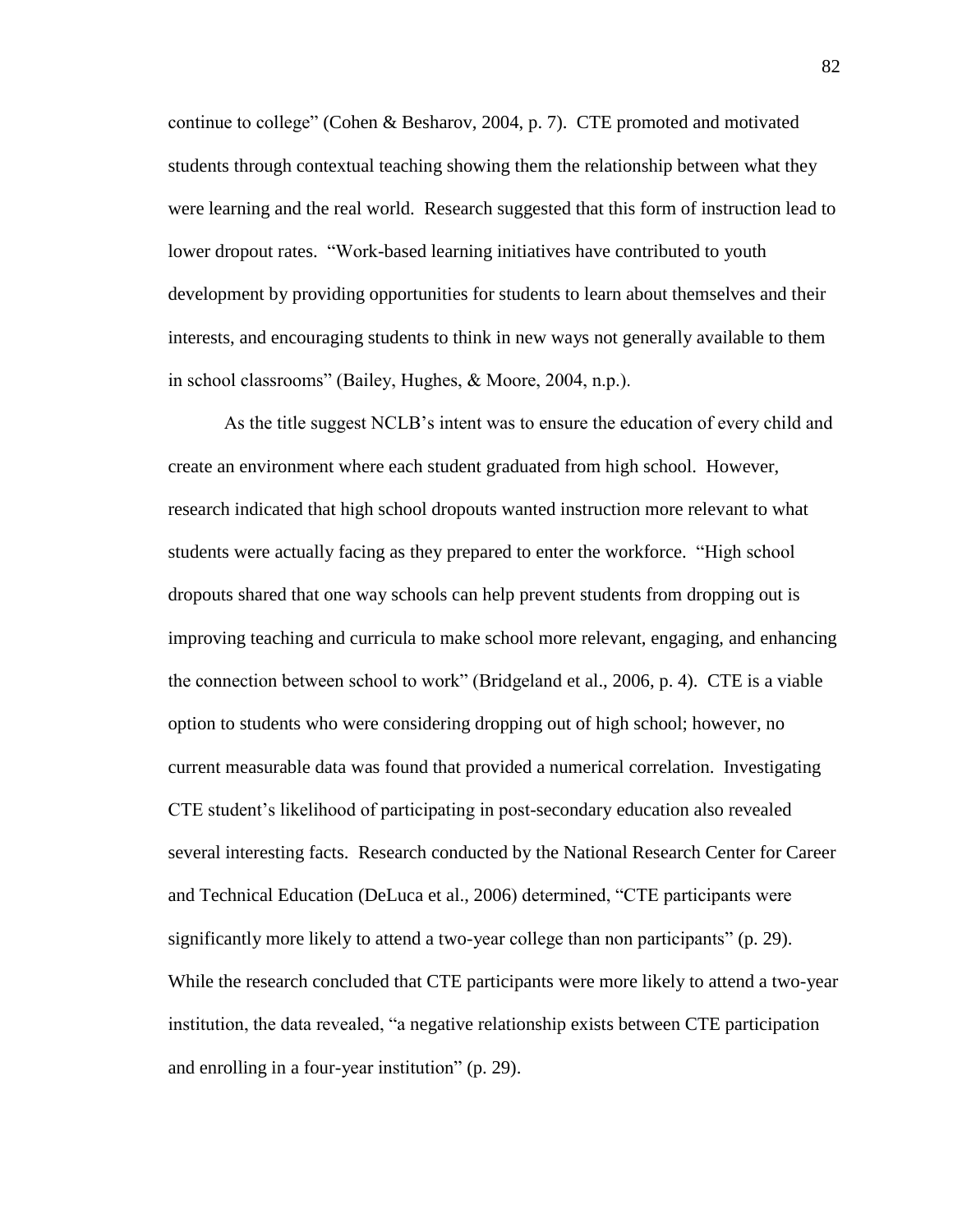Looking past academic attainment of students, more difficult-to-measure advantages of CTE come to light. Typically, CTE classes were smaller and provided students with more one-to-one time with the instructor in the particular content area. More personal contact gave students an increased self-esteem and made them feel more positive about their potential as students. This sense of worth, noted by Spring (2004), "increases a community's wealth through a concept called human capital. Human capital is a society resource of people educated and trained to produce the goods and services that society requires" (n.p.). Aided by career guidance and counseling programs offered through CTE, students were more capable of and prepared to add human capital to their communities by being productive citizens. This sense of belonging resulted in students who did not make the jump into college too soon, but entered straight into the job market, military, or technical college, saving time and money. For students who financially or intellectually did not achieve academic success at the post-secondary level, communities should make available opportunities for this student clientele to make a successful transition into the labor market by providing adequate resources that catch the attention of business and industry leaders to entice businesses to locate in the area. .

## Other Implications of NCLB on CTE

Implications that have influenced CTE include mandates that require teachers to become highly qualified, loss of CTE courses, and the integration of academics into CTE programs of study. Several of these mandates take aim directly at CTE. Meeting the highly qualified requirements drew much fire from CTE advocated because most CTE teachers come directly from industry and use their experience in the field to educate students. The potential loss of CTE course have become an unintended consequence of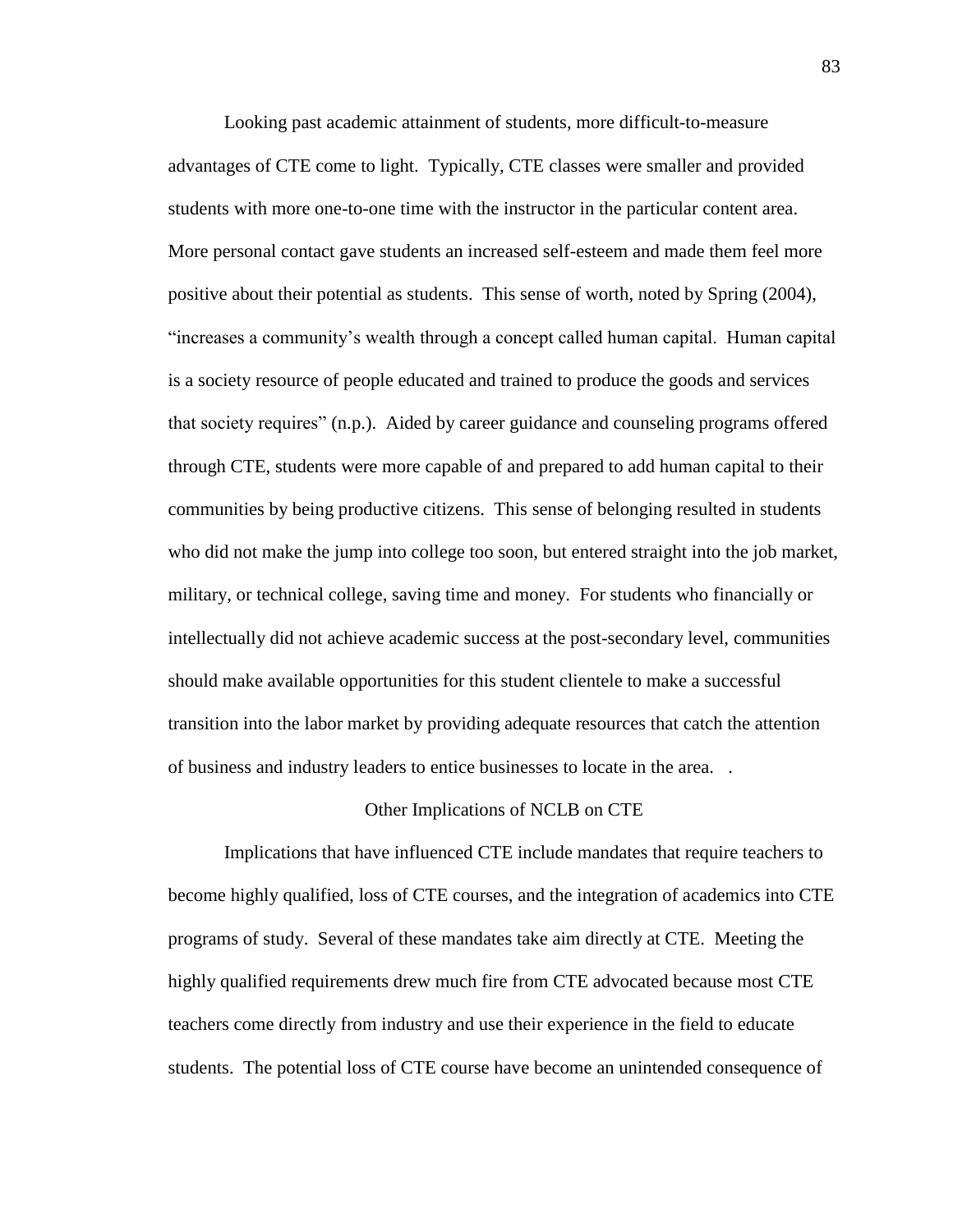state and federal mandates and became a contentious point at the implementation of NCLB; however, as the focus and incorporation of academic standards became increasingly common, CTE programs have adapted and state departments of education have actually allowed students to receive academic credit for participation in CTE programs.

## *Loss of CTE Courses*

The NCLB requirement that students become proficient according to state assessments by 2014 will enable all schools to meet the Adequate Yearly Progress (AYP) provisions. With the focus of these assessments on student proficiency solely in math, science, and reading, the AYP provision had profound effects on CTE programs. "Some have forecasted the focus on academics will result in a reduction of secondary CTE programs. Some states are already seeing increased academic courses for graduation, therefore, reducing the time available to students to take career and technical courses" (Phelps, 2002, p. 7). Because CTE courses did not meet the core accreditation requirements of most states, school districts lessened the worth of CTE programs. Because the intent of NCLB was to increase proficiency in core academic areas, most believe that directives of NCLB did not have any effect on CTE.

However, in a study conducted by Martin et al. (2006) participants agreed, "there will be elimination of career and technical education programs at the local level because of the requirements and effects of the NCLB legislation" (p. 107). The funding mechanisms associated with NCLB had other implications that many believed would have an impact on the survivability of CTE programs. "NCLB legislation, the back to basics movement, suggested cuts in educational funding for non-traditional programs that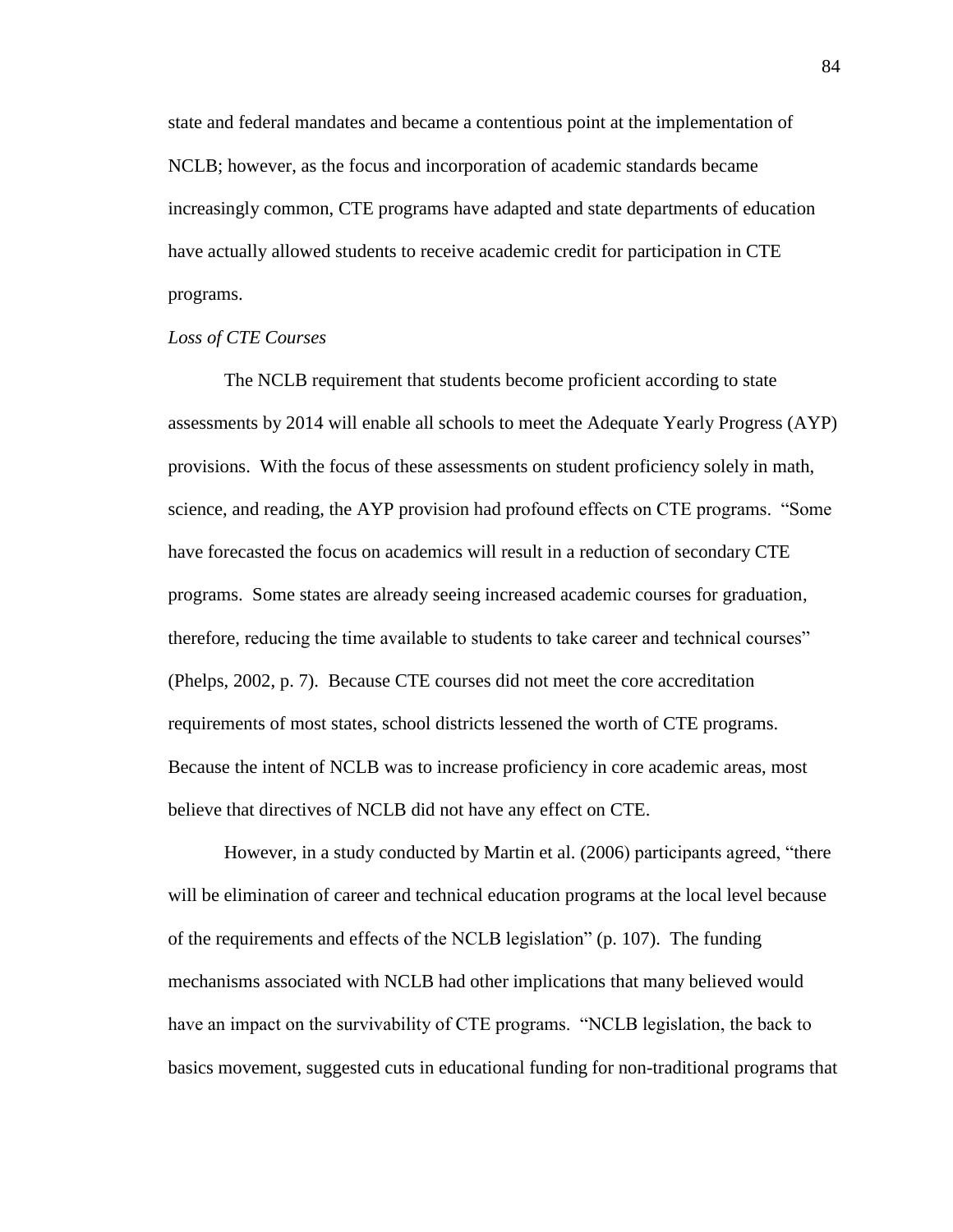have traditionally helped to fund career and technical education" (Gentry, Rizza, Peters, & Hu, 2005, p. 78). Efforts have been made by past presidential administrations to channel Perkins funding into other educational reform programs, including NCLB initiatives. Moreover, while in the midst of an economic recession, local and state budgets were being scrutinized by respective leaders. Maintenance of effort must be continued in order for states to receive federal funding through the Carl D. Perkins grants. If states failed to adequately fund CTE, the overall impact would be tremendous, causing school districts to close CTE programs. The combination of decreased student numbers due to the increased focus on core academic subjects and the dependency of CTE programs on state and federal money would potentially force school districts to take a closer look at CTE's place in the modern educational setting.

#### *Integration of Academics into CTE*

The Carl D. Perkins Career and Technical Education Improvement Act of 2006 tied the NCLB accountability standards to CTE and began hold programs responsible for academic attainment and proficiency in core courses. With the shifting focus to academics the intent of CTE may have lost its relevance to technical application and students who excel with hands on training. "Current educational trends seem to have forgotten students who have career and technical interests and talents, or students who may be more successful learning by doing in an applied, real-world context" (Gentry et al., 2005, p. 78). "One problem of conventional vocation education has been that it provides preparation for specific entry-level jobs, but not preparation for more advanced jobs or life-long careers" (Grubb, 1996, p. 537). "Some researchers have argued that school-to-career programs fragment high school curriculum and may not prepare students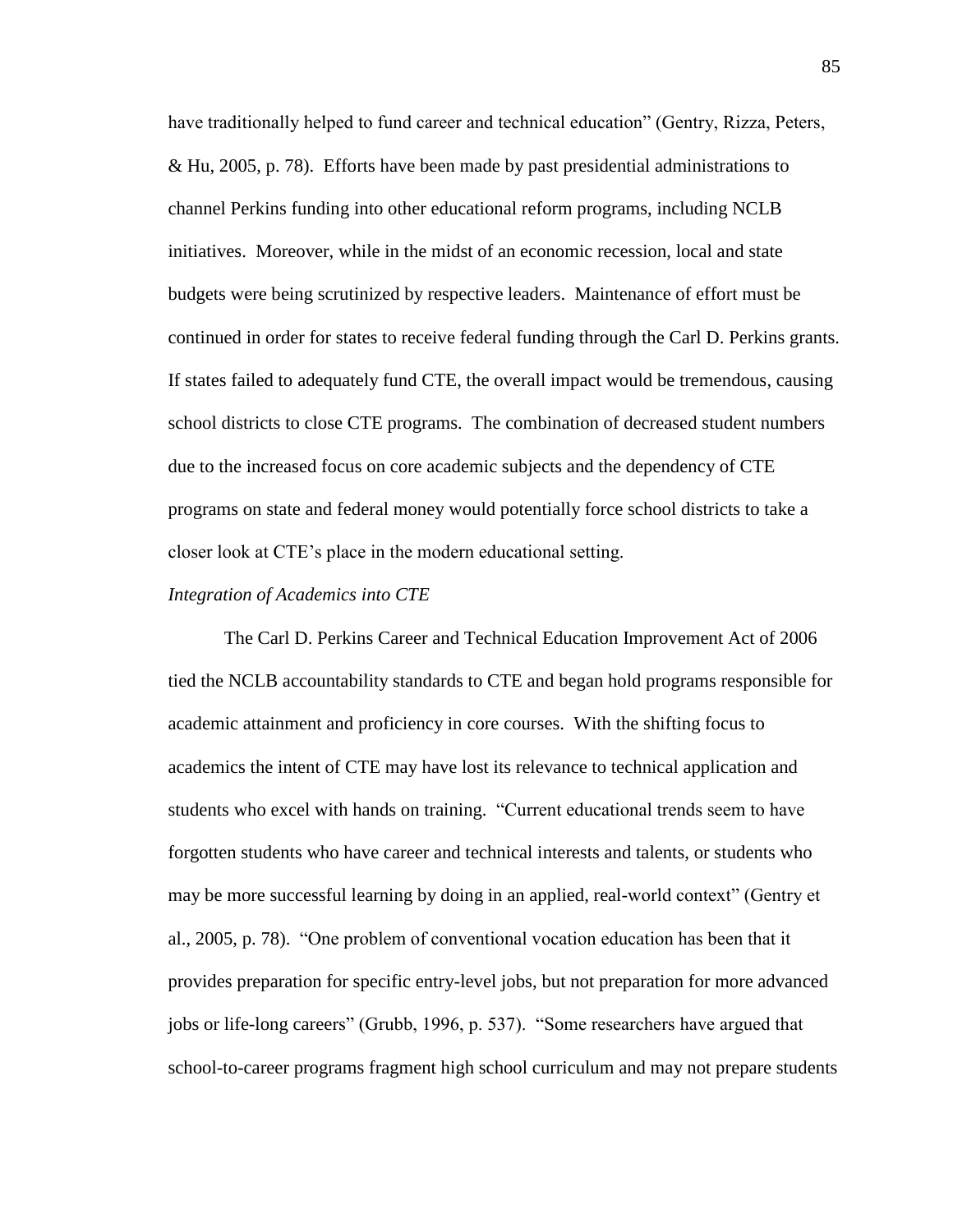academically for demanding 4-year colleges" (Kantor, 1994, p. 451). "Academically, early research indicates CTE and School to Work can help decrease dropout rates and increase college enrollment, as well as improve attendance and grades, although there are no studies available about the impact on test scores" (Hughes, Bailey, & Mechur, 2001, p. 17). Rojewski (2002) stated, "more recent laws have kept pace with educational reform seeking to integrate CTE with academic education with an understanding of accountability" (p. 12).

In 2006, Congress reauthorized the Perkins Act until 2012. This legislation required states to develop a more rigorous curriculum and implement programs that allowed students to expand academic skills. Perkins required states to assist CTE students in meeting the requirements of academic proficiencies by state. "Federal vocational policy now places priority on ensuring that students in vocational programs are academically well prepared for success in both postsecondary education and the labor market" (Silverberg et al., 2004, p. 86). However, with the increasing demands of NCLB legislation on academic courses, were school districts prepared to remain open to the idea of CTE programs providing instruction for key academic areas? "CTE centers in most states depend heavily upon common schools' cooperation for recruiting students. In order to maintain this cooperation, CTE institutions additionally may have to assume responsibility for the academic growth of their students in mathematics and science" (Kymes, 2004, p. 2).

The complete influence of high school reform policies was unclear; however, several strategies have been implemented in recent years to negotiate the increased rigor of these policies. Career academies, block scheduling, articulation agreements with post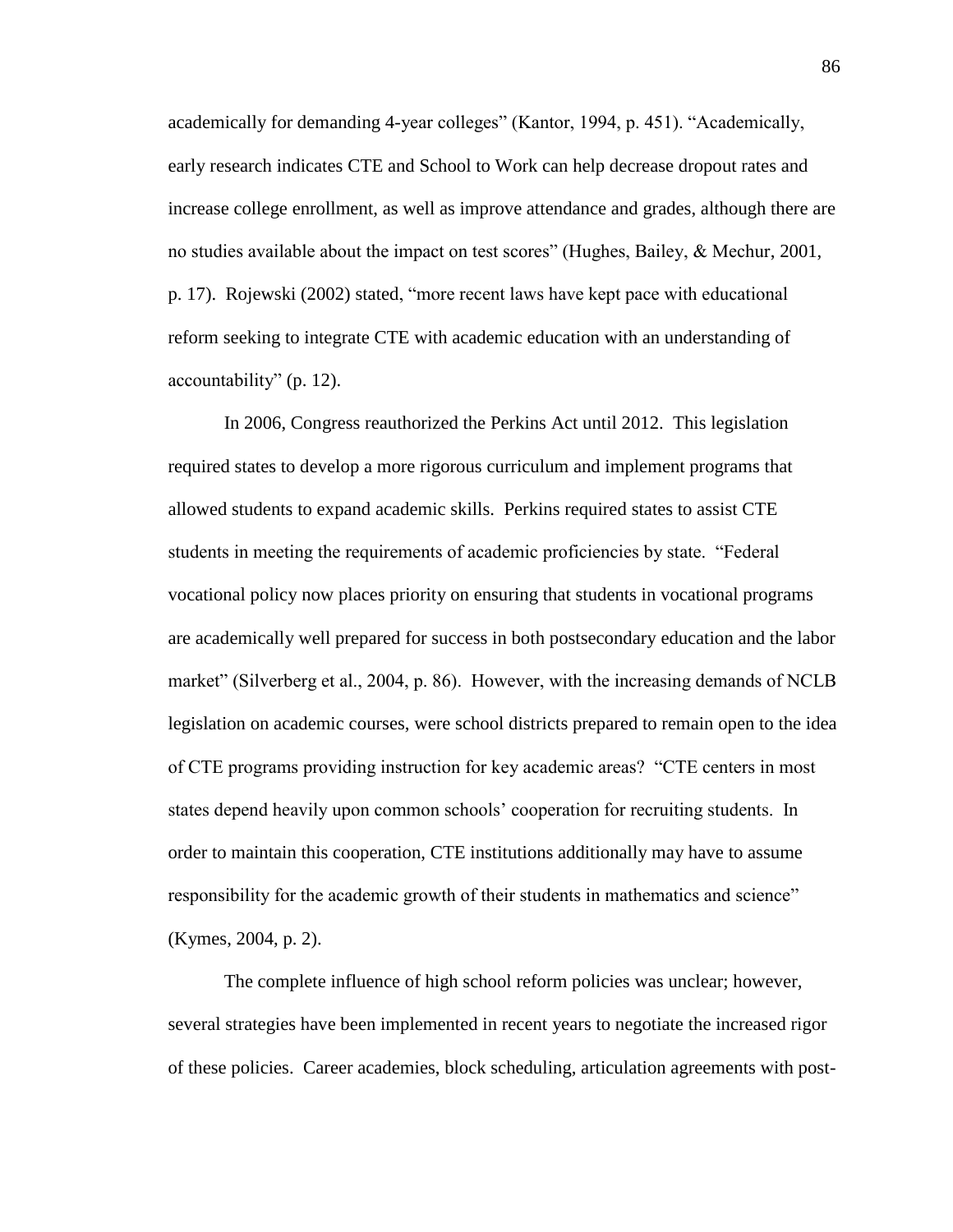secondary institutions, and eliminating low-level academic courses were efforts that have been made to increase opportunities for students to participate in CTE programs. "In some states, academic content has been made explicit in CTE courses and CTE teachers understand and teach to each state's academic standards" (ACTE, 2006, p. 14). Interestingly, the Association for Career and Technical Education (ACTE) (2006) also reported, "CTE students in these states have outperformed the general high school population on the standardized high school exist exams" (p. 14).

CTE programs must continue to incorporate academics and implement successful teaching strategies into traditional CTE courses in order to remain a viable program of study for secondary school students. "Preparing students for life in the 21st century must extend beyond basic skills, beyond reading and math, beyond a traditional high school education that generally prepares students for college" (Gentry et al., 2005, p. 78). Fletcher (2006) stated, "it is imperative that CTE programs not only emphasize these new  $21<sup>st</sup>$  century objectives, but also be accountable through empirical research that shows a positive relationship between students who enroll in CTE programs and successful graduation from postsecondary institutions" (p. 7).

## *Student Perceptions of CTE*

Along with the increased emphasis on academics, the perceptions of students were likely guided by what was perceived to be important. While recruitment for CTE programs primarily continued to be guided by CTE teachers, the fact remained that students were required to choose enrollment in CTE programs within a societal function that was placing increased importance on a "college education." In 2005, Gaunt and Palmer reported, "unlike mathematics, English and science, CTE programs are electives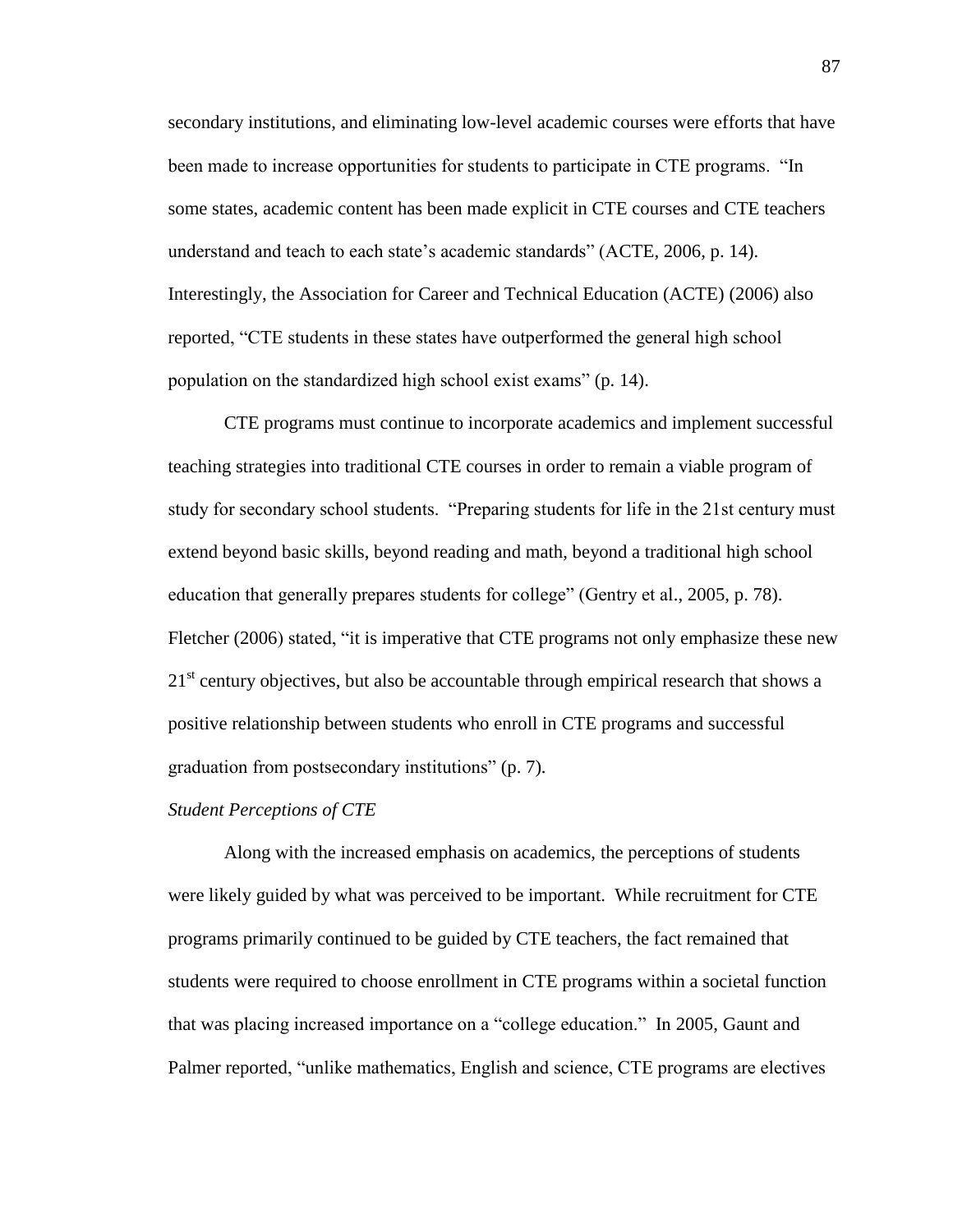within the high school curriculum. If students choose not to elect CTE programs, then enrollment declines, and if that erosion continues, those affected programs are ultimately discontinued" (p. 1). To compound the effect that academic placement was having on student participation, CTE program offerings had been considered a track for low achieving and socioeconomic students who have no intention of attending college. While efforts have increased in recent years to help students envision a path to college through CTE as a viable option, understanding the prototypical students who enroll in CTE programs can prove to be a valuable resource during student recruitment. Likewise, having an understanding of students who choose not to enroll in CTE programs can allow CTE personnel to target particular subgroups of students where recruitment strategies can be applied to encourage participation by all student populations.

To determine how students received their information about CTE programs, in 2007 Palmer conducted research to determine what students knew about CTE programs. Included in the study was how the surveyed students obtained information in regards to CTE, students attitudes toward CTE, and factors that influenced student's perceptions toward CTE. Interestingly, "more than 70% of all students surveyed agree that CTE serves students of all ability levels" (p. 27). Palmer (2007) continued by reporting, "44% of students surveyed said that friends were a major influence associated with enrollment in CTE programs and 49% of respondents said the opportunity to meet new people was a major factor" (p. 27). Another major influence attributed to student participation in CTE focuses on parental influences. Regarding participation in CTE programs for students, Palmer (2007) asserted, "58% of students that responded affirmed that their parents or guardian influenced their decision and 16 percent of students not participating in a CTE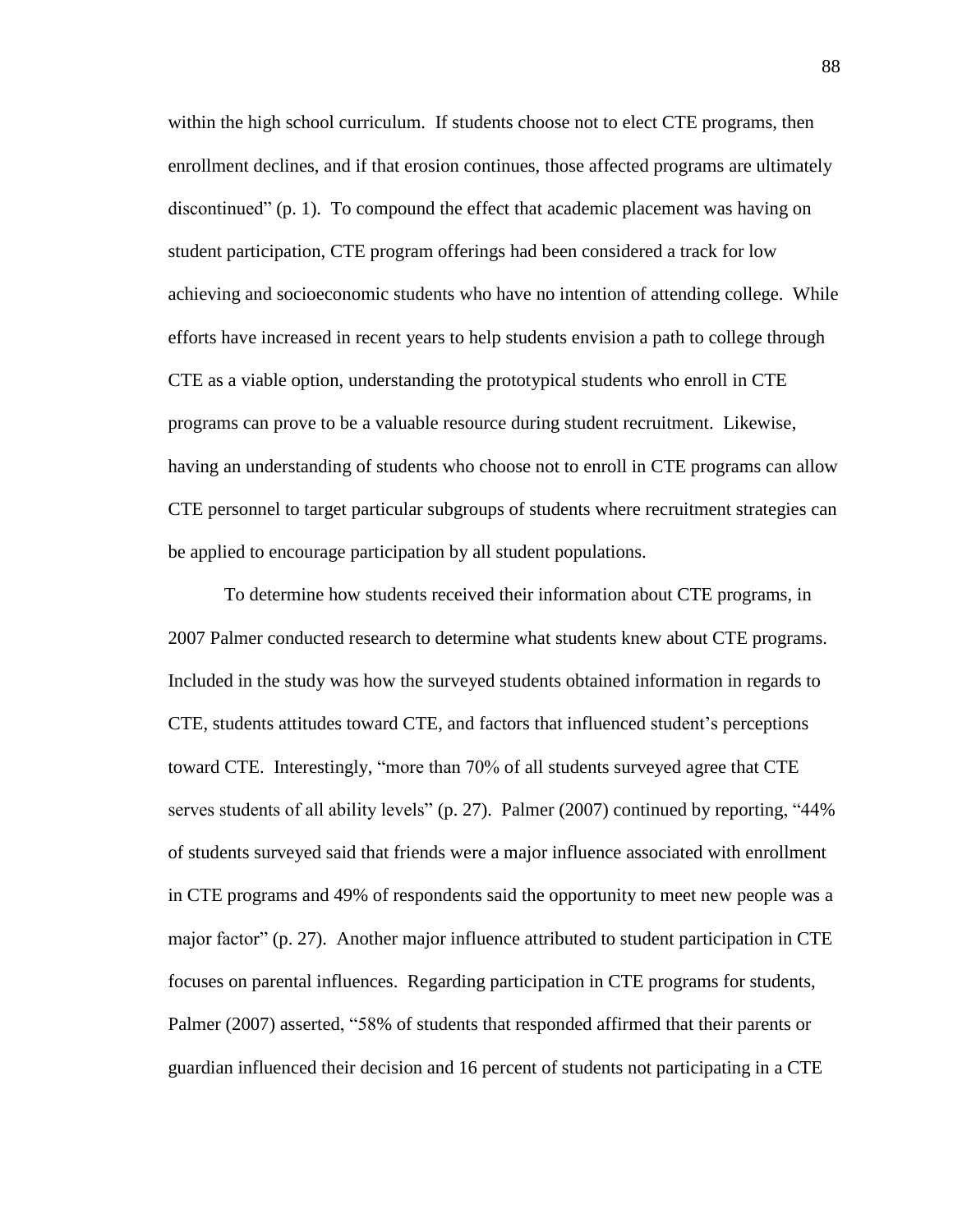program said that their parents or guardian had an influence" (p. 27). An exit survey disseminated to completers of a Wisconsin Youth Apprenticeship program concluded that "students were more interested in learning because they were motivated by their own work, and could make the connection between their current education and their future careers" (Scholl  $&$  Smyth, 2000, n.p.).

A major area of focus in CTE has been aimed toward nontraditional students. Students who were considered nontraditional concentrate on career paths where less than 25% of individuals from one gender comprise the total number of individuals employed in that field or occupation. Participation in CTE programs by women has had an encouraging result in relation to their performance in school programs leading to greater personal growth by continued engagement in post-secondary programs of education. "Often the training that young women receive in non-traditional fields leads to more career options: CTE can increase their employment opportunities and wages" (Scott et al., 2003, p. 7). Female students realized that in order to participate in high wage employment opportunities they must remain in school to receive training. Statistics show "female dropouts are more likely to be unemployed: 44 percent of young women without a high school diploma are unemployed" (Milgram & Watkins, 1994, pp. 12-14). However, with proper training female students can become as competitive for the workforce as male students by obtaining high skill, high wage positions.

## *CTE Educator Perceptions*

With highlighted attention being placed on academic gains for students, educators often found themselves struggling to create innovative ways that continue to nurture their students academically. CTE was seldom considered to be a trailblazer in the educational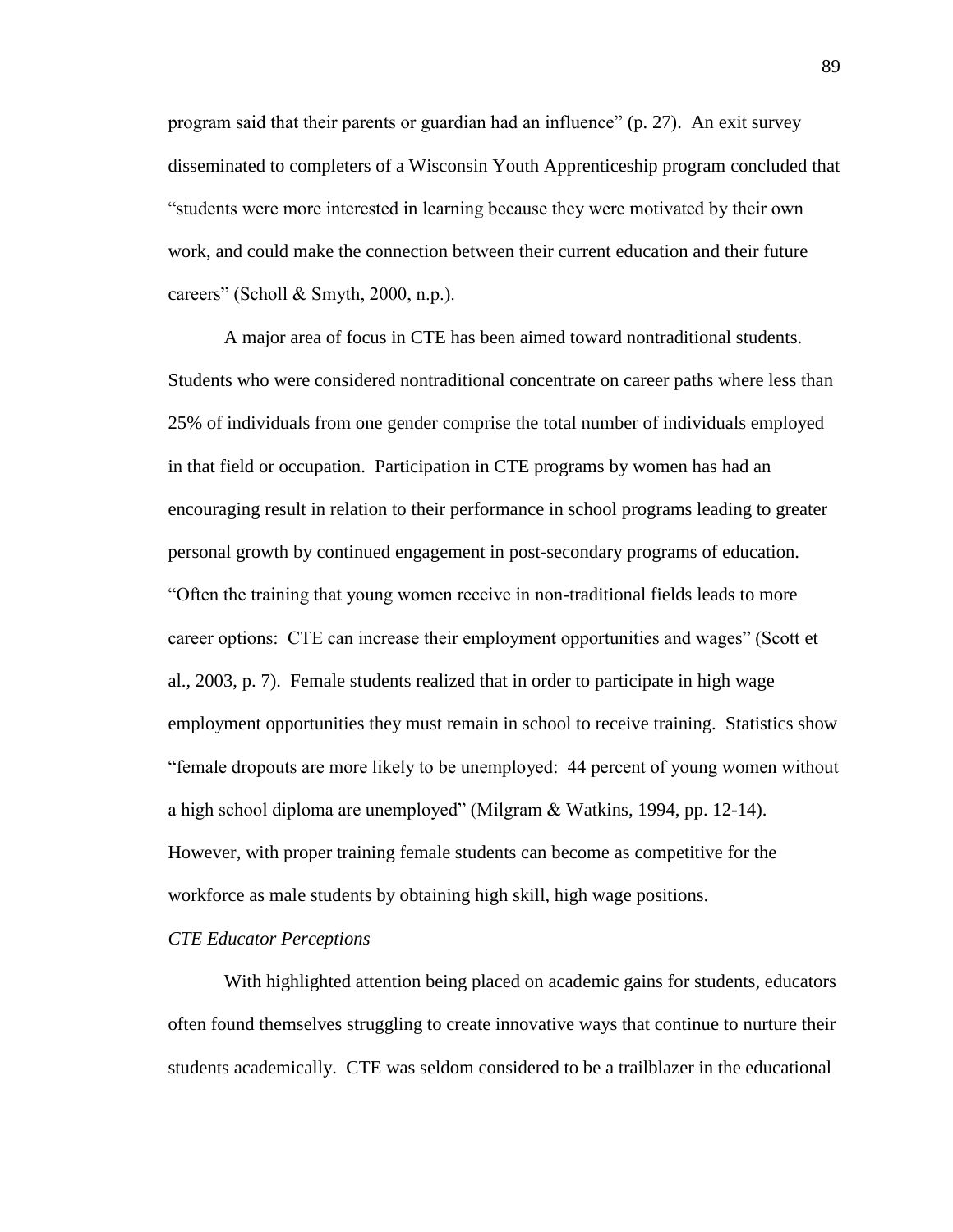setting and is often perceived to be more traditional and complacent. Therefore, educational leaders often did not consider the effect that decisions concerning implementation of remedial programs or that requiring students to block out certain periods for state test preparation would have on CTE programs. Furthermore, to accommodate the requirements of the NCLB legislation, many states have implemented collaborative academic principles into their curriculums. This academic reform was requiring CTE educators to change their attitudes toward including academic principals in CTE classrooms. In the National Assessment of Vocational Education (Silverberg et al., 2004), teachers identified other "effects of reform that included (1) more use of vocational course time for academic test preparation; (2) reduced vocational enrollments where 'high-stakes' assessments have been implemented and (3) efforts by administrators to promote smaller learning communities and alternative scheduling" (p. 19). The full effect has not been completely felt in the classroom; however, more and more CTE educators have begun to realize their responsibility to incorporate academics. In a study investigating CTE teacher perceptions of the NCLB Act, Gordon et al. (2007) reported:

- 1. Over 50% of the respondents neither opposed nor favored the use of Perkins funds for NCLB teacher programs.
- 2. forty-six of the teachers neither agreed nor disagreed that the NCLB Act hinders the job of teaching.
- 3. Over 37% of CTE teachers neither agreed nor disagreed that professional development programs prepare teachers to meet the provisions of NCLB.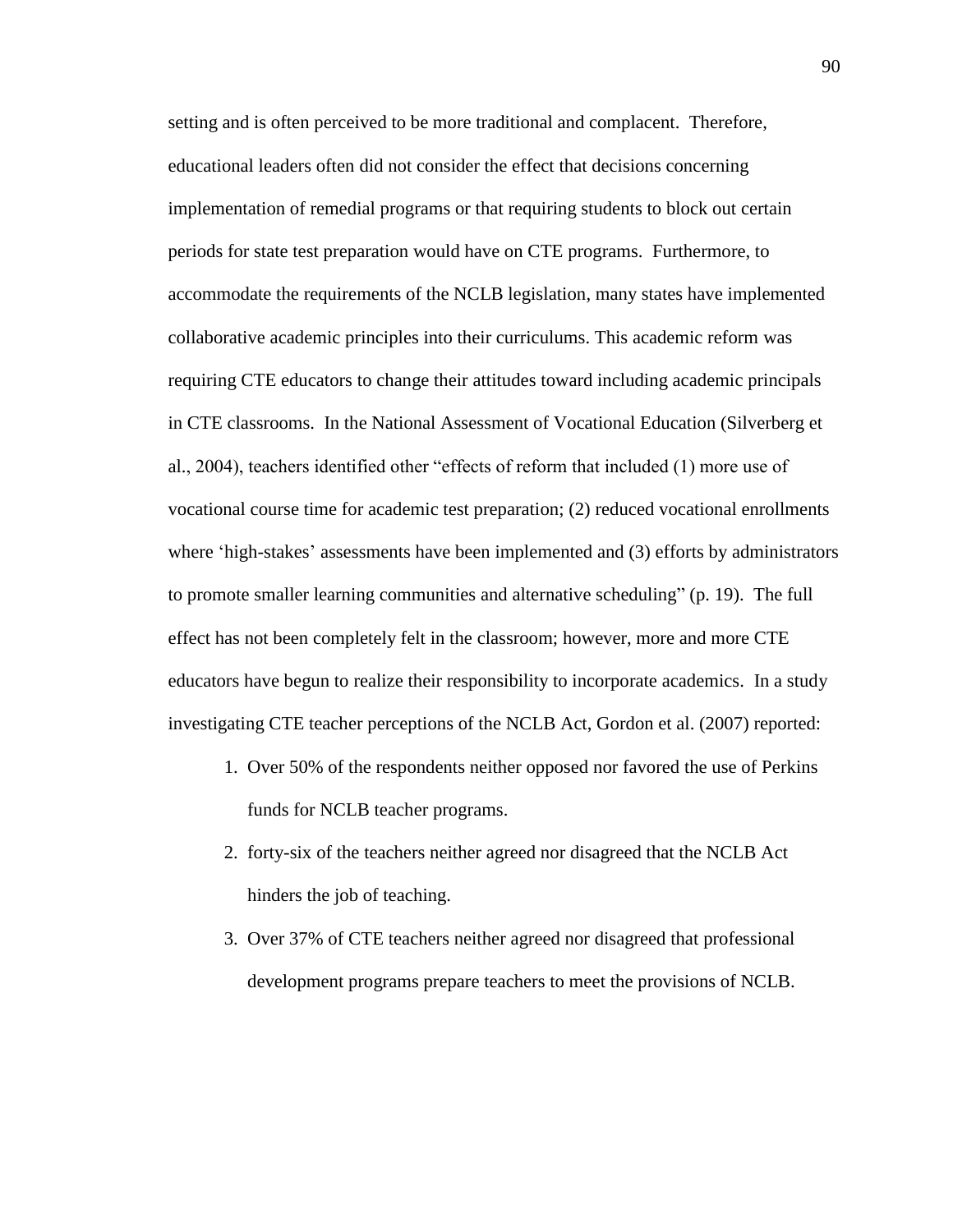- 4. Nearly 80% of the respondents disagreed that only CTE teachers who teach core academic courses are required to meet the definition of a highly qualified teacher.
- 5. Over 60% of the responding CTE teachers disagreed that the NCLB Act is perceived as a means of reducing pressure on struggling schools.
- 6. A majority, 57% of the respondents neither opposed nor favored that parents of children in low performing schools are given new options under the NCLB Act. (n.p.)

The results confirmed that CTE teachers, more often than not, were less likely to support requirements mandated by the NCLB legislation and less likely to agree that more accountability be placed on students and parents. Facing the fact that many CTE teachers disagreed with the incorporation of academics into vocational curricula and the perceived importance that academic teachers have placed on meeting state standards makes it difficult for the two groups to collaborate. The National Assessment of Vocational Education (NAVE) (Silverberg et al., 2004) reported that "case studies suggest that integration suffers because the two groups of teachers who can best move it forward are not strongly committed to doing so" (p. 51). The report continued, "vocational teachers agree that some fundamental math, reading, and science knowledge is required for student success in vocational courses, but [they] do not believe that vocational courses should bear significant responsibility for delivering academic content and improving academic achievement" (p. 51). On the other hand, academic teachers were required to meet demands of increased academic attainment standards. This pressure made those in academia argumentative over integrating lessons with CTE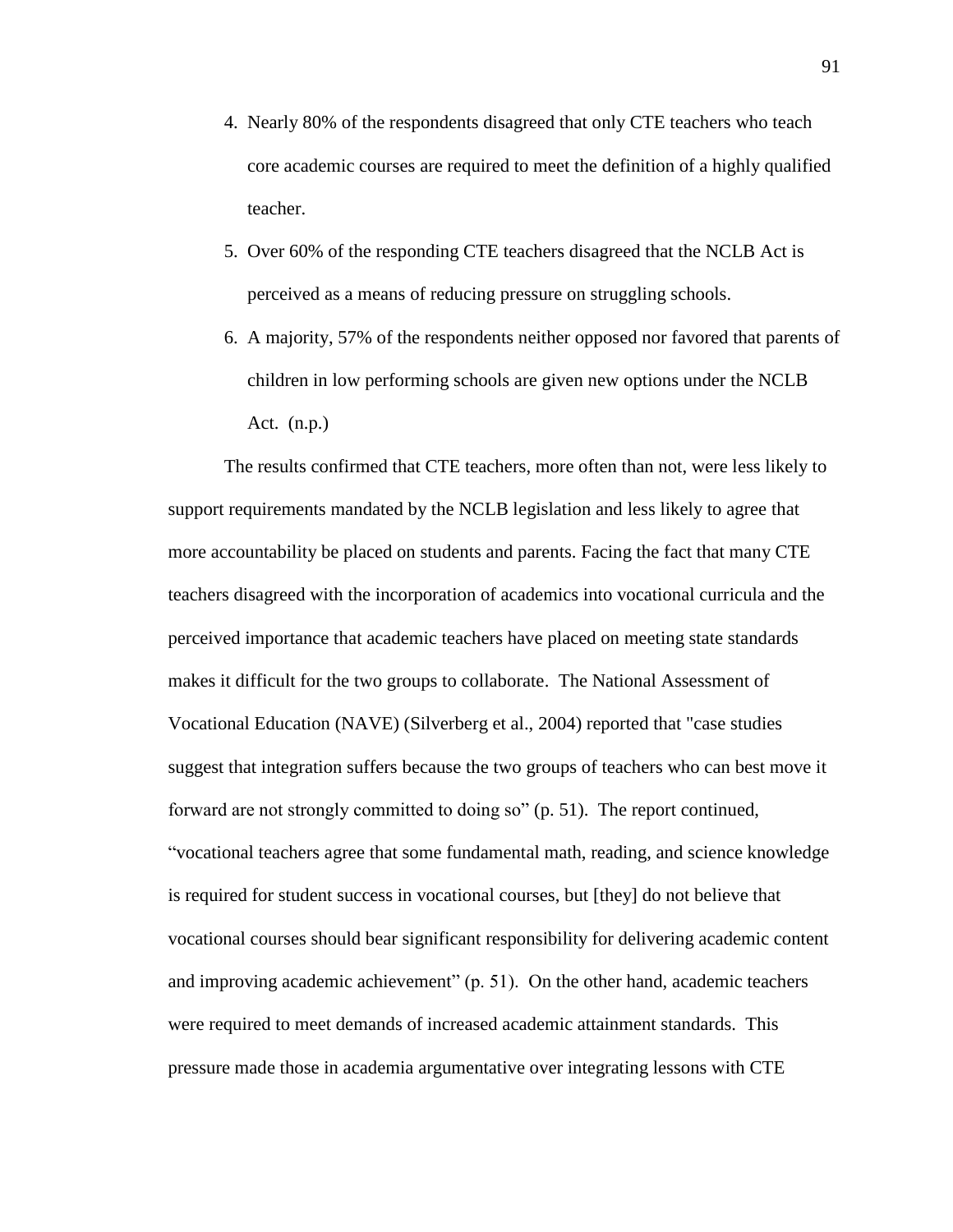teachers. The NAVE (Silverberg et al., 2004) report went on to point out "vocational teachers have stronger connections to postsecondary faculty than do academic teachers. For example, 35.3% of vocational teachers, compared to 20.9% of academic teachers, reported having worked with postsecondary faculty" (p. 57).

#### *Public Perceptions*

Even with the growth of and attention toward academia during this time of reform in education, the Bureau of Labor Statistics (2001) reported, "of the job openings between 2000 and 2010 that approximately 7% will not require any type of postsecondary degree, while only 9% and 21% will require an associates or bachelors degree respectfully" (p. 1). "Overall, we argue that the demand for workers to fill jobs in the middle of the labor market—those that require more than high—school, but less than four-year degree will likely remain quite robust relative to its supply" (Holzer & Lerman, 2007, p. 3). The Bureau of Labor Statistics (2006) noted "nearly half (about 45%) of all job openings between 2004 and 2014 will be in middle-skill occupations. Compared with one-third (33%) of job openings in the high-skill occupational categories and 22 % in the service occupations" (p. 2).

However, more current research by The Georgetown University Center on Education and the Workforce (GUCEW) (Carnevale, Smith, & Strohl, 2010) indicated "by 2018 the United States will need 22 million new college degrees but will fall short of that number by at least 3 million" (p. 1). The research also projected only a 3% decrease in the percentage of the workforce that had a high school education or had dropped out of high school. While the share of the labor market had increased on each end of the spectrum, the middle-wage job-skill market still remained near 50% of the total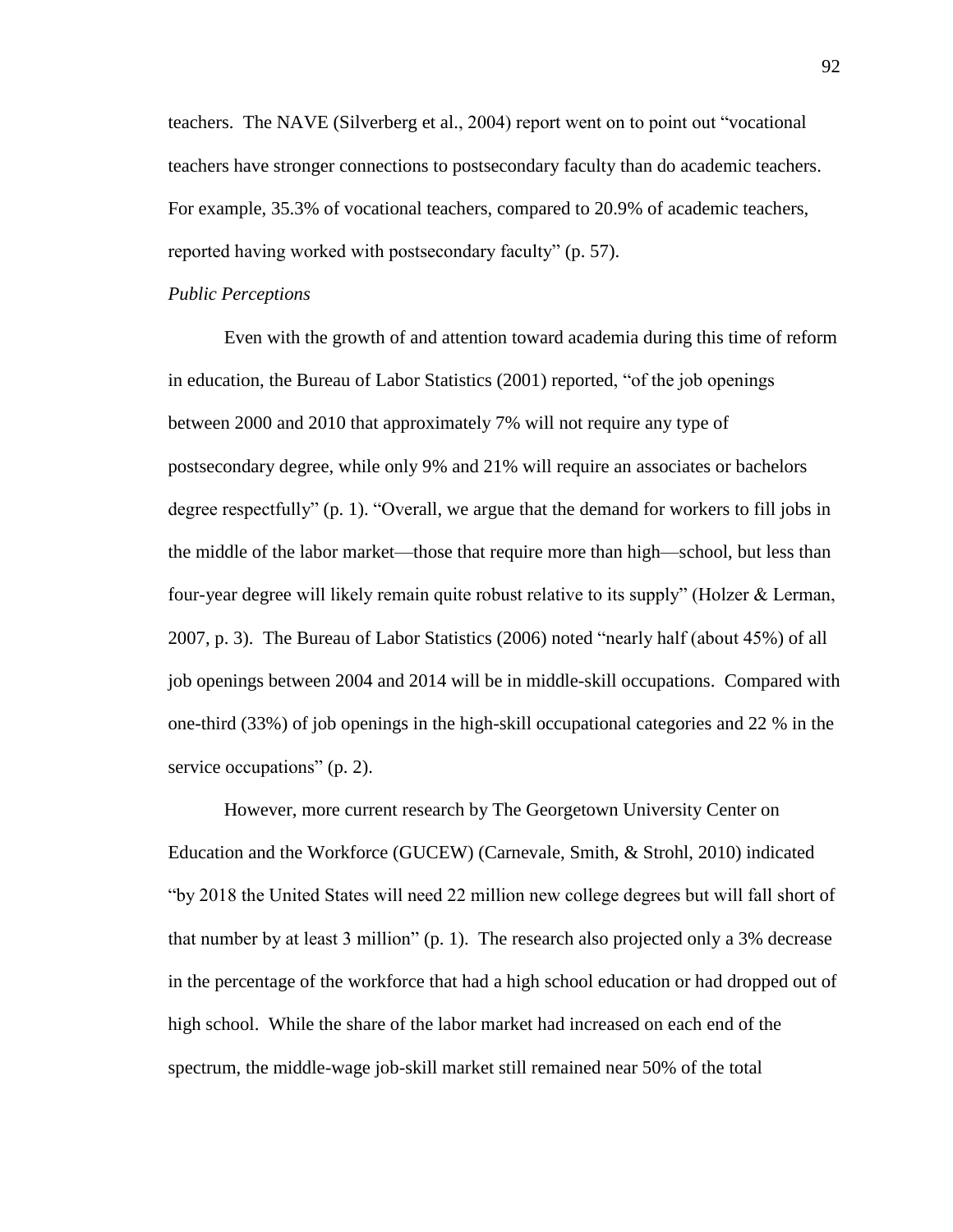employment. "Substantial demand remains for individuals to fill skilled jobs in the middle of the labor market, with many of these jobs paying high wages, particularly for jobs that require an associate's degree or some particular vocational training and certification" (Holzer & Lerman, 2007, p. 4). In Holzer and Lerman's (2007) report *America's Forgotten Middle-Skill Jobs* it is suggested:

A strong public consensus now supports enhancing the skills of America's workers, especially through more and higher-quality education and training. It is beyond dispute that high-level skills are more valued in the labor market than ever before, and that skills must increase the most among least-educated workers to reduce poverty and inequality in the United States. (p. 6)

The center of attention for an increased number of workers with degrees has been brought about by a stronger voice of policymakers and industry leaders in the areas of science, technology, engineering, and math (STEM). The intent of this attention toward STEM was to help keep their organizations competitive and innovative in the world economy.

The expectations and demands of business and industry leaders focused all resources and attention on improving everyone academically; educational priorities for the middle working class the backbone of America's workforce have been forgotten. Holzer and Lerman (2007) noted "in our view, researchers are underestimating middleskill job prospects in labor markets, and policymakers are paying too little attention to strengthening skill development for these positions" (p. 6). Furthermore, Holzer and Lerman (2007) "argue that the demand for middle-skill workers will likely remain quite robust relative to its supply, especially in key sectors of the economy" (p. 7). In 2008,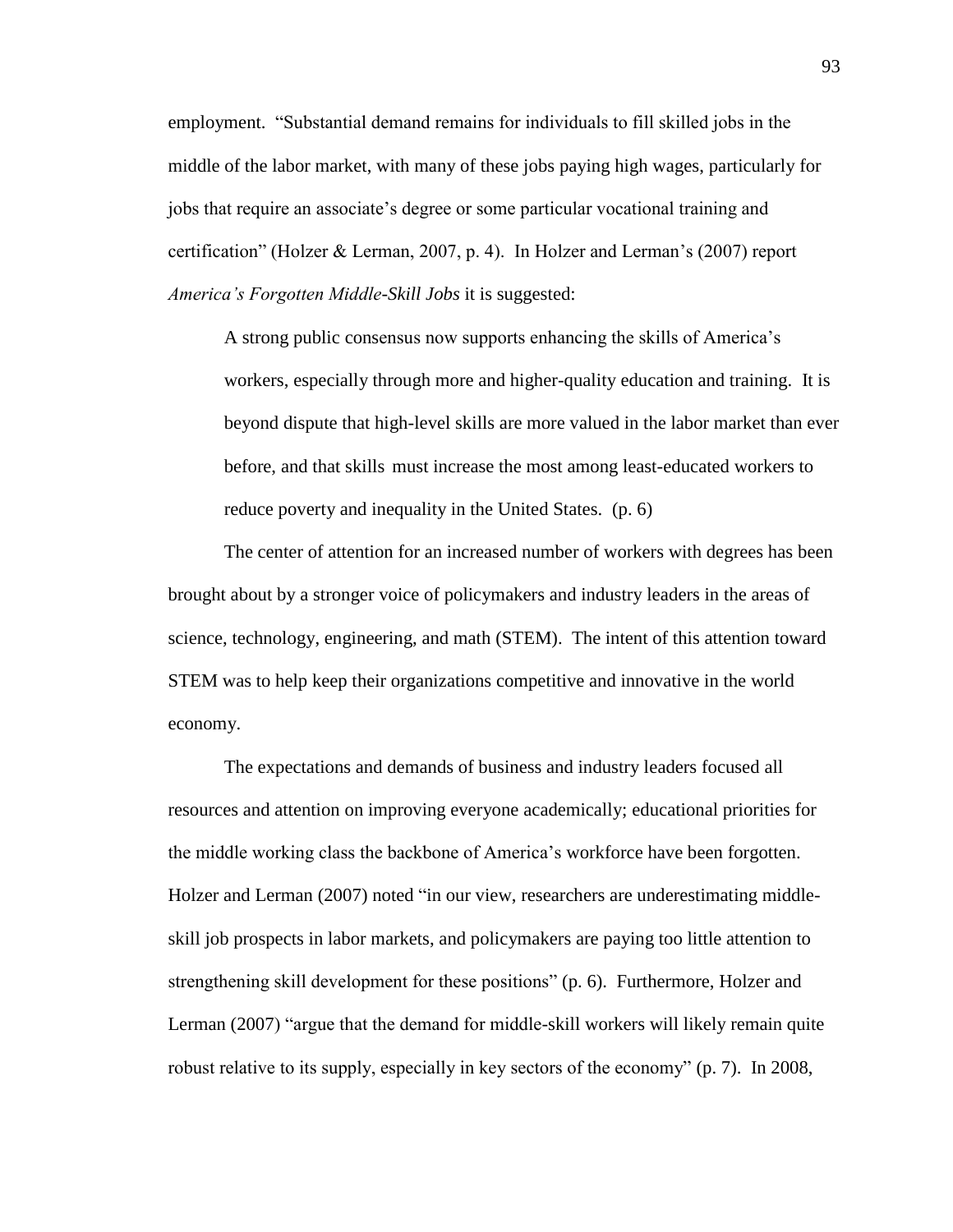The Council on Competitiveness released a study, *Thrive: The Skills Imperative*, that focused on "how the United States can harness its intellectual, financial, entrepreneurial and human capital to ensure prosperity for all Americans in the  $21<sup>st</sup>$  century" (p. 5). The report concluded:

Middle-skilled jobs represent the largest number of total openings in the United States until 2016, and the United States is failing to adequately train Americans to take advantage of this opportunity. These jobs do not always require a college degree, but most require training, technical sophistication and initiative. They pay well and do not offshore easily. (p. 7)

Employers believed that new employees were not prepared to enter the workforce at any level of training. Along with the disparity of data and the disproportionate balance between supply and demand, graduates at every level may be forced to develop skills not obtained through a course of study in order to be competitive within the labor market.

## Summary

No Child Left Behind legislation has had a philosophical effect on education reform as we moved from the  $20<sup>th</sup>$  to the  $21<sup>st</sup>$  century. Many of these effects have yet to be felt by school districts, local schools, administrators, teachers, and even the students. NCLB increased student expectations and academic attainment for every child in America's classrooms. However, Dewey in 1916 described an educational setting where "students benefit when schools enable them to take part in learning opportunities beyond the traditional classroom that can transform their minds and build their personal capacity toward future possibilities" (p. 322). Yet, with over nine decades of educational reform, policy moved from one extreme to another. Like most stakeholders associated with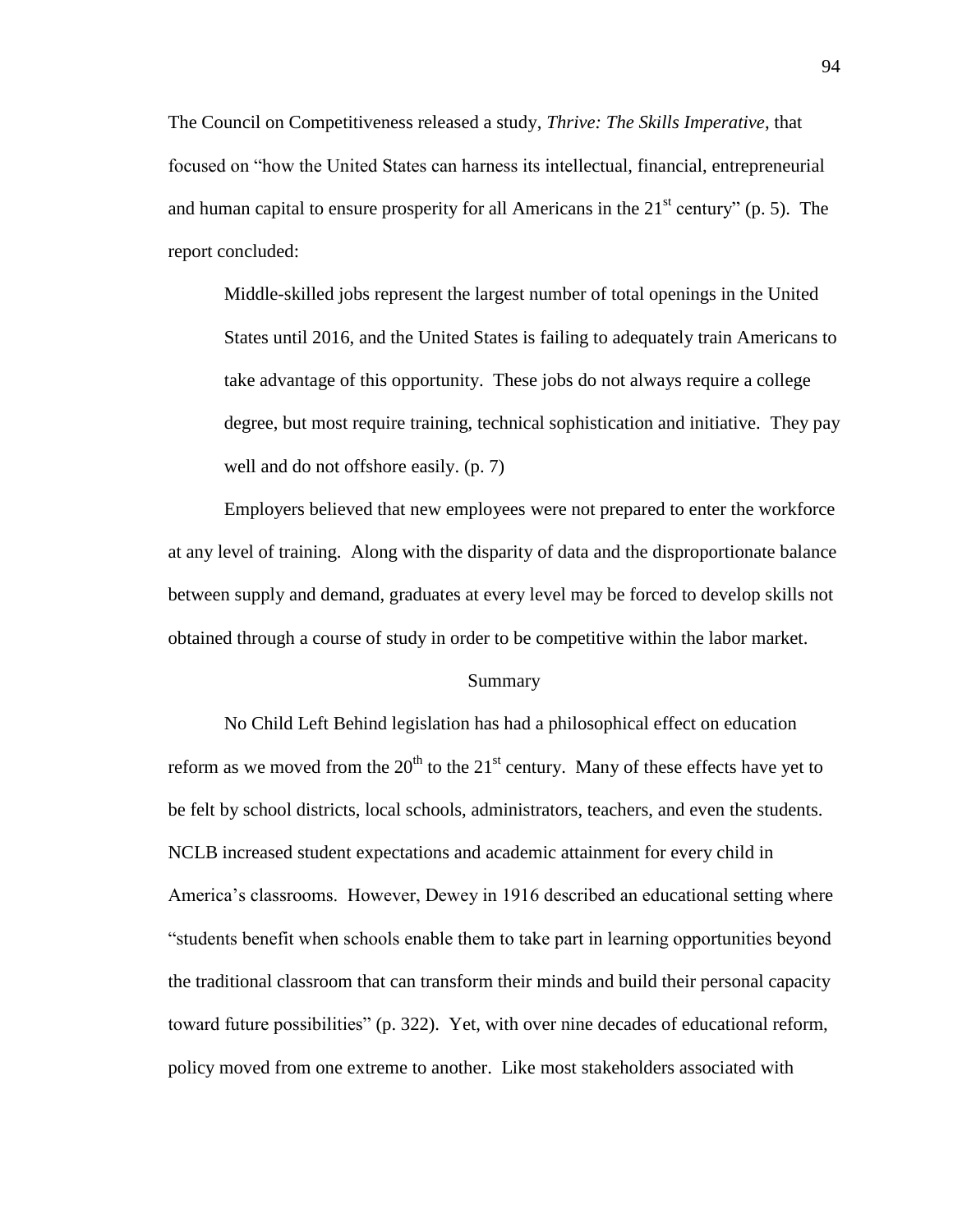education, CTE leaders and educators alike strived to produce productive students who had the capability to embrace education at all levels and who were prepared for participation in the workforce. Even with a shared vision, the ability of CTE to remain an integral part of secondary education "has lost popularity in the United States due to an increased emphasis on academic skills and a belief in college for all, coupled with a perception that vocational education was becoming an educational backwater for the disadvantaged" (Cohen & Besharov, 2004, p. 7).

Advocates, however, remained optimistic concerning the impact that CTE can have on students in the secondary educational setting. CTE continued to support a diverse range of students as they participated throughout their high school careers in a complex array of performance-oriented program offerings that were designed to enable the alignment of education and work-related goals. According to Ryken (2006), students can make the goals of CTE attainable "by negotiating a variety of contexts, shaping their learning through asking questions, making choices to spend their time engaged in activities emphasizing educational and career development, linking school and work, and by viewing adults and peers as learning resources" (p. 67). Notwithstanding this body of knowledge and a seemingly steady enrollment in CTE programs through the past decade, students were beginning to focus more time and attention on academic subjects that enhanced their post-secondary opportunities. Consequently, the institutional body of CTE would have to validate that it can contribute not only to training youth in the technical aspects of business and industry, but that it also can incorporate academic skills needed by students to remain proficient as measured by high stakes testing.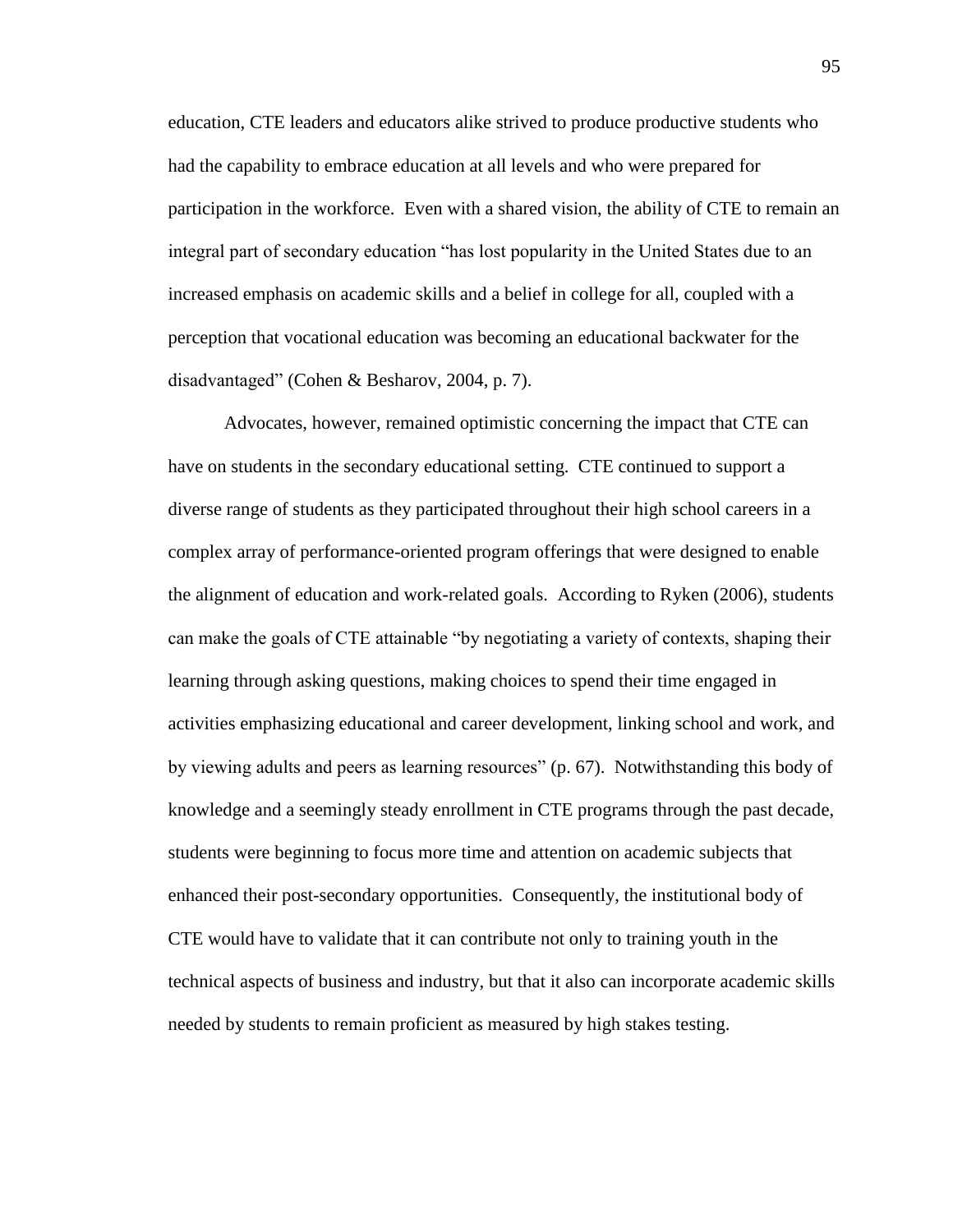Student's perceptions of CTE were potentially the most important aspect of program validity moving into the next era of educational reform. If students perceived that CTE programs have a positive impact on their future career options, then they were naturally more inclined to participate in CTE courses. Student perceptions are extremely important to the future of CTE. In order to have a studied understanding of how students recognized the benefits of CTE and more importantly to gain knowledge about the students who choose not to enroll in CTE programs, CTE leaders should continue to document research that proves CTE's value. Insightful information provides CTE personnel with valuable resources and enables educators to focus their attention on students who are often considered non-traditional CTE students.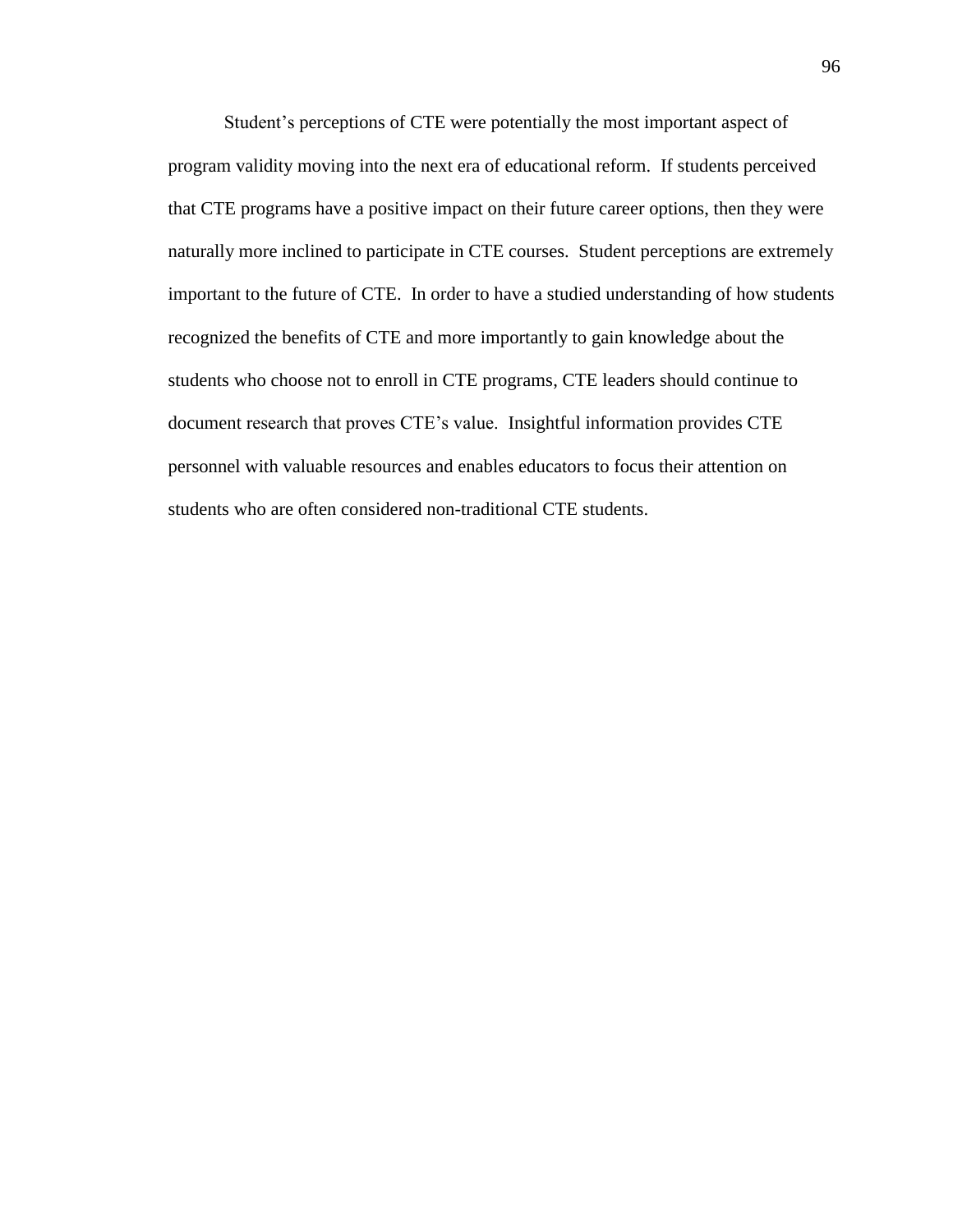### CHAPTER III

### METHODOLOGY

### Introduction

The NCLB legislation mandated that states set comprehensive standards that encompassed criteria for the information that each child should achieve and maintain local school accountability for the progress of their students in core academic subjects, such as language arts, science, and mathematics. According to Chadd & Drage (2006), "the NCLB Act is at the forefront of all decisions being made at the secondary level in regard to which programs to support. The future of CTE programs rests on those who make decisions regarding which programs to cut" (p. 43). Furthermore, "in order for CTE to survive, these individuals must recognize the contribution CTE programs and classes make in achieving NCLB objectives" (Chadd and Drage, 2006, p. 43).

Over the last decade, the advice most frequently given to young people more often than not was to get a college education. This advice was founded in relevant evidence due to the fact that the job earnings of adults with a four-year degree were substantially higher compared to adults with only a high school diploma. However, educators realized college for all was not and would likely continue to be a reality because every year many graduates did not go to college, while others enrolled and simply dropped out or failed. Many factors contributed to the lack of students successfully attending college, including: ability, socioeconomic limitations, and interest. Many students found that career opportunities were available through CTE programs and considered a vocational track for graduation, an enhanced path to developing work place skills necessary to receive a good job. However, opponents to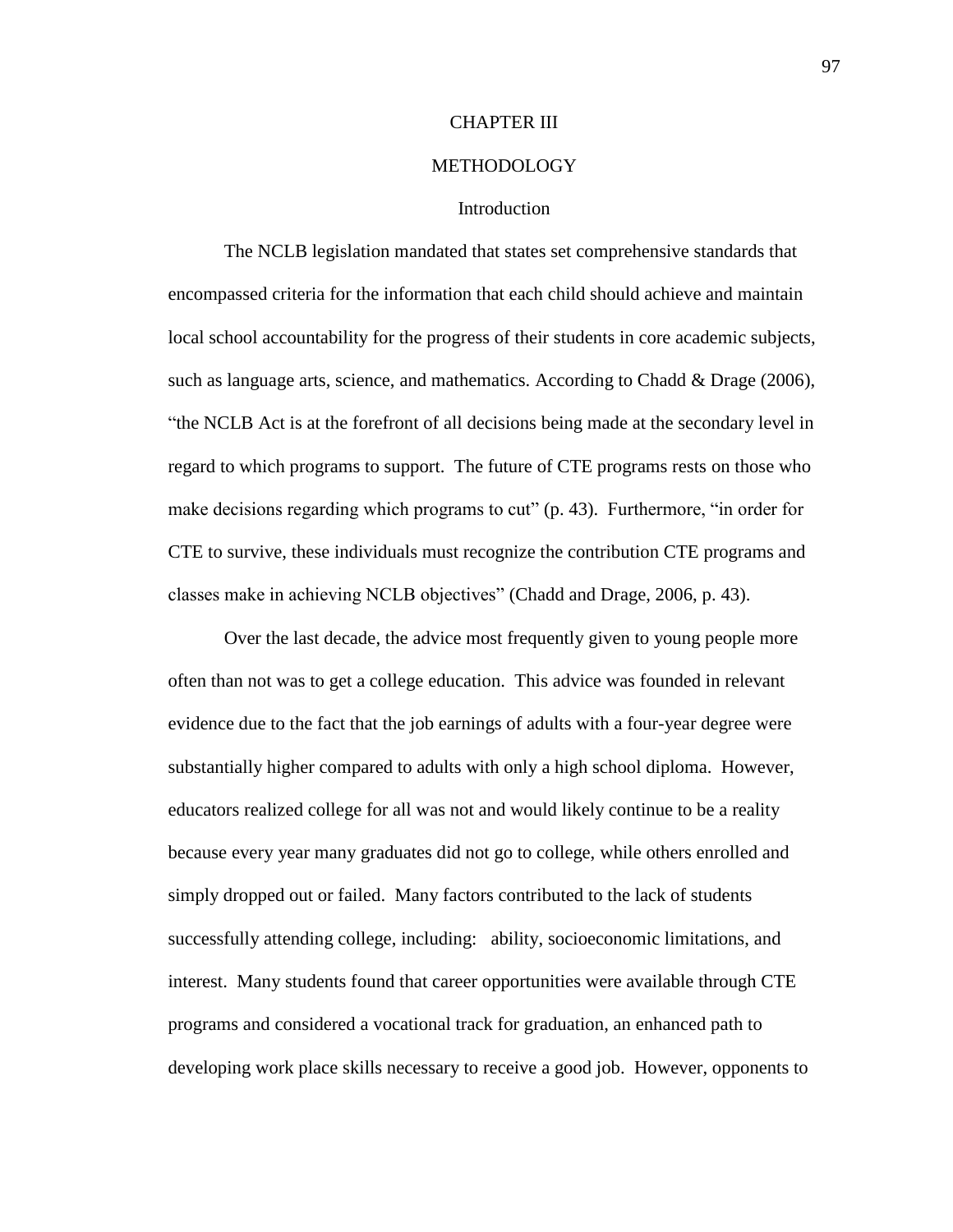CTE continued to consider that this route prevented young people from participating in post-secondary education, and it inhibited them from reaching their educational potential. Additionally, the perceived history that CTE programs did not provide adequate rigor and was often considered a dumping ground for lower achieving students has affected stakeholder acceptance of CTE programs of study. The intent of this research was to provide a compelling look at the effect that NCLB has had on CTE programs and CTE students, specifically in Mississippi, and to provide a link between what CTE has produced in terms of helping school districts achieve the goals of NCLB. The constant pull between academic-oriented instruction and technical-oriented instruction remained a highly contested debate among educational practitioners as implementation of NCLE pushed on. This research is meant to add to the body of knowledge so that future educators can apply this information in potential decision-making conditions that will aid in the development of a student-centered curriculum that leads to an increased acknowledgement of the benefits of providing for and meeting the diverse needs of our students.

### Hypotheses

The rationale of this study was to determine the effect(s) of No Child Left Behind Legislation on Career and Technical Education. Two main areas of focus pertained to student enrollment in CTE courses and the comparison between students enrolled in CTE courses and students not enrolled in CTE courses via students' scores on the Mississippi Subject Area Test. The following hypotheses and research questions guided the study in order to derive a purpose-driven outcome: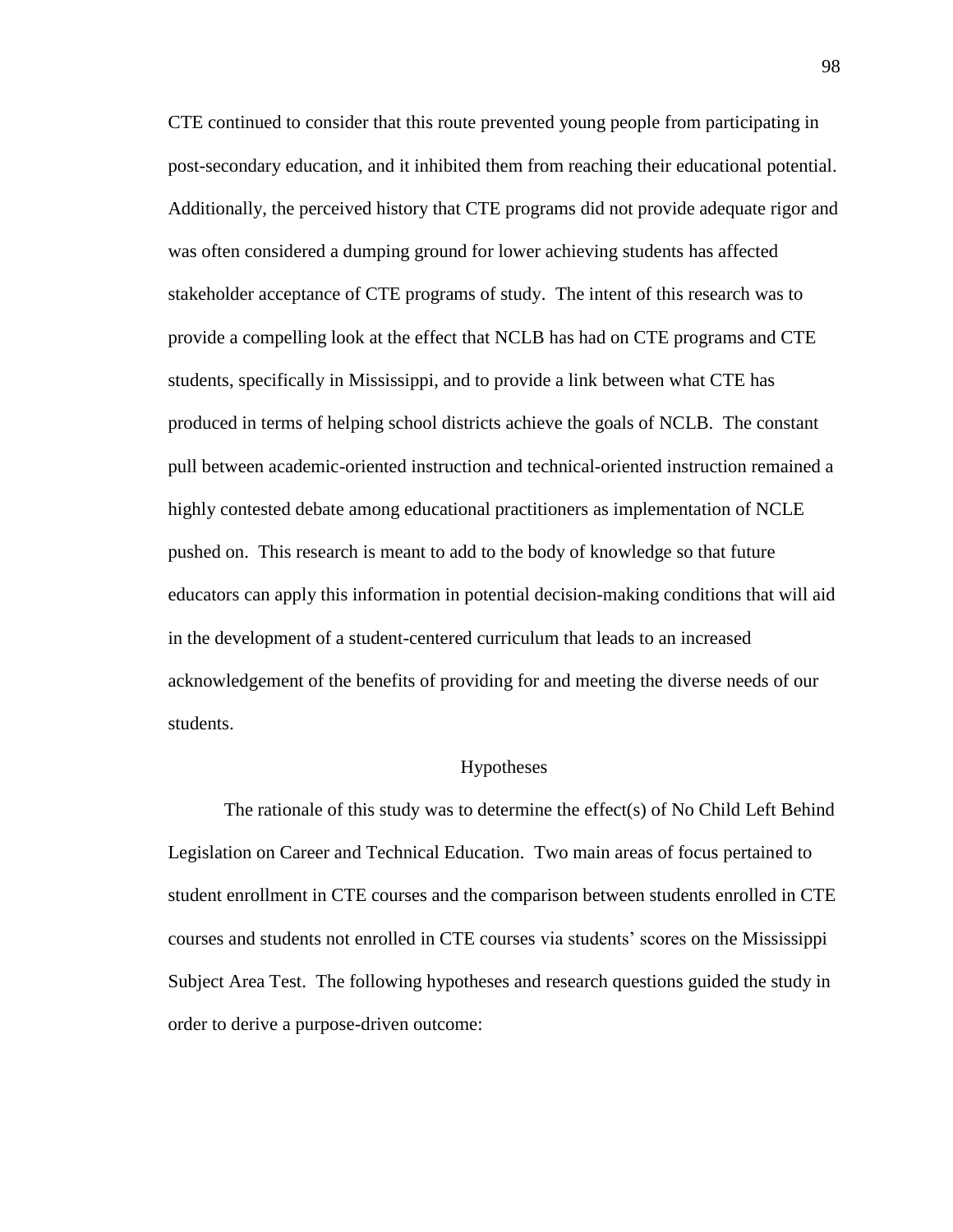H<sup>1</sup> There will be no difference between the means on the Mississippi Subject Area Test (Biology, Algebra, and Language Arts), for student completers in Career and Technical Education courses versus non Career and Technical Education completers from the 2008-2009 and 2009-2010 school years.

H<sup>2</sup> Student placement in skilled jobs, military, or postsecondary education (two or four years) does not increase for program completers, as reported in the Mississippi Office of Career and Technical Education Carl Perkins Annual Report by local Career and Technical Education Centers in Mississippi.

H<sup>3</sup> There is no difference in the Mississippi Subject Area Biology Test scores for students who do not enroll in a Career and Technical program of study versus those who enrolled in the Agricultural Environmental Science Technology (Agricultural Concepts) course during the 2006-2007, 2007-2008, and the 2010-2011 school years.

### Research Questions

 $R_1$  Were students who completed CTE course sequences in high school not as likely to be competitive in the workforce or college compared to students who did not complete CTE course sequences in high school?

R<sup>2</sup> How has student enrollment in Career and Technical Education in Mississippi changed between the fall semester of 2002 and the fall semester of 2010?

#### Research Design and Procedures

The primary focus of this research was to determine if the implementation of NCLB influenced student participation in CTE programs. Quantitative data were used to help determine the implications of NCLB on CTE. Data pertaining to student enrollment and participation in CTE programs, CTE student completer placement, and student scores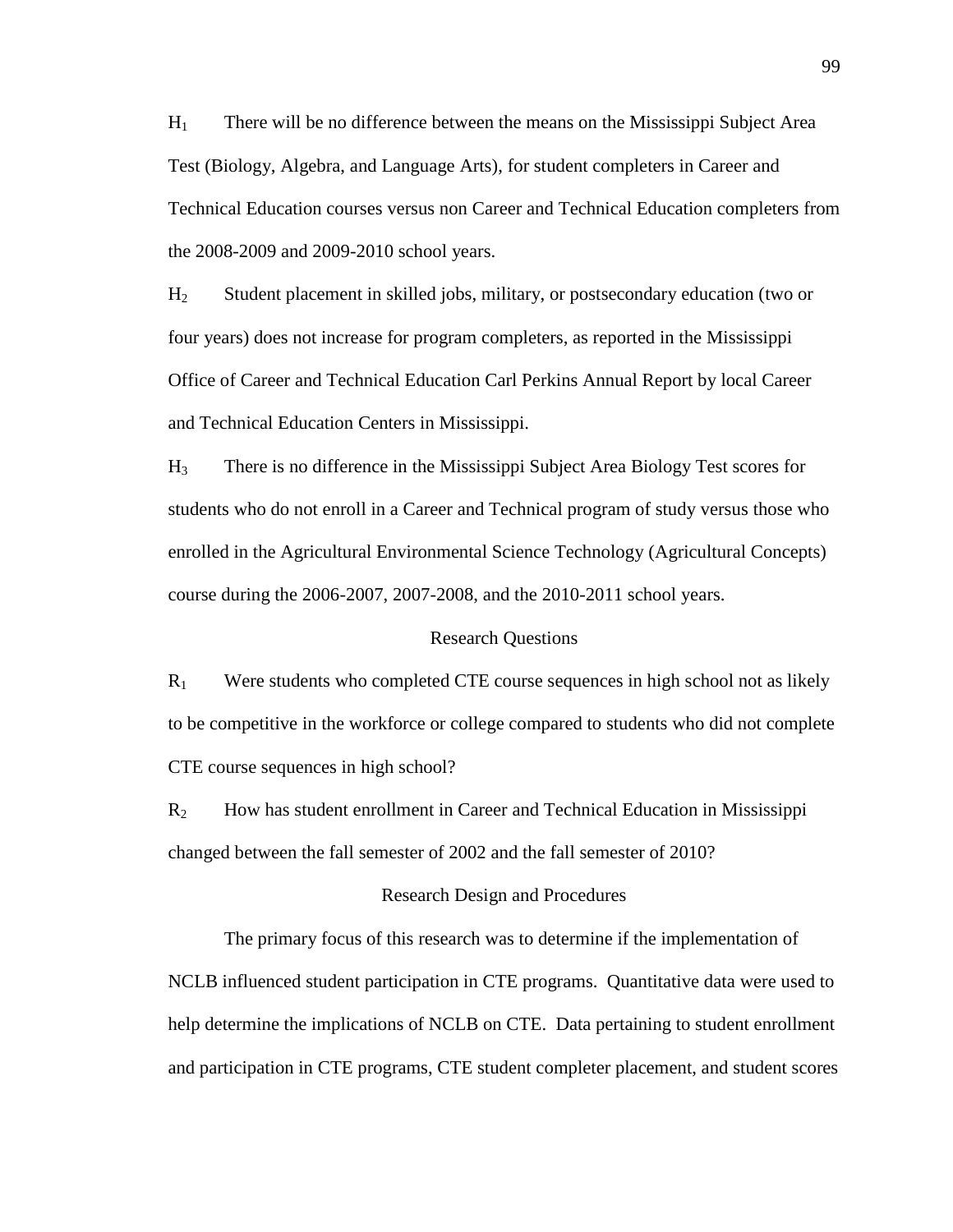from the MS-CPAS2 were compiled from archived records from the Mississippi Department of Education (MDE), Office of Vocational and Technical Education (OVTE). Mississippi Biology Subject Area Test scores for the state were compiled from the Mississippi Department of Education, Office of Student Assessment archived records.

CTE student enrollment records as reported by school districts to the MDE, OVTE for reporting on the Federal Carl Perkins Reports were used to determine student enrollment for CTE Programs in Mississippi since the implementation of NCLB legislation. These data established whether enrollment decreased, increased, or remained the same from 2002 through 2010.

Student scores on the Mississippi Subject Area Tests (Biology, Algebra, and Language Arts) for student completers in CTE courses and non-CTE completers for the 2008-2009 and 2009-2010 school years for the entire state of Mississippi were compared to determine if there were differences between their state test scores. The results of these data showed whether CTE programs had an influence on student achievement on state proficiency exams for students who were enrolled in CTE.

The fact that CTE has been a major component of the educational setting in the United States for nearly 100 years ensured that it could withstand continued scrutiny and provided an important venue for students from all aspects of societal and economic levels of modern culture to develop career and employability skills. The Bureau of Labor Statistics (2006) estimated that "15.6 million jobs will be added to the labor force between 2006 and 2016, with population shifts and new technologies fueling job growth. These new jobs will require higher communication, math, technology, and employability skill levels than ever before" (p. 1). Mississippi OVTE local school district summary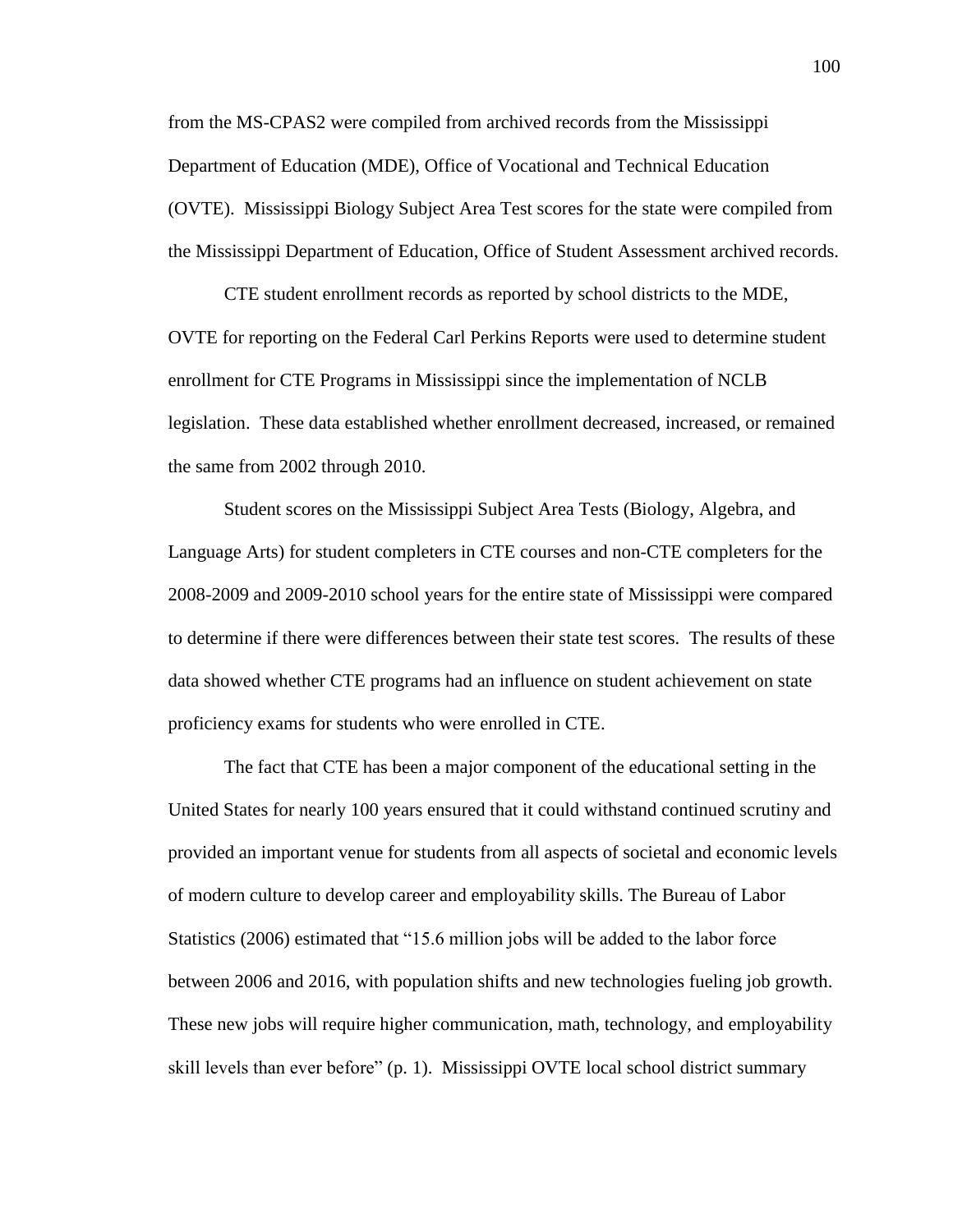reports for the entire state were used to determine if CTE made a valuable contribution by tracking program completers in skilled jobs, military, or post-secondary education (two or four years).

Students' scores on the Mississippi Subject Area Biology Test and the Agricultural Concepts MS-CPAS2 (at a public high school in rural Southeast Mississippi) were compared with scores on the Mississippi Subject Area Biology Test of students that were only on academic tracks. These data showed if differences existed that demonstrated whether CTE contributed to or had sufficient rigor compared to academic courses. In the school selected for comparison, Agriculture Concepts (along with other preparatory or remedial science classes) had been approved by local school leadership as a prerequisite for enrollment in biology. All students, except the 20-25% that met the requirements for advanced placement (which is also determined by state test scores from the junior high school) were required to take two science classes during their ninth or tenth grade years before enrollment in Biology the spring semester of their tenth grade year. Prerequisite or remedial courses for state-tested subjects have become commonplace throughout the state in order to build a stronger foundation and prepare students for state tests. Requiring students to participate in remedial courses prohibited students from entry into CTE programs, especially for students enrolled in what was often considered an extracurricular course (athletics or band) during their tenth grade year. Agriculture Concepts is part of Mississippi's Agriculture and Environmental Science Technology (AEST) curriculum that was implemented with a series of pilot programs during the 1999 and 2000 school years and underwent statewide implementation during the 2000-2001 school year. MS-CPAS tests were developed and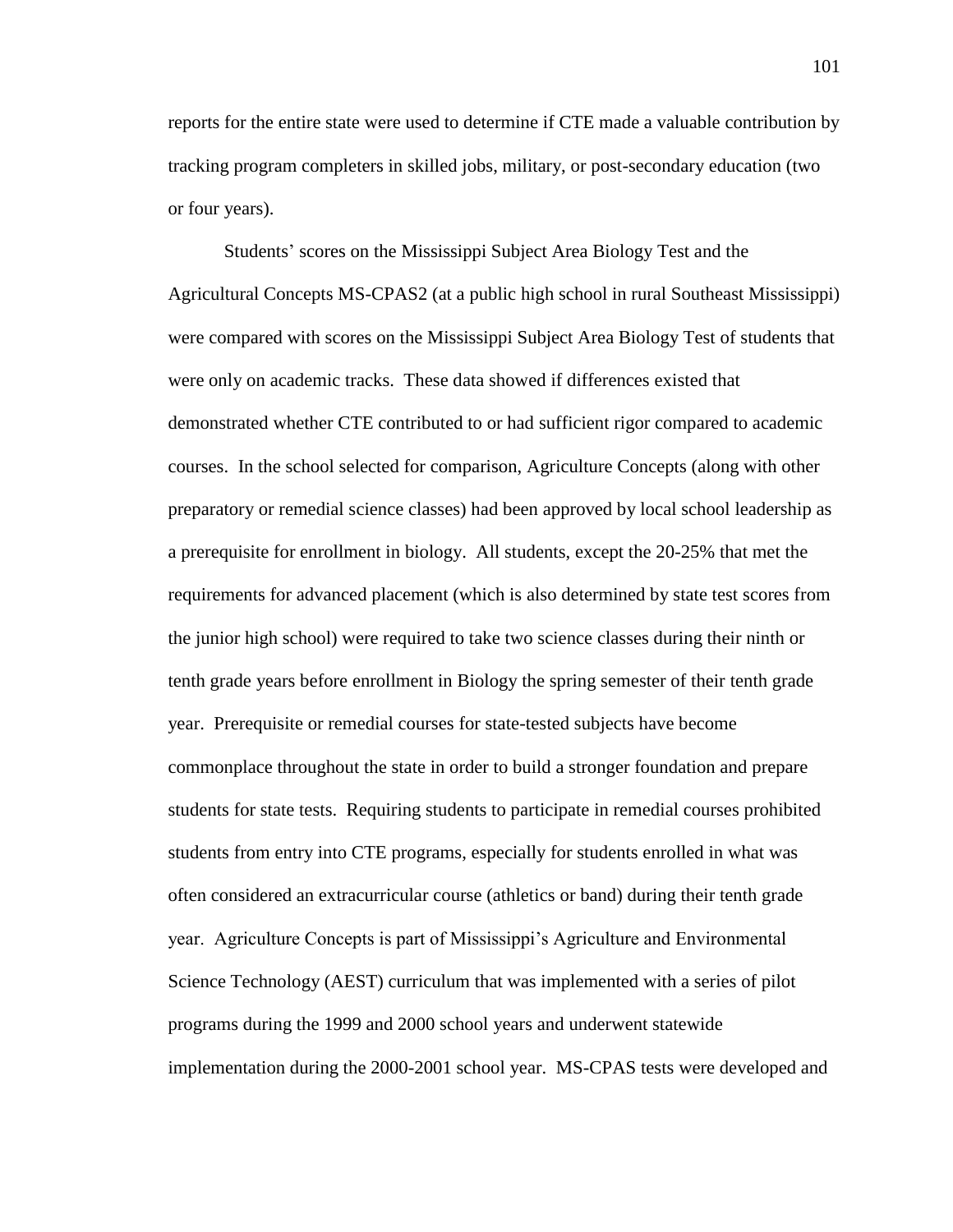given to students enrolled in Agriculture Concepts during the 2006 and 2007 school years. Agriculture Concepts testing was discontinued for to reasons that were beyond the scope of this study. However, during the 2010-2011 school year, Mississippi OVTE resumed testing of Agriculture Concepts students. Therefore, this study compared not only students enrolled in CTE with those who were not; it also compared test scores between Agriculture Concepts students in different testing years.

To answer the research questions posed by this study, a focus group of former CTE and academic students was developed from a school in Southeast Mississippi to determine whether students who were enrolled in CTE programs developed additional skills during their secondary education that enabled them to be competitive sooner in the workforce than academic students. This focus group was used to study student perceptions on the implications of school reform policies on non-enrollment into CTE programs, as well as to provide valid proof of the contributions that CTE provided to the educational process.

### Sample/Participants

The sample information was retrieved with the permission of the Mississippi Department of Education from archived data. All participants remained anonymous and were protected from identification. On the Federal Carl Perkins Reports, student enrollment records were reported by school districts to the Mississippi Department of Education, Office of Vocational and Technical Education. The data was used to determine student enrollment trends for CTE programs in Mississippi since implementation of NCLB legislation.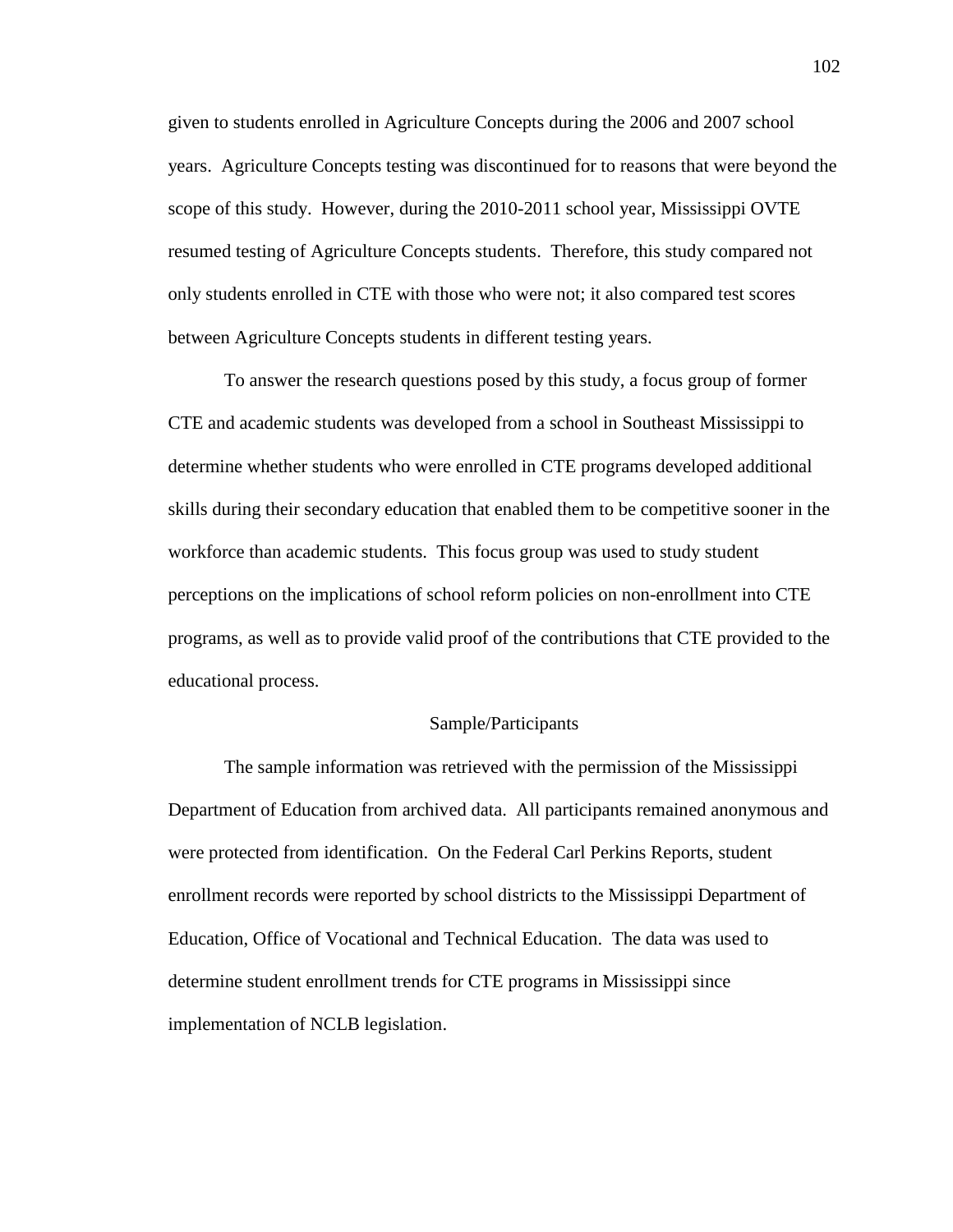For the quantitative portion of the study, all Mississippi Subject Area Test scores in Biology, Algebra, and Language Arts for CTE completers and non-CTE completers statewide were retrieved with permission of the Mississippi Department of Education (see Appendix A) from archived data for the 2008-2009 and 2009-2010 school years. All participant data remained anonymous and protected students from identification. Prior to contacting the Mississippi Department of Education for usage of the data, permission was gained from The University of Southern Mississippi's Institutional Review Board for Human Subjects (IRB) Office (Appendix B).

Each year CTE centers track students upon their completion of a CTE course of study. This information provided valuable insight into what career options students choose or chose to participate in and whether CTE had any influence on those decisions. Data was collected with permission of the Mississippi Department of Education Office of Vocational and Technical Education for the entire state and was divided into tracking subgroups of skilled job placement, military, and post-secondary education (two or four years). All reported data or results remained anonymous and protected students from identification. All archival data received from MDE was formatted and coded in a manner that protected all individuals from identification. All student scores were listed in sequential order beginning with the number 1 and ended with the total number of participants. Because only the mean scores between the total non-completers and total completers for the SATP and MS-CPAS2 in Mississippi the previous two years were used, no individual student information was identified in the scope of this research. The data have been stored on a personal CPU that only the writer had access to for the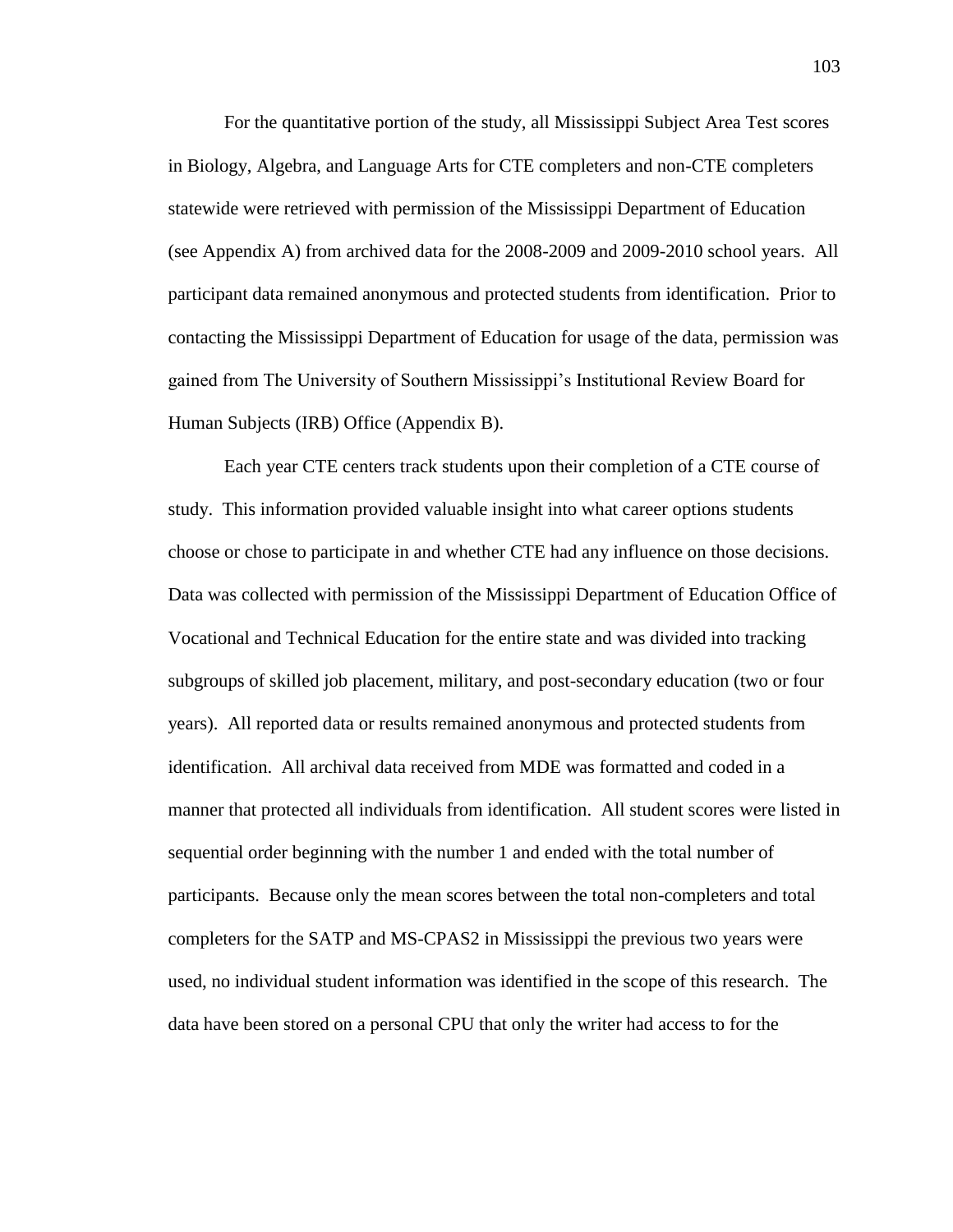duration of this study. The data were stored in a secure technological format for other potential studies that may be derived from the same data.

To narrow the focus and actually measure if CTE contributed to or had sufficient rigor as an academic course area, Mississippi Subject Area Biology test scores and scores from students enrolled in Introduction to Agricultural Concepts at a high school in rural Southeast Mississippi were collected for students enrolled during years both tests were administered. Data was collected with permission of the school district and the Mississippi Department of Education. All reported data or results remained anonymous and protected students from identification.

A focus group of former CTE and academic students was developed from a school in Southeast Mississippi to determine if students who were enrolled in CTE programs developed more skills during their secondary education that enabled them to be competitive sooner in the workforce than the academic students. The researcher facilitated the focus group session. Notes of specific statements of the participants were recorded during the discussion, employing qualitative focus group methodology in the collection and analysis of data for this study. The questions that were asked of the focus group can be found in Appendix C.

#### Data Analysis

All quantitative data were retrieved in an electronic format from the Mississippi Department of Education and downloaded into SPSS-18 (©) for statistical calculation. Data was collected from all career and technical centers in Mississippi, including CTE completer placement after high school graduation.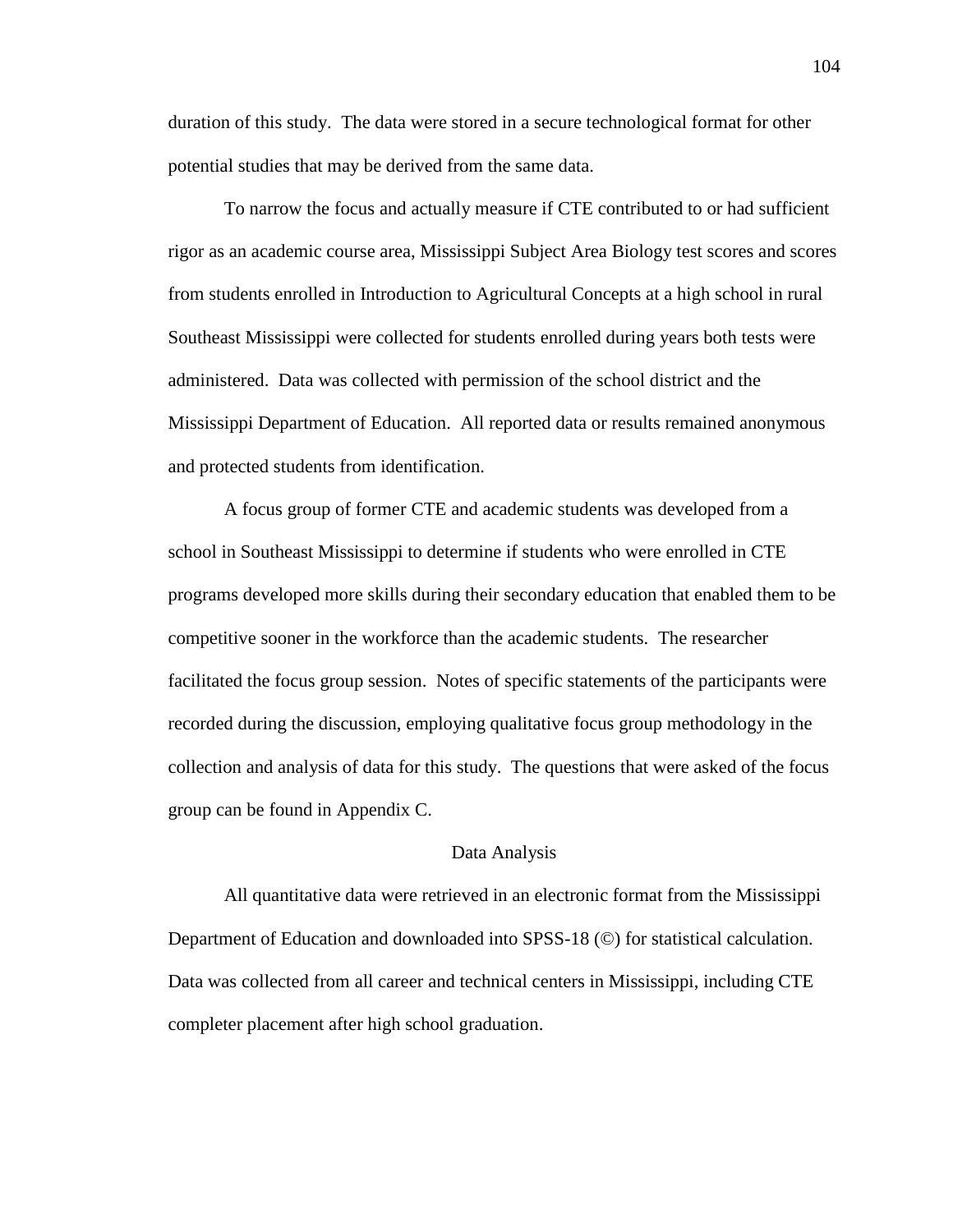In order to evaluate the first hypothesis that there is no difference between means on the Mississippi Subject Area Test (Biology, Algebra, and Language Arts) for students who were completers in Career and Technical Education courses versus non-Career and Technical Education completers in the 2008-2009 and 2009-2010 school years, a two way ANOVA was conducted with one grouping variable, subject area as one multiple measures variable, and year as another grouping variable.

In order to evaluate the second hypothesis that student placement does not increase for program completers as reported in the Mississippi Office of Career and Technical Education Carl Perkins Annual Report by local Career and Technical Education Centers from Mississippi in skilled jobs, military, or post-secondary education (two or four years), a two-way Chi square analysis was employed.

In order to evaluate the third hypothesis that there is no difference in the Mississippi Subject Area Biology Test scores for students who did not enroll in a Career and Technical program of study versus those who enrolled in the Agricultural Environmental Science Technology (Agricultural Concepts) course during the 2006- 2007, 2007-2008, and the 2010-2011 school years, a two-way ANOVA was conducted with biology scores as the dependent variable, enrollment status as one grouping variable, and years as another grouping variable.

In order to test the research question concerning whether students who complete CTE course sequences in high school were not as likely to be competitive in the workforce or college compared to students who did not complete CTE course sequences in high school, a focus group discussion was conducted with former students from a high school in Southeast Mississippi that completed CTE course sequences and students who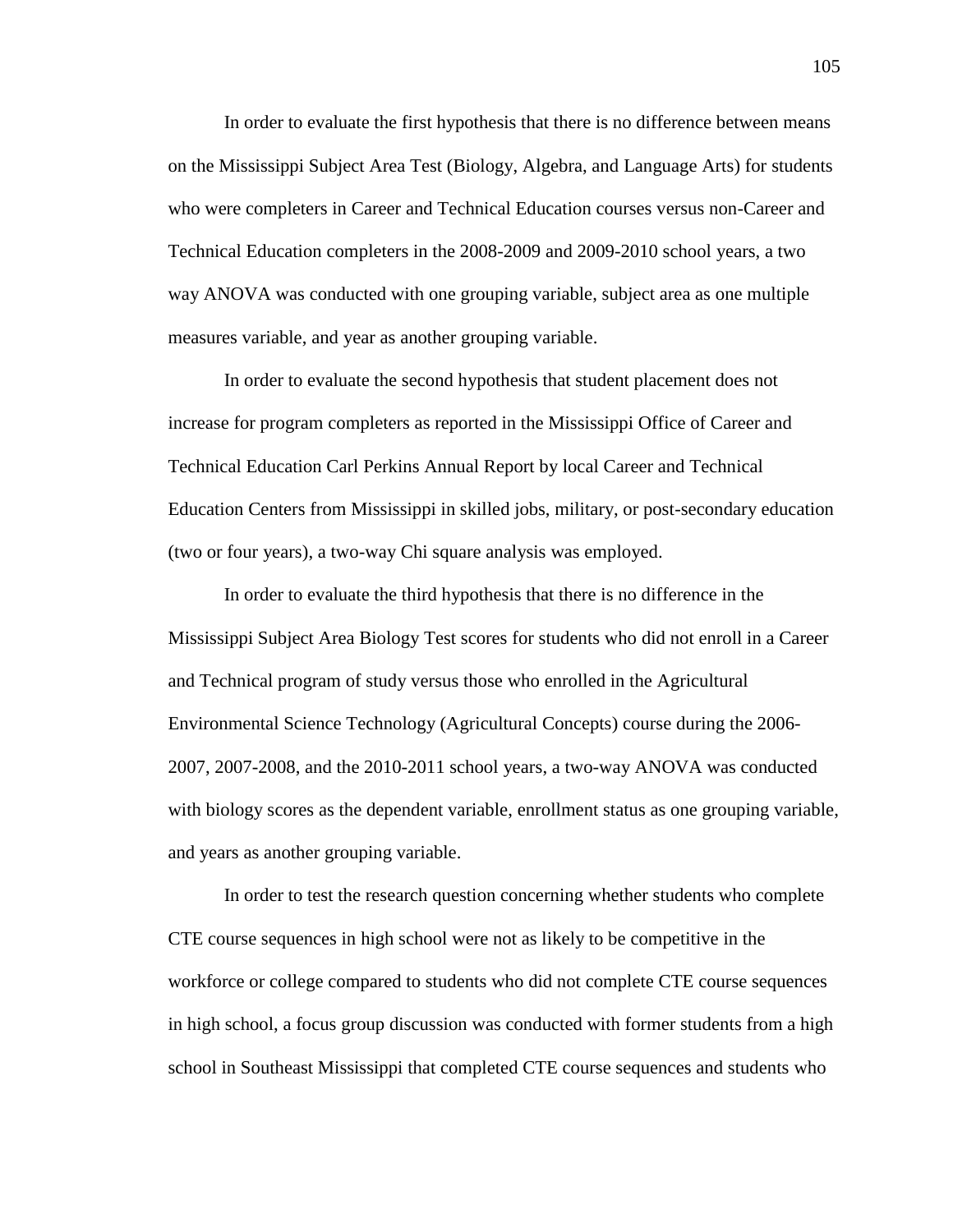chose or were advised not to enroll in CTE programs. The focus group responded to questions related to the impact that participating or not participating in CTE programs had on their careers. Respondents' perceptions were recorded during discussions and reported individually, so that responses reflected the former student's feeling toward their high school career.

In order to gather information concerning how student enrollment in Career and Technical Education in Mississippi has changed since implementation of NCLB legislation, a trend analysis was employed on Career and Technical Education enrollment numbers reported to the Mississippi Department of Education by local CTE centers.

#### Summary

In light of all the challenges faced in the educational process, especially CTE, vocational leaders found themselves in a distinctive situation in terms of providing students with a strong career-oriented background, engaging them in a more personalized and applied-learning setting. Meeting the diverse needs of today's student population was an ever-increasing dilemma for educational leaders. The results of this research will provide valuable insight to school leaders that can enable them to develop well-planned comprehensive educational programs that will help ensure student success to meet the educational needs of the  $21<sup>st</sup>$  century. This study is also intended to assist CTE leaders in providing the tools that allow decision makers to make positive changes to meet the demands of NCLB requirements and open new doors for academic and career and technical education.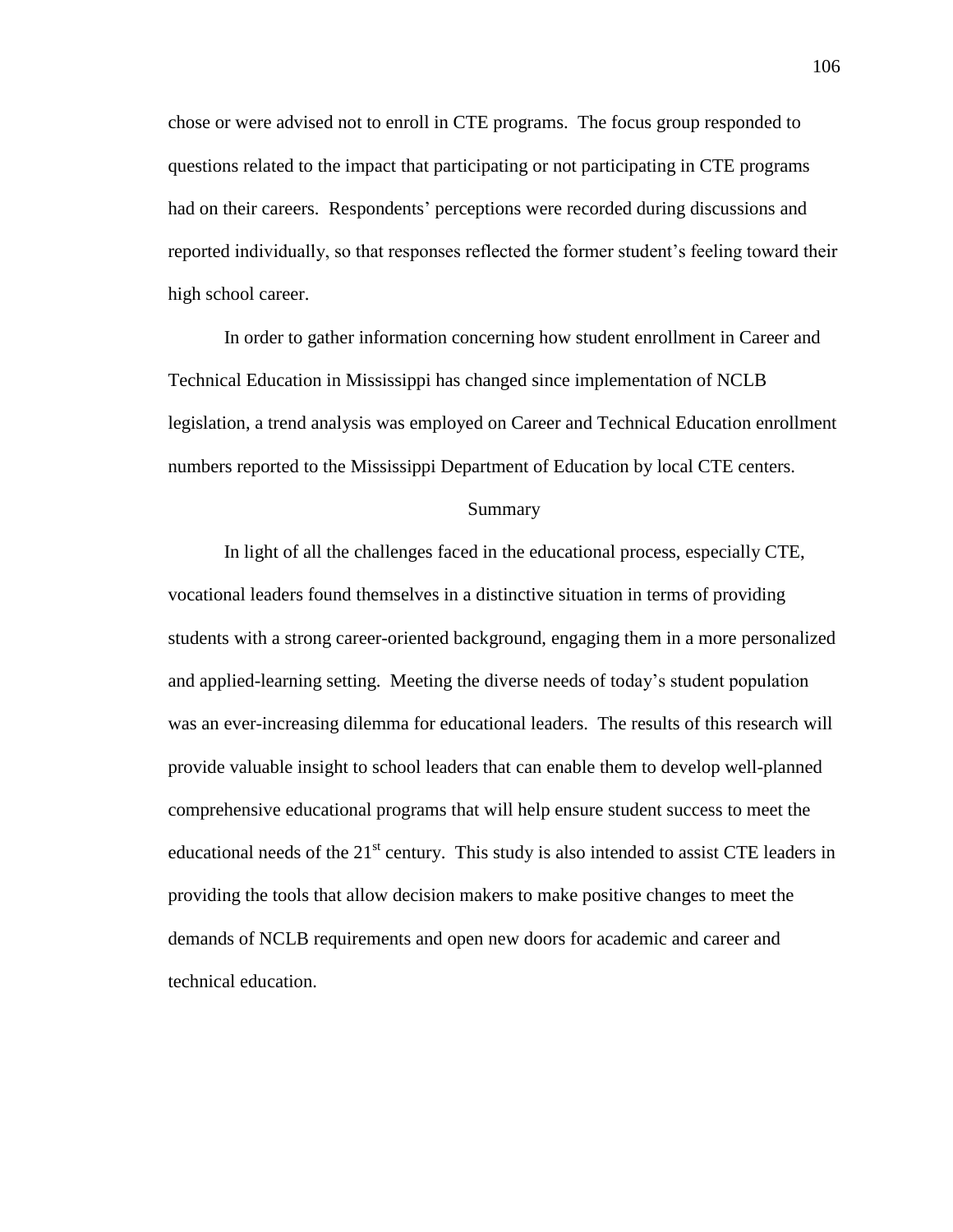### CHAPTER IV

### RESULTS

## Introduction

The focus of this research was to reflect on the impact that NCLB had on CTE programs and students during the last decade. The mandates created by federal and state agencies have created continued evolvement of educational, policy producing varied effects on local educational agencies. The reauthorization of ESEA in 2011 has replaced the content of NCLB. However, the expectations and mandates continue to remain strong in terms of student growth, maintaining a focus of keeping effective teachers and administrators in every school, and graduating every student College and Career Ready (CCR). Ironically, by February of 2012, 37 states (including Mississippi) and the District of Columbia had submitted ESEA Flexibility Requests in order to be given waivers from key provisions of NCLB.

The decade following NCLB brought along a significant era in school funding. The Great Recession required state and local departments of education to analyze and reduce budgets. The recession also required them to implement changes in policy that potentially had unprecedented effects on many of the mandates brought about by the reform policies of NCLB and ESEA. This research was aimed at showing how Mississippi CTE programs have influenced student, teacher, and educational policies during the NCLB era by creating more academic and technical opportunities for all stakeholders.

Two main focal points were the driving force behind this research: a) how the implementation of NCLB influenced student participation on CTE programs and b)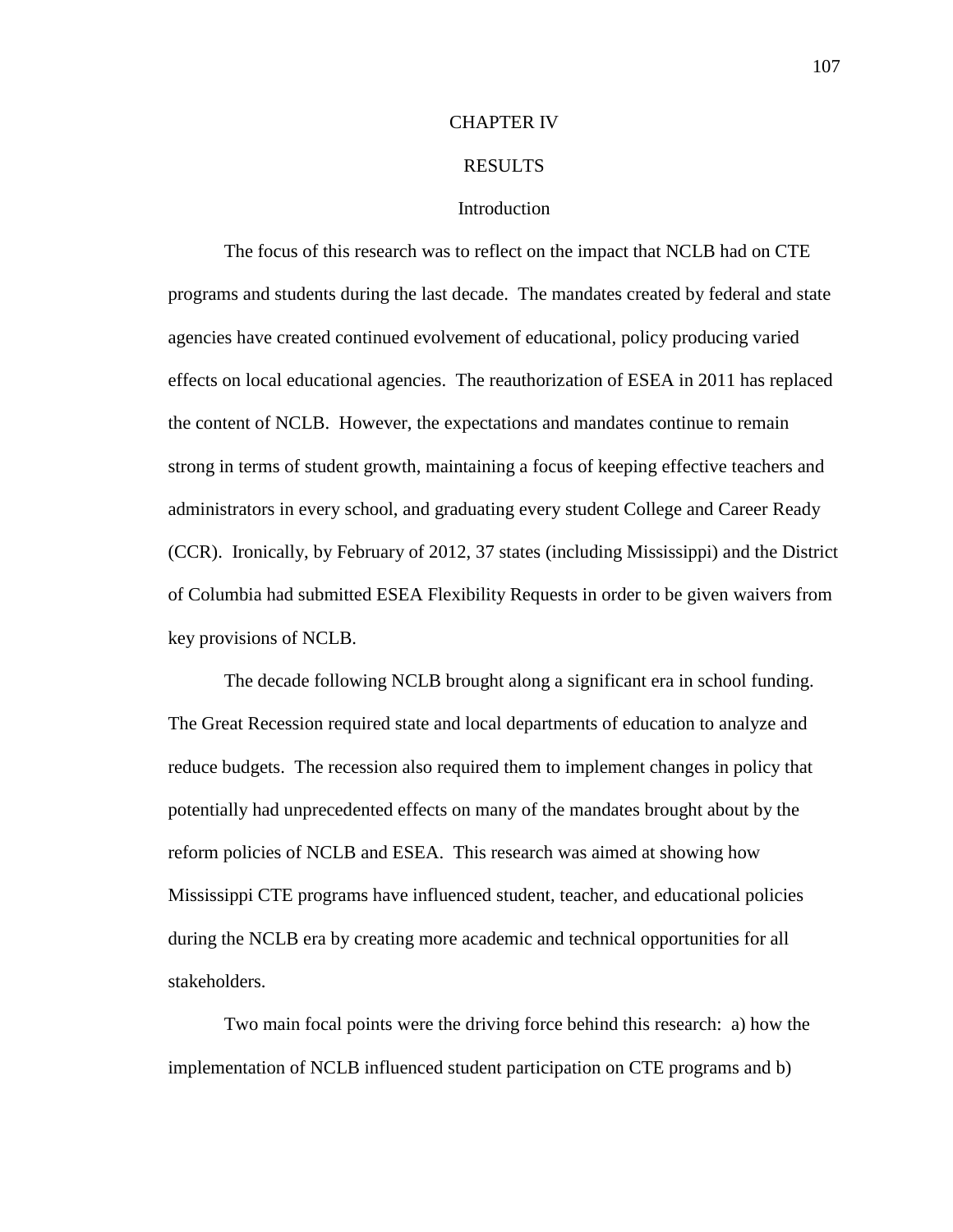comparing student achievement for secondary students who completed such a CTE program of study and secondary students who had not completed a program of study. The quantitative data represented in this research were collected from the Mississippi Department of Education and a school district from South Mississippi. Student CTE participation and enrollment data were compiled from the Mississippi Annual State Superintendent's Report (years 2002-2010). One area of concern focused on CTE student completer placement data. This information was not presented in a manner that afforded itself to analysis and will be discussed in greater detail later in this report. The data from the school district level were relatively easy to secure, due to the fact that this information was not as detailed and because of the smaller number of participants compared to statewide data. The hypotheses were presented in the same order as in Chapter I. SPSS-18 (©) was the statistical analysis software used to complete all quantitative analysis.

### **Descriptive**

This study used a combination of data analysis. Most components employed a quantitative approach aligned with descriptive statistics to report outcomes. Specifically, mean differences were used to make comparisons between student test scores. All of the archival data required to complete this study were a matter of public record. The archived data represented in this study were derived from student scores on the Mississippi Subject Area Testing Program in the areas of language arts, biology, and algebra. These test instruments were used by MDE for all students enrolled in/attending publicly funded high schools to measure student proficiency in the tested secondary subjects. Statistics employed compared the mean differences of biology, algebra, and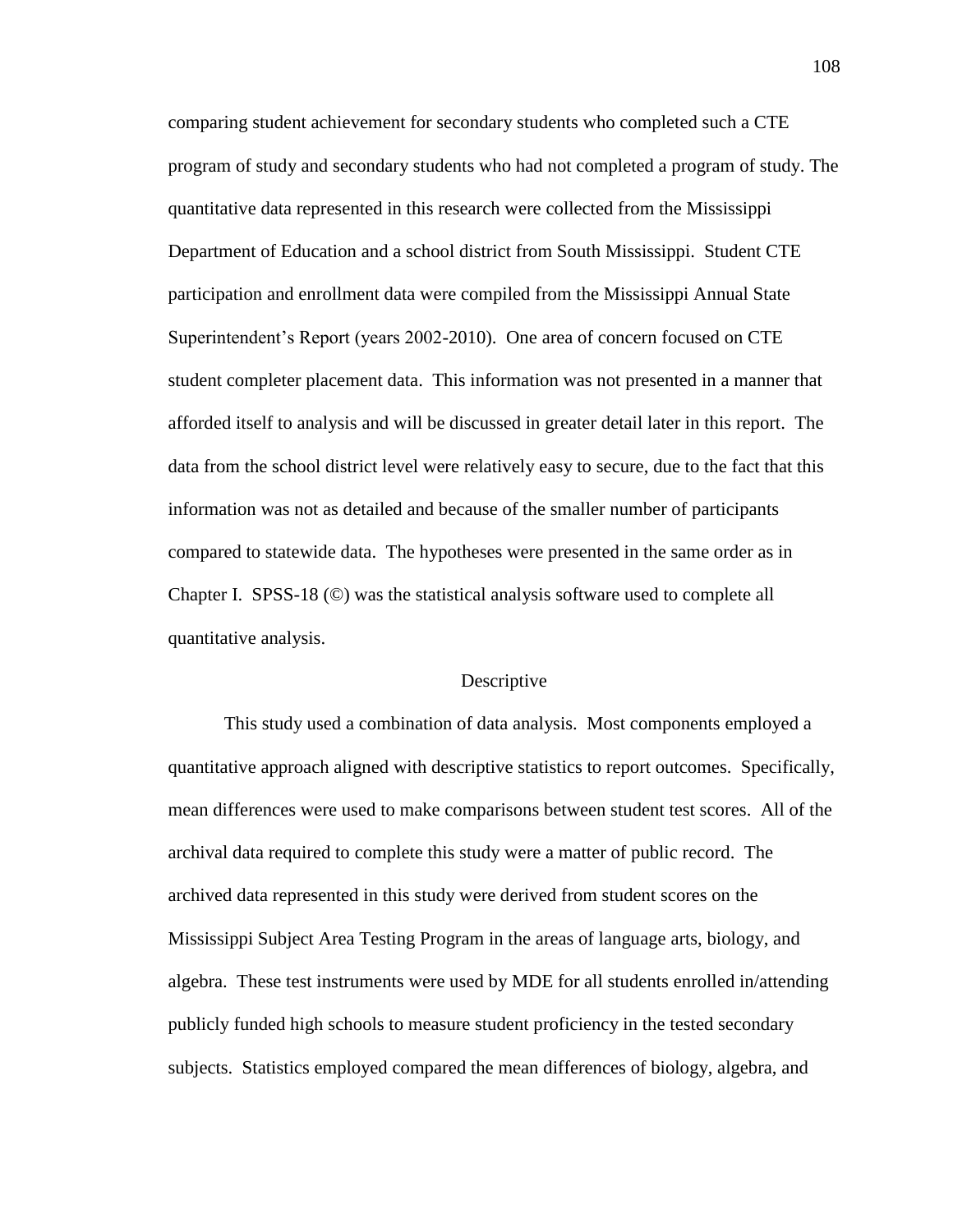language arts subject area test scores for Mississippi of CTE program completers and students who were not enrolled in CTE programs for the 2008-2009 and 2009-2010 school years.

Descriptive statistics for the dependent variables in Hypothesis 1 revealed that the mean score of non-CTE completer students was higher than CTE completers on the 2008-2009 (year 1) state algebra SATP (non completer *m* =571.01, *sd* =131.23, *n* =54,973), completer *m* =474.91, *sd* =146.23, *n* =7664), biology SATP (non completer *m* = 378.61, *sd* = 91.37, *n* =54973, completer *m* =367.01, *sd* =67.33, *n* =7664), and English SATP (non completer *m* =591.02, *sd* =124.17, *n* =54973, completer *m* =505.63, *sd*  $=161.15$ , *n*  $=7664$ ).

Similarly, in 2009-2010 (year 2) algebra SATP (non completer *m* =607.28, *sd* =103.90, *n* =55772, completer *m* =580.29, *sd* =124.50, *n* =7531), and biology SATP (non completer *m* =389.20, *sd* =100.38, *n* =55772, completer *m* =378.10, *sd* = 87.47, *n* =7531), was higher, except for year 2 of the English SATP (non completer *m*=646.76, *sd* =31.37,  $n = 55772$ , completer  $m = 647.92$ ,  $sd = 19.59$ ,  $n = 7531$ ), where the CTE completers' mean score was higher than non completers. See Table 1.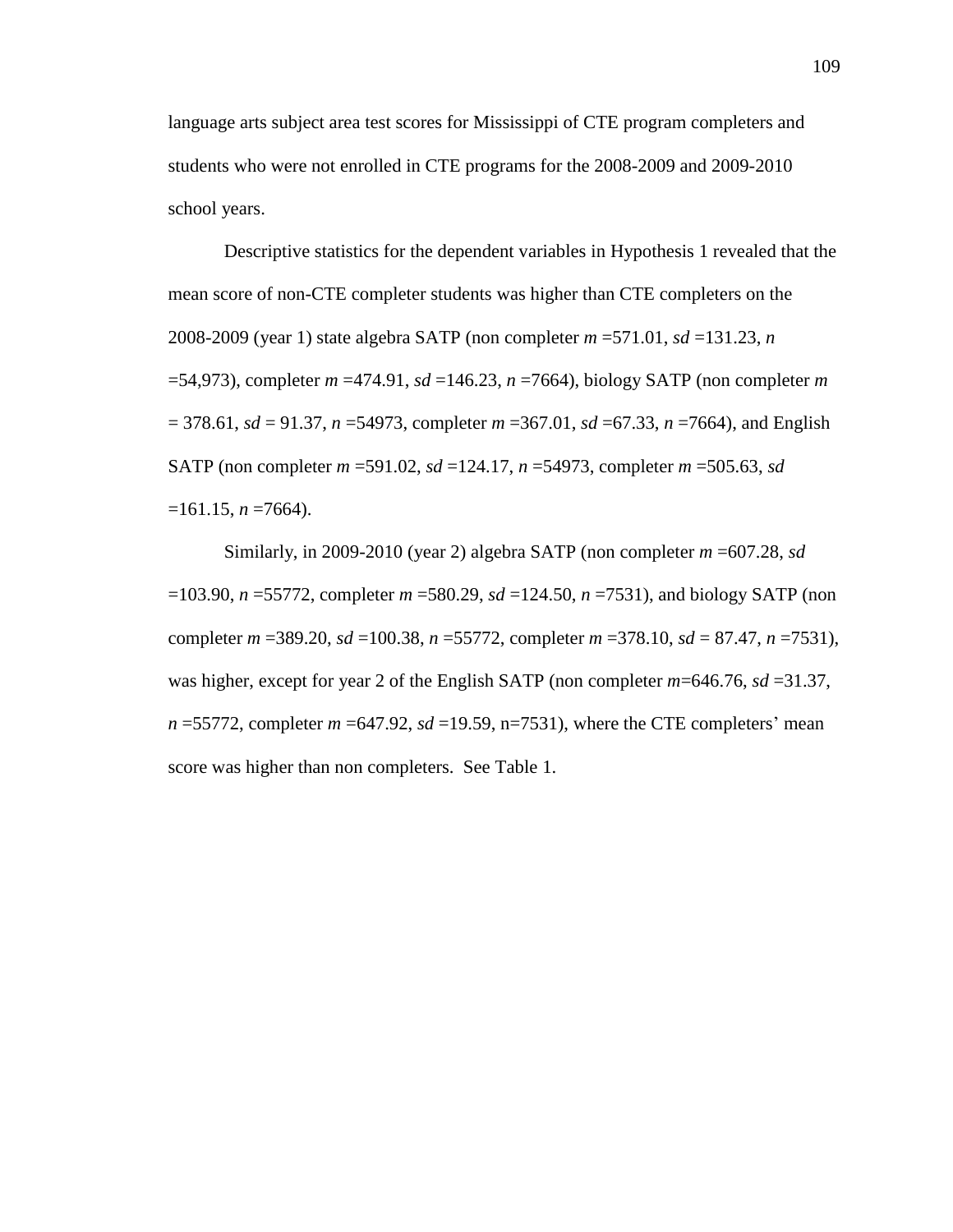# Table 1

| Source         | Year      | Non-Comp/<br>Completer | Mean   | Std. Deviation | $\mathbf n$ |
|----------------|-----------|------------------------|--------|----------------|-------------|
| Algebra        | 2008-2009 | Non-Comp               | 571.01 | 131.23         | 54973       |
|                |           | Completer              | 474.91 | 146.23         | 7664        |
|                |           | Total                  | 559.33 | 136.84         | 62637       |
|                | 2009-2010 | Non-Comp               | 607.28 | 103.90         | 55772       |
|                |           | Completer              | 580.29 | 124.50         | 7531        |
|                |           | Total                  | 604.07 | 106.91         | 63303       |
|                | Total     | Non-Comp               | 589.32 | 119.63         | 110745      |
|                |           | Completer              | 527.14 | 145.75         | 15195       |
| <b>Biology</b> | 2008-2009 | Non-Comp               | 378.61 | 91.37          | 54973       |
|                |           | Completer              | 367.09 | 67.33          | 7664        |
|                |           | Total                  | 377.20 | 88.86          | 62637       |
|                | 2009-2010 | Non-Comp               | 389.20 | 100.38         | 55772       |
|                |           | Total                  | 387.88 | 99.00          | 63303       |

*2008-2009 and 2009-2010 School Years Mississippi SATP Mean Scores*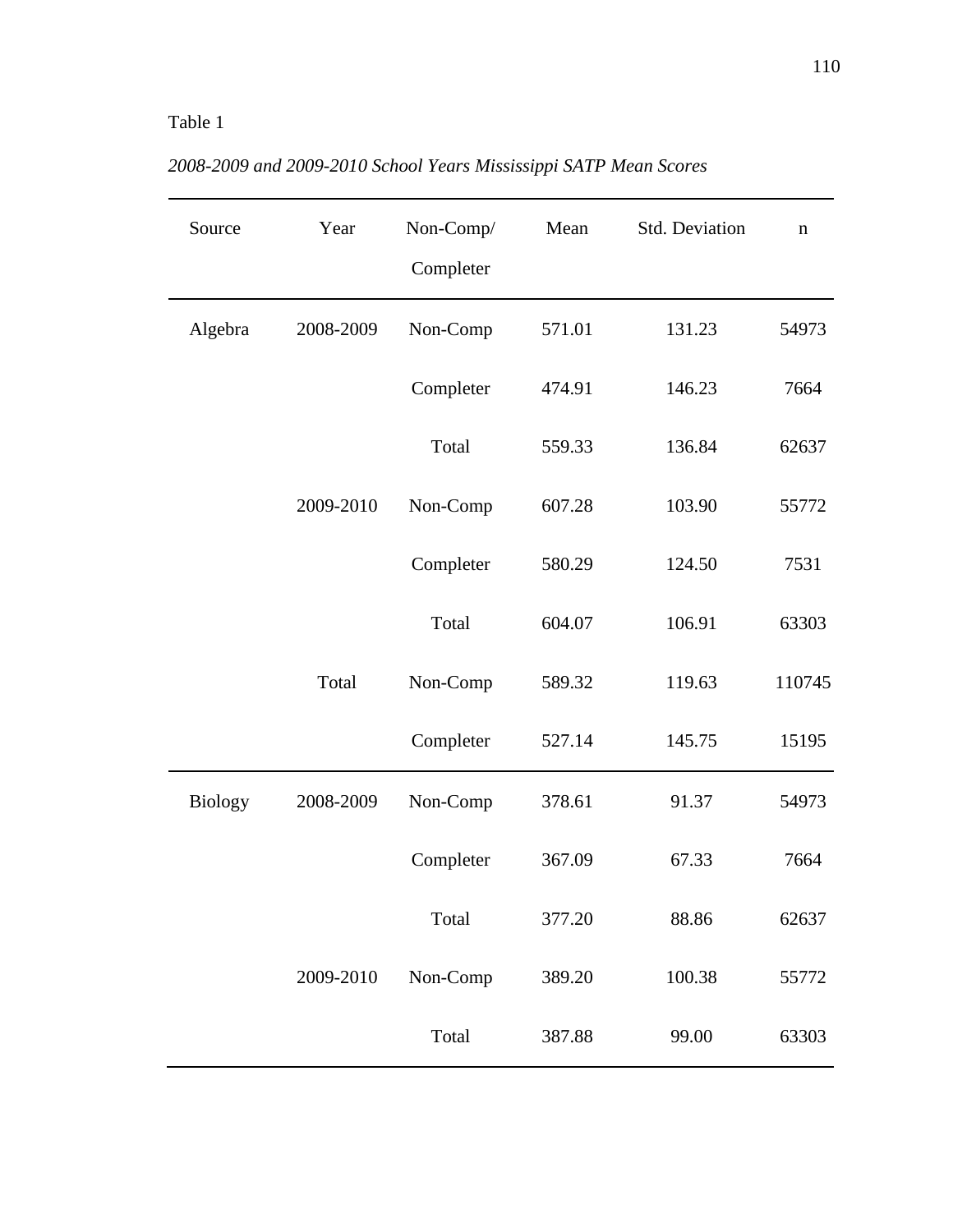|                  | Total     | Non-Comp  | 383.94 | 96.16  | 110745 |
|------------------|-----------|-----------|--------|--------|--------|
|                  |           | Completer | 372.55 | 78.16  | 15195  |
|                  |           | Total     | 382.57 | 94.24  | 125940 |
| Language<br>Arts | 2008-2009 | Non-Comp  | 591.02 | 124.17 | 54973  |
|                  |           | Completer | 505.63 | 161.15 | 7664   |
|                  |           | Total     | 580.57 | 132.25 | 62637  |
|                  | 2009-2010 | Non-Comp  | 646.76 | 31.37  | 55772  |
|                  |           | Completer | 647.92 | 19.59  | 7531   |
|                  |           | Total     | 646.90 | 30.21  | 63303  |
|                  | Total     | Non-Comp  | 619.09 | 94.47  | 110745 |
|                  |           | Completer | 576.15 | 135.46 | 15195  |
|                  |           | Total     | 613.91 | 101.28 | 125940 |

The data needed to analyze Hypothesis 2 were not available in a format that allowed any type of investigation to be completed. This information was presented in mixed numbers for which no correlation between could be compared from year to year. Also, for the period of time that data were requested (2002-2010), two years of data were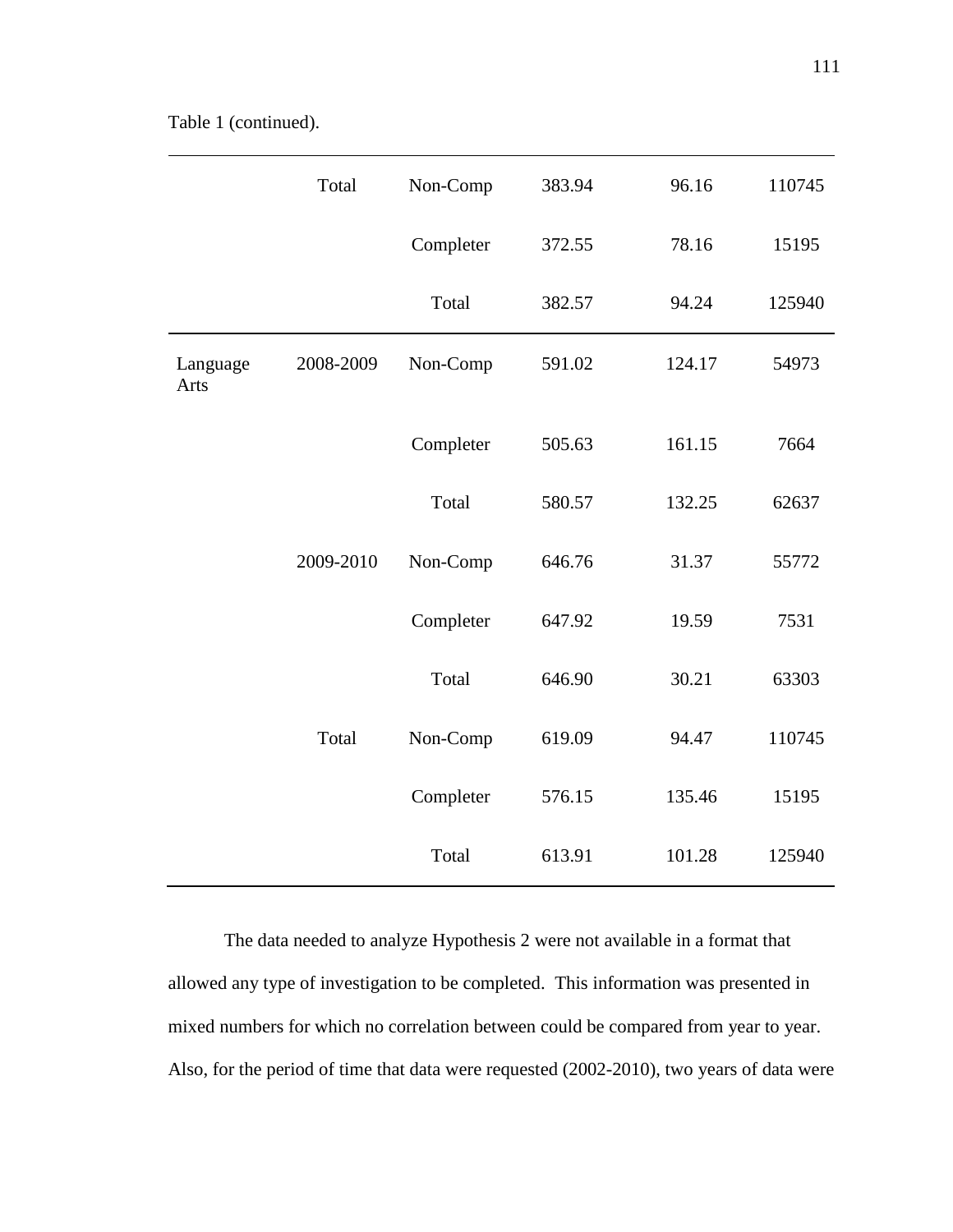missing from the set. There was no report available for the 2007-2008 school year student placements due to the fact that a waiver was granted to Mississippi from the U.S. Department of Education. The U.S. Department of Education in a report to Congress (2009) stated, "the Secretary of Education is given authority to grant waivers of certain requirements of federal education programs in cases where a waiver will likely contribute to improved teaching and learning" (p. 2). These waivers were typically used to adjust federal programs to accent or meet local state or district needs; however, the additional flexibility brought an increase in accountability for enhancing student achievement. Likewise, data for the 2008-2009 school year were not obtainable. This information was not reported in the state documentation presented to the researcher.

Descriptive statistics for the dependent variables in Hypothesis 3 revealed that the mean biology SATP test scores for students (*m* =354.79, *sd* =38.57, *n* =66) at a school district in Southeast Mississippi who did not enroll in a CTE program of study were less than students ( $m = 364.68$ ,  $sd = 32.72$ ,  $n = 28$ ) who enrolled in the Agricultural Environmental Science Technology (Agricultural Concepts) during the 2006-2007 school year. Likewise, during the 2007-2008 school year, Agriculture Students (*m* =373.37, *sd* =59.21, *n* =52), scored higher than non-CTE enrollment (*m* =352.87, *sd* =54.86, *n* =91) achieving the same results as the previous year where Agricultural Environmental Science Technology (Agricultural Concepts) students' mean scores were higher. Comparing 2006-2007 and 2007-2008 school years, the mean score for students enrolled in AEST (Ag. Concepts) ( $m = 370.33$ ,  $sd = 51.45$ ,  $n = 80$ ) was higher than students not enrolled ( $m = 353.68$ ,  $sd = 48.55$ ,  $n = 157$ ) in a CTE program. (See Table 2)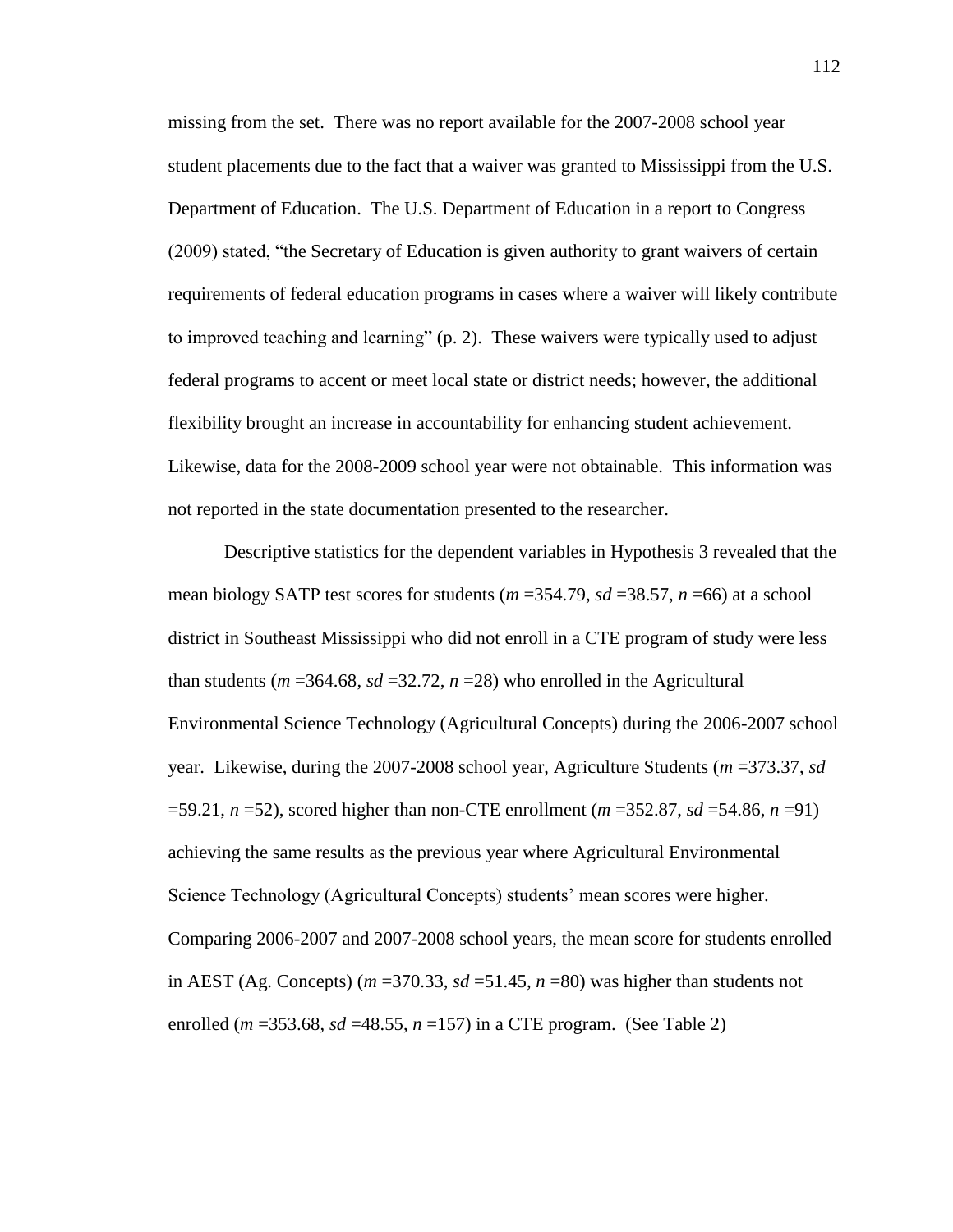# Table 2

| Dependent Variable: Score |                         |        |                |             |  |
|---------------------------|-------------------------|--------|----------------|-------------|--|
| Year                      | Agriculture/<br>Biology | Mean   | Std. Deviation | $\mathbf n$ |  |
| 2006-2007                 | Agriculture             | 364.68 | 32.72          | 28          |  |
|                           | Biology                 | 354.79 | 38.57          | 66          |  |
|                           | Total                   | 357.73 | 37.03          | 94          |  |
| 2007-2008                 | Agriculture             | 373.37 | 59.21          | 52          |  |
|                           | Biology                 | 352.87 | 54.86          | 91          |  |
|                           | Total                   | 360.32 | 57.13          | 143         |  |
| Total                     | Agriculture             | 370.33 | 51.45          | 80          |  |
|                           | <b>Biology</b>          | 353.68 | 48.55          | 157         |  |
|                           | Total                   | 359.30 | 50.06          | 237         |  |

# *Comparison of SATP Biology Scores for 2006-2007 and 2007-2008*

When comparing the SATP biology scores of students who enrolled in Agricultural Environmental Science Technology and students who did not enroll in CTE programs of study at a school district in Southeast Mississippi for the 2009-2010 school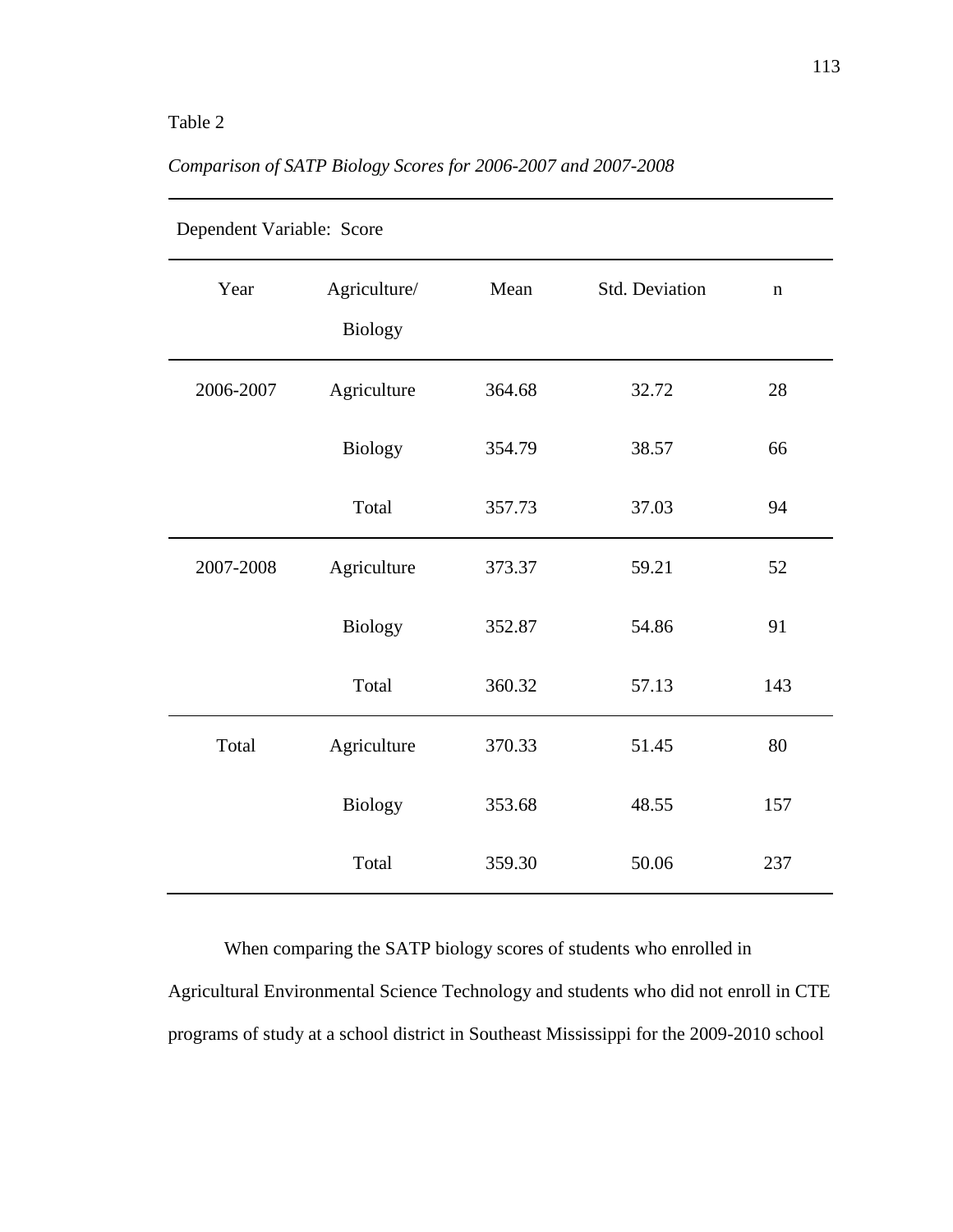year, the AEST students' ( $m = 652.17$ ,  $sd = 9.13$ ,  $n = 23$ ) mean score was less than students  $(m = 654.86, sd = 7.76, n = 121)$  who did not enroll in CTE programs. (See Table 3) Table 3

*Comparison of SATP Biology Scores for 2009-2010*

| Agriculture/Biology | Mean   | <b>Std. Deviation</b> | n   |
|---------------------|--------|-----------------------|-----|
| Agriculture         | 652.17 | 9.13                  | 23  |
| <b>Biology</b>      | 654.86 | 7.76                  | 121 |
| Total               | 654.43 | 8.02                  | 144 |

Dependent Variable: Score

### **Statistical**

The following Hypotheses and Research Questions guided the study in order to derive a purpose driven outcome:

H1: There is no difference between the means on the Mississippi Subject Area Test (biology, algebra, and language arts) for student completers in Career and Technical Education courses versus non-Career and Technical Education completers for the 2008- 2009 and 2009-2010 school years.

The archived data represented in this study were derived from student scores on the Mississippi Subject Area Testing Program in the areas of language arts, biology, and algebra. The Mississippi Department of Education (MDE) used these test instruments for all students enrolled in/attending publicly funded high schools to measure student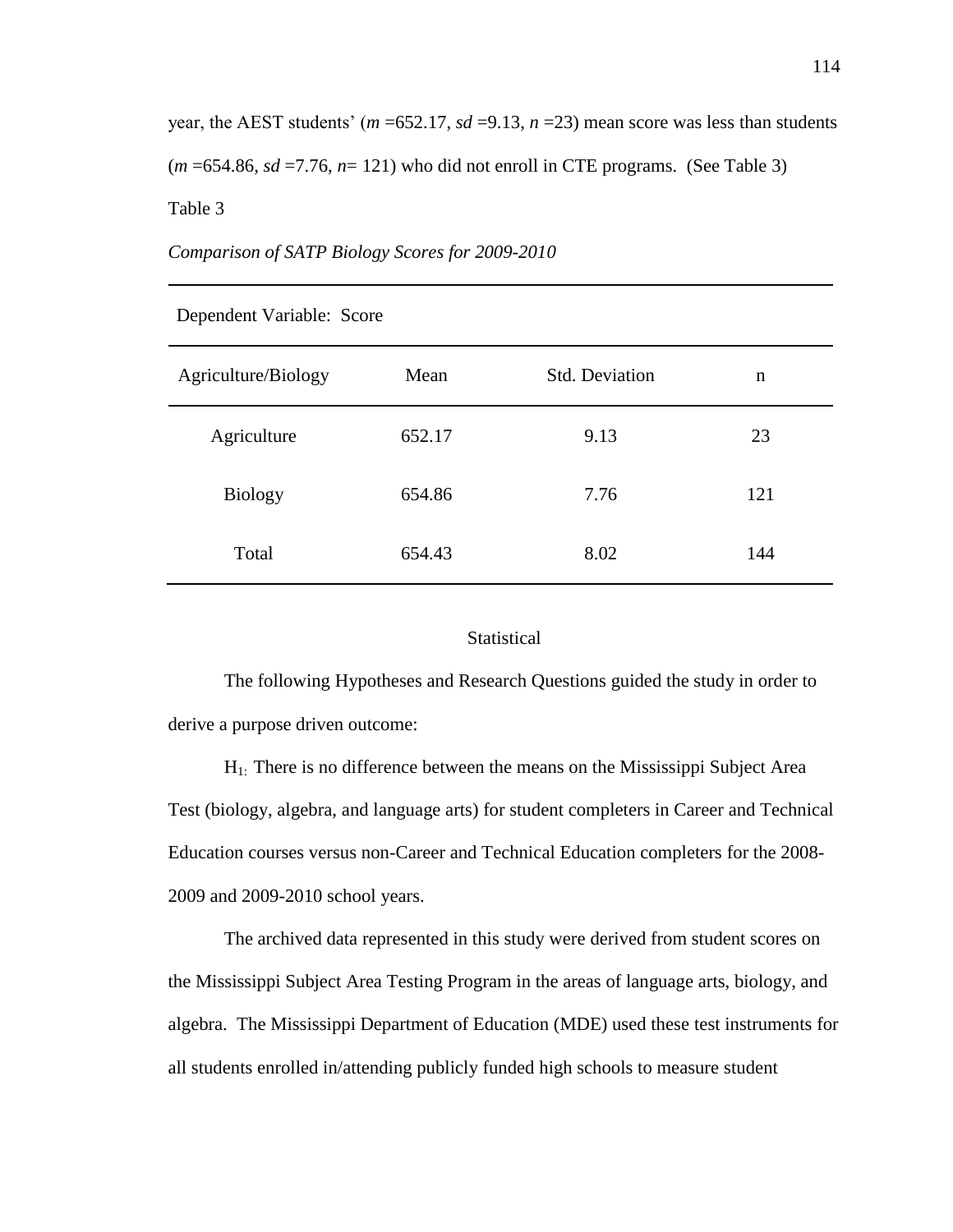proficiency in the tested secondary subjects. In order to evaluate the first hypothesis, that there was no difference between means on the Mississippi Subject Area Test (biology, algebra, and language arts) for students who were completers in Career and Technical Education courses versus non-Career and Technical Education completers in the 2008- 2009 and 2009-2010 school years, a two-way ANOVA was conducted with one grouping variable, subject area as one multiple measures variable, and year as another grouping variable. The reported interaction of the multiple variables revealed that there was a statistically significant effect for year, *F*(3,125934)=6312.57, *p*<.001, *eta* 2=.131 as well as a significant effect for being a completer, *F*(3,125934)=2020.386, *p*<.001, *eta2*=.046. There was also a significant main effect for the interaction of year and completer *F*(3,125934)=1270.23, *p*<.001, *eta2*=.029. In both years, the effect for non completers was higher than for completers. (See Tables 4 and 5)

Table 4

| Effect               | Test              | Value | F              | Hypothesis df | Error df   | Sig.   |
|----------------------|-------------------|-------|----------------|---------------|------------|--------|
| Year                 | Pillai's<br>Trace | .131  | $6312.573^b$   | 3.000         | 125934.000 | < .001 |
| Complete             | Pillai's<br>Trace | .046  | $2020.386^b$   | 3.000         | 125934.000 | < .001 |
| Year $*$<br>Complete | Pillai's<br>Trace | .029  | $1270.230^{b}$ | 3.000         | 125934.000 | < .001 |

*Comparison of SATP Biology, Algebra, and Language Arts Scores for 2009 and 2010*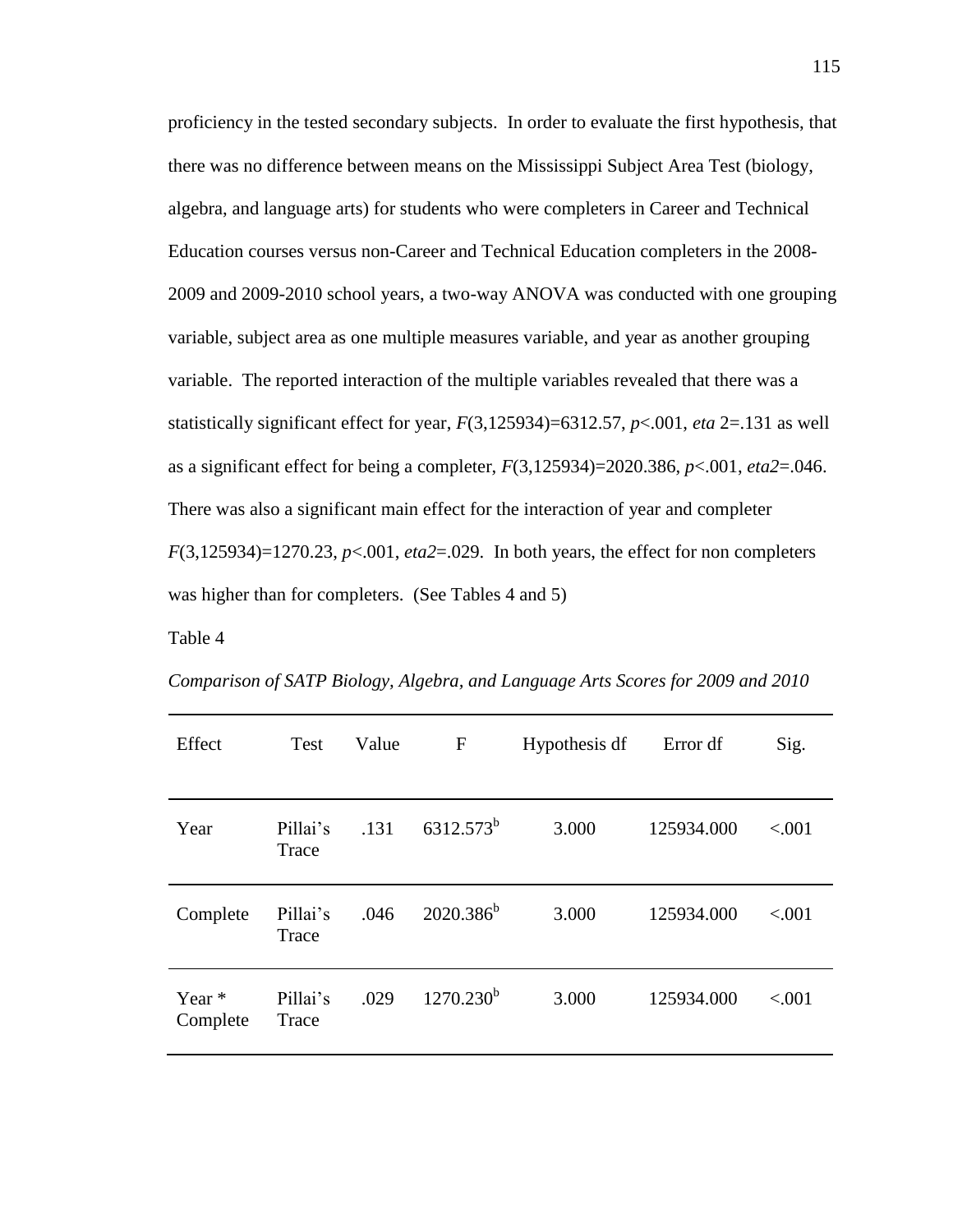# Table 5

*Comparison of Interaction Between Year and Completer on the SATP Biology, Algebra, and Language Arts Scores for 2009 and 2010*

| Source      | Subject        | $\mathbf{F}$ | df       | p      |
|-------------|----------------|--------------|----------|--------|
| Year        | Algebra        | 4608.12      | 1,125936 | < .001 |
|             | <b>Biology</b> | 176.01       | 1,125936 | < .001 |
|             | Language Arts  | 14938.85     | 1,125936 | < .001 |
| Completer   | Algebra        | 3489.31      | 1,125936 | < .001 |
|             | <b>Biology</b> | 193.38       | 1,125936 | < .001 |
|             | Language Arts  | 2702.2       | 1,125936 | < .001 |
| Interaction | Algebra        | 1100.99      | 1,125936 | < .001 |
|             | <b>Biology</b> | .068         | 1,125936 | .795   |
|             | Language Arts  | 2853.40      | 1,125936 | < .001 |

A closer examination of the statistical analysis revealed interesting findings that were considered important to characterize the impact that NCLB legislation has had on student achievement. Students' scores in Mississippi for the 2008-2009 and 2009-2010 school years increased for both CTE completers and non completers at the same rate on the biology test. Considering the increased focus that NCLB legislation created toward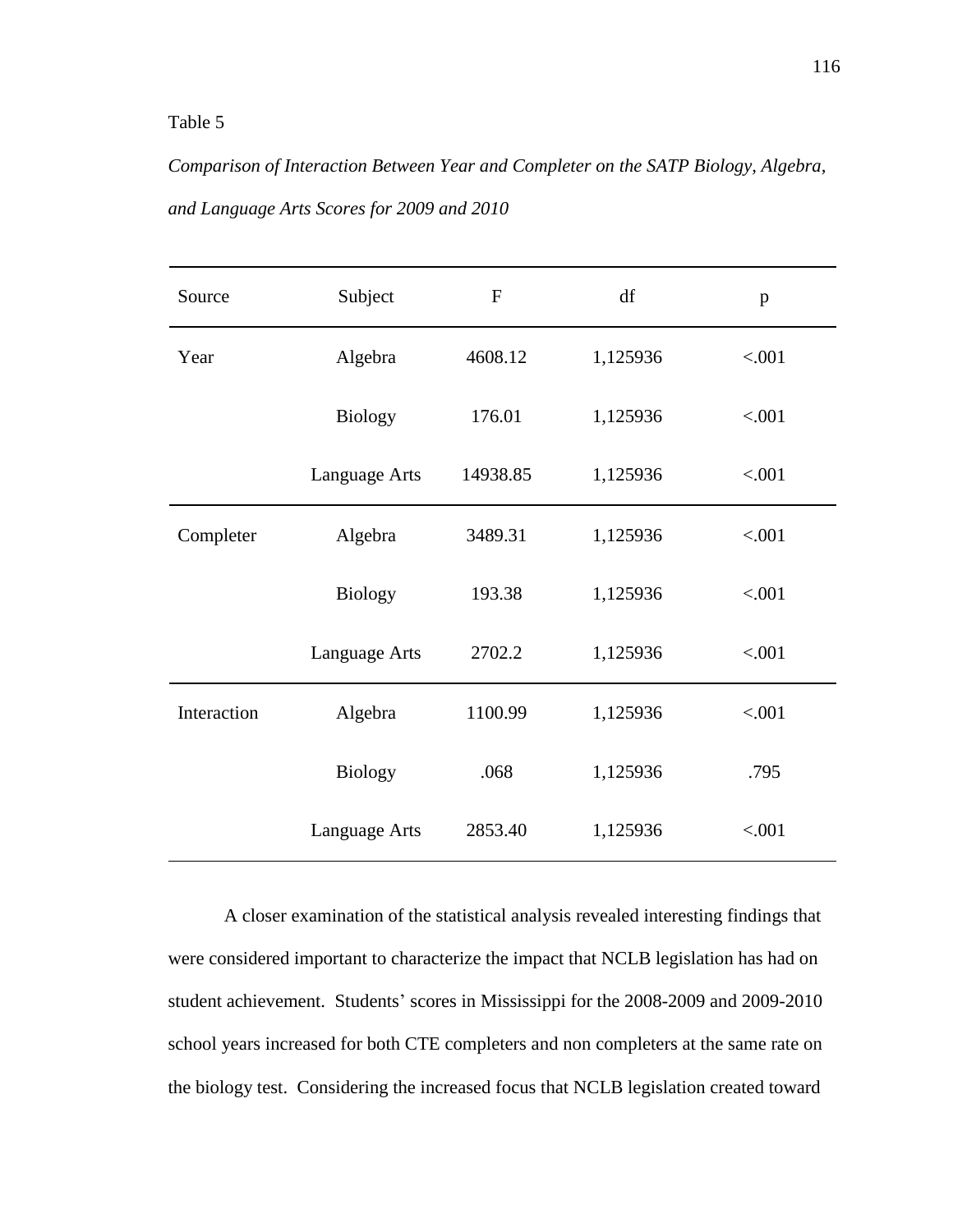individual student achievement, the results were actually not very surprising. The graphical representation of the mean scores for the 2008-2009 and 2009-2010 Mississippi SATP biology test showed what typical growth would be expected to appear like, both lines moving on a parallel plane, in a positive direction. (See Figure 1)



*Figure 1.* Mean SATP Scores for Biology 2008-2009 and 2009-2010.

However, the interesting fact that made this information important to document for the purpose of this study was that in both algebra and language arts student scores increased at a faster rate for students enrolled in CTE programs than the scores of students who were not enrolled in a technical CTE program, with students enrolled in CTE programs surpassing non completers on the 2009-2010 state language arts SATP. (See Figures 2 and 3)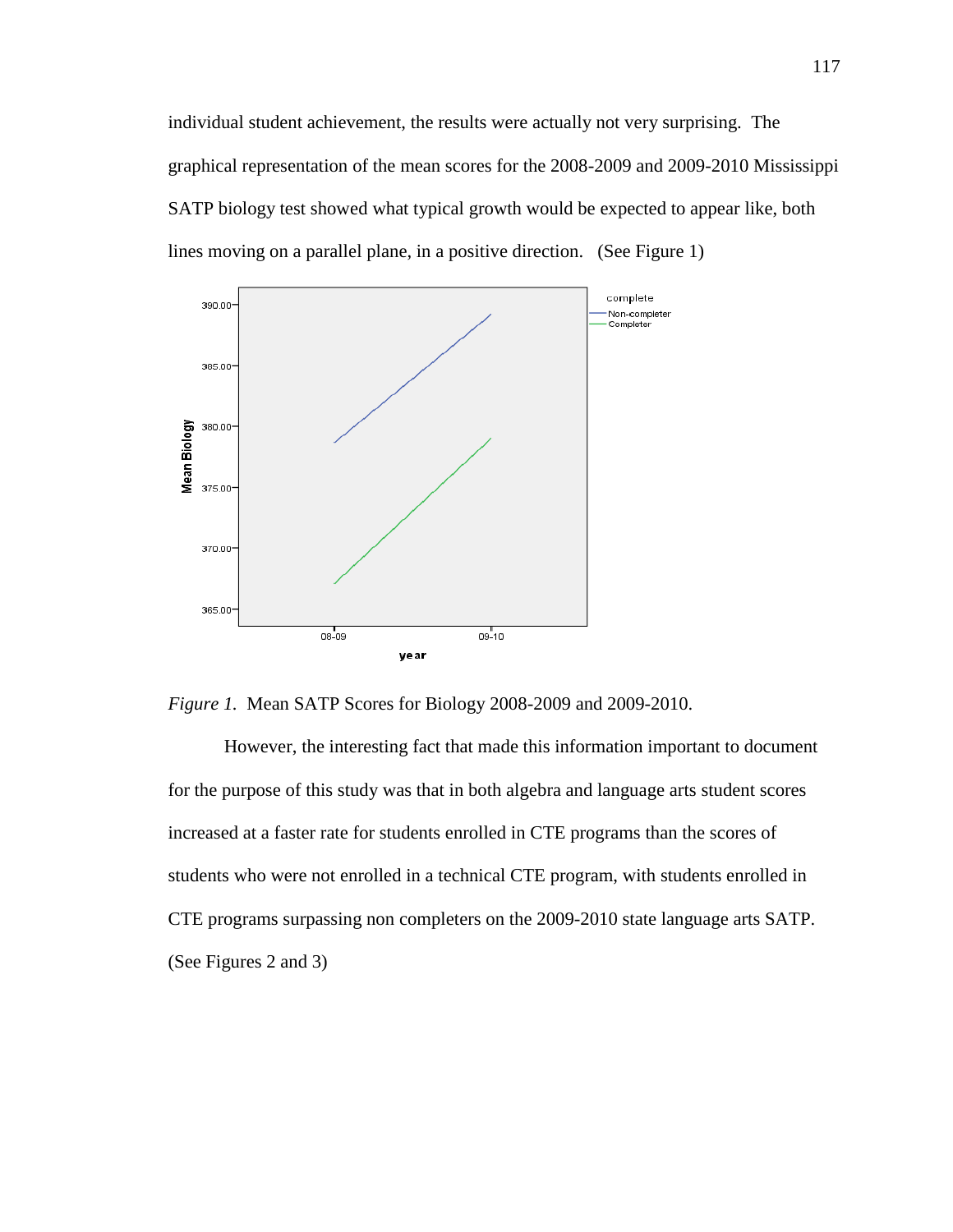

*Figure 2.* Mean SATP Scores for Algebra 2008-2009 and 2009-2010*.*



*Figure 3.* Mean SATP Scores for Language Arts 2008-2009 and 2009-2010.

The purpose of this research was not to determine what caused these scores to increase at a higher rate, but it should be noted that during this time frame much attention in education was placed on highly qualified teachers, increased teacher accountability,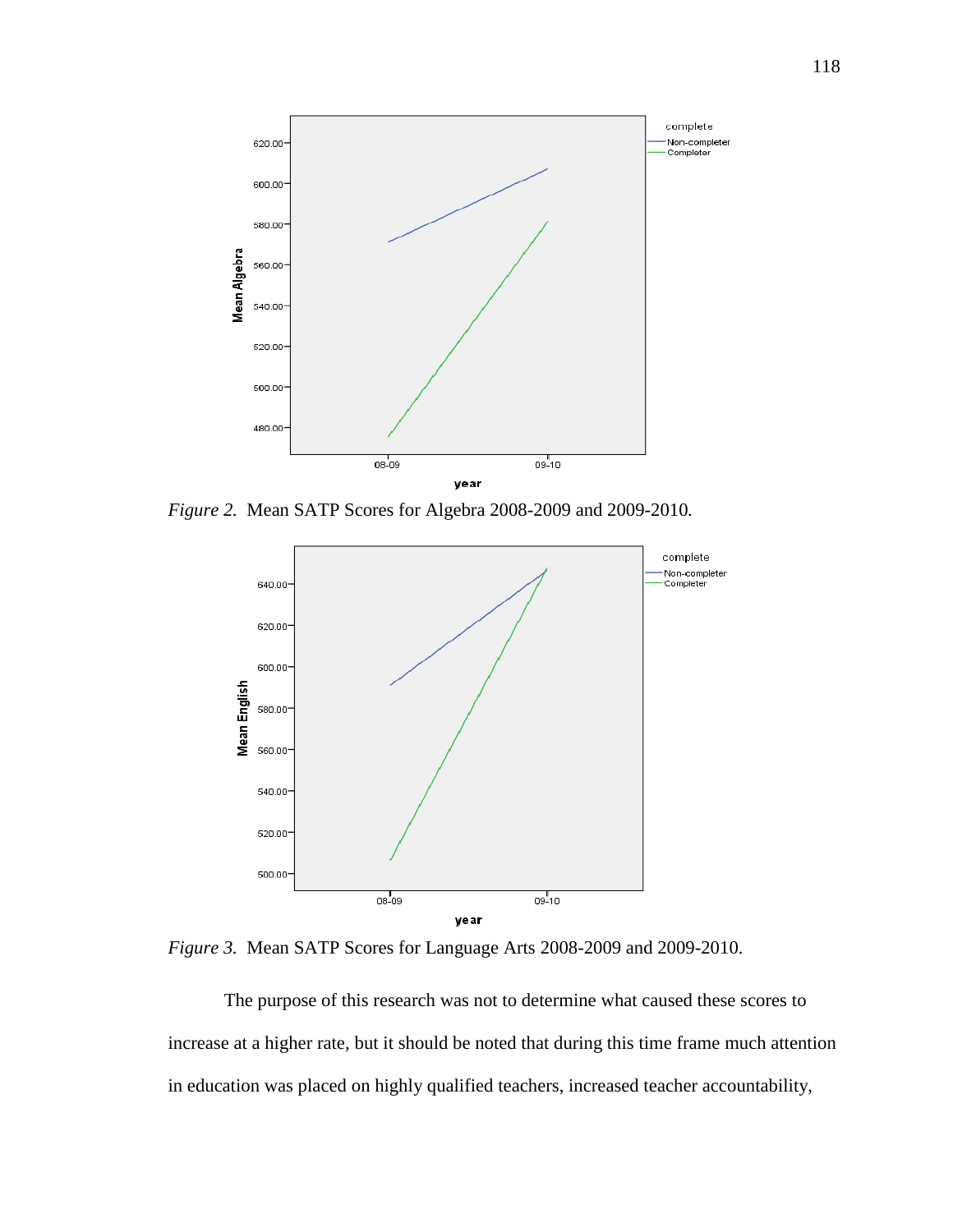student remediation, double-scheduling students, and a lower participation rate of students in technical CTE programs. These influences on student achievement were all brought about by the NCLB legislation requiring that a greater emphasis be placed on student academic achievement to reach the goal of every student performing at a higher level.

H2: Student placement does not increase for program completers, as reported in the Mississippi Office of Career and Technical Education Carl Perkins Annual Report by local Career and Technical Education Centers from Mississippi in skilled jobs, military, or postsecondary education (two or four year). No statistical analysis was completed, due to insufficient data.

H3: There is no difference in the Mississippi Subject Area biology Test scores for students who do not enroll in a Career and Technical program of study versus those that enrolled in the Agricultural Environmental Science Technology (Agricultural Concepts) course during the 2006-2007, 2007-2008, and 2010-2011 school years.

In order to evaluate the third hypothesis that there was no difference in the Mississippi Subject Area biology Test scores for students who do not enroll in a Career and Technical program of study versus those who enroll in the Agricultural Environmental Science Technology (Agricultural Concepts course) during the 2006- 2007, 2007-2008, and the 2010-2011 school years, a two-way ANOVA was conducted with biology scores as the dependent variable, enrollment status as one grouping variable, and years as another grouping variable.

The reported interaction of the multiple variable for the 2006-2007 and 2007- 2008 school years revealed that there was no statistical significant effect for year *F*(1,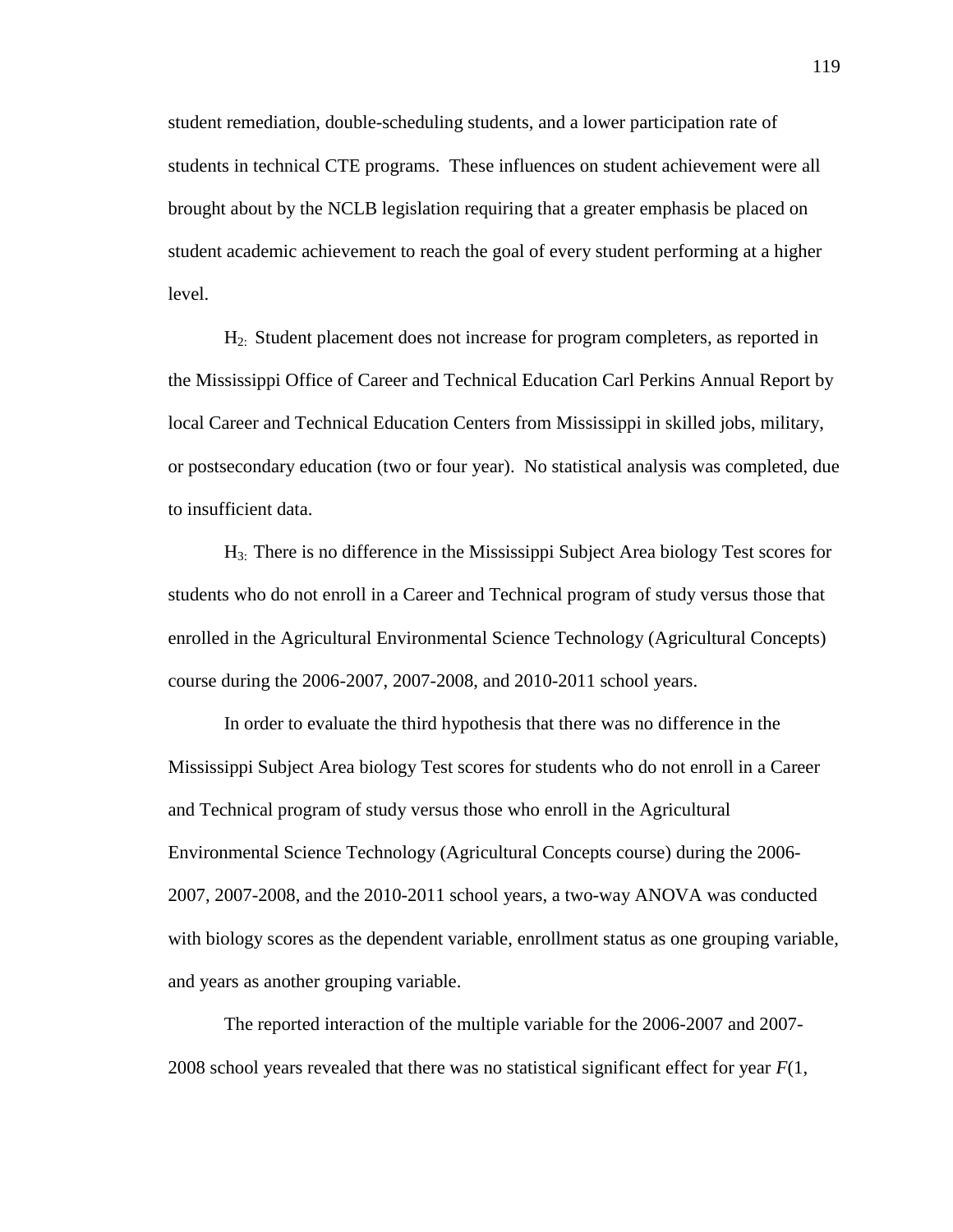233)=.229, *p*=.633, *eta2*=.001. However, a significant effect was discovered with Agriculture Concepts students' mean scores being greater than students enrolled only in biology *F*(1, 233)=4.613, *p*=.033, *eta2*=.019. There was also no significant main effect for the interaction of year, agriculture, and biology *F*(1, 233)=.562, *p*=.454, *eta2*=.002. (See Table 6)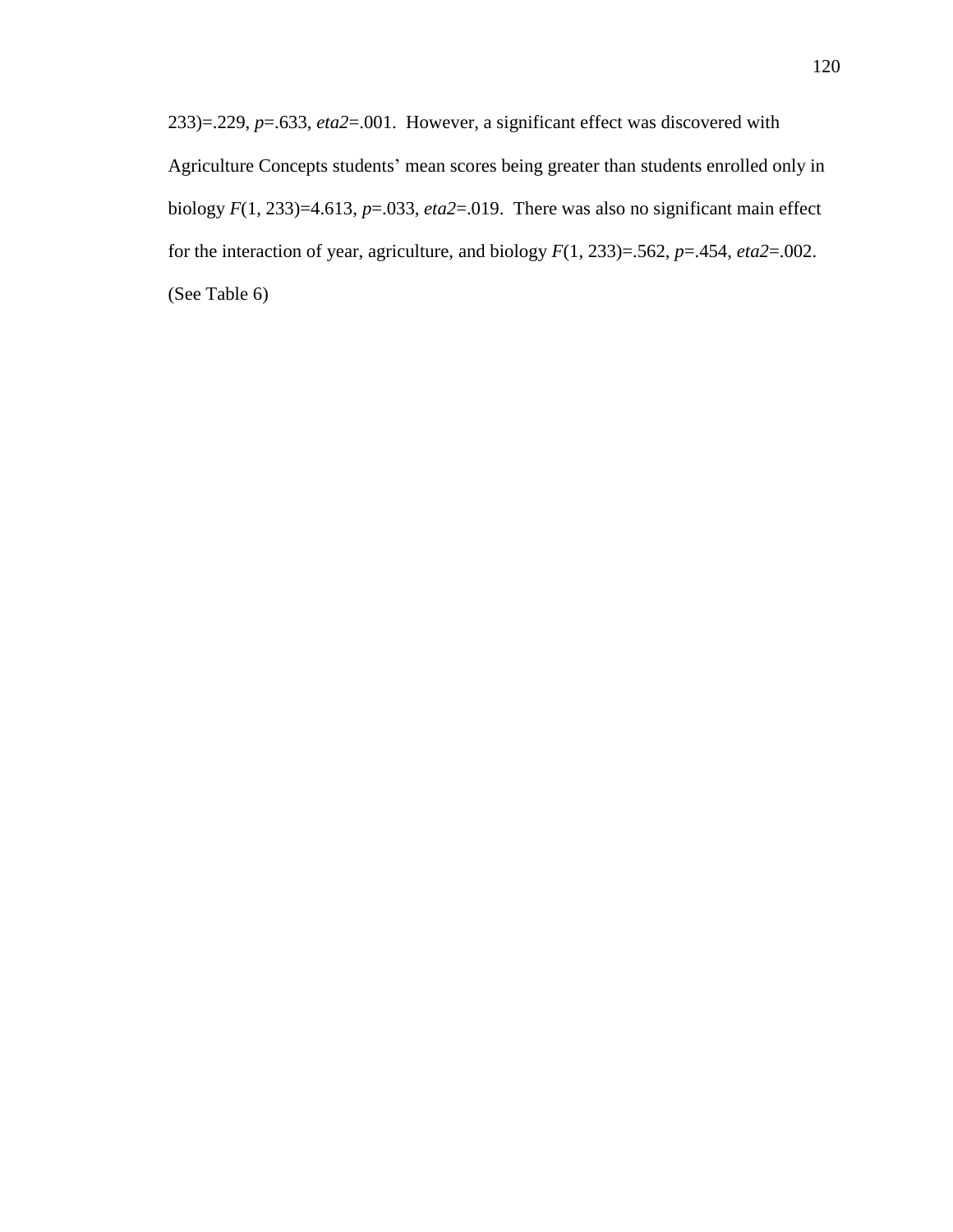# Table 6

*Interaction Between Agriculture Students and Biology Students, Biology SAPT Mean Scores for 2006-2007 and 2007-2008.*

| Source                        | Type III Sum of<br><b>Squares</b> | Df           | Mean Square | $\mathbf F$ | Sig. |
|-------------------------------|-----------------------------------|--------------|-------------|-------------|------|
| <b>Corrected Model</b>        | 16205.712 <sup>a</sup>            | 3            | 5401.904    | 2.188       | .090 |
| Intercept                     | 25775832.96                       | $\mathbf{1}$ | 25775832.96 | 10440.029   | .000 |
| Year                          | 564.751                           | $\mathbf{1}$ | 564.751     | .229        | .633 |
| Agriculture/biology           | 11388.304                         | $\mathbf{1}$ | 11388.304   | 4.613       | .033 |
| Year *<br>agriculture/biology | 1387.412                          | $\mathbf{1}$ | 1387.412    | .562        | .454 |
| Error                         | 575263.613                        | 233          | 2468.943    |             |      |
| Total                         | 31186547.00                       | 237          |             |             |      |
| <b>Corrected Total</b>        | 591469.325                        | 236          |             |             |      |

Dependent Variable: score

Note: R Squared = .027 (Adjusted R Squared = .015)

The analysis for the 2009-2010 school year had to be completed separately. The scoring rubric changed, and the student scores were represented by different figures. The reported interaction of the multiple variables for the 2009-2010 school year revealed that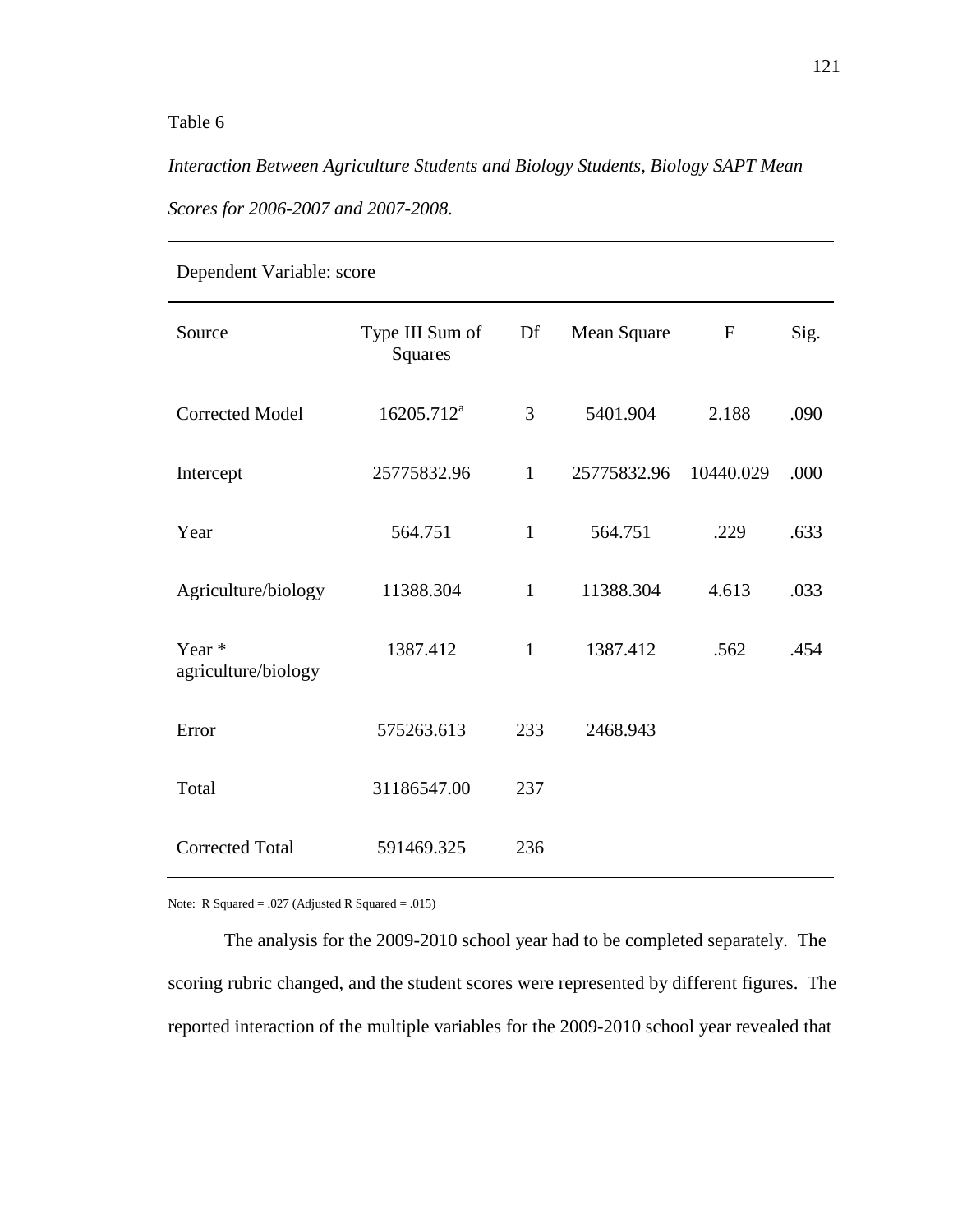there was no statistically significant interaction between Agriculture Concepts student and students not enrolled in CTE  $F(1, 142)=2.184$ ,  $p=.142$ ,  $eta2=.015$ . (See Table 7) Table 7

*Interaction Between Agriculture and Biology Mean Scores 2009-2010.* 

| Source                 | Type III Sum of<br><b>Squares</b> | df           | Mean Square | $\mathbf{F}$ | Sig. |
|------------------------|-----------------------------------|--------------|-------------|--------------|------|
| <b>Corrected Model</b> | $139.390^a$                       | $\mathbf{1}$ | 139.390     | 2.184        | .142 |
| Intercept              | 33015972.72                       | $\mathbf{1}$ | 33015972.72 | 517359.482   | .000 |
| Agriculture/biology    | 139.390                           | $\mathbf{1}$ | 139.390     | 2.184        | .142 |
| Error                  | 9061.916                          | 142          | 63.816      |              |      |
| Total                  | 61681428.00                       | 144          |             |              |      |
| <b>Corrected Total</b> | 9201.306                          | 143          |             |              |      |

Dependent Variable: score

Note: R Squared = .015 (adjusted R Squared = .008)

Research Question 2: How has student enrollment in Career and Technical Education in Mississippi changed between the fall semester of 2002 and the fall semester of 2010?

CTE student enrollment records as reported by the Mississippi Department of Education's State Superintendent's Annual Report (2002-2010) were used to determine participation in CTE programs administered by the Office of Career and Technical Education since the implementation of NCLB legislation. Analysis of these data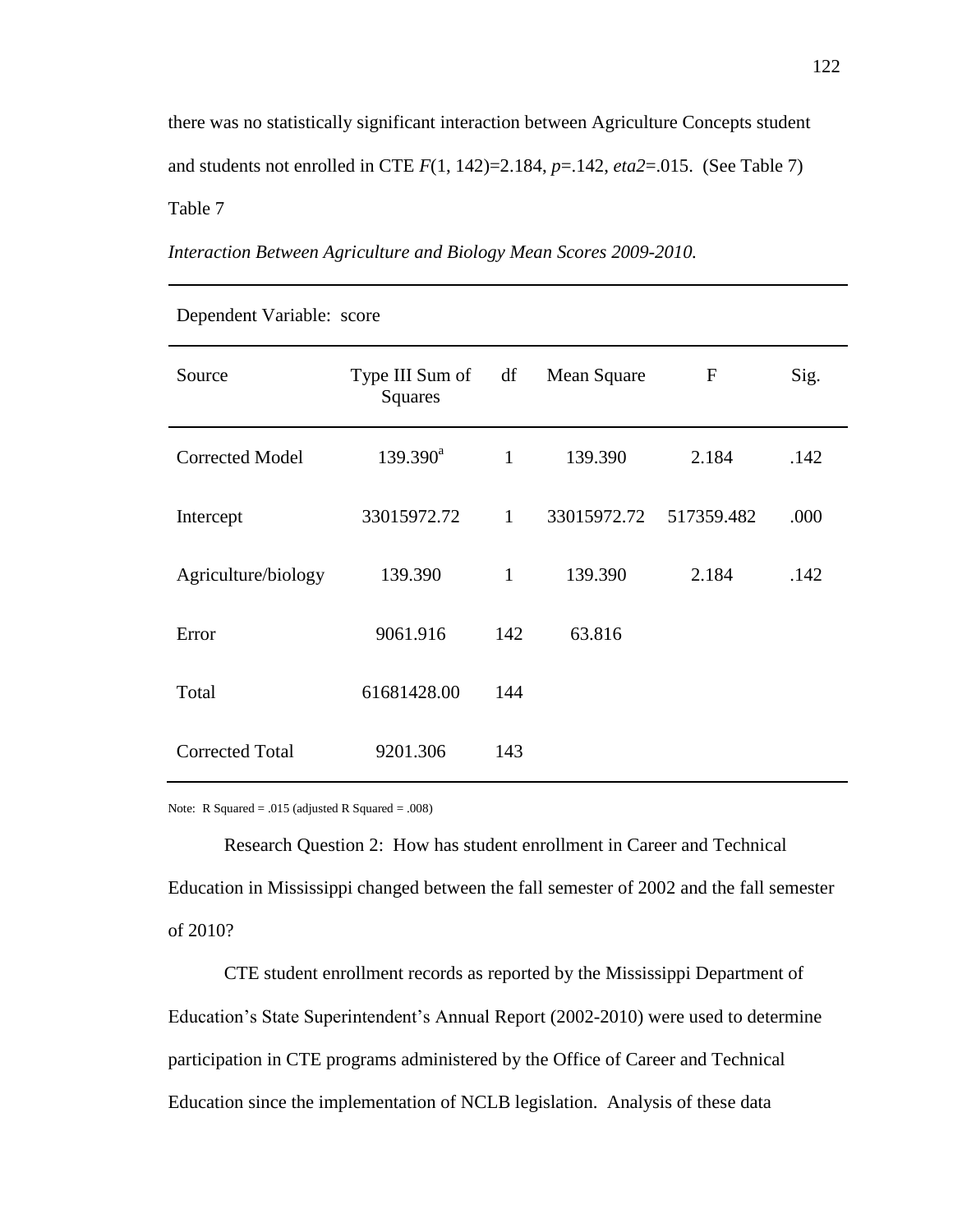established the trends or changes in student enrollment that existed during the era of NCLB (2002-2010). No differentiation was made for the purpose of this study between program areas, ethnicity, or gender.

Examining student enrollment trends in Mississippi CTE programs from the implementation of NCLB, student participation started at 28,325 students being served by 1,000 CTE programs across Mississippi. Student participation in CTE the next four years fluctuated, peaking in the 2006 school year at 29,137 students being served by 1,081 technical programs in the state. From this point, student participation Mississippi CTE programs plummeted to a low in 2009 of 23,178 students being served by the highest number of technical programs ever recorded in the state at 1,289. (See Figure 4)



*Figure 4.* Trend Analysis Representation of Student Enrollment in CTE Programs 2002- 2010.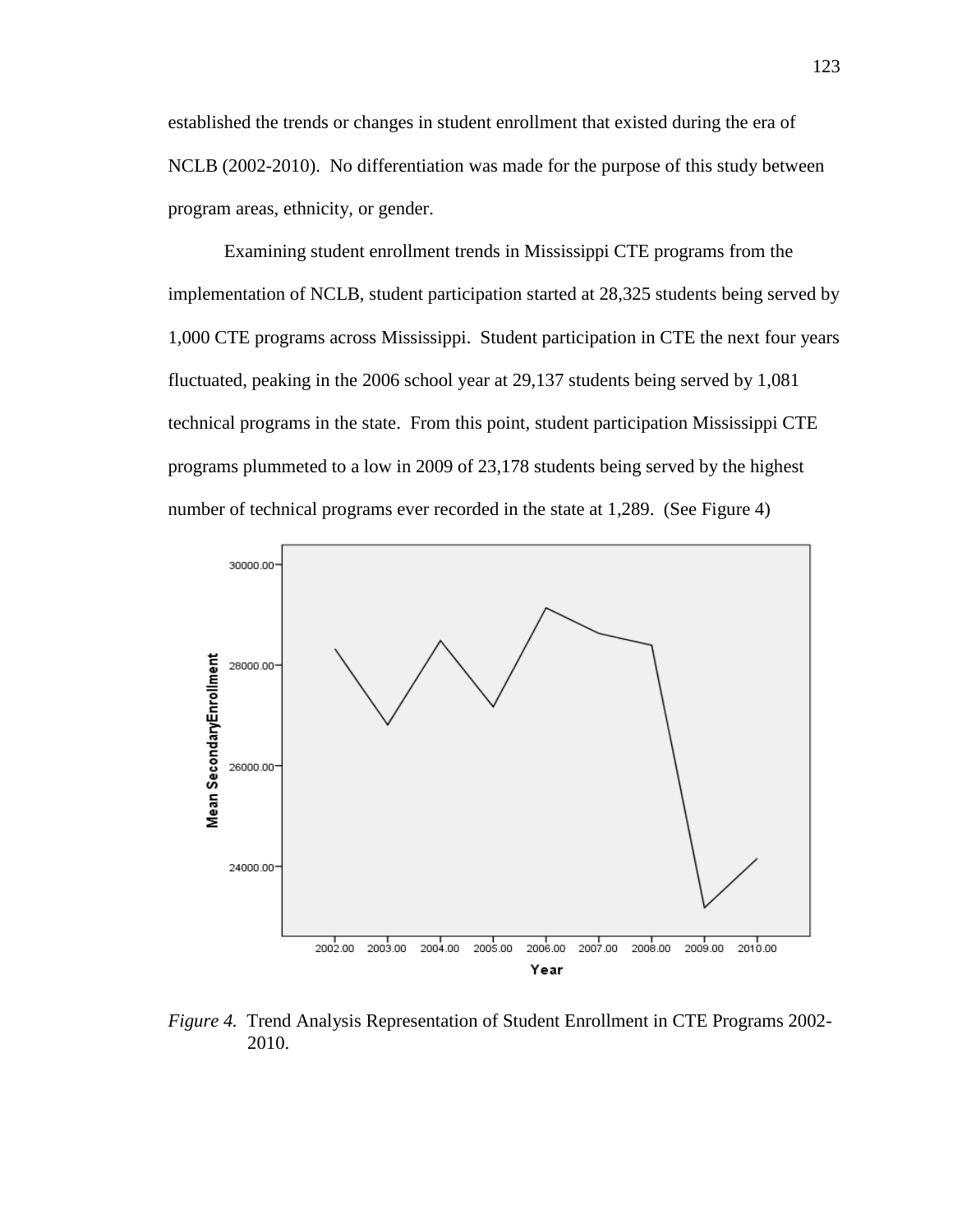#### **Oualitative**

Research Question 1: Were students who completed CTE course sequences in high school not as likely to be competitive in the workforce or college compared to students who did not complete CTE course sequences in high school?

A focus group of former CTE and academic students was developed from a school in Southeast Mississippi to determine student perceptions of their secondary education and to establish whether students who were enrolled in Mississippi CTE programs developed more skills during their secondary education that enabled them to be competitive sooner in the workforce or postsecondary education than academic-oriented students from the same school.

Participants for the focus group were selected from a list of former CTE students identified through Carl Perkins reporting as attending college immediately following graduation from high school and were enrolled or had recently completed a postsecondary program of study. The Carl D. Perkins Career and Technical Education Improvement Act mandated that states track performance-based standards such as program completion and job placement for students enrolled in CTE programs of study. This required school districts to track students from the time they were enrolled in a CTE program until they graduated high school. Districts have to document whether a student enrolled in a post-secondary institution or went into the work force or military. Non-CTE completers were identified by the high school counselors and met the same postsecondary completion criteria. Three individuals participated in the focus group, from a total number of eight students who were contacted. Of the three, two were former CTE students and one never enrolled in a CTE technical program through high school. All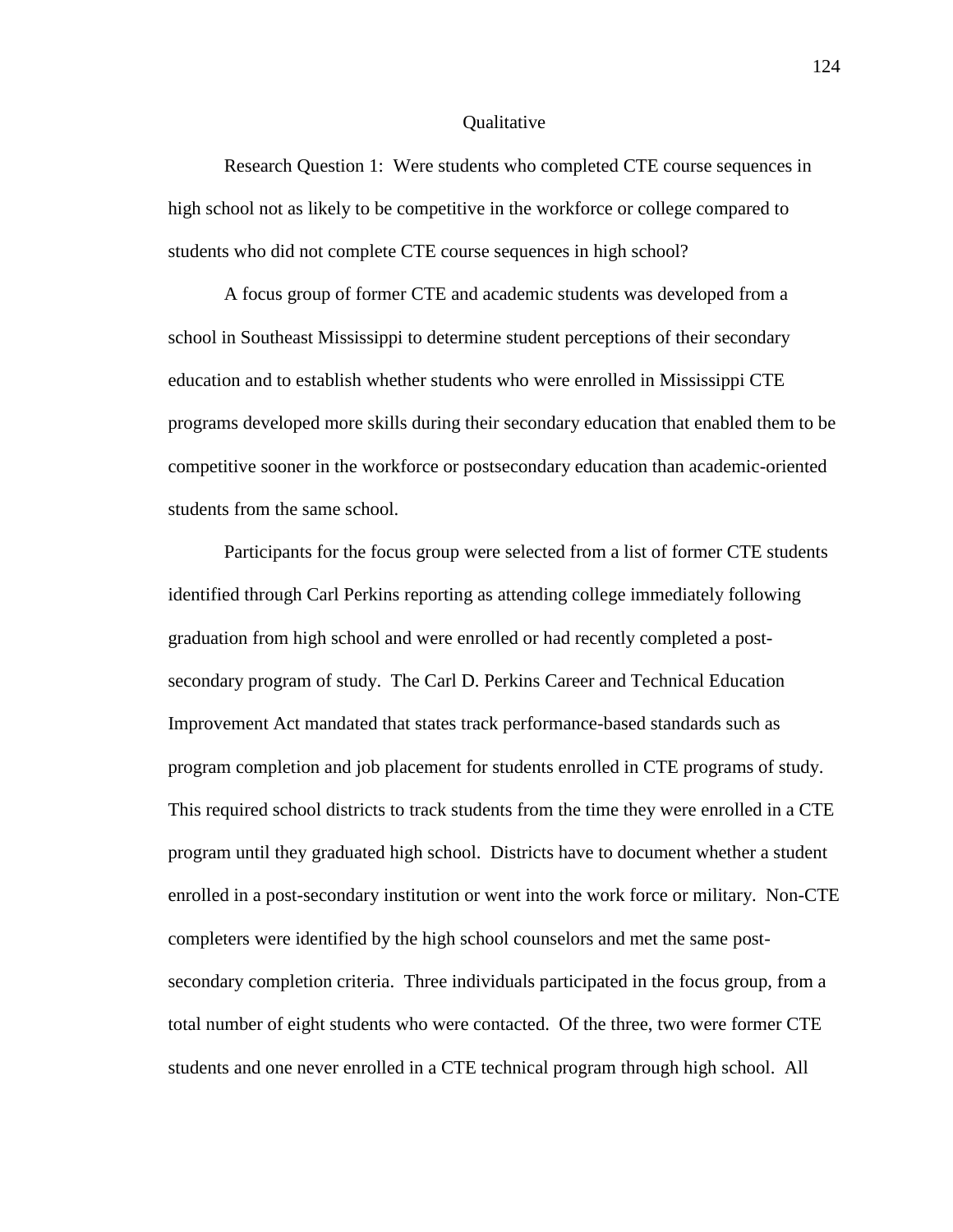three individuals are white female students who have either completed a post-secondary degree or, at the writing of this research, was a senior at the post-secondary level.

The focus group responded to questions that related to the impact that participating or not participating in CTE programs had on their educational careers. Respondents' perceptions are reported below and were recorded by a third party during discussions.

### *Participant 1*

### *CTE Completer*

1. Did you complete a CTE program of study? If so, what made you want to participate in such courses?

> I have always been interested in agriculture and health care; therefore, I completed all of the agriculture and allied health classes that were available to me in order to learn more about my interest and to help me to achieve my future goals.

2. Do you feel that your participation in CTE prepared you for the workforce and/or college? Explain your answer.

> Yes, I am now a Registered Nurse and Allied Health helped me to understand the basics of nursing and what to expect. In my Agriculture classes, I was a member of the FFA, which taught me to be a leader, responsibility, and team work, which is now helping me in my career.

3. If you participated in CTE, which group of teachers (CTE or Academic) had the greatest impact on you in terms of preparing you for the workforce and/or college? Explain your answer (provide examples).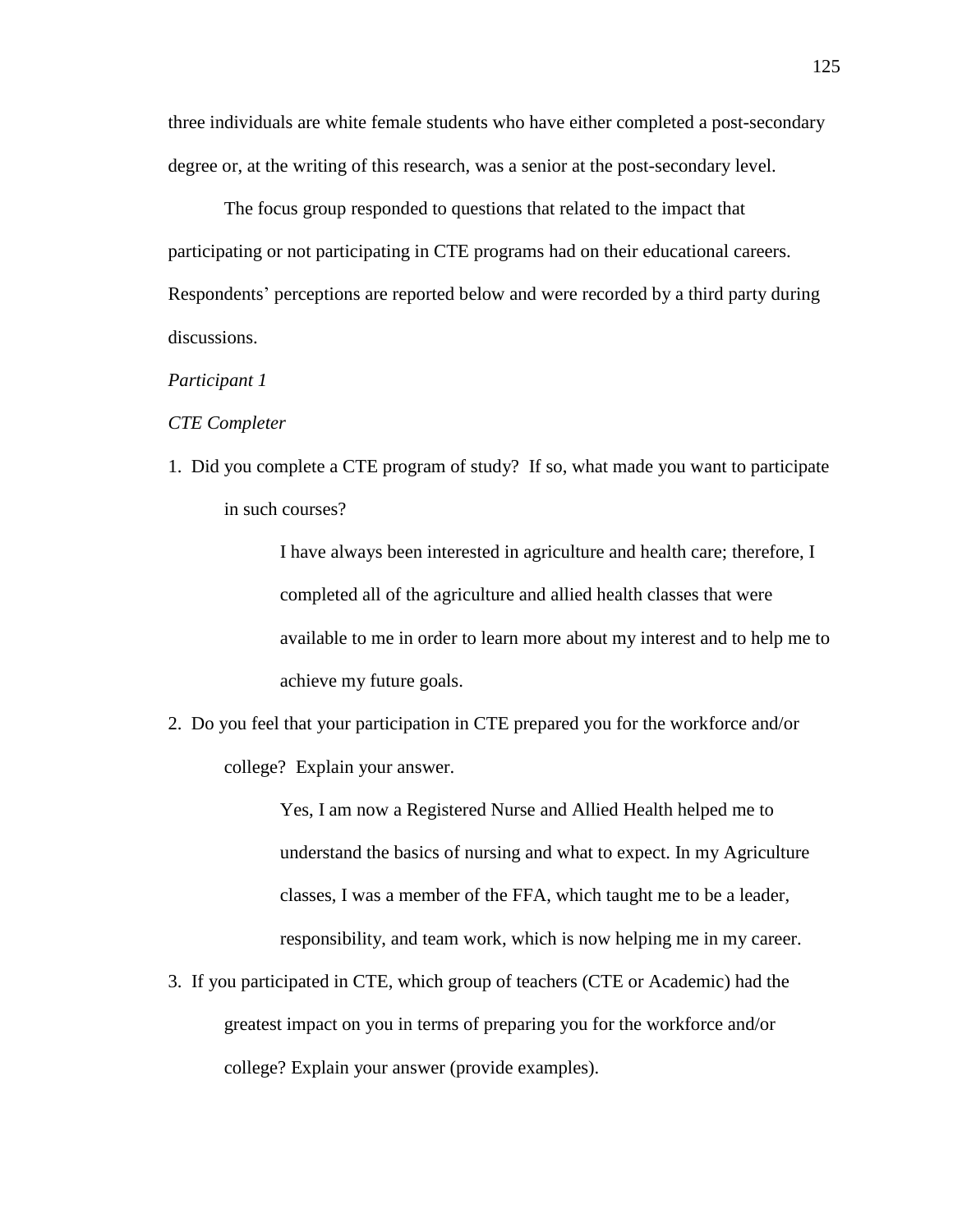I would have to say my CTE teachers had the greatest impact on me just because their classes were beneficial to my future goals, and they taught me skills that I will have for a lifetime. For example, my Applied Health prepped me to become a nurse, which I am now.

4. Do you feel that your high school academic courses better prepared you for the workforce and/or college? Explain your answer.

> Most of my academic courses from high school did prepare me for college, such as algebra, Chemistry, and English, just because I had to take those classes in college, so I did have a background in those subjects. These academic courses could have better prepared me, though, because I did have to teach myself how to study in college in order to make the grades that I needed.

5. Did you participate in a student organization (FFA, HOSA, FBLA, etc)? If so, what impact, if any, did your participation have on your career choice or major in college?

> I participated in FFA and HOSA. FFA did not impact my career choice, but it is helping in the career that I have chosen just because the FFA taught me how to be a leader, work with others, and learn responsibility, which are all vital in the nursing field. HOSA helped me to choose nursing, and it did help me to learn the basics of nursing and what to expect once becoming a nurse.

6. Do you feel that your participation in CTE or not had an influence on your career choice? Explain your answer.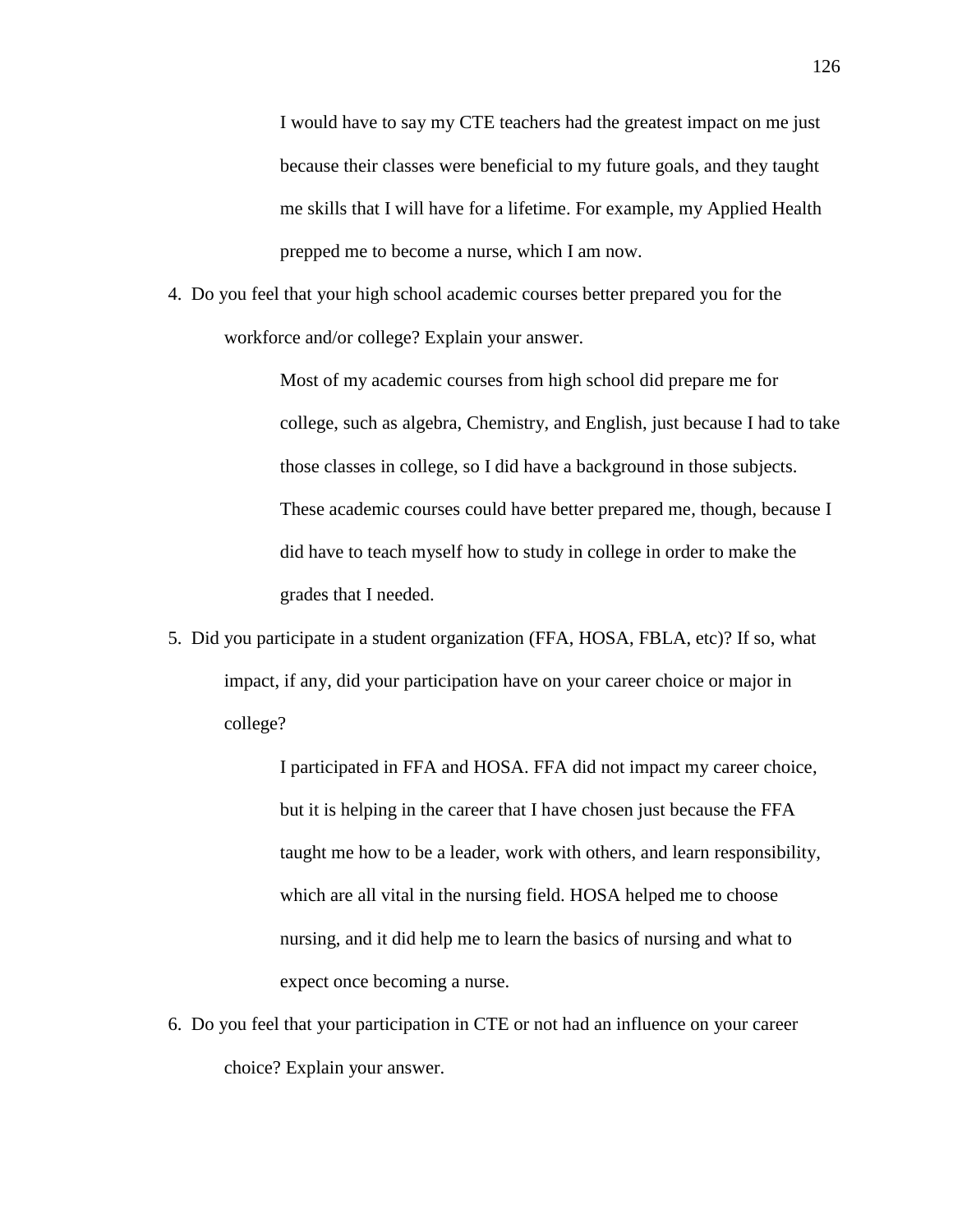Yes, I think that being in Allied Health had an influence on me becoming a nurse. My teacher was a nurse so she was able to teach and relate it to real-life situations and also helped prepare me for what to expect not only for college but for the career field.

7. What is your current status concerning progress toward a degree or employment? (If you have completed a college degree, list the major.)

> I have completed a bachelor's degree in nursing and have passed my state board exam. I am currently employed at a local hospital as a Registered Nurse.

# *Participant 2*

# *CTE Completer*

1. Did you complete a CTE program of study? If so, what made you want to participate in such courses?

> Yes, I did complete a CTE program of study. My reasoning for enrolling in this course was its appeal to many different learning styles through the use of the modules (i.e., students were able to learn from hands-on experiences, textbooks, and many other sources).

2. Do you feel that your participation in CTE prepared you for the workforce and/or college? Explain your answer.

> I do not feel I was adequately prepared for college or the workforce upon graduating high school. One of the main arguments I have regarding college preparedness is that the high school I attended did a poor job in teaching study habits. Also, my high school did not offer any type of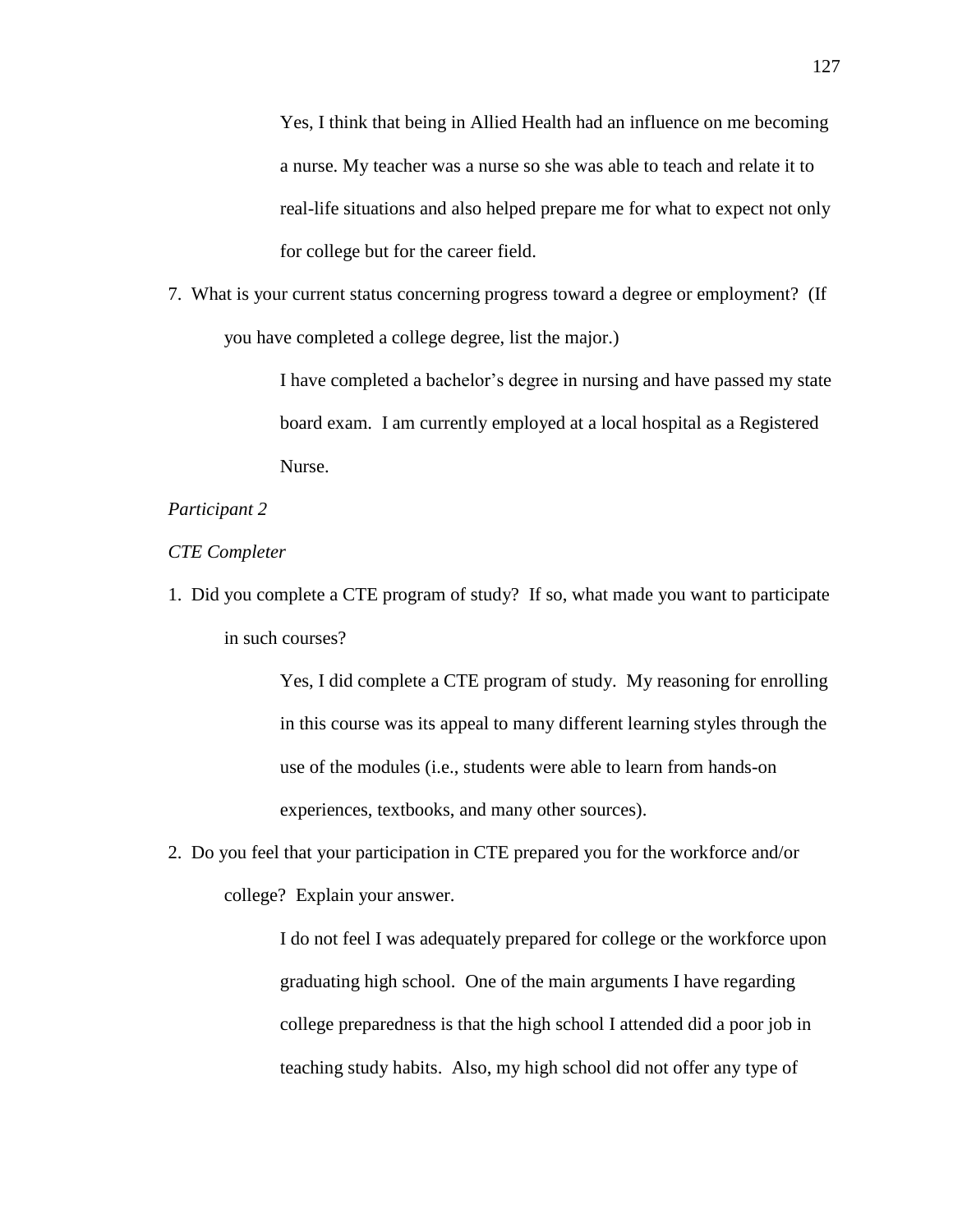accelerated class, which I believe put me at a disadvantage. As for being prepared for the workforce, I believe my high school did a poor job of teaching the importance of work ethic and attendance. In my opinion, CTE courses were the ones that came closest to preparing me for a lifetime career. While enrolled in these courses, I was able to join a student organization that taught me leadership skills and the importance of personal growth. The course allowed me to develop my communication and team work skills.

3. If you participated in CTE, which group of teachers (CTE or Academic) had the greatest impact on you in terms of preparing you for the workforce and/or college? Explain your answer (provide examples).

> In my opinion, the CTE teachers had the greatest impact on my development as a student. More often than not, CTE classes were smaller than academic classes. I believe the class sizes allowed for more individualized attention. I also believe that this greater impact was a direct result of the passion that my CTE teachers had for their jobs.

4. Do you feel that your high school academic courses better prepared you for the workforce and/or college? Explain your answer.

> I feel that my high school academic courses could have better prepared me for the workforce and/or college. I believe more attention needs to be given to career exploration. I also believe that academic classes need to be more challenging. More focus needs to be put on research and team projects.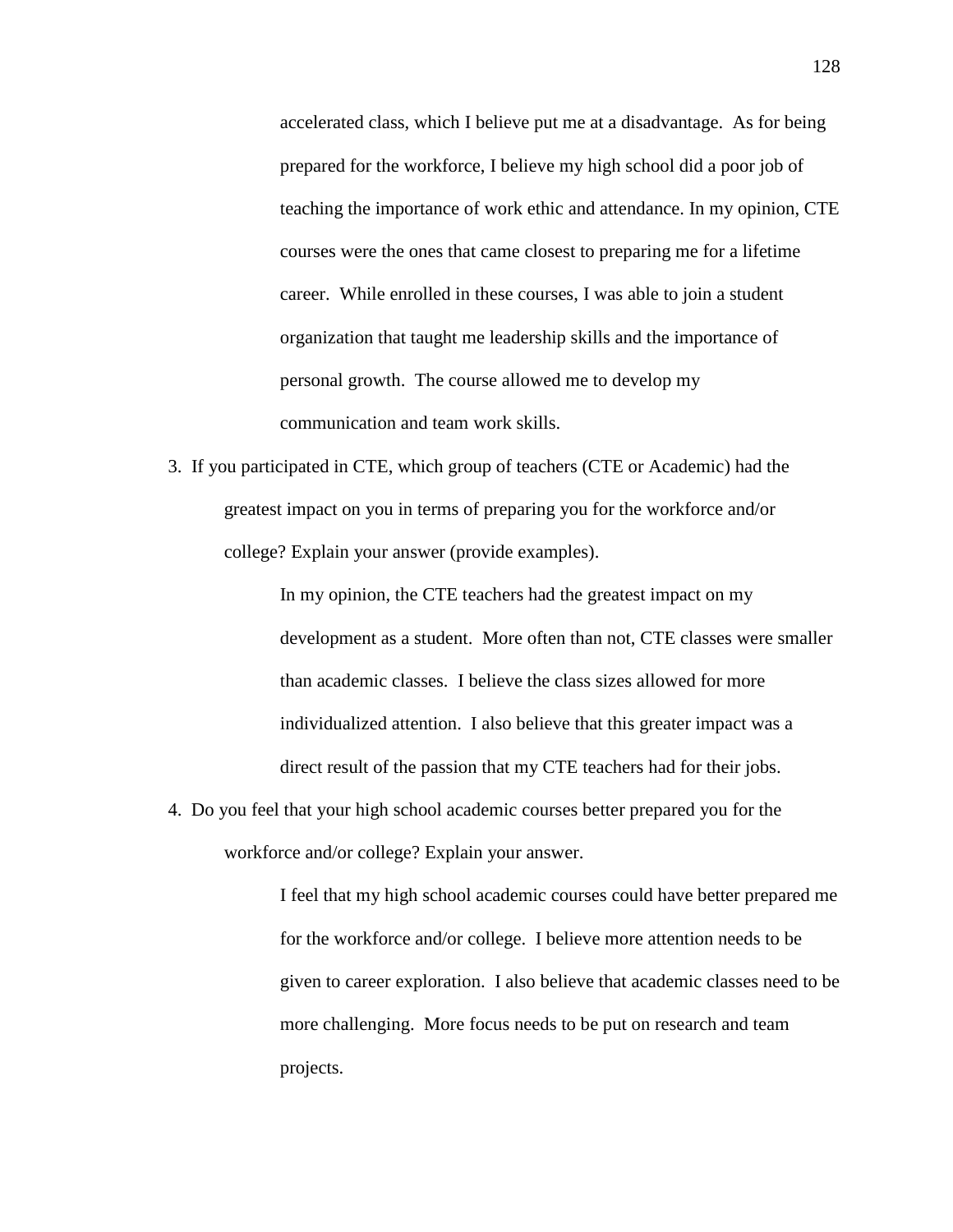5. Did you participate in a student organization (FFA, HOSA, FBLA, etc.)? If so, what impact, if any, did your participation have on your career choice or major of college?

> I participated in many student organizations. I was a member of FFA, HOSA, and FBLA. Most of my time was devoted to being a member in the FFA. Although I did not choose a career in agriculture, the FFA did prepare me for my career by teaching me how to work in a team environment, how to communicate effectively, and how to manage projects.

6. Do you feel that your participation in CTE or not had an influence on your career choice? Explain your answer.

> I do not believe my participation in a CTE course influenced my career decision. However, I think skills I learned through my participation in Vo-Tech courses enabled me to be a better employee.

7. What is your current status concerning progress toward degree or employment? (If you have completed a college degree, list your major.)

> I completed my Bachelor's of Science in Business Administration, with an emphasis in Accounting in the spring of 2011 from The University of Southern Mississippi. Currently, I am working on my Master's of Professional Accountancy at The University of Southern Mississippi.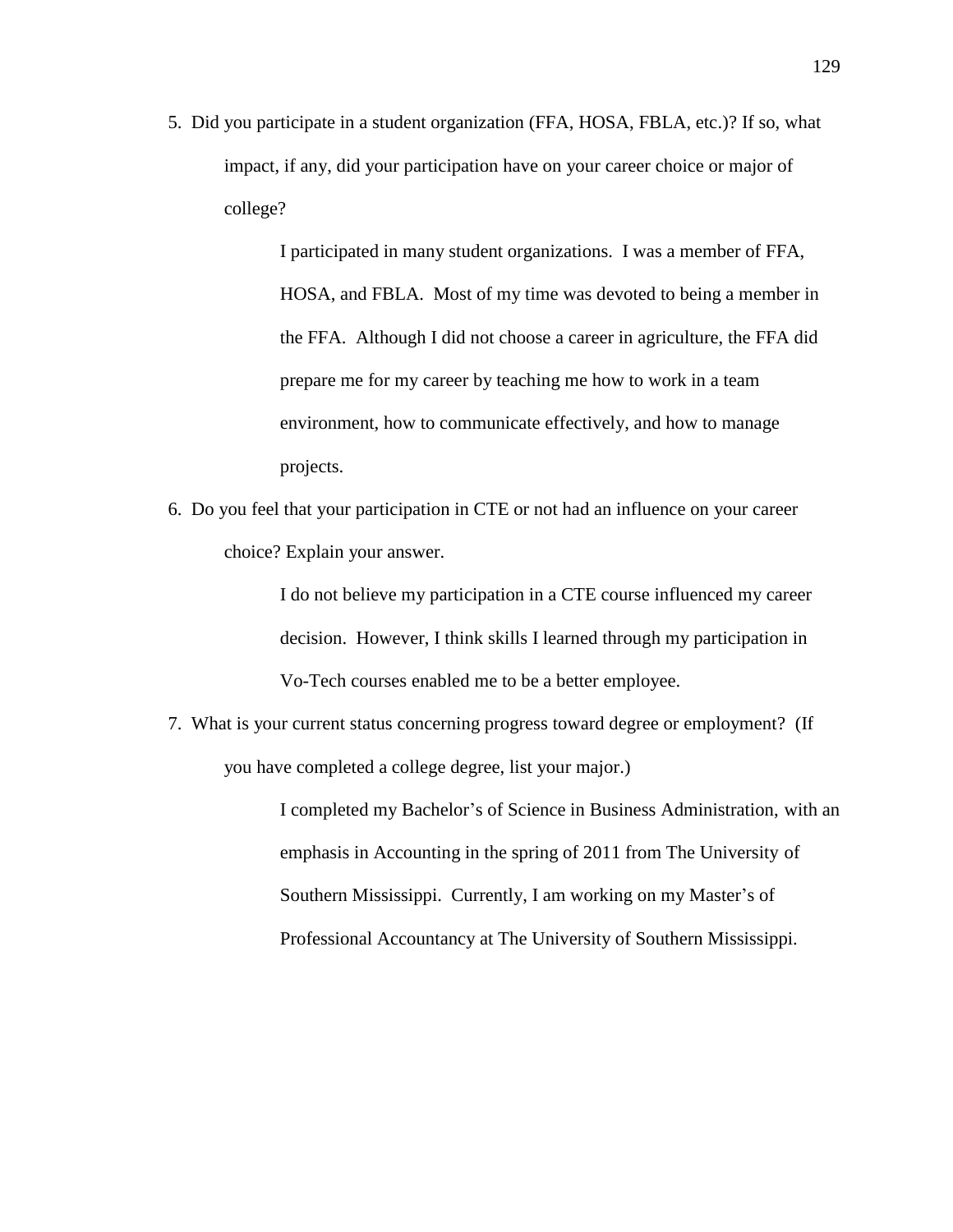### *Participant 3*

### *Non-CTE Completer*

1. Did you complete a CTE program of study? If not, what made you choose not to participate in such courses?

> I did not choose to complete any CTE courses because none of the courses that I was interested in fit my schedule and allowed me to play sports.

2. Do you feel that your participation in CTE prepared you for the workforce and/or college? Explain your answer.

Not applicable

3. If you did not participate in CTE, what impact did your academic teachers have on you in terms of ensuring you were prepared for the workforce and/or college? Explain your answer (provide examples).

> My academic teachers prepared me not only mentally, but [they also] gave me an outlook on what to expect at the next level. I learned college-level vocabulary and took extra classes that helped me prepare for the ACT.

4. Do you feel that your high school academic courses better prepared you for the workforce and/or college? Explain your answer.

> Yes, I believe that some did prepare me; however, I do believe that I was not as prepared as I should have been in some subjects.

5. Did you participate in a student organization (FFA, HOSA, FBLA, etc.)? If so, what impact, if any, did your participation have on your career choice or major in college?

Not applicable.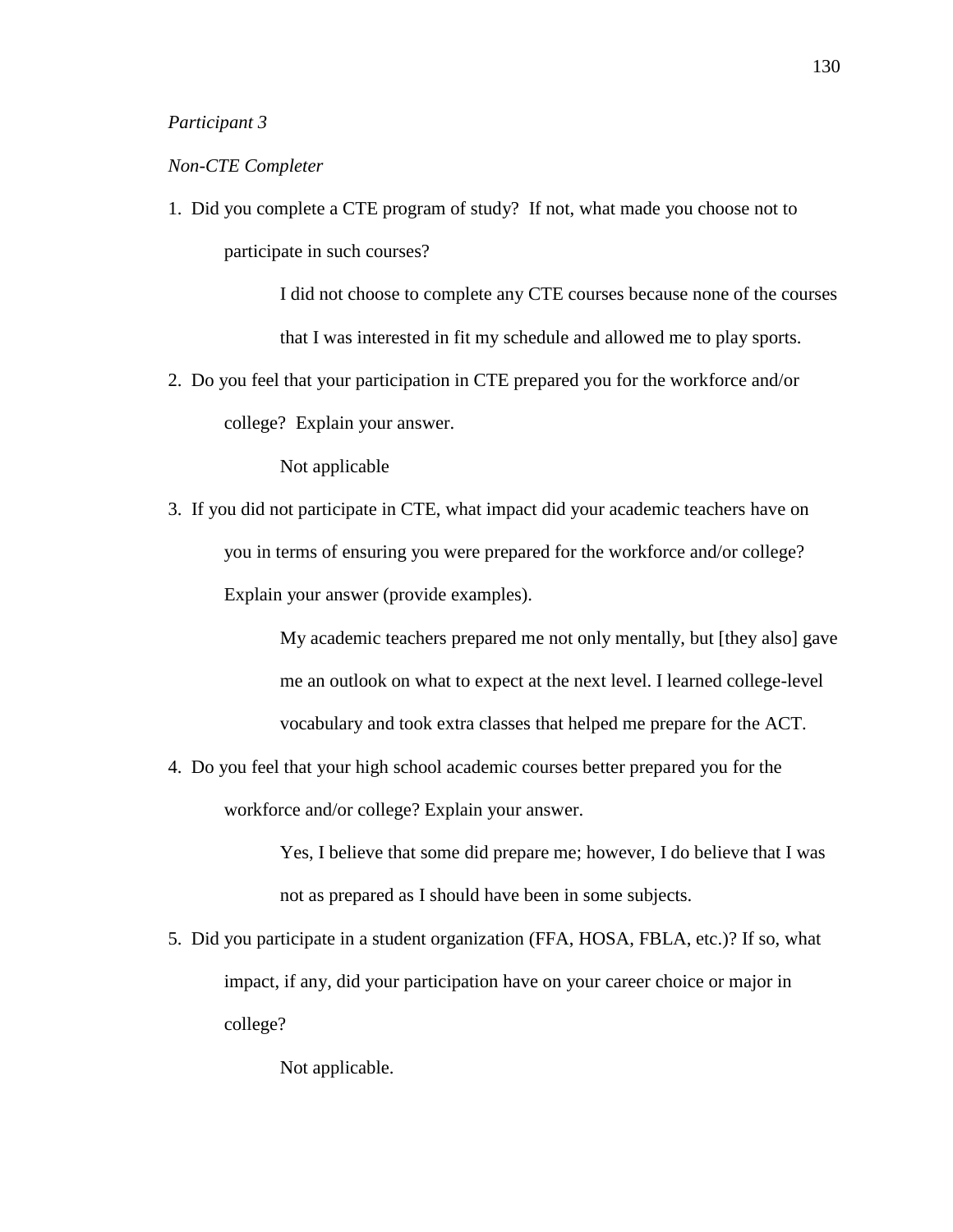6. Do you feel that your participation in CTE or not had an influence on your career choice? Explain your answer.

No response.

7. What is your current status concerning progress toward degree or employment? (If you have completed a college degree, list your major.)

> I currently have an associate's degree and [am] working on my Bachelor's in Health Informatics in hopes of being able to apply for the Occupational Therapy program at a local university.

### Summary

This research represented an in-depth look at the impact of NCLB on CTE in Mississippi and can be used as a valuable tool as initiatives move forward, such as "Common Core" and other mandates being implemented into public education, so that leaders and educators alike can develop programs of study that meet the needs of schools and provide students with technical training. Collaboration between skilled educators results in a more complex and learner-rich environment that helps meet the assorted requirements of student growth and development. This research will help inform readers in terms of the perceptions of school reform policies and the extent to which CTE has enabled students to become more competitive not only in the workforce, but also as students enrolled in secondary and post-secondary programs of study.

While the research showed that there were no effects between CTE and non-CTE students in biology on subject area test for Mississippi, there were interactions between CTE and non-CTE students in language arts and algebra. The relationships were significant for completers and the years in which language arts and algebra courses were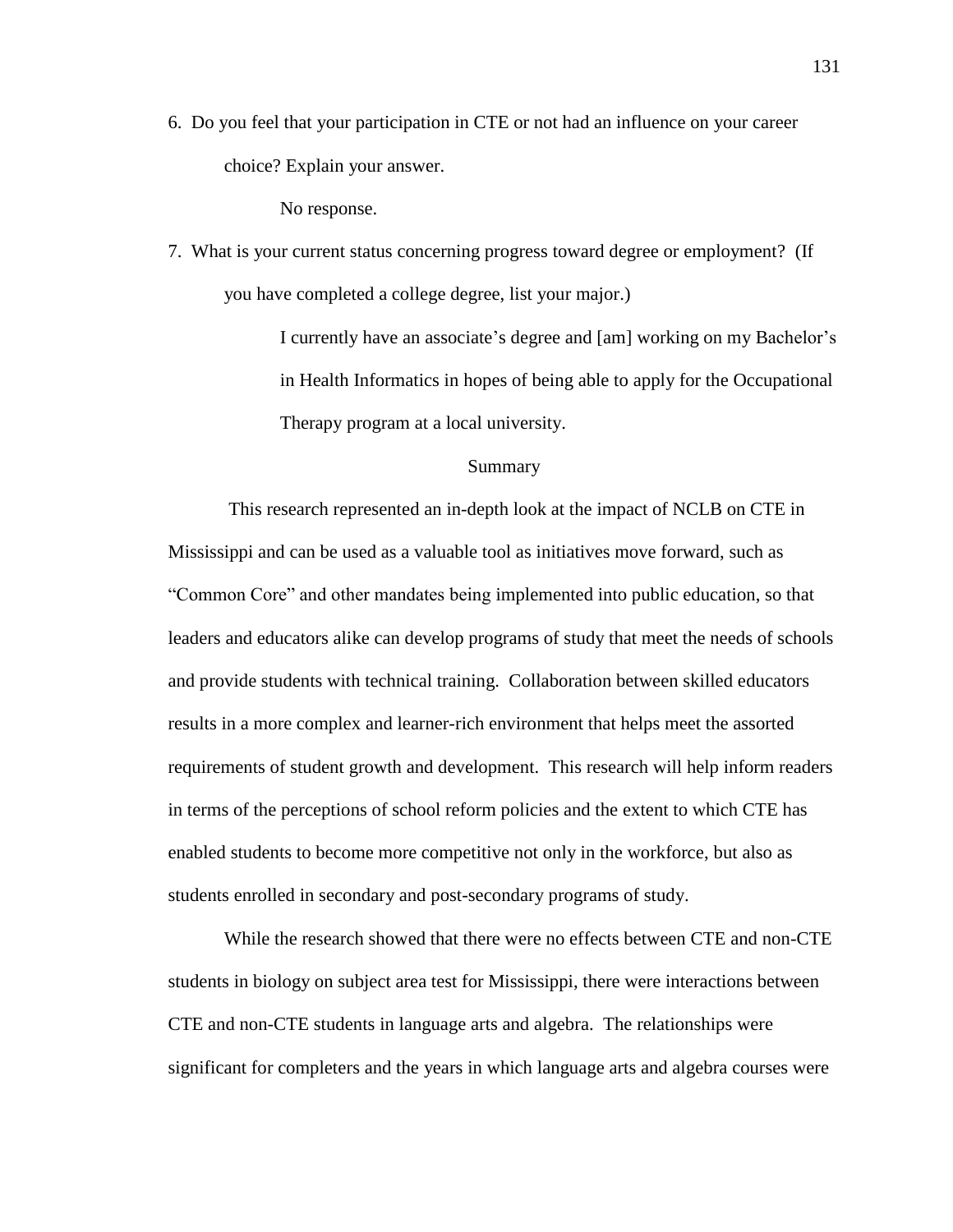taken. A more refined evaluation of students in a particular school district offered the point that students enrolled in Agriculture Concepts courses scored higher than students only enrolling in biology on the state test, but there was no effect for the year or on the interaction between year being enrolled in agriculture or in biology. Student enrollment trends in CTE programs varied from year to year beginning with NCLB legislation in 2002 and reaching a high during the 2006 school year. From that point until the 2009 school year, CTE programs in Mississippi experienced a continuous drop, with the greatest decrease between the 2008 and 2009 school years. This time frame coincided with when the mandates of NCLB were being implemented in Mississippi, and one of the major impacts was on student participation in CTE programs.

In terms of the focus group participants, overall each participant believed they could have been better prepared for college through their high school experience; however, the individuals who participated in CTE programs felt that CTE prepared them better for their choice of career than academic courses. The CTE completers also expressed their reasoning for CTE participation was they had interest in careers that were represented by particular CTE programs. The non completer had scheduling conflicts due to athletics and advanced placement that prevented her participation in CTE.

Exposing students to work and career-ready experiences enabled the students to develop opportunities for learning that gave them the capacity and knowledge required to remain competitive in a global economy. Understanding the influence that an increased focus on academic courses has had on CTE programs will enable school leaders and district planners to become better prepared as redesign models and career pathways begin to transform public education in the future. Educational organizations that use this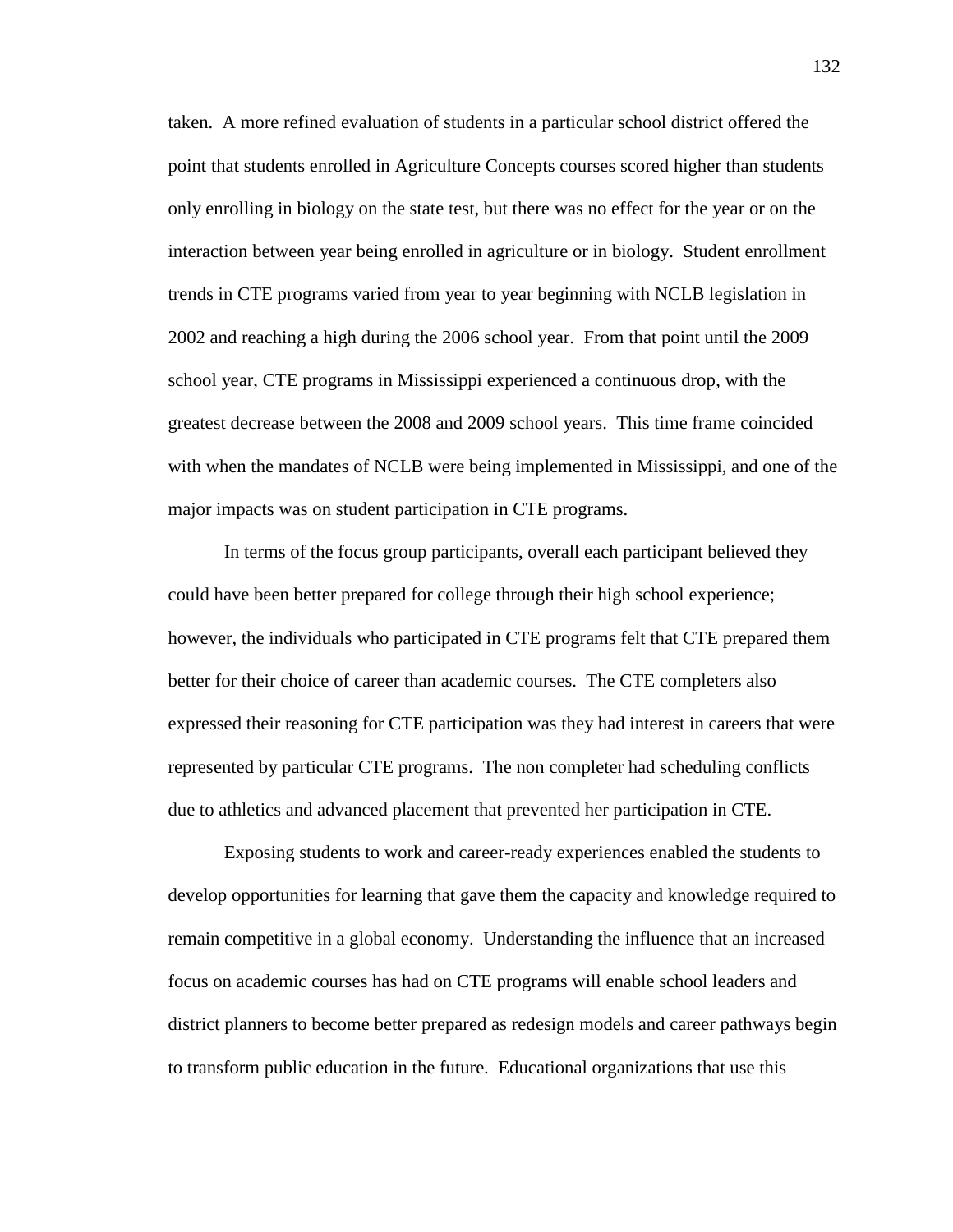research to embrace and promote CTE should see reduced class sizes, increased attendance, and decreased dropout rates, as well as the development of performancedriven curricula that reach across a variety of skilled areas and conceptualize the goals of CTE and academic programs alike.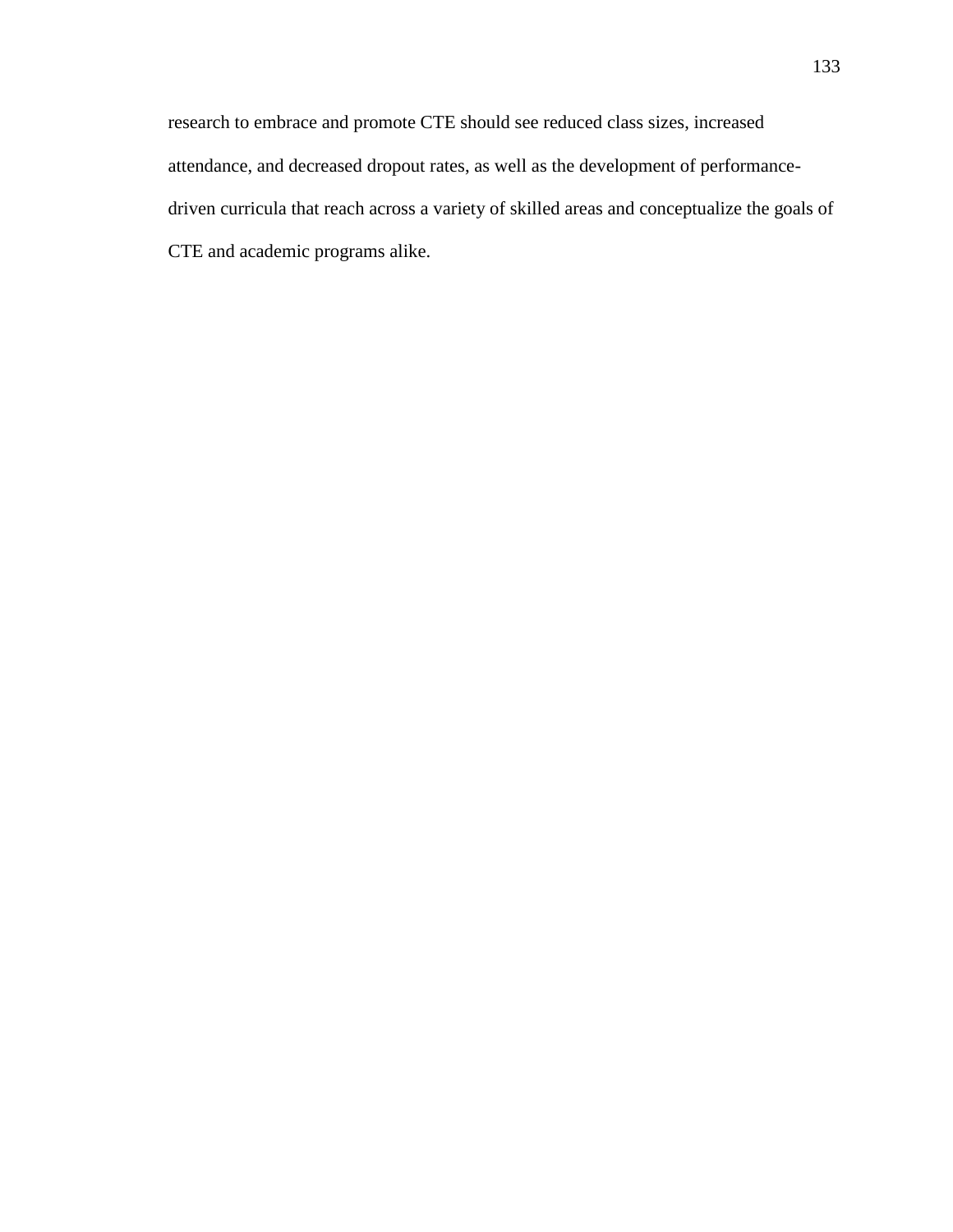#### CHAPTER V

## SUMMARY OF STUDY

#### **Introduction**

Career and Technical Education (CTE) can have a tremendous influence on filling the skill gap between school and work, placing emphasis on work ethics, self-motivation, personal accountability, punctuality, time management, and professionalism—all qualities that have driven American capitalism. The reputation surrounding CTE as a less demanding track for secondary students has not encouraged CTE program growth through the midst of recent school reform initiatives. Typically, it was considered that, when students participate in CTE courses that lack academic rigor, academic success did not improve.

The rationale for this study was to determine the effect(s) of No Child Left Behind legislation on Career and Technical Education. Two main areas of focus pertained to student enrollment in CTE courses and the comparison between students enrolled in CTE courses and students not enrolled in CTE courses on the Mississippi Subject Area Test scores. The primary focus of this research was to determine if the implementation of No Child Left Behind (NCLB) has influenced student participation in Career and Technical Education (CTE) programs in Mississippi. The data gave insight into:

- 1. CTE student enrollment decreases, increases, or remaining the same over this time period.
- 2. CTE programs' influence on student achievement on state proficiency exams for students who were enrolled in CTE and those who were not.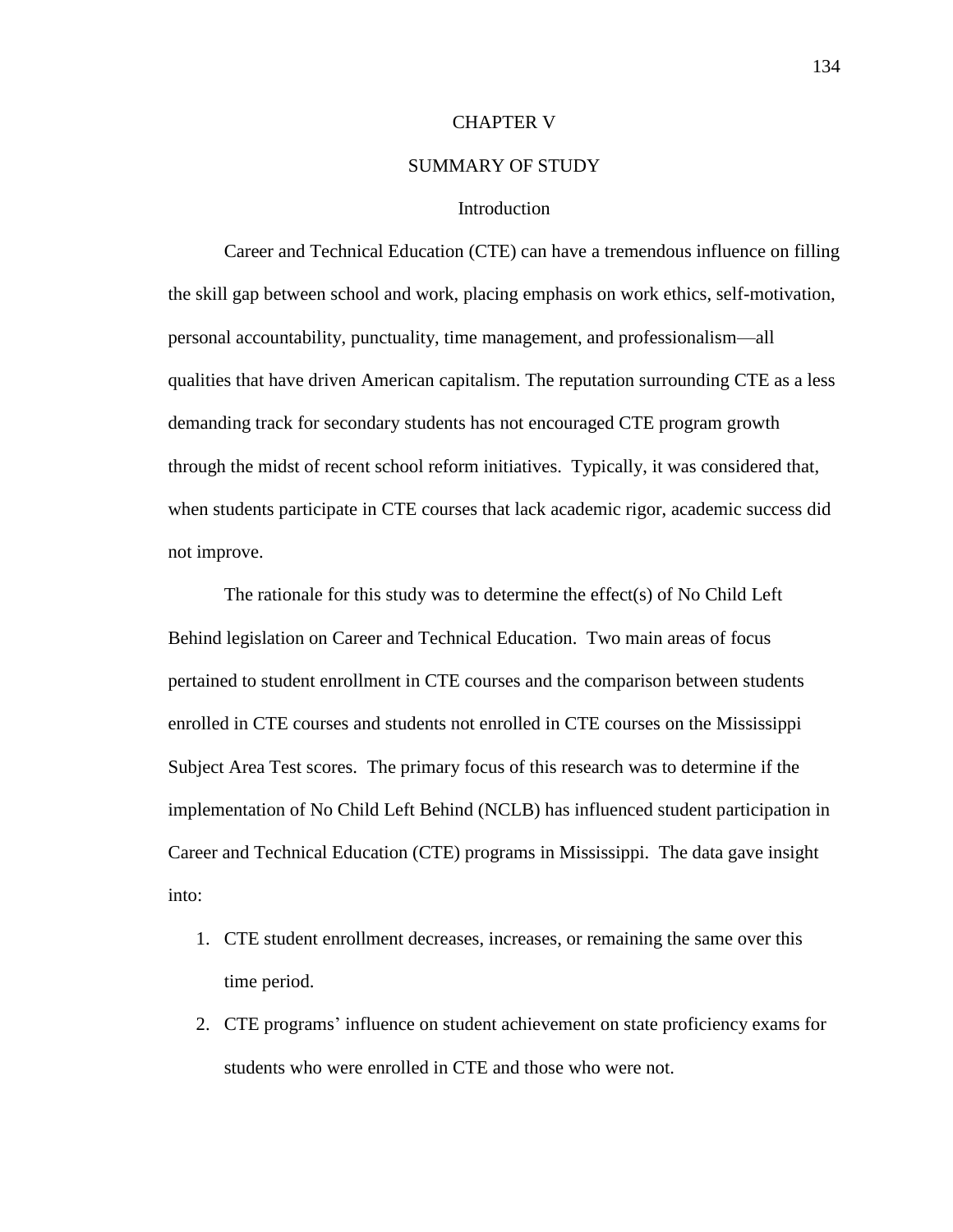- 3. CTE's ability to track the number of program completers in skilled jobs, military, or post-secondary education (two or four years).
- 4. Relationships that demonstrate if CTE contributes to or has sufficient rigor compared to academic courses.
- 5. Students who were enrolled in CTE programs developed additional workplace skills during their secondary education that enabled them to be more efficient or have an advantage sooner in the workforce or college than academic students.

This study used a combination of data analysis. Most components instituted a quantitative approach aligned with descriptive statistics to report outcomes. Specifically, mean differences were used to make comparisons between student test scores. All quantitative data were retrieved in an electronic format from the Mississippi Department of Education for statistical calculation. All of the archival data required to complete this study were a matter of public record. The archived data represented in this study were derived from student scores on the Mississippi Subject Area Testing Program in the areas of language arts, biology, and algebra. These test instruments were used by MDE for all students' enrolled in/attending publicly funded high schools to measure student proficiency in the tested secondary subjects.

Statistical analysis was used to compare the mean differences of biology, algebra, and language arts subject area test scores for Mississippi of CTE program completers and students who were not enrolled in CTE programs for the last two years. Second, data were collected to maintain CTE's validity at providing a meaningful contribution to the educational process. Data from a high school located in Southeast Mississippi were used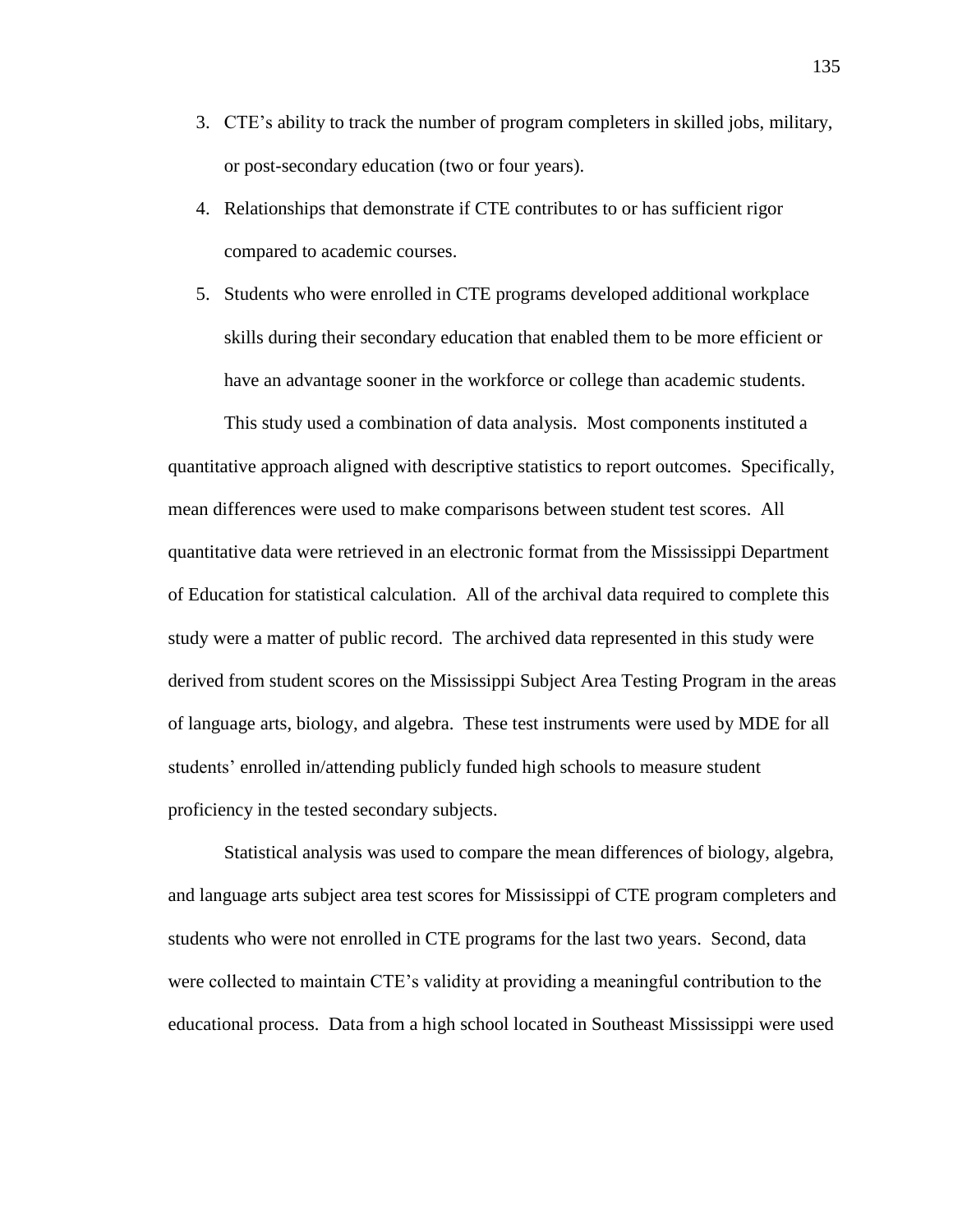to compare students' biology scores on the Mississippi Subject Area Test to determine if there was a relationship between the two exams.

All archival data received from MDE were formatted and coded in a manner that protected all individuals from identification. Because only the mean scores between the total non completers and total completers for the SATP and MS-CPAS2 in Mississippi the previous two years were used, no individual student information was identified in the scope of this research.

Finally, a focus group discussion was conducted with former students from a high school in Southeast Mississippi, two of who completed CTE course sequences and one of whom chose not to enroll in CTE programs. The focus group participants responded to questions related to the impact that participating or not participating in CTE programs had on their careers. Respondents' perceptions were recorded by a third party during discussions and reported appropriately.

#### Conclusions and Discussion

Since the implementation of NCLB in January of 2002, a tremendous amount of finances, attention, and focus have been placed on increasing student academic performance. A large amount of research has been conducted on the NCLB Act; however, in relation to the effects on CTE programs the research was limited and has been primarily conducted at the beginning implementation stages of the new initiative. Still, effects were being felt as a result of this legislation that should and need to be addressed. This research attempted to reflect on the effects that NCLB had or will continue to have on CTE programs. Several important components have been identified that have had an impact on CTE programs and educators. This research presented a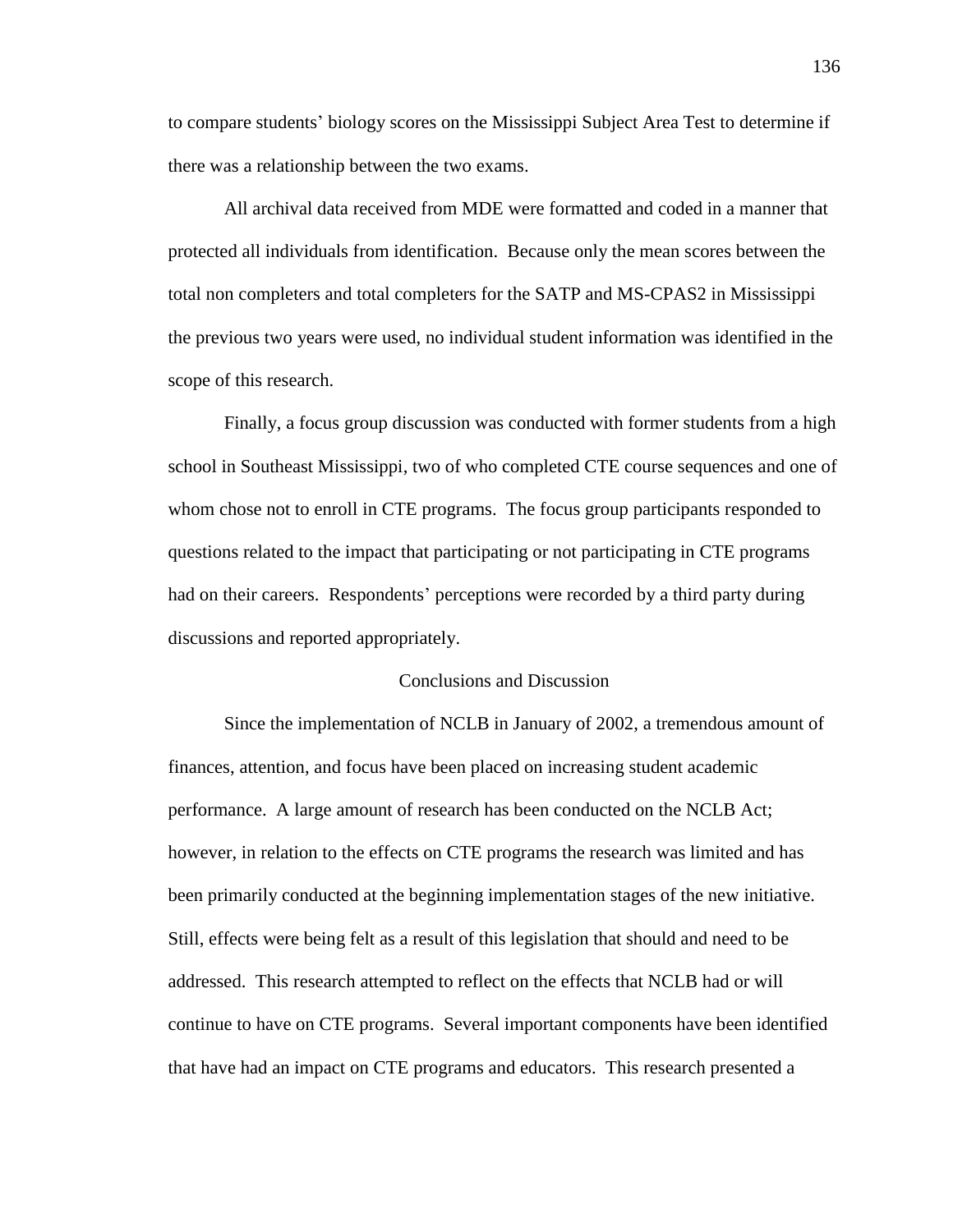unique review of how the NCLB legislation has impacted CTE programs in Mississippi during the first decade of the  $21<sup>st</sup>$  century. Two main focal points that are the driving force behind this research are a) how the implementation of NCLB has influenced student participation in CTE programs and b) comparing student achievement for secondary students who have completed a CTE program of study and secondary students who have not completed a CTE program of study.

The trends toward what CTE students look like were beginning to change as prerequisite programs that required students to take remedial course offerings in many instances were preventing participation in CTE programs. With a limited amount of data and even less current research focusing on student participation in CTE courses, shifts in student enrollment were not completely representative of student participation in relation to the prominence that school districts have placed on preparation for academic assessments in recent years.

The sharp decline in student participation in CTE programs that began in 2006, culminated with the lowest student enrollment across the last decade in the 2009 school year, while the total number of programs offered throughout the state increased. This decrease in student enrollment was directly influenced by the emphasis being placed on state-tested subject areas. Mississippi has continuously lagged behind the nation on most, if not all, indicators related to student performance. NCLB forced the academic world to adjust, all the while never taking into consideration what the implications on CTE would be or, more importantly, what skills students acquired through CTE. While research was varied, gaps still remained between students who participated in CTE programs and those who did not. As more academic emphasis was being incorporated into CTE courses, the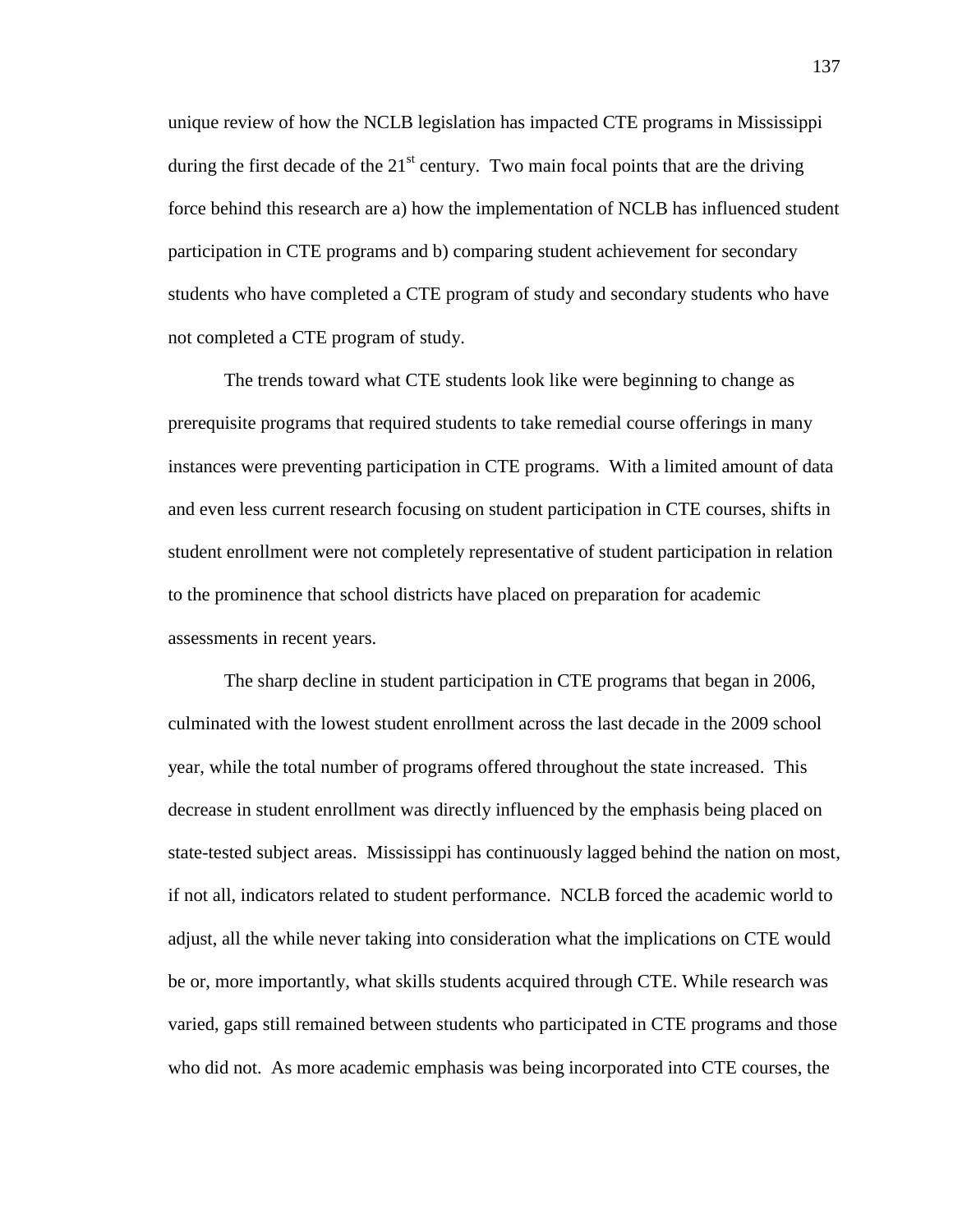reputation of such courses as less demanding was shifting in a positive direction. "The current major focus of CTE is to require all students to participate in a combination of CTE and academic courses and to focus on broad career clusters instead of specialized jobs in CTE courses" (Fletcher, 2006, p. 5).

The data in this study suggested that with the decreased enrollment, Mississippi was caught in the tidal wave of NCLB mandates. Student enrollment appeared to be making a transition back to a positive trend. The upward trend was happening due to several factors. First, Mississippi, like most states in recent years, had been under the pressure of reduced budgets. This strain on the education system caused school districts to cut back on the number of teacher units, which in turn increased class size. While student populations continued to grow, it became more difficult for school leaders to create schedules where student needs were met. The overflow more often than not had been aimed into CTE programs that allowed a more open scheduling process and created opportunities for CTE leaders to expose students to what CTE programs provided in terms of student preparedness.

Secondly, CTE centers became more receptive of different student demographics. Many CTE centers in Mississippi were now allowing ninth graders into their programs. Allowing this demographic to participate in CTE was a transition that has long been debated and often brought contention into the discussion, due to the fact that ninth graders typically have not matured to a level where they are ready to focus on the skilled training that accompanies CTE programs. Curriculum transitions that focus on College and Career Readiness and Career Academies are two other areas that allow CTE programs to consider different demographics. Mississippi was in the process of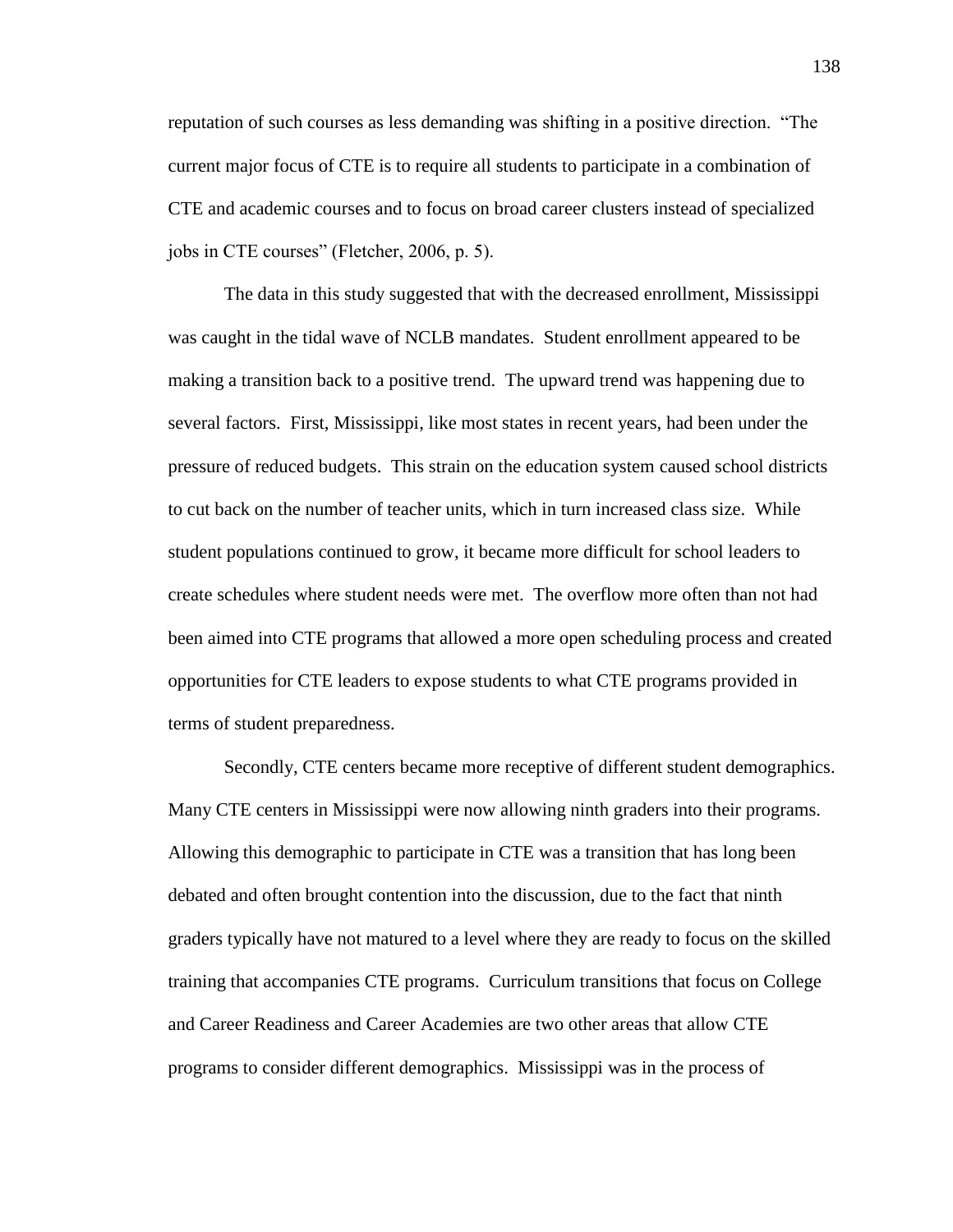undergoing major curriculum overhauls within CTE. This shift was moving the curriculum toward meeting the standards that the Common Core will impose over the next decade. As Career Academies allowed students the option to merge with CTE course offerings that make meaning of their academic studies, more emphasis was placed on Career Academies as the evolution of student achievement pushes forward.

Student achievement remained at the forefront of school reform; CTE's ability to provide and demonstrate a rigorous contribution toward meeting the requirements of academic courses will determine how integration and cross-curriculum training will be implemented. "Federal vocational policy now places priority on ensuring that students in vocational programs are academically well prepared for success in both postsecondary education and the labor market" (Silverberg et al., 2004, p. 86). In a press release by the National Association of State Directors of Career Technical Education Consortium (2005) the Southern Regional Education Board stated that, "students who complete a rigorous academic core coupled with a career concentration have test scores that equal or exceed college prep students. These students are more likely to pursue postsecondary education and be less likely to quit" (p. 1). More recently, the National Center for Educational Statistics (Levesque et al., 2010) reported, "these studies have shown that gaps in academic course taking and achievement between CTE participants and their nonparticipating classmates have narrowed" (p. 1).

Subsequently, this research produced similar findings. When considering students' scores from across the entire state, minor differences were found in terms of those students who completed a CTE technical program and students who on average scored higher on standardized tests but were considered non completers with one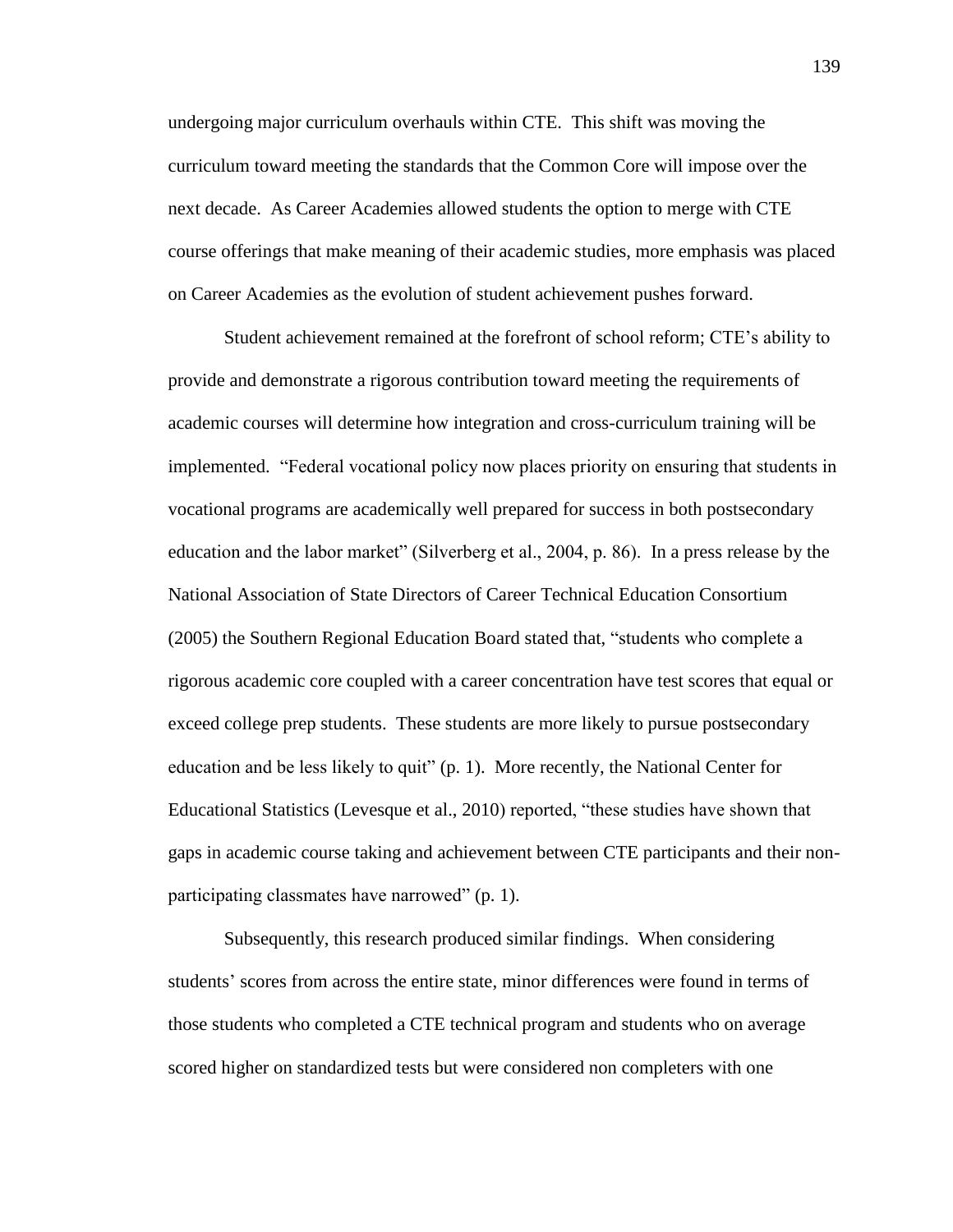exception. Students' scores on the Mississippi SATP language arts test for the 2009- 2010 school year were higher for CTE completers, as was a common trend within CTE research. As more academic emphasis continued to be incorporated into CTE courses, the inclination of less demanding was shifting in a positive direction. Contrary to research that defines a relationship between student achievement and relevance of course work and involvement with teachers, "other analyses have shown that the academic achievement of CTE participants as measured by standardized tests has increased over time, particularly in reading and math" (Silverberg et al., 2004, p. 25). Findings within this research agreed, showing that in Mississippi students who participated in technical CTE programs of study had higher rates of growth in language arts and algebra between the 2008-2009 and 2009-2010 school years.

At a more local level, students at a school district in Southeast Mississippi produced similar results on the Mississippi SATP biology exam. When student state test scores were compared based on whether the students were enrolled in the local agriculture program or not, the CTE students' scores were greater than those of the non completers two out of three years that results were given. Scores indicated that students enrolled in CTE programs can produce satisfactory, even exemplary, results in terms of standardized tests.

More importantly, when looking at former secondary student perceptions of the impact CTE had in making them competitive in the workforce or college compared to students who did not complete CTE course sequences in high school, the answers present important results. In the focus group, none of the three participants felt like their high school experience prepared them adequately for the workforce or college. For the two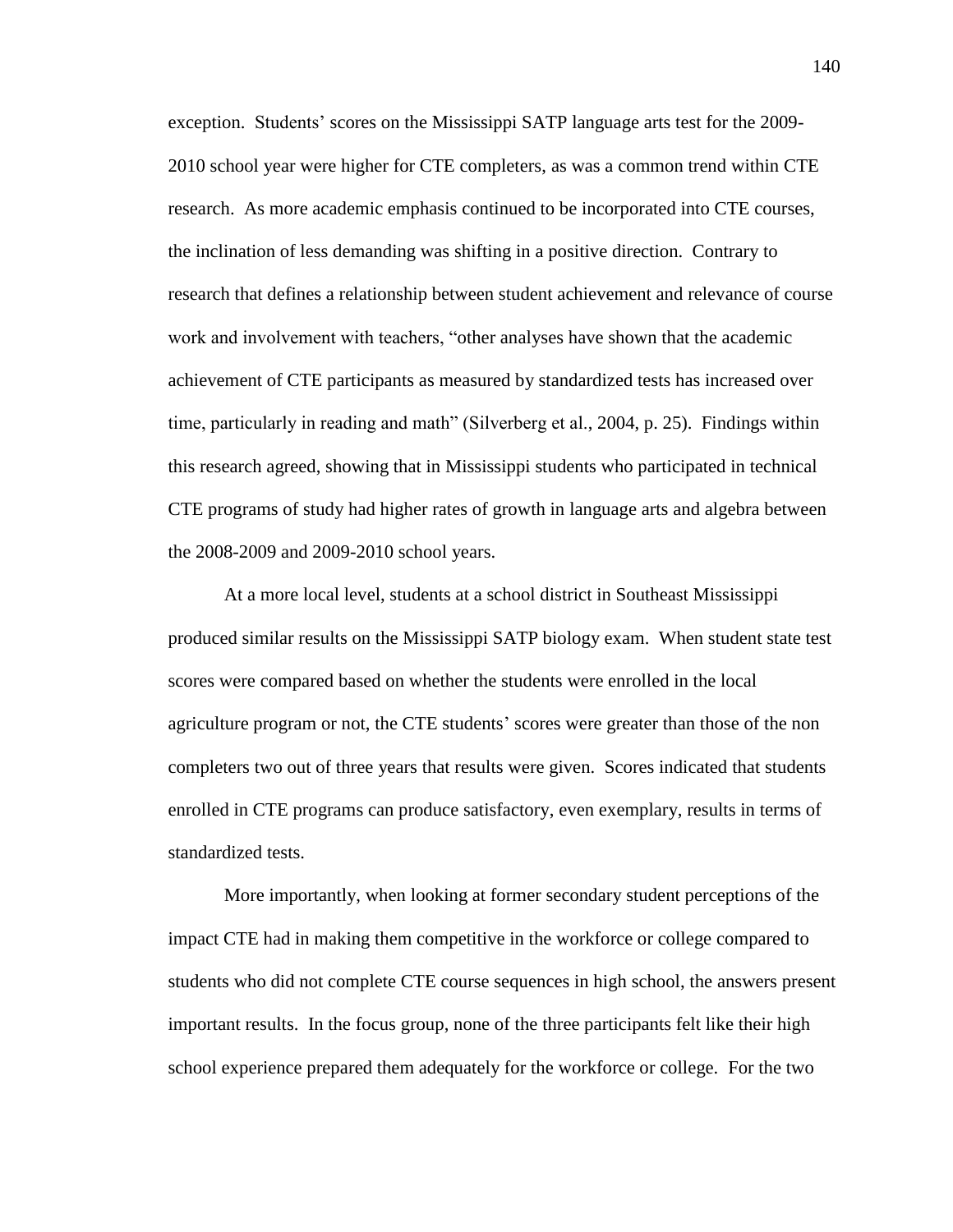respondents who participated in CTE, the main reason for enrolling was because of program interest and the varied teaching and learning styles that are involved in technical programs. Both respondents attributed much of their success to participation in student organization programs designed to build student leadership, communication, and workplace skills. Also, the students who enrolled in CTE programs expressed that their CTE instructors had the greatest impact on their development as a student.

While most educators agreed that academic standards providing students with the best opportunity to develop skills that lead to post-secondary degrees should increase, educationalists tended to overlook the vast majority of students who never attended college or only chose to complete certification levels of education after secondary graduation. CTE promoted and motivated students through contextual teaching, showing them the relationship between what they were learning and the real world. Consequently, the institutional body of CTE should validate that it can contribute not only to training youth in the technical aspects of business and industry, but that it could also incorporate academic skills needed by students to remain proficient as measured by high stakes testing and academic performances.

#### Limitations

Several limitations were identified as known limiting factors that could impact the results of this research. However, all precautions were taken to protect the integrity of this research so that it may be used in the advancement of the field of education and, more particularly, Career and Technical Education.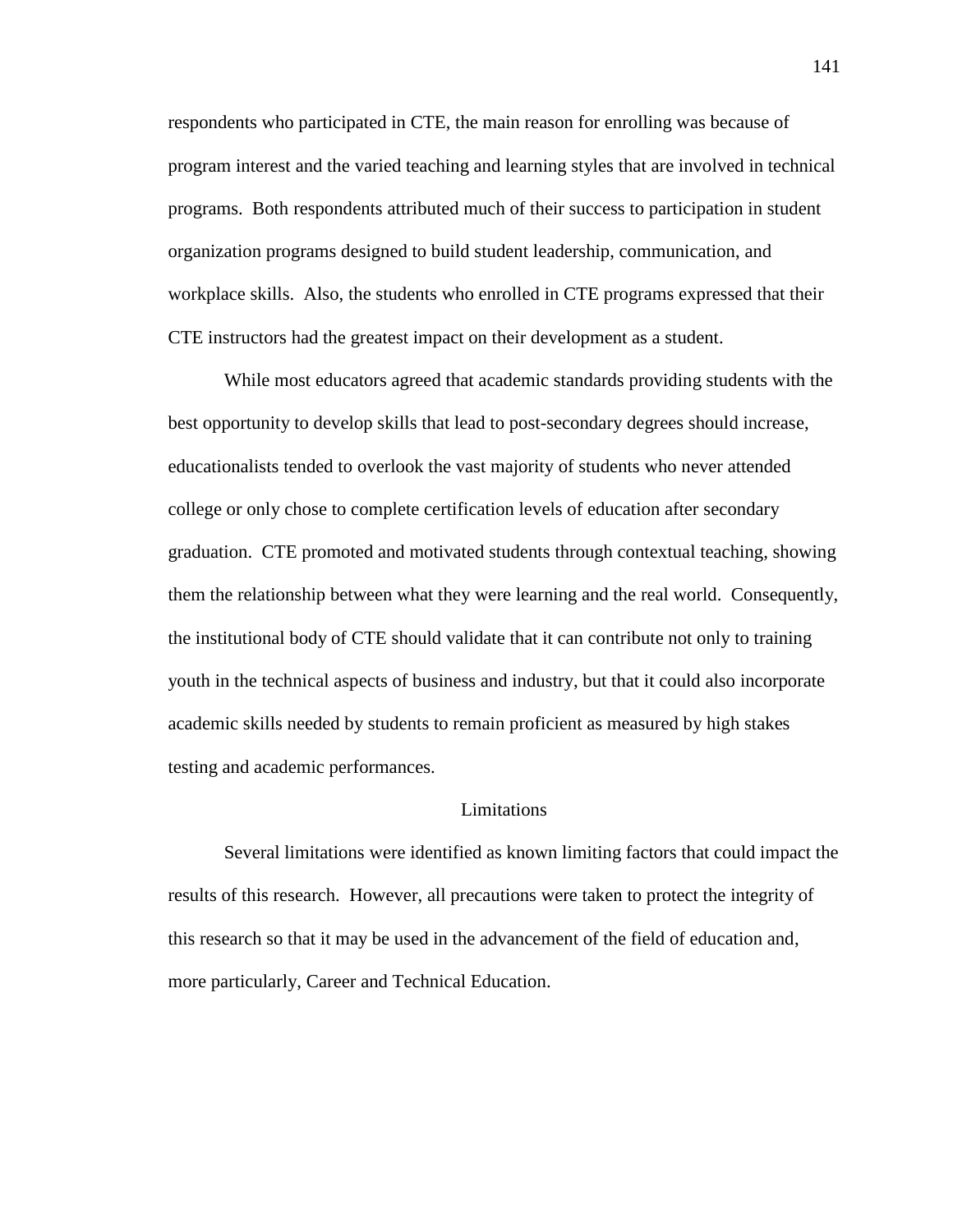- 1. Researcher bias was discouraged throughout the research, due to prior experiences as an agriculture instructor and as currently serving in the capacity of Career and Technical Education Director.
- 2. Career and Technical Education programs have been perceived as not having adequate academic rigor compared to other programs of study as determined by high stakes test scores.
- 3. Career and Technical Education students are viewed as being less likely to be competitive in the workforce or in post secondary educational setting than students that where not enrolled in Career and Technical Education.
- 4. Generalizations should be made only to the participants of this study. In no way do the results infuse a visualization that can be applied to all educational situations. These results are intended only to add to the body of knowledge so that collaboration between pedagogy can become more effective and efficient. Recommendations for Policy or Practice

The intent of this research has been to provide a compelling look at the effect NCLB has had on CTE programs and CTE students in Mississippi and to provide a link between what CTE can produce in terms of helping school districts achieve the goals of NCLB. The constant tension between academic-oriented instruction and technicaloriented instruction remained a highly contested debate among educational practitioners. This research was solely meant to add to the body of knowledge so that future educators can apply this information to decisions that will aid in the development of a studentcentered curriculum that leads to an increased acknowledgment of the diverse needs of students. The results of this research can provide valuable insights to school leaders that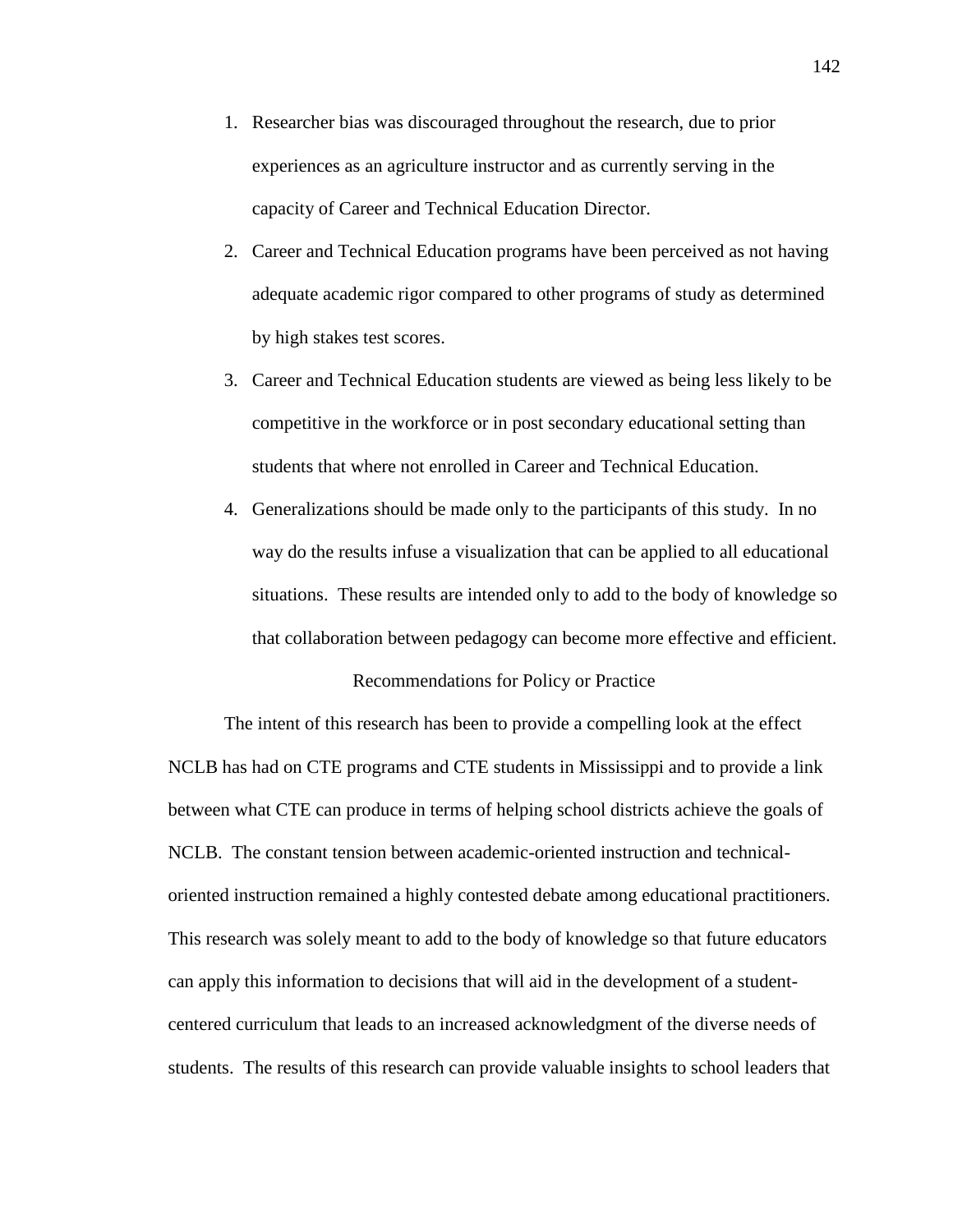enable them to develop well-planned comprehensive educational programs and help ensure student success to meet the educational needs of the  $21<sup>st</sup>$  century.

This study was also aimed at providing answers for CTE leaders and to provide tools that allow decision makers the ability to make positive changes that meet the demands of current legislation requirements and open new doors for academic and career and technical education. The potential impact this research can have was placed in the theory that CTE provided a valuable contribution to secondary education. The potential impact this research can have is situated within theory that CTE provides a valuable contribution to the body of secondary education. Exposing students to work and careerready experiences enables teachers to provide a more robust opportunity for learning that gives students the capacity and knowledge required to remain competitive in a global economy

This research can/will also help inform readers in terms of the perceptions of school reform policies and the extent to which CTE has enabled students to become more competitive not only in the workforce, but also as students enrolled in post-secondary programs of study. This in-depth look at the impact of NCLB and CTE can prove to be a valuable tool for leaders to use in developing College and Career Ready programs of study for students and in providing a link between what CTE can provide students, while at the same time helping school districts meet the demands and goals set forth by NCLB mandates.

Secondary students no longer conform to normal expectations; therefore, every avenue must be used to encourage students to develop into well-rounded and productive citizens. In order for an education to meaningfully contribute to student growth and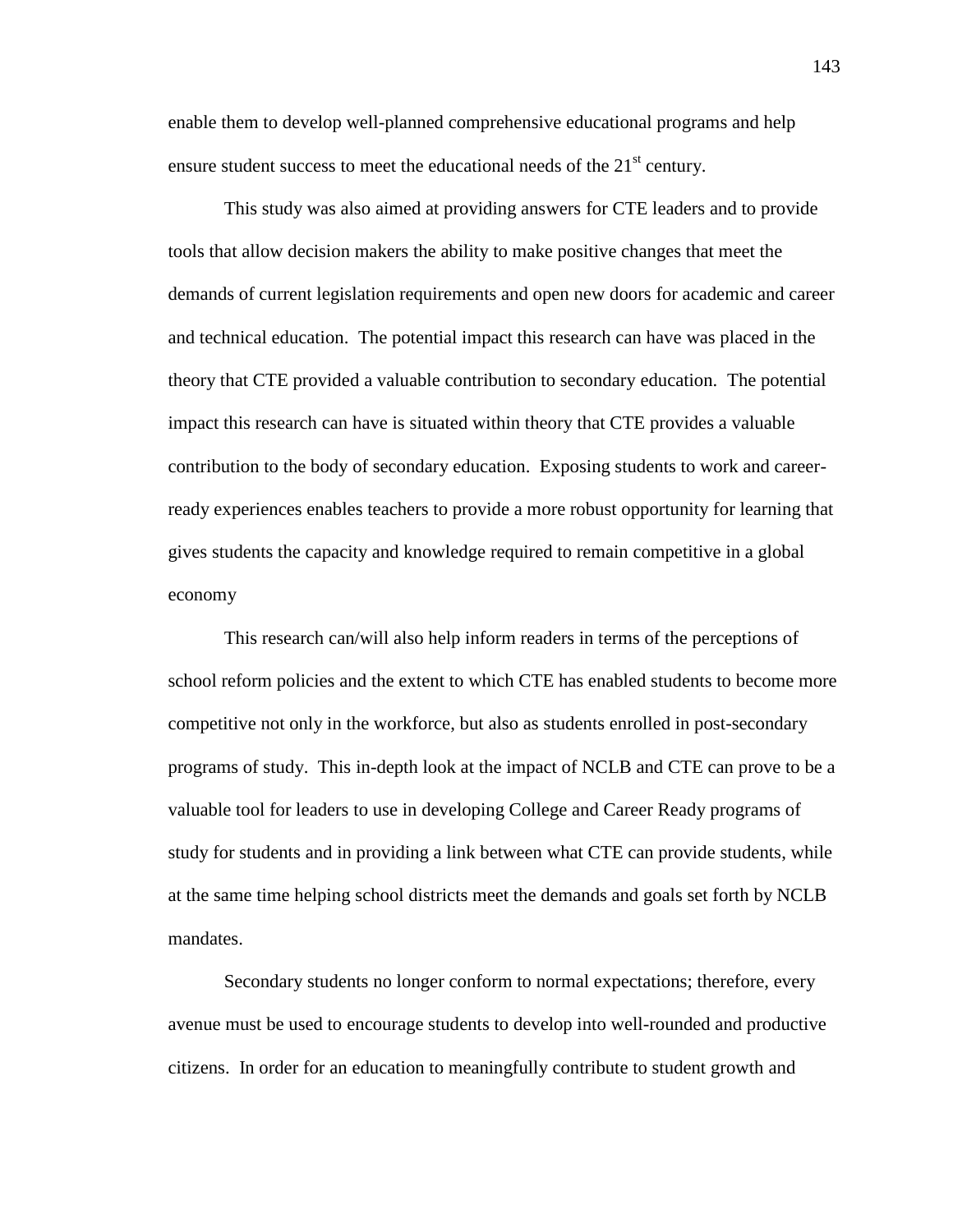present them with advantaged opportunities to develop entry-level skills in a changing workforce or to be successful in a post-secondary setting, educational leaders must consider all options and become less one-dimensional in relation to curriculum development.

#### Recommendations for Future Research

With the shortage of skilled workers and a decreased emphasis on students learning performance-oriented skills, the potential vacuum that NCLB has imposed on CTE makes it important to begin a process where educational professionals begin to really determine what the final product looks like. Advocates of CTE must begin to document and provide evidence of CTE's ability to provide a meaningful contribution to the educational process that enriches and enhances academic student achievement.

Student perceptions of CTE are potentially the most important aspect of program validity as we move forward into the next era of educational reform. If students perceive that CTE programs can have a positive impact on their future career options, then they are naturally more inclined to participate in CTE courses. CTE stakeholders should have a studied understanding of how students recognize the benefits of CTE and, more importantly, should have a perceptive understanding of students who choose not to enroll in CTE programs. This insightful information will provide CTE leaders with a valuable resource and enable educators to focus their attention toward students that are often considered an unlikely CTE student.

Consideration should be given to the impact that CTE will have on the College and Career Readiness and Common Core as educational reform moves forward. Evidence is mounting that the current educational setting does not produce students of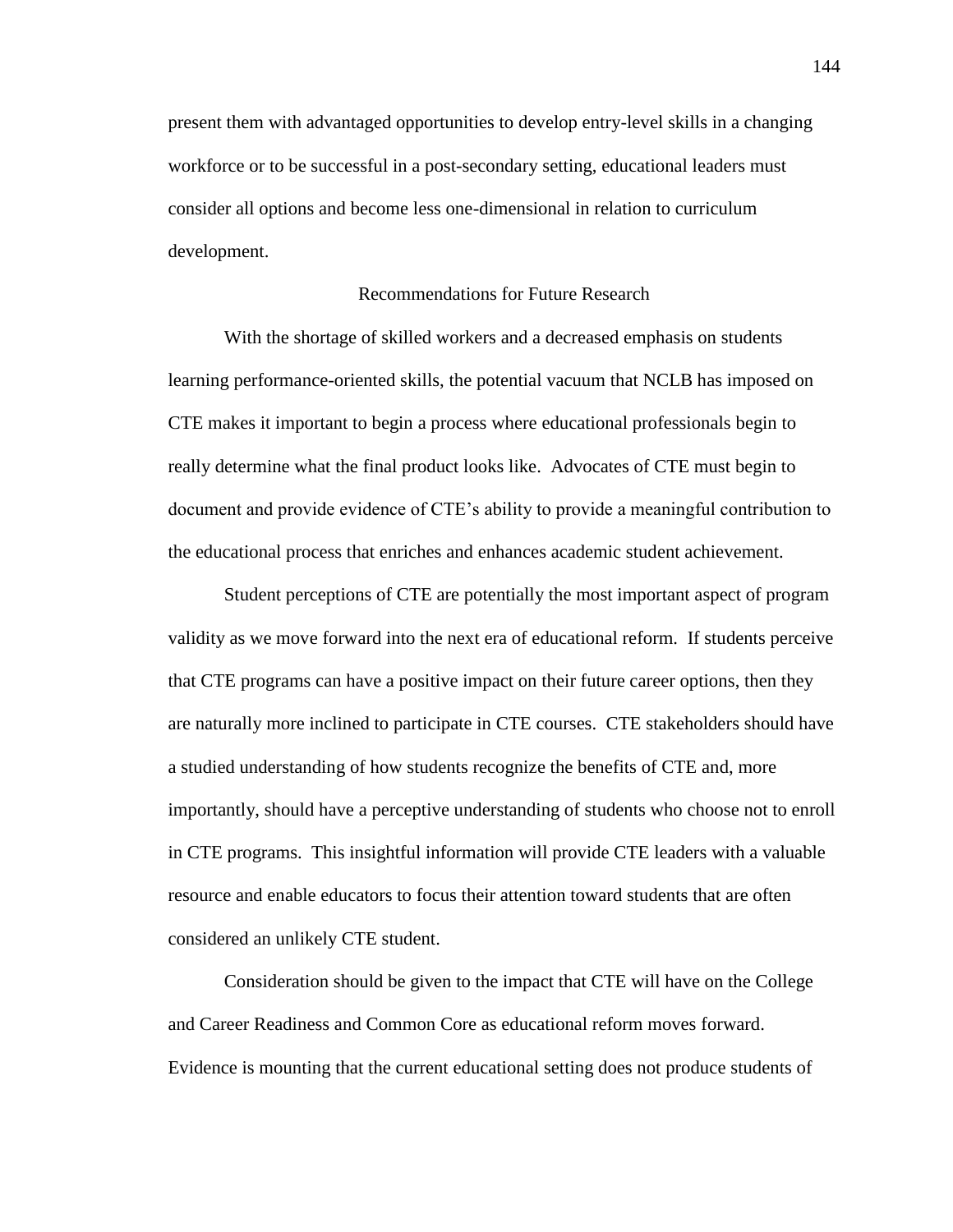whom prospective employers are confident in a universal economy. "Nearly two-thirds of employers—62 percent—said that they have difficulty in finding qualified applicants to fill vacancies. The skill shortage is having a detrimental effect on business operations" (Schoeff, 2009, p. 1). Research also indicates that the United States will fall short of both the number of college degrees and the number of skilled workers over the next decade. The Georgetown University Center on Education and the Workforce (GUCEW) (Carnevale et al., 2010) indicated, "by 2018 the United States will need 22 million new college degrees but will fall short of that number by at least 3 million" (p. 1). The research also projects only a 3% decrease in the percentage of the workforce that has a high school education or has dropped out of high school.

While the share of the labor market has increased on each end of the spectrum, the middle wage job skill market still remains near 50% of the total employment. "Substantial demand remains for individuals to fill skilled jobs in the middle of the labor market, with many of these jobs paying high wages, particularly for jobs that require an associate's degree or some particular vocational training and certification" (Holzer & Lerman, 2007, p. 4). The desire for an increased number of workers with degrees has been brought about by a stronger voice of policymakers and industry leaders in the areas of science, technology, engineering, and math (STEM).

Finally, several recommendations for potential investigation can be derived from this study. Follow up research of the same students within the parameters of this study could be used to determine how many and which graduation track of students attended a post-secondary school. Another potential research topic could address what effect remedial programs have on students test scores. The source of the growth recognized in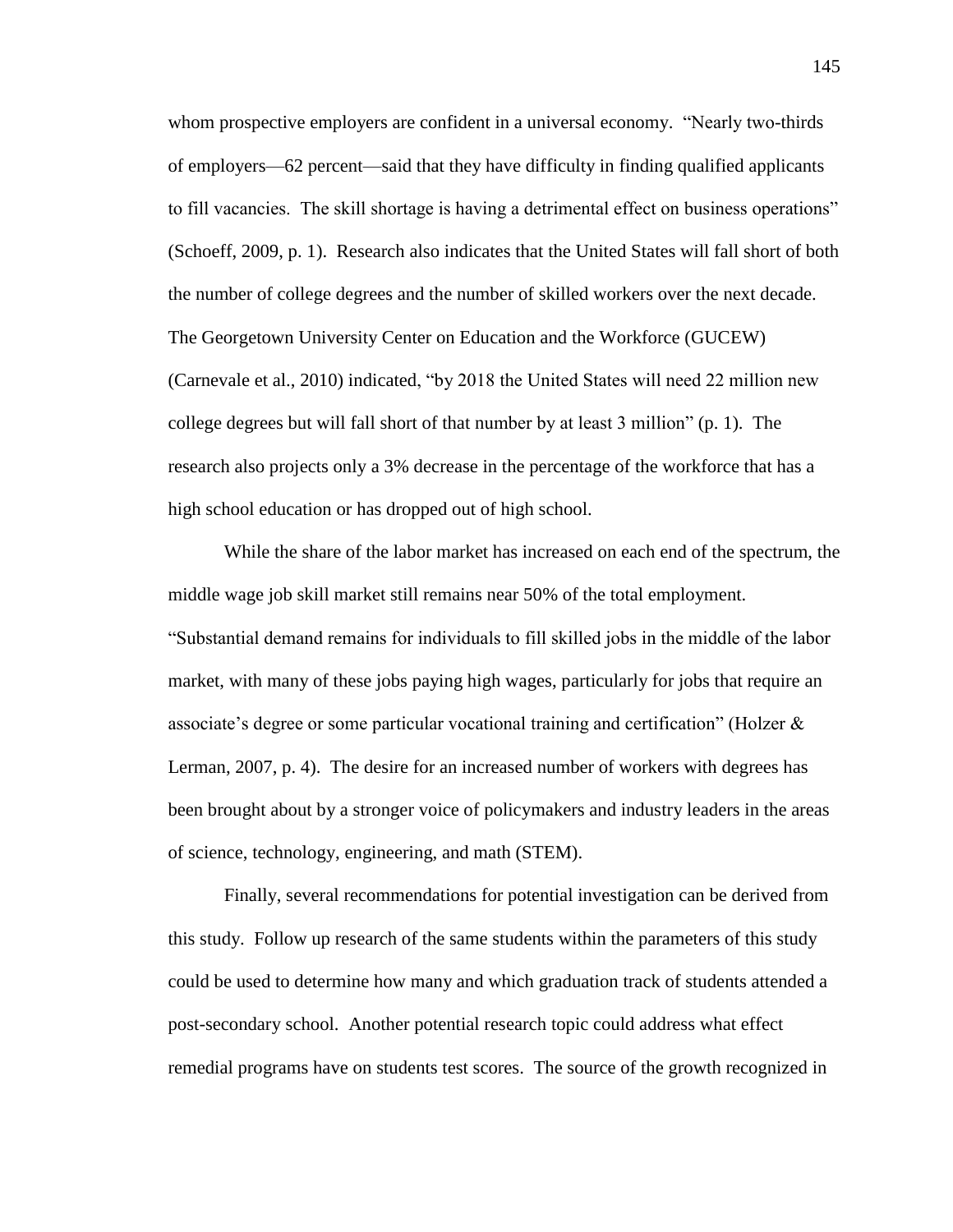this research by students participating in CTE programs should be determined. Relevant application of the current state of the economy on the increase of skilled training and student participation in CTE programs of study can lead to research on how CTE can continue to meet the demands of skilled training while providing support to challenge the academic needs of student populations. Finally, the relationship between students and teachers and the subsequent success or failure in post-secondary education could potentially be a very informative research topic leading to a deeper understanding of the influences on student achievement. While most employment opportunities in the future will require some type of advanced postsecondary training, not all will require a college degree. Finding where CTE accommodates this need will be interesting as the evolution of secondary education continues to change face.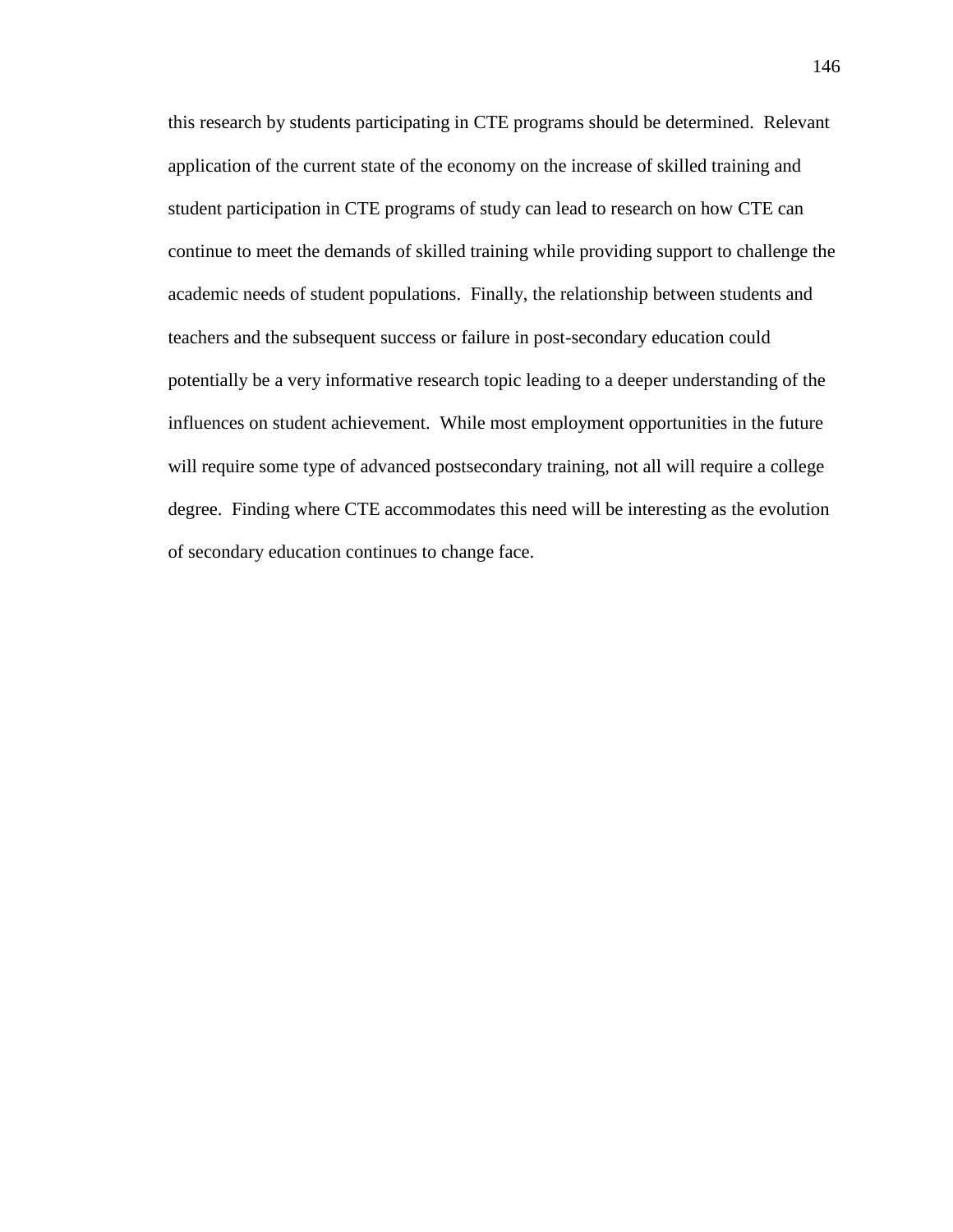## APPENDIX A

# MDE REQUEST FOR DATA

July 29, 2011

Jean Massey, Associate State Superintendent Mississippi Department of Education

I have been enrolled at the University of Southern Mississippi, completing the Executive Doctoral Cohort Program. Throughout this process, I have been working on my dissertation titled *Implications of the No Child Left Behind Legislation on Career and Technical Education.* I have completed the first three chapters of this research and have anxiously been awaiting approval from the University's Institutional Review Board to grant permission to proceed with my research. I was given this approval on July 21, 2011 and request the assistance of your office to help collect the needed archived data to complete my research. Listed below are the groups and sub-groups of data that will be needed to help achieve my research goals.

- Mississippi Subject Area Test Scores (Biology, Algebra, and Language Arts) for student completers in CTE during the 2008-2009 and 2009-2010 school years. Statewide.
- Mississippi Subject Area Test Scores (Biology, Algebra, and Language Arts) for non student completers in CTE during the 2008-2009 and 2009-2010 school years. Statewide.
- Reported Carl Perkins student placement records since 2002. (To see what trends if any exist). Statewide.
- Student enrollment in CTE Statewide 2002-2010
- Individual Subject Area Biology Test Scores for students from the Greene County School District. I need these broken down by students who were enrolled and not enrolled in the AEST Agricultural Concepts course at Greene County Vo-Tech. For the 2006-2007, 2007-2008, and the 2010-2011 school years or whatever years both of these groups tested at Greene County.

I will fax a copy of the Institutional Review Board approval letter and appreciate your cooperation in helping me complete the requirements for my dissertation. If you have any questions or need clarification of data parameters, please feel free to contact me at any time. Also, I am dealing with a limited timeframe in order to meet my planned graduation date in December. In order to meet that objective, I have to defend my dissertation by October 15, 2011. I also need to allow a couple of weeks for committee review and corrections to the final two chapters.

Best regards,

Tom Wallace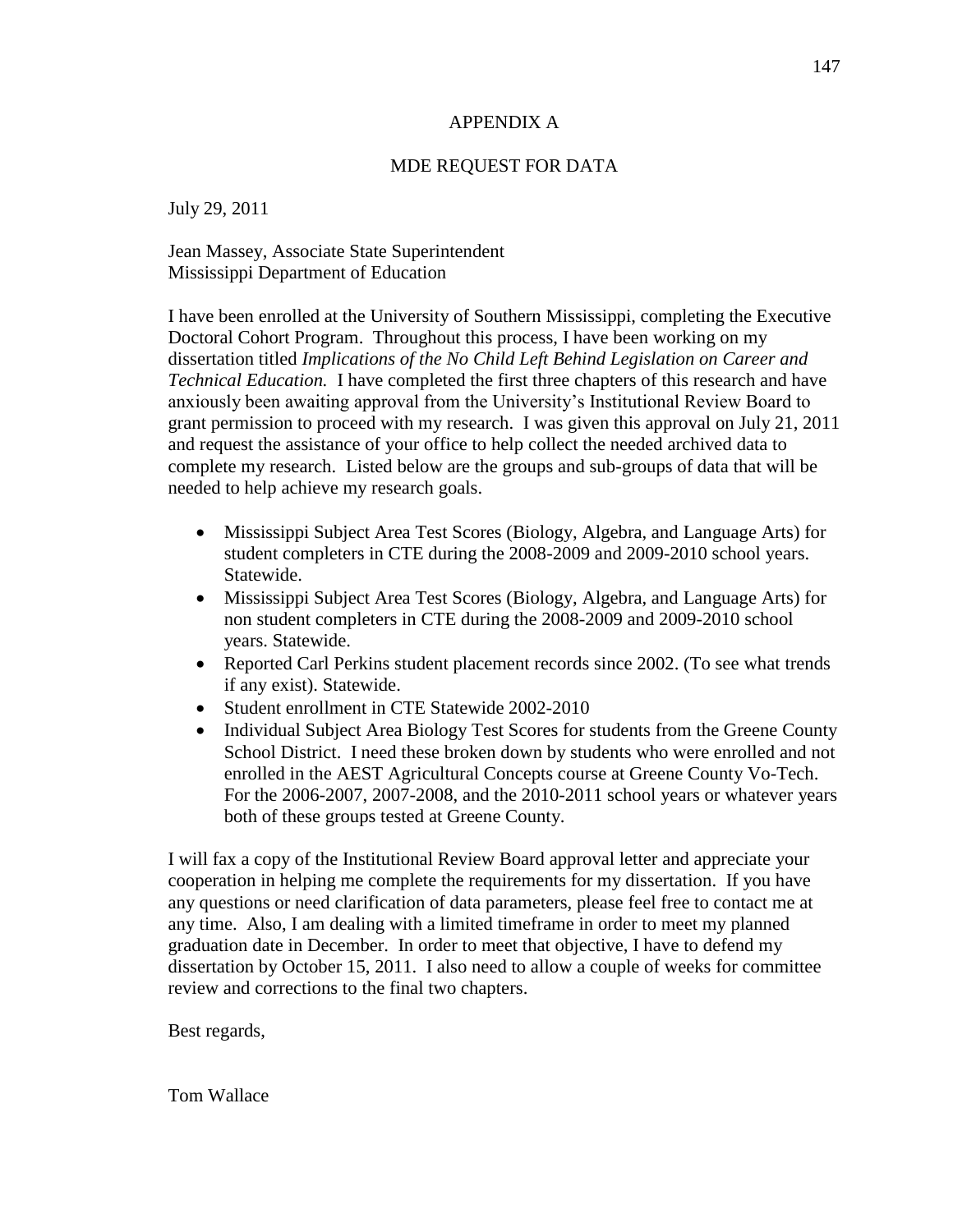# APPENDIX B

#### IRB APPROVAL

# THE UNIVERSITY OF<br>SOUTHERN MISSISSIPPI.

#### **INSTITUTIONAL REVIEW BOARD**

118 College Drive #5147 | Hattiesburg, MS 39406-0001 Phone: 601.266.6820 | Fax: 601.266.4377 | www.usm.edu/irb

# **HUMAN SUBJECTS PROTECTION REVIEW COMMITTEE NOTICE OF COMMITTEE ACTION**

The project has been reviewed by The University of Southern Mississippi Human Subjects Protection Review Committee in accordance with Federal Drug Administration regulations (21 CFR 26, 111), Department of Health and Human Services (45 CFR Part 46), and university guidelines to ensure adherence to the following criteria:

- The risks to subjects are minimized.
- The risks to subjects are reasonable in relation to the anticipated benefits.
- The selection of subjects is equitable.
- Informed consent is adequate and appropriately documented.
- Where appropriate, the research plan makes adequate provisions for monitoring the data collected to ensure the safety of the subjects.
- Where appropriate, there are adequate provisions to protect the privacy of subjects and to maintain the confidentiality of all data.
- Appropriate additional safeguards have been included to protect vulnerable subjects.
- Any unanticipated, serious, or continuing problems encountered regarding risks to subjects must be reported immediately, but not later than 10 days following the event. This should be reported to the IRB Office via the "Adverse Effect Report Form".
- If approved, the maximum period of approval is limited to twelve months. Projects that exceed this period must submit an application for renewal or continuation.

#### PROTOCOL NUMBER: **11062202**

PROJECT TITLE: **Implications of the No Child Left Behind Legislation on Career and Technical Education** PROPOSED PROJECT DATES: **07/01/2011 TO 03/15/2012** PROJECT TYPE: **New Project** PRINCIPAL INVESTIGATORS: **Thomas Kyle Wallace** COLLEGE/DIVISION: **College of Education & Psychology** DEPARTMENT: **Educational Leadership** FUNDING AGENCY: **N/A** HSPRC COMMITTEE ACTION: **Exempt Approval** PERIOD OF APPROVAL: **07/21/2011 to 07/20/2012**

Lawrence A. Hoseman, Ph.D. HSPRC Chair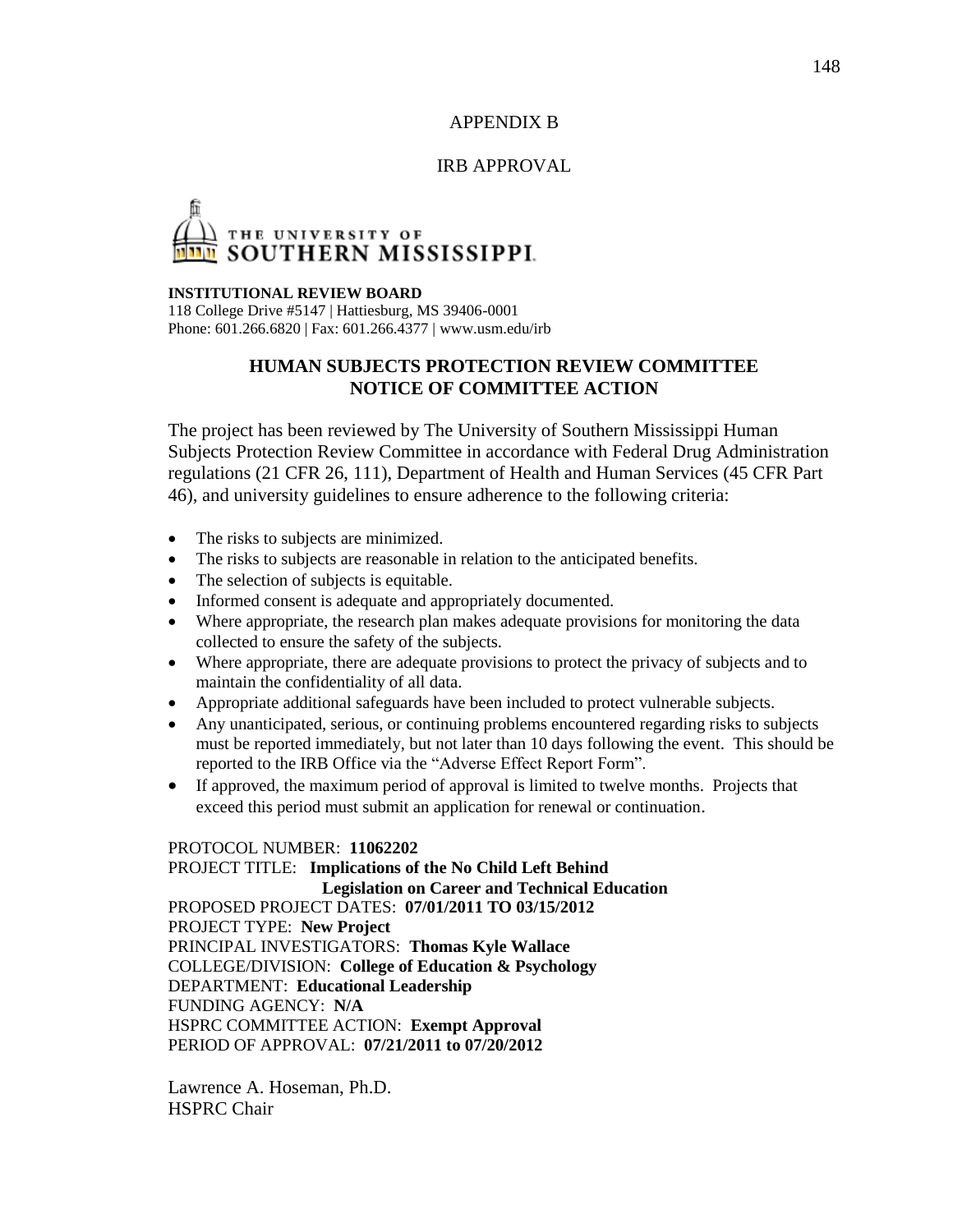APPENDIX C

#### IRB RENEWAL

# THE UNIVERSITY OF<br>SOUTHERN MISSISSIPPI.

#### **INSTITUTIONAL REVIEW BOARD**

118 College Drive #5147 | Hattiesburg, MS 39406-0001 Phone: 601.266.6820 | Fax: 601.266.4377 | www.usm.edu/irb

#### **NOTICE OF COMMITTEE ACTION**

The project has been reviewed by The University of Southern Mississippi Institutional Review Board in accordance with Federal Drug Administration regulations (21 CFR 26, 111), Department of Health and Human Services (45 CFR Part 46), and university guidelines to ensure adherence to the following criteria:

- The risks to subjects are minimized.
- The risks to subjects are reasonable in relation to the anticipated benefits.
- The selection of subjects is equitable.
- Informed consent is adequate and appropriately documented.
- Where appropriate, the research plan makes adequate provisions for monitoring the data collected to ensure the safety of the subjects.
- Where appropriate, there are adequate provisions to protect the privacy of subjects and to maintain the confidentiality of all data.
- Appropriate additional safeguards have been included to protect vulnerable subjects.
- Any unanticipated, serious, or continuing problems encountered regarding risks to subjects must be reported immediately, but not later than 10 days following the event. This should be reported to the IRB Office via the "Adverse Effect Report Form".
- If approved, the maximum period of approval is limited to twelve months.

Projects that exceed this period must submit an application for renewal or continuation. PROTOCOL NUMBER: **R11062202**  PROJECT TITLE**: Implications of the No Child Left Behind Legislation on Career and Technical Education**  PROJECT TYPE**: Renewal/Continuation of a Previously Approved Project**  RESEARCHER/S**: Thomas Kyle Wallace**  COLLEGE/DIVISION**: College of Education & Psychology**  DEPARTMENT: **Educational Leaderhip**  FUNDING AGENCY: **N/A**  IRB COMMITTEE ACTION**: Exempt Approval**  PERIOD OF PROJECT APPROVAL: **07/19/2012 to 07/18/2013** 

**Lawrence A. Hosman, Ph.D. Institutional Review Board Chair**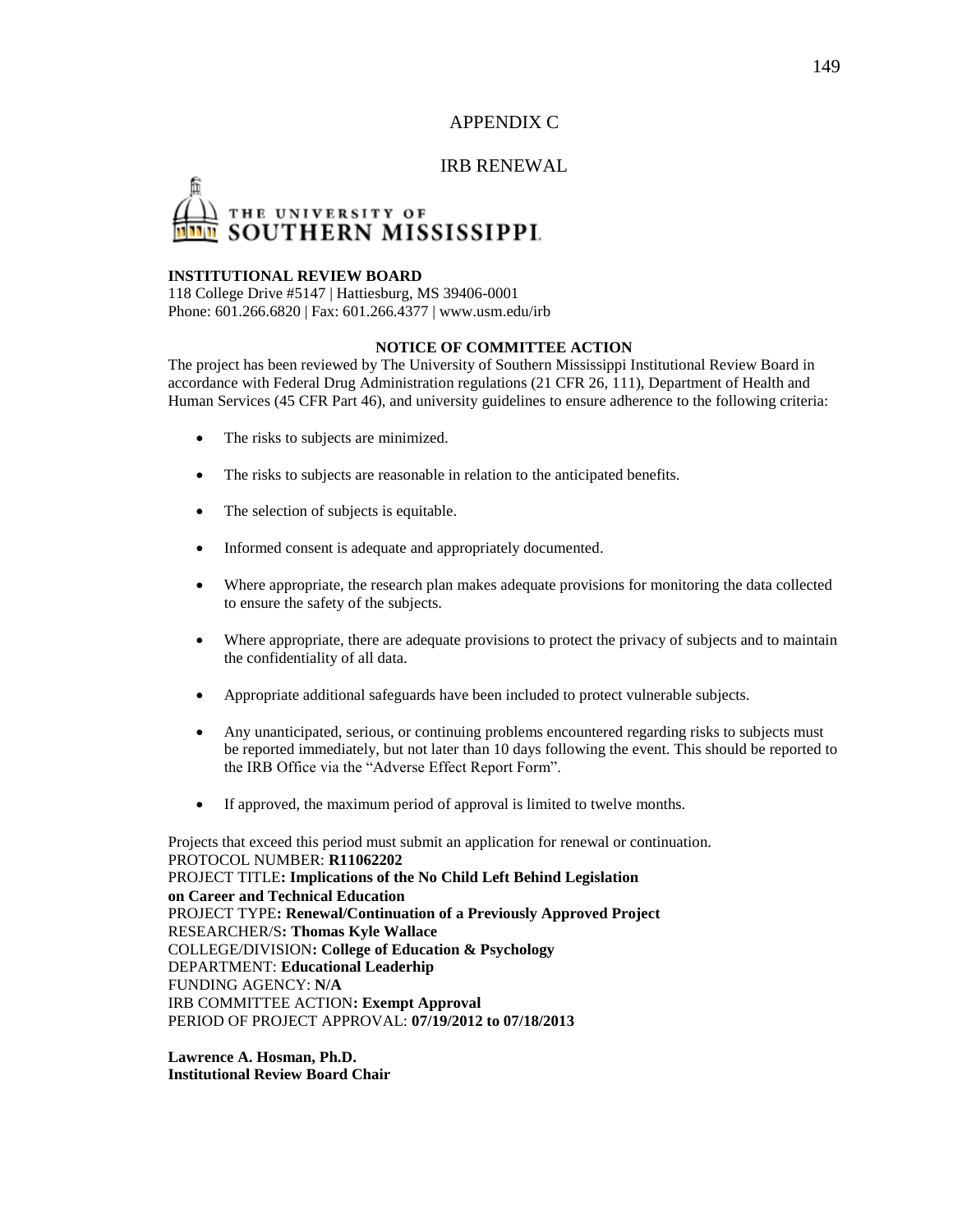#### APPENDIX D

#### FOCUS GROUP QUESTIONS

# *Implications of the No Child Left Behind Legislation On Career and Technical Education Focus Group Discussion Questions*

#### **Investigator**

This study will be conducted by Tom Wallace a student in the College of Educational Leadership and School Counseling at The University of Southern Mississippi.

#### **Focus Group Questions**

Please answer the following questions:

Do you feel that you were prepared for the workforce and/or college upon graduating high school? Explain your answer.

Did you complete a CTE (Vo-Tech) program of study? If so, what made you want to participate in such courses? If not, what made you choose not to participate in such courses?

Do you feel that your participation in CTE (Vo-Tech) prepared you for the workforce and/or college? Explain your answer.

If you participated in CTE (Vo-Tech), which group of teachers (Vo-Tech or Academic) had the greatest impact on you in terms of preparing you for the workforce and/or college? Explain your answer (provide examples).

If you did not participate in CTE (Vo-Tech), what impact did your academic teachers have on you in terms of ensuring you were prepared for the workforce and/or college? Explain your answer (provide examples).

Do you feel that your high school academic courses better prepared you for the workforce and/or college? Explain your answer.

Did you participate in a student organization (FFA, HOSA, FBLA, etc.)? If so, what impact, if any, did your participation have on your career choice or major in college?

Do you feel that your participation in CTE (Vo-Tech) or not had an influence on your career choice? Explain your answer.

What is your current status concerning progress toward degree or employment (if you have completed a college degree, list your major)?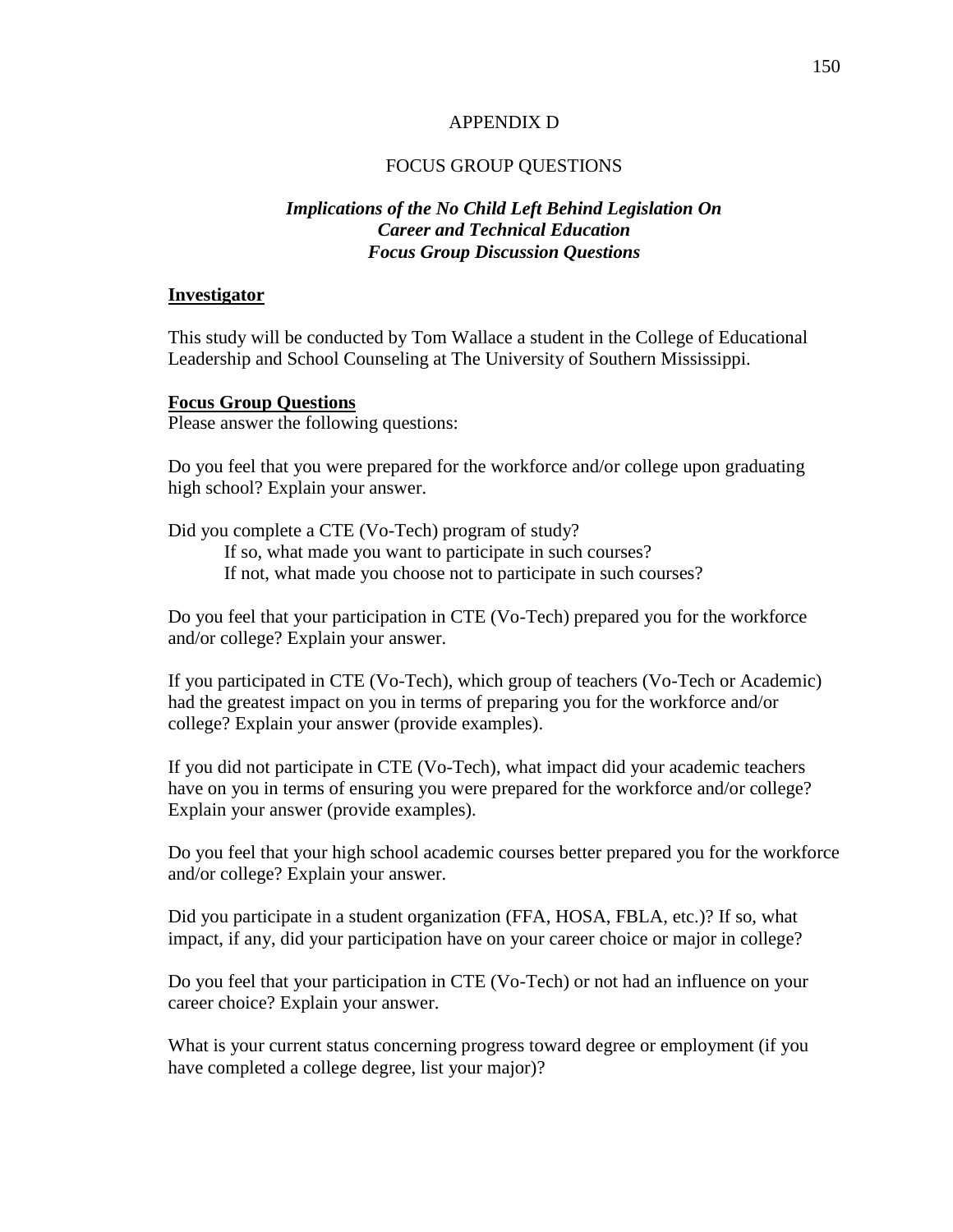#### REFERENCES

- Arkansas Department of Higher Education. (2001). The Carl D. Perkins Career and Technical Education Improvement Act of 1998: Perkins coordinator handbook. Retrieved from http://www.act.adhe.edu/History.htm
- Arkansas Department of Workforce Education. (2004). Program policies and procedures for career and technical education. Retrieved from http://ace.

arkansas.gov/CareerandTechEducation/2004Policiesapproved10-04.pdf

- Association for Career and Technical Education. (2006). *Reinventing the American high school for the 21st Century: A position paper by the Association for Career and Technical Education.* Retrieved from http://www.acteonline.org
- Association for Educational Communications and Technology. (2001). Elementary and Secondary Education Act of 1965. Retrieved from http://www.aect.org/About/ History /esea.htm
- Bailey, T. R., Hughes, K. L., & Moore, D. T. (2004). *Working knowledge: Workbased learning and education reform*. New York, NY: Routledge Falmer.
- Bishop, J. (2001). What should be the federal role in supporting and shaping development of state accountability systems for secondary school achievement? United States Department of Education, Office of Vocational and Adult Education. Washington, DC: U.S. Government Printing Office.
- Boesel, D., Rahn, M., & Deich, S. (1994). *National assessment of vocational education: Final report to Congres*s. Washington, DC: U.S. Department of Education. Washington, DC: U.S. Government Printing Office.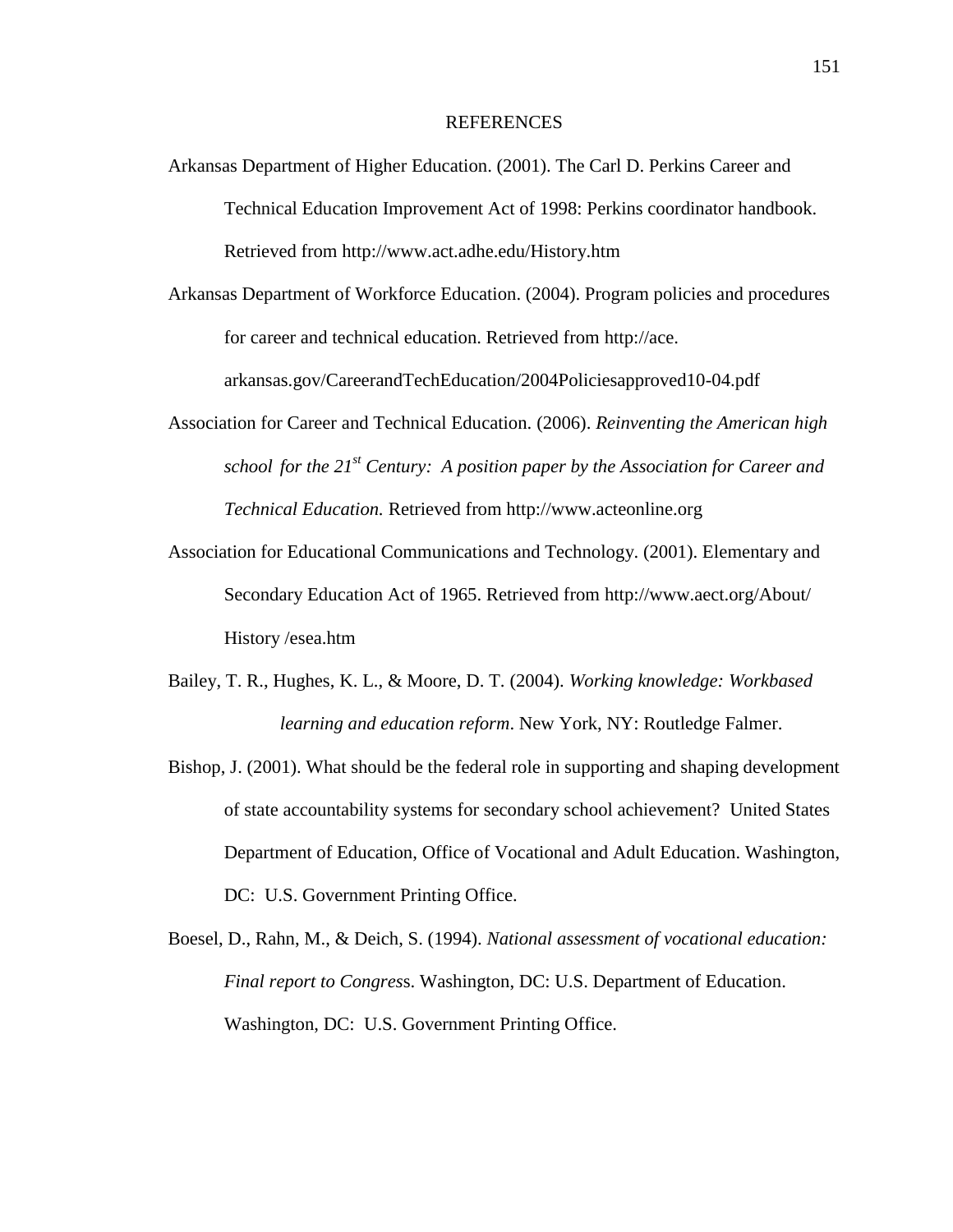- Bragg, D. D., Puckett, P. A., Reger, W., Thomas, H. S., Ortman, J., & Dornsife, C. (1997). *Tech prep/school-to-work partnerships: More trends and challenges*  (MDS-1078). Berkeley, CA: National Center for Research in Vocational Education.
- Bridgeland, J. M., Dilulio, J. J., Jr., & Morison, K. B. (2006). The silent epidemic: Perspectives of high school dropouts. Retrieved from http://www.civic enterprises.net/pdfs/thesilentepidemic3-06.pdf
- Browder, A. (2007). Students' views of career and technical education a qualitative study. Unpublished doctoral dissertation, University of Missouri-Columbia.
- Brustein, M., Krvaric, S., & Manasevit, L. (2007). *The tech prep guide to perkins IV: Beyond the status quo.* Waco, TX: CORD.
- Bureau of Labor Statistics. (2001). *2001-2010 employment projections.* USDL 01-443, U.S. Department of Labor. Washington, DC. Retrieved from http://www.bls.gov /news.release/history/ecopro\_12032001.text
- Bureau of Labor Statistics. (2006). *Occupational projections and training data.* Bulletin 2602, U.S. Department of Labor. Washington, DC. Retrieved from http://www. bls.gov /news.release/history/ooh\_12182007.txt
- Career and Technical Student Organizations. (2008). *Guide to assessing federal Perkins funds: For the support of career and technical student organizations.* Retrieved from http://www.skillsusa.org/downloads/PDF/perkins.pdf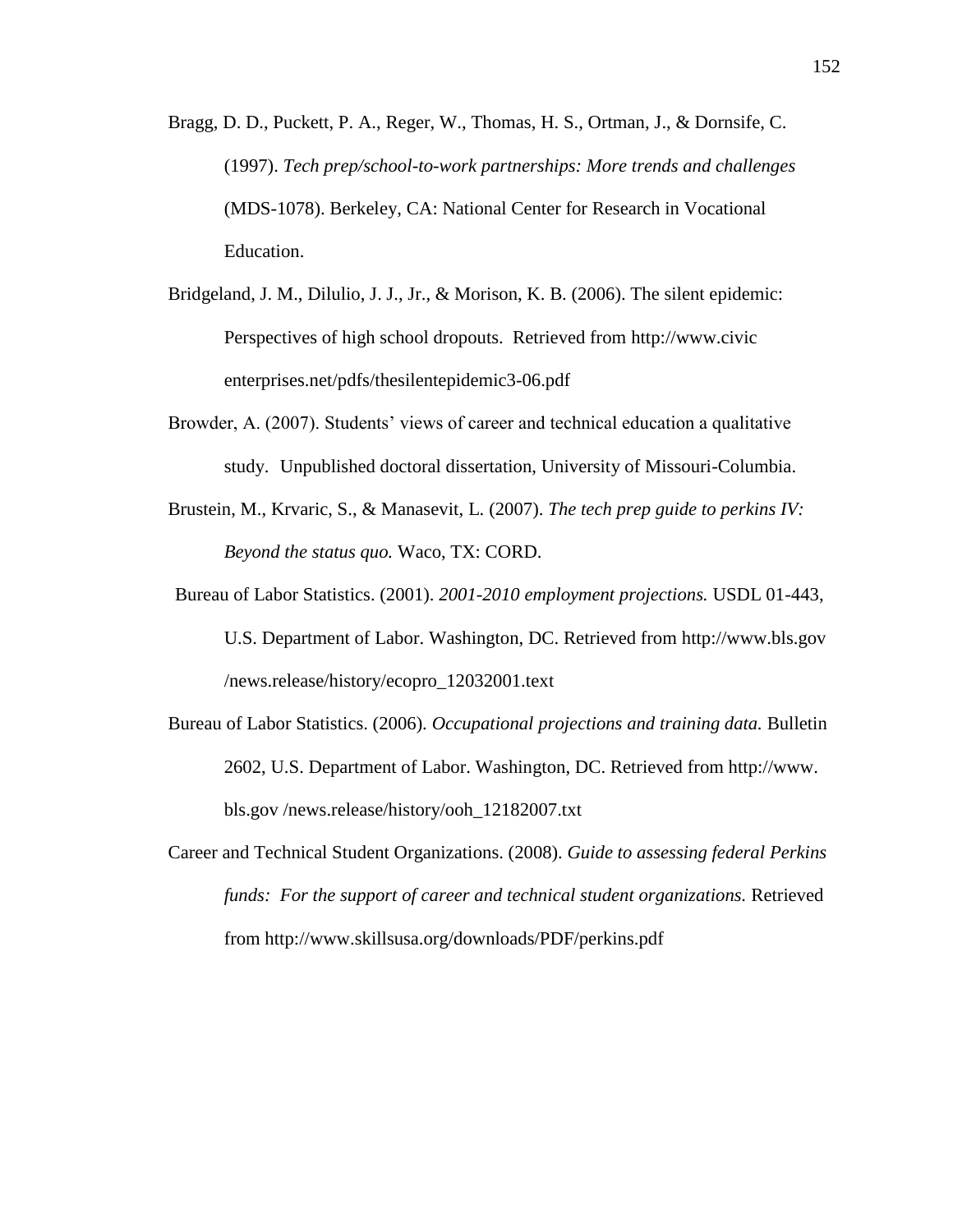- Carnevale, A. P., Smith, N., & Strohl, J. (2010). Help wanted: Projections of jobs and Education requirements through 2018. Executive Summary, Georgetown University, Center on Education and the Workforce. Washington, DC: Georgetown University Press.
- Cawthon, S. W. (2007). Hidden benefits and unintended consequences of No Child Left Behind policies for students who are deaf or hard of hearing. *American Educational Research Journal*, *44*(3), 460-492. doi: 10.3102/0002831207306760
- Center on Education Policy. (2004). From the capital to the classroom: Year 2 of the No Child Left Behind Act. Washington, DC: U.S. Government Printing Office.
- Center on Educational Policy. (2006). Ten big effects of the No Child Left Behind Act on Public Schools. Retrieved from http://www.education.uiowa.edu/cea/documents/ NCLB-TenBigEffects.pdf
- Chadd, J., & Drage, K. (2006). No Child Left Behind: Implications for career and technical education. *Career and Technical Education Research, 31*(2), 43-82. Retrieved from http://scholar.lib.vt.edu/ejournals/CTER/v31n2/pdf/chadd.pdf
- Chen, C. P. (2003). Integrating perspectives in career development theory and practice. C*areer Development Quarterly, 51*(3), 203-216.
- Coetsee, R. (2001). Supporters want to revive vocational classes. *Contra Costa Times*. July 26.
- Cohen, M., & Besharov, D. J., (2004). The role of career and technical education: Implications for the Federal Government. U.S. Department of Education, Office of Vocational and Adult Education. Washington, D C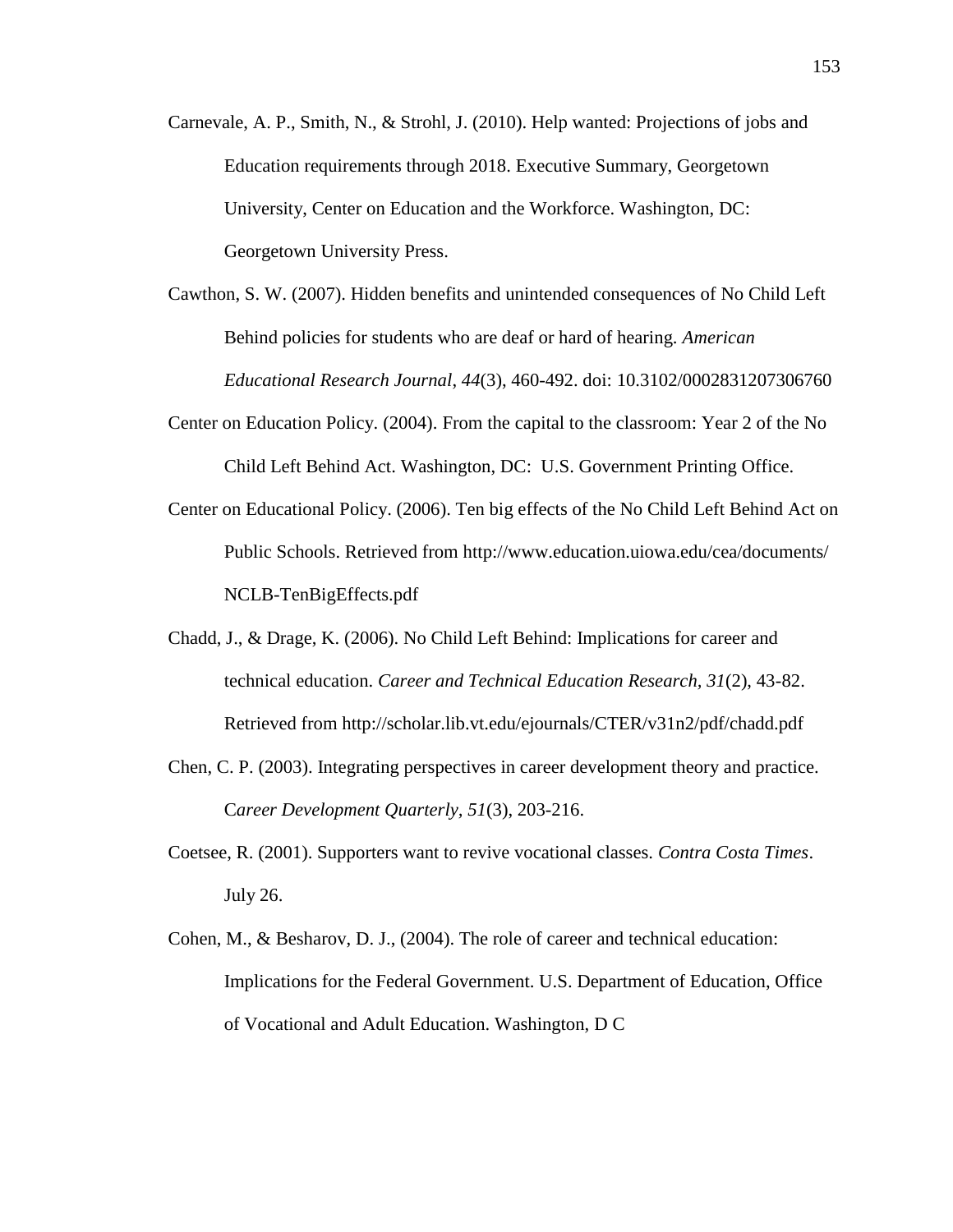- Council on Competitiveness. (2008). Thrive: The skills imperative. *Compete 2.0.* Retrieved from http://www.acteonline.org/uploadedFiles/About\_CTE/files/Thrive .pdf
- Dagget, W. R. (2010). Vocational and technical education: Current trends. Retrieved from http://www.education.com/reference/article/vocational-and-technicaleducation-history/
- DeLuca, S., Plank, S., & Estacion, A. (2006). *Does career and technical education affect college enrollment?* University of Minnesota, National Research Center for Career and Technical Education.
- Dewey, J. (1916). *Democracy and education*. New York, NY: MacMillian Company.
- Donlevy, J. (2002) No child left behind: In search of equity for all children. *International Journal of Instructional Media, 29*, 257-259.
- *Education Week.* (2004). Adequate yearly progress. Online Edition, September 10, 2004. Retrieved from http://www.edweek.org/ew/issues/adequate-yearly-progress/
- Elias, J., & Merriam, S. (1995). *Philosophical foundations of adult education*. Malabar, FL: Krieger Publishing Company.
- Fletcher Jr., E. C. (2006). No curriculum left behind: The effects of the No Child Left Behind Legislation on Career and Technical Education. *Career and Technical Education Research, 31*(3), 3-7. Retrieved from Virginia Tech Digital Library and Archives.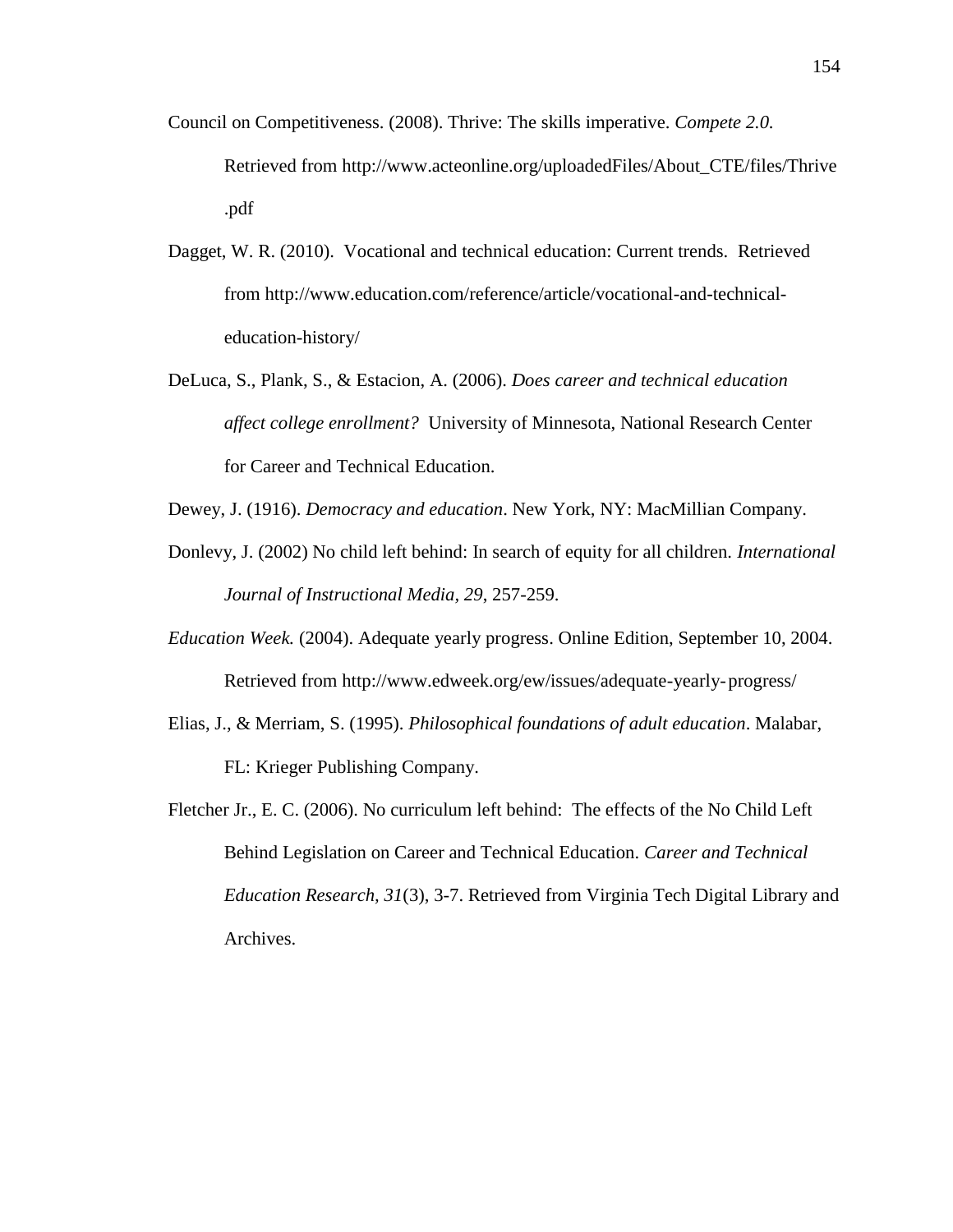- Gaona, J. (2004). The effects of the No Child Left Behind Act on Career and Technical Education: Implication for students with special needs. *Journal of Industrial Teacher Education, 41*(2) 1-3*.* Retrieved from Virginia Tech Digital Library and Archives.
- Gaunt, D., & Palmer, B. L. (2005). Positive student attitudes toward CTE. *Techniques.* Retrieved from http://www.highbeam.com/doc/1G1-139206504.html
- Gaunt, D., & Palmer, L. B. (2007). Current profile of CTE and non-CTE students: Who are we serving? *Journal of Career and Technical Education, 23*(1) 6*.* Retrieved from Virginia Tech Digital Library and Archives.
- Gentry, M., Rizza, M. G., Peters, S., & Hu, S. (2005). Professionalism, sense of community and reason to learn: Lesson from an exemplary career and technical education center. *Career and Technical Education Research, 30*(1) 78*.* Retrieved from Virginia Tech Digital Library and Archives.
- Gollub, J., Bertenthal, M., Labov, J., & Curtis, P. (2002). *Learning and understanding: Improving advanced study of U.S. high schools*. Washington, DC: National Research Council.
- Gordon, H. (2003). *The history and growth of vocational education in America* (2nd ed.). Prospect Heights, IL: Waveland.

Gordon, H. R. (2010). Vocational and technical education: History of. Retrieved from http://www.education.com/reference/article/vocational-and-technicaleducation-history/

Gordon, R. D. (1999). *The history and growth of vocational education in America.* Needham Heights, MA: Allyn and Bacon.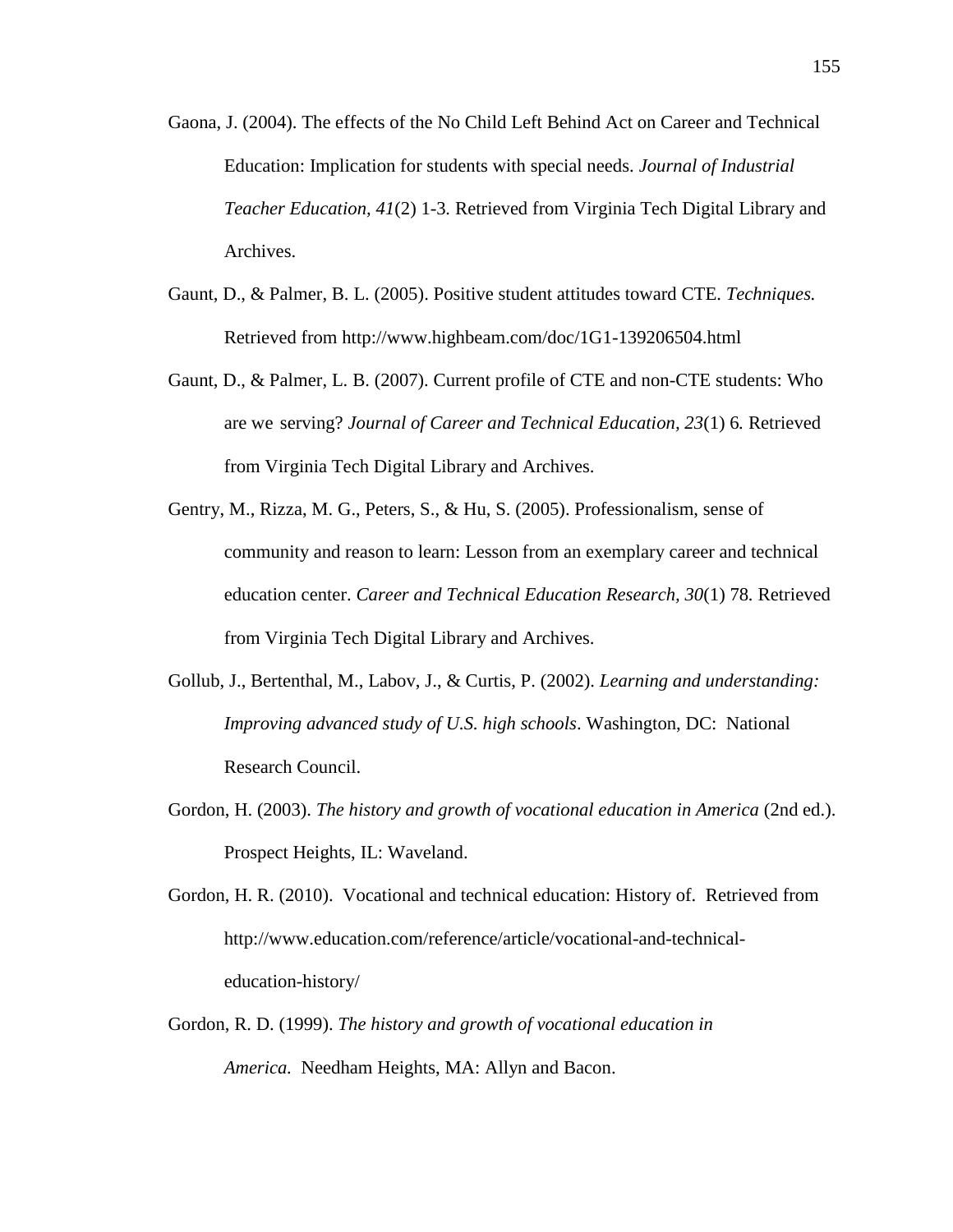- Gordon, H. R., Yocke, R. J., Maldonado, C., & Saddler, S. J. (2007). Selected career and technical education teachers' perceptions of the No Child Left Behind Act (Public Law 107-110): An exploratory study. *Journal of Career and Technical Education, 23*(1), 121-132.
- Grabill, D. H., Bueno, S., Reabe, L., Heuberger, S., Coppenbarger, I., & Borowski, C. (2000). Illinois Center for Specialized Professional Support Special Populations Project: Road Map to Perkins III the Carl D. Perkins vocational and technical education Act of 1998. Retrieved from http://www.icsps.ilstu.edu/ showcase/ publications/RoadMap/03\_acknowledgement.pdf
- Gray, K., & Herr, E. (1998). *Workforce education the basics.* Needham Heights, MA: Allyn and Bacon.
- Grubb, W. N. (1996). The new vocationalism: What it is, what it could be. *Phi Delta Kappan*, *77*(8), 535-546.
- Hawkins, L. S., Prosser, C. R., & Wright, J. C. (1951). *Development of vocational education.* Chicago, IL: American Technical Society.
- Hayward, G. C., & Benson, C.S. (1993). Vocational technical education: Major reforms and Debates, 1917—present. Washington, DC: U. S. Department of Education, Office of Vocational and Adult Education. (ERIC Document Reproduction Service No. ED 359 959)
- Holzer, H. J., & Lerman, R. I. (2007). America's forgotten middle-skill jobs: Education and training requirements in the next decade and beyond. *The Workforce Alliance.* Retrieved from http://www.acteonline.org/uploadedFiles/About\_CTE/files/ ForgottenJobs.pdf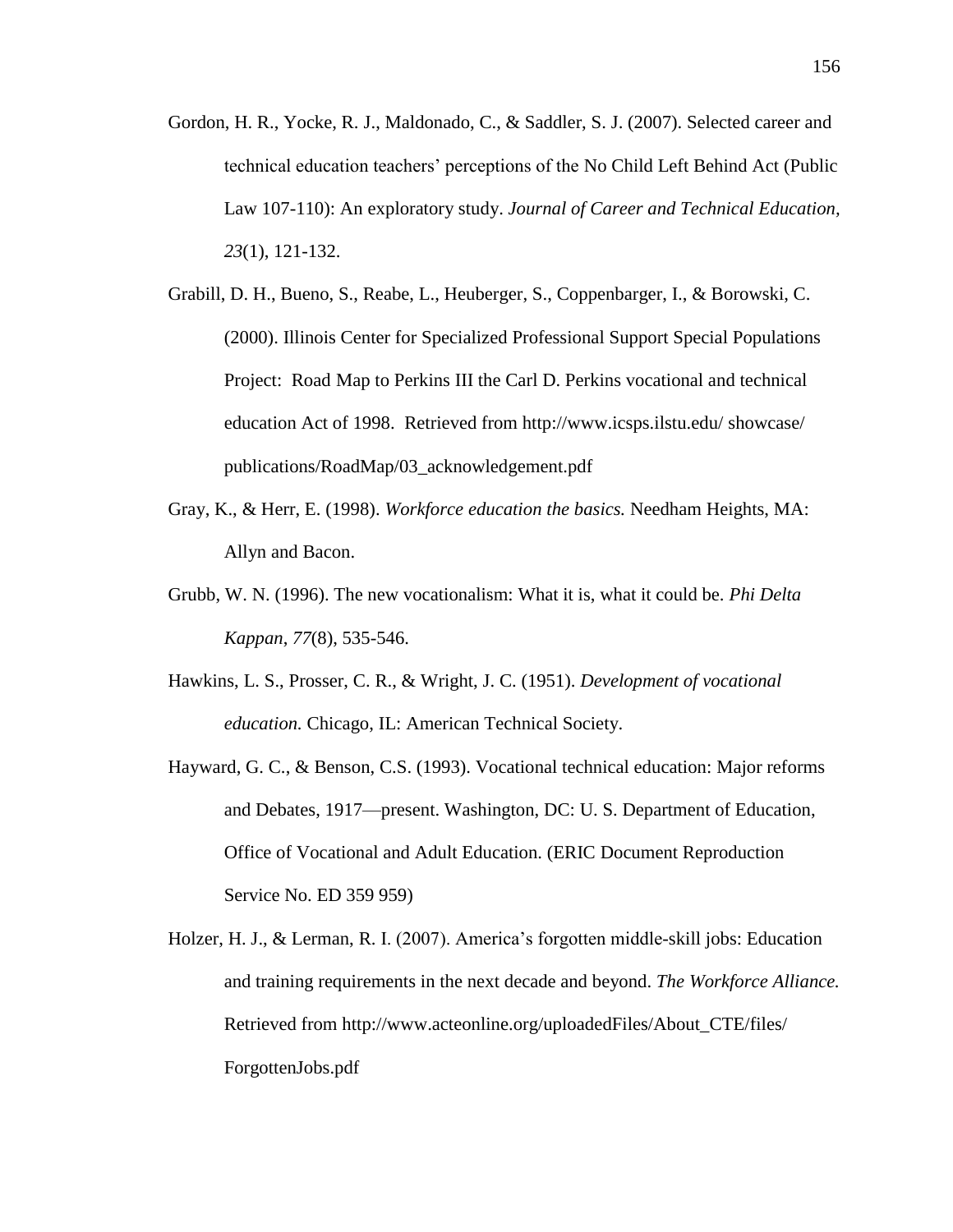- Hughes, K., Bailey, T., & Mechur, M. (2001). *School-to-Work: Making a difference in education*. New York, NY: New York Institute on Education and the Economy.
- Jorgensen, M.A., & Hoffmann J. (2003). *History of the No Child Left Behind Act of 2001 (NCLB).* San Antonio, TX: Pearson Inc.
- Kansas State Department of Education. (2008). Career and technical education. Retrieved from http://www.ksde.org/Default.aspx?tabid=249
- Kantor, H. (1994). Managing the transition from school to work: The false promise of youth apprenticeship. *Teachers College Record, 95*(4)*,* 442-461.
- Kantor, H., & Tyack, D. (1982). *Work, youth, and schooling: Historical perspectives on vocationalism in American education*. Stanford, CA: Stanford University Press.
- Kaufman, P., Bradby, D., & Teitelbaum, P. (2000). High schools that work and whole school reform: Raising academic achievement of vocational completers through the reform of school practice. National Center for Research in Vocational Education, University of California at Berkeley.
- Kemple, J. J., & Snipes, J.C. (2000). *Career academy impacts for students at high risk of dropping out*. New York, NY: Manpower Demonstration Research Corporation.
- Kozma, R. B. (2005). Education policy statement No Child Left Behind. Retrieved from http://pdamerica.org/policy/edu/docs/NCLB.pdf
- Kymes, N. (2004). The No Child Left Behind Act: A look at provisions, philosophies, and compromises. *Journal of Industrial Teacher Education, 41*(2) 1-4*.* Retrieved from Virginia Tech Digital Library and Archives.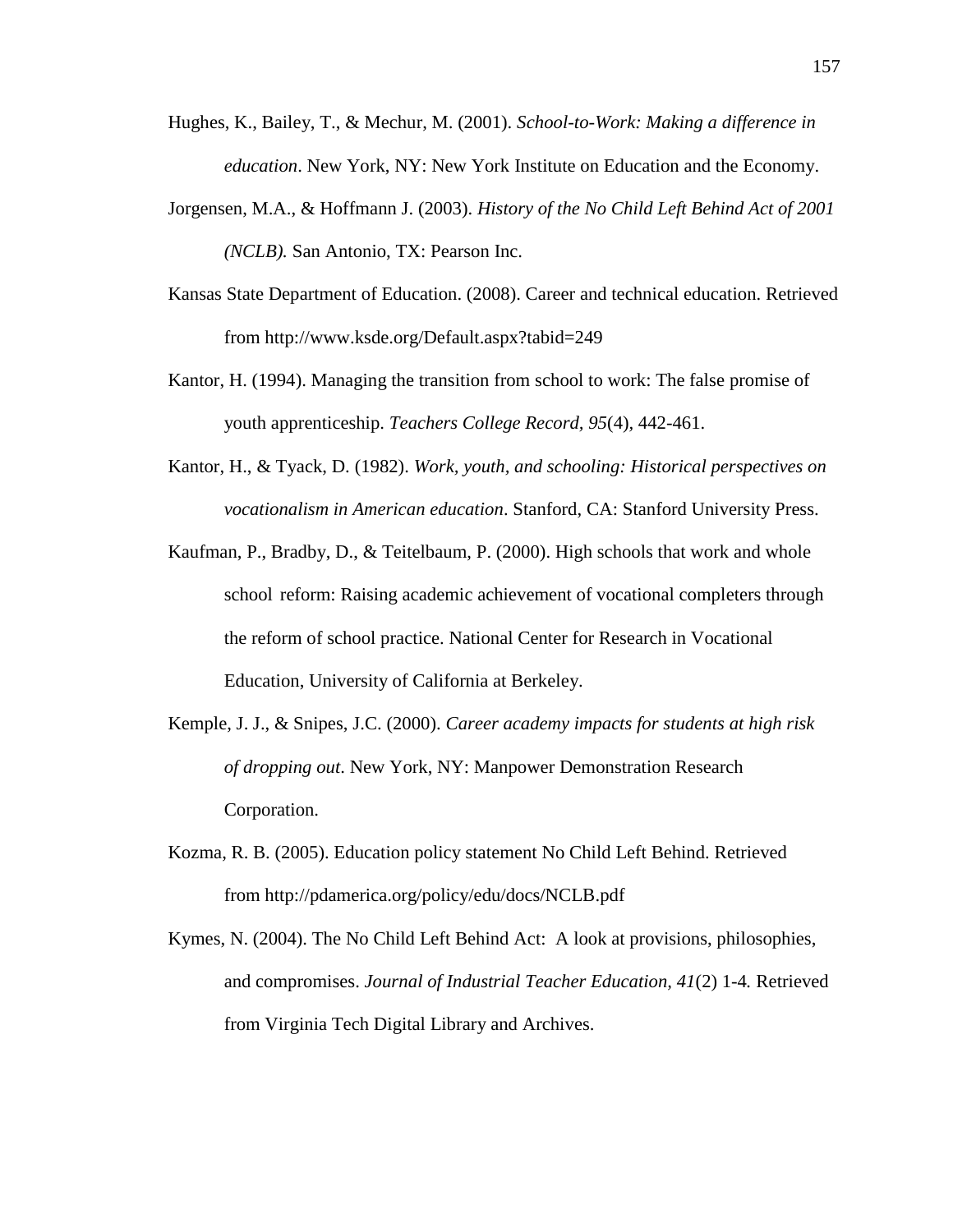- Leary, M. (2000). *Turning students into employees: The school to work pay-off*. Waco, TX: CORD.
- Levesque, K., Laird, J., Hensley, E., Choy, S. P., Cataldi, E.F., & Hudson, L. (2008). Career and technical education in the United States: 1990 to 2005 (NCES 2008- 035). National Center for Education Statistics, Institute of Education Sciences, U.S. Department of Education. Washington, DC.
- Levesque, K., Wun, J., Green, C., & MPR Associates, Inc. (2010). Science achievement and occupational career/technical education course taking in high school (NCES 2010-021). National Center for Education Statistics, Institute of Education Sciences, U.S. Department of Education. Washington, DC.
- Lewis, A. (2004). Career tech and NCLB. *Tech Directions, 63*(10), 6. Retrieved from http://www.techdirections.com/
- Lynch, R. L. (2000). *New directions for high school career and technical education in the 21st century* (Information Series No. 384). Columbus, OH: The Ohio State University, ERIC Clearinghouse on Adult, Career, and Vocational Education
- Manley, R. A. (2010). The intended and unintended consequences of the 1990 Carl D. Perkins vocational and applied technology act within-state funding formula change: A modified policy delphi study. Retrieved from http://scholar.lib.vt.edu/ theses/available/etd-04092010-161241/unrestricted/ Manley\_RA\_D\_2010.pdf
- Mantel, B. (2005). No Child Left Behind: Is the law improving student performance? *The CQ Researcher, 15*(20), 469-492.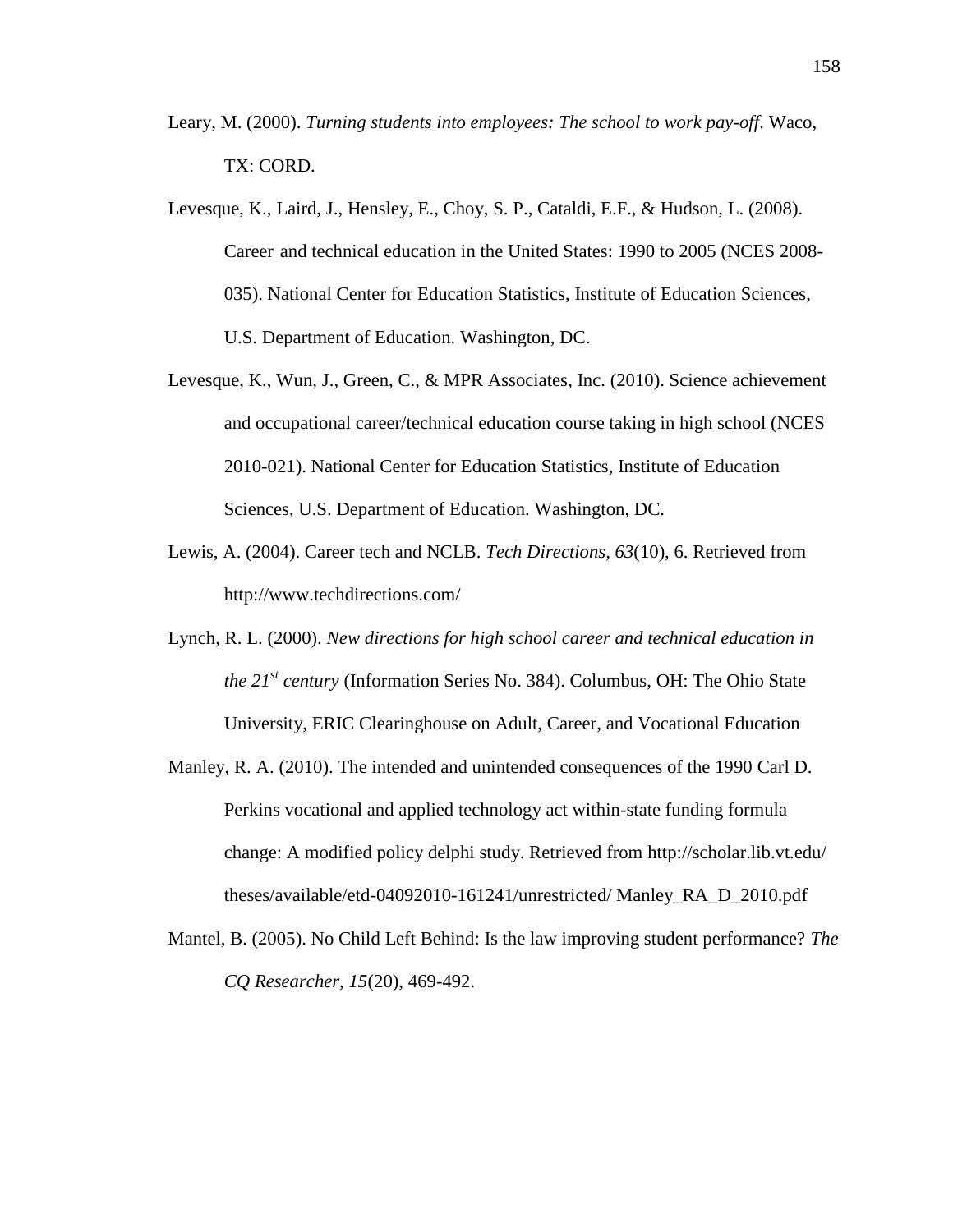- Martin, M. J., Fritzsche, J. A., & Ball, A. L. (2006). A Delphi study of teachers' and professionals' perceptions regarding the impact of the No Child Left Behind legislation on secondary agriculture education programs. *Journal of Agriculture Education, 47*(1)*,* 100-109.
- Milgram, D., & Watkins, K. (1994). Ensuring quality school-to-work opportunities for young women. Retrieved from http://eric.ed.gov/ERICDocs/data/ericdocs2 /content\_storage\_01/0000000b/80/25/99/32.pdf
- Mississippi Department of Education. (2007). Office of Vocational and Technical Education block grant budget summary. Retrieved from http://www.mde.k12. ms.us/vocational/OVTE/
- Mississippi Department of Education. (2010). Office of Vocational and Technical Education: Tech Prep. Retrieved from http://www.mde.k12.ms.us/ vocational/techprep/
- Mississippi Department of Education. (2011). Office of Student Assessment subject area test program. Retrieved from http://www.mde.k12.ms.us/ACAD/osa/satp.html
- Missouri Department of Elementary and Secondary Education, (2006). Questions & answers about No Child Left Behind. Retrieved from http://dese.mo.gov/divim prove/nclb/QandA.html
- National Association of Parents with Children in Special Education. (2007). Special Education and the law for parents: Perkins Vocational Education Act. Retrieved from http://www.napcse.org/specialeducationlaw/perkinsvocational.php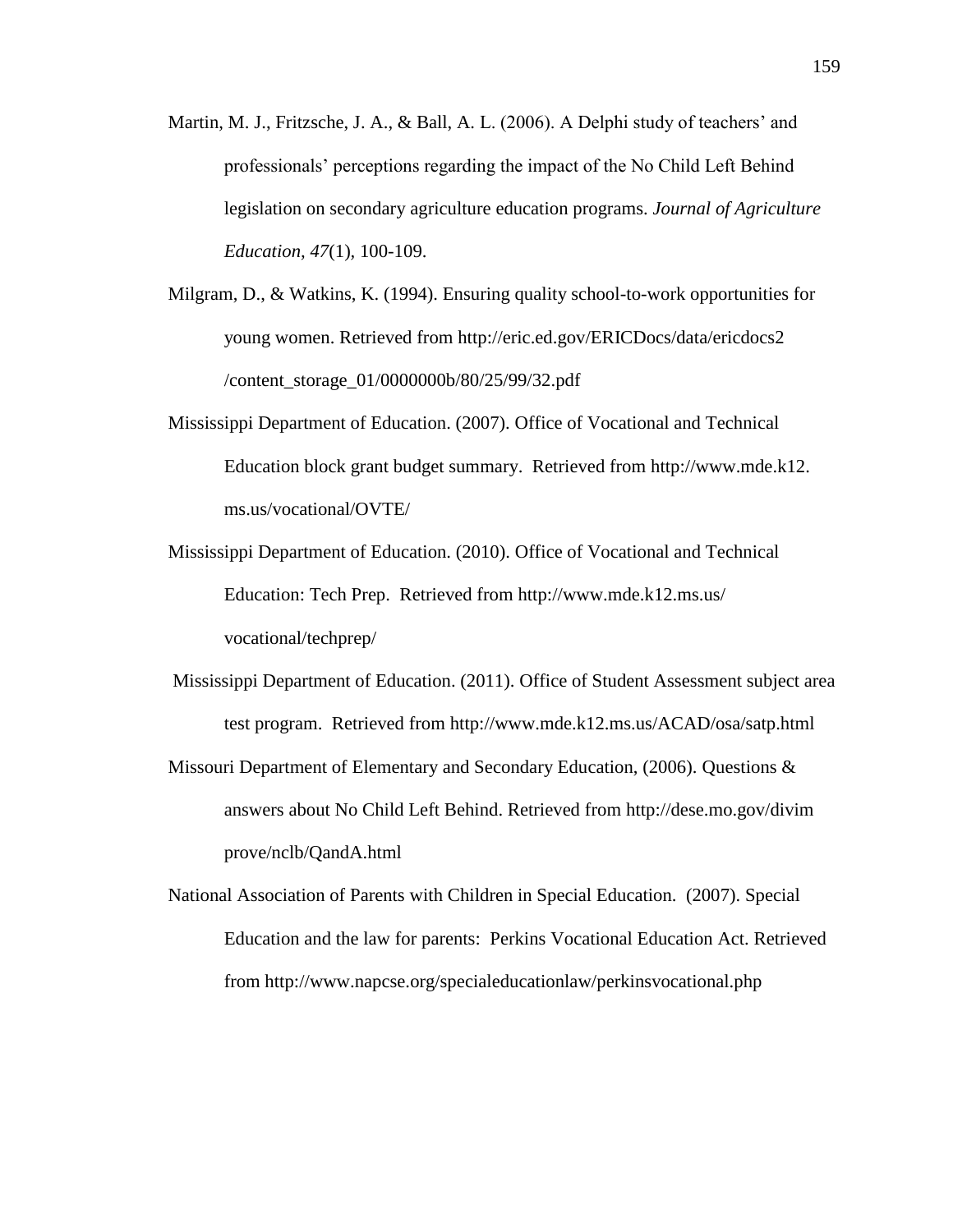- National Association of State Directors of Career Technical Education Consortium. (2005). Bush budget dismantles Career and Technical Education. Retrieved from http://careertech.org/press\_releases/show/2
- National Governor's Association Center for Best Practices. (2007, June). Retooling Career Technical Education (Issue Brief).Washington, DC. Retrieved from http://www.nga.org/Files/pdf/0706TECHED.PDF
- North Carolina State Board of Education. (2010). No Child Left Behind: Words and terms to know. Retrieved from http://www.ncpublicschools.org/nclb/glossary#as
- Palmer, J. (2007). Measuring for marketing. *Techniques* (Online Edition)*.* Retrieved from http://www.acteonline.org/uploadedFiles/Publications\_and\_E-Media/files/filestechniques-2007/Measuring-for-Marketing.pdf
- Peng, S. S., Wright, D. A., & Hill, S. T. (1995). *Understanding racial-ethnic differences in secondary school science and mathematics achievement.* Washington, DC: National Center for Education Statistics.
- Pennsylvania State University. (2012). University undergraduate advising handbook. Retrieved from http://dus.psu.edu/handbook/carnegieunits.html
- Phelps, D. J. (2002). The No Child Left Behind Act of 2001: Opportunities for Career Technical Education. Retrieved from http://www.eric.ed.gov/PDFS/ED469212. pdf
- Prentice Hall Documents Library. (n.d.). Smith-Hughes Act 1917. Retrieved from http://cwx.prenhall.com/bookbind/pubbooks/dye4/medialib/docs/smith917.htm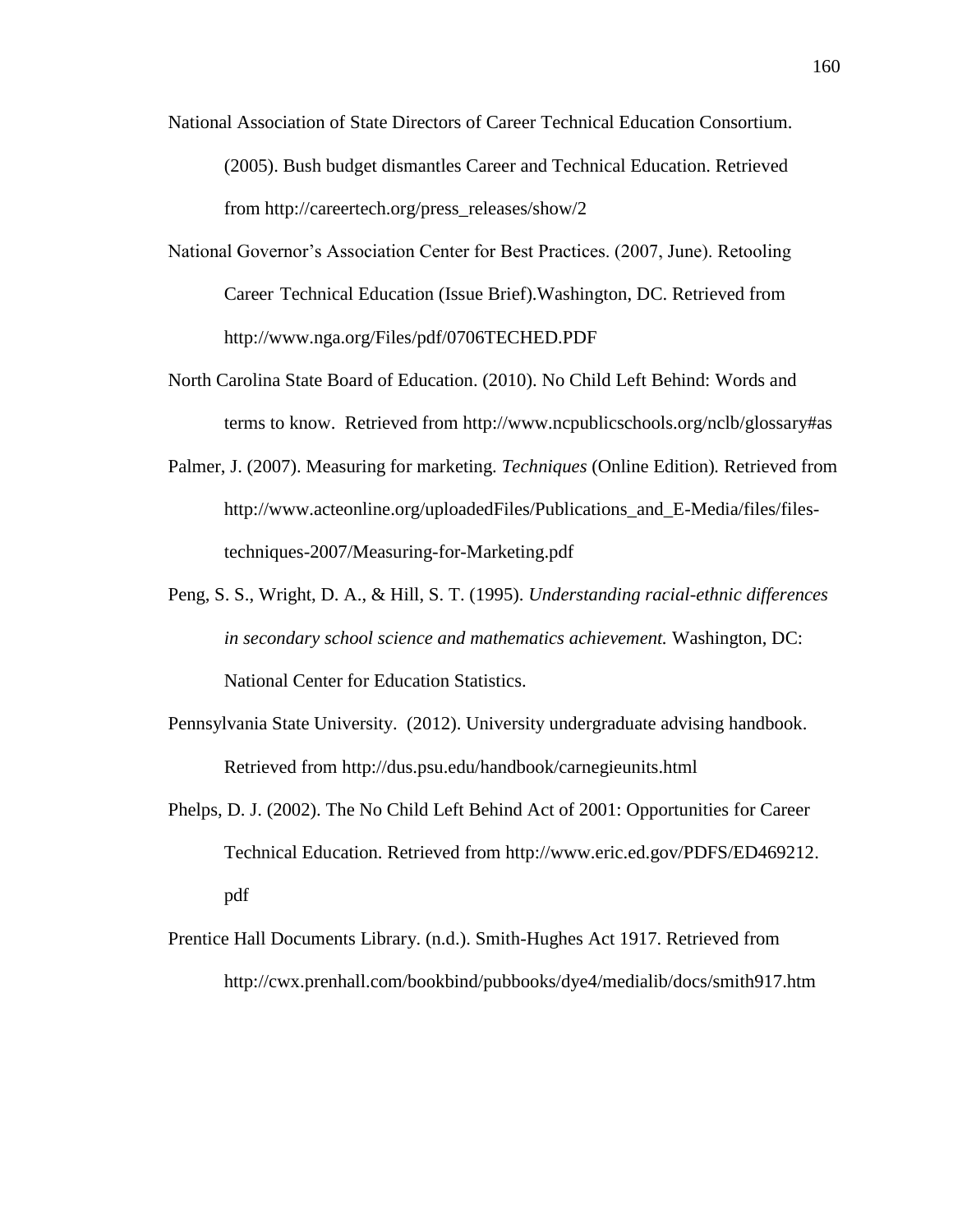- Reeves, C. (2003). Implementing the No Child Left Behind Act: Implications for rural schools and districts. Retrieved from http://www.ncrel.org/policy/pubs/ html/implicate/
- Roey, S., Caldwell, N., Rust, K., Blumstein, E., Krenzke, T., Legum, S., Kuhn, J., Waksberg, M., & Haynes, J. (2001). *The 1998 high school transcript study tabulations: Comparative data on credits earned and demographics for 1998, 1994, 1990, 1987, and 1982 high school graduates.* Washington, DC: National Center for Education Statistics.
- Rojewski, J. W. (2002). Preparing the workforce of tomorrow: A conceptual framework for career and technical education. *Journal of Vocational Education Research, 27*(1) 4-12. Retrieved from http://scholar.lib.vt.edu/ejournals/JVER/v27n1/ rojewski.html
- Rosenbaum, J. (1999). *Preconditions for effective school-work linkages in the United States: International perspectives on the school-to-work transition.* Cresskill, NJ: Hampton Press, Inc.
- Ruhland, S., & Bremer, C. (2003). Perceptions of traditionally and alternatively certified career and technical education teachers. *Journal of Vocational Education Research, 28*(3), 285-302.

Ryken, A. E., (2006). Goin' somewhere: How career technical education programs support and constrain urban youths' career decision-making. *Career and Technical Education Research, 31*(1). Retrieved from http://scholar. lib.vt.edu/ejournals/CTER/v31n1/pdf/ryken.pdf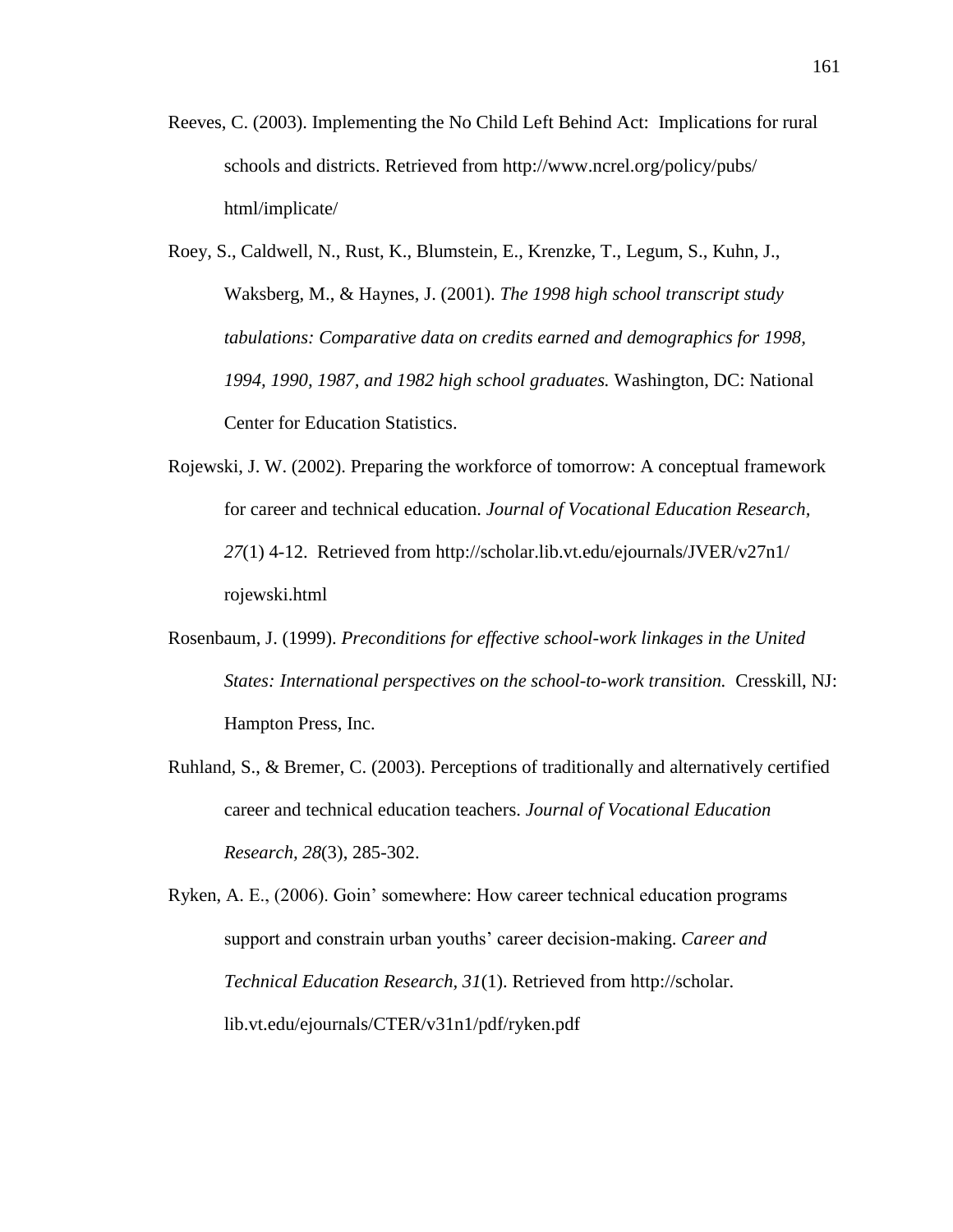- Schoeff, M. (2009). Companies report difficulty finding qualified employees. Retrieved from http://www.workforce.com/section/00/article/26/72/07.php
- Scholl, L., & Smyth, C. (2000). Exit survey of 1999 Wisconsin youth apprenticeship graduates. Retrieved from http://www.voced.edu.au/search/index.php?docnum =td%2Ftnc+81.271&searchtype=full&quantity=1&sort\_by=d\_publication\_ year\_tx&hitstart=1
- Sclafani, S. (2002). No Child Left Behind. *Issues in Science & Technology, 19*, 43-47.
- Scott, M., Ordover, E., Esters, L., Bowen, B., Reeve, E., & Annexstein, L. (2003). Clearinghouse on adult, career, and vocational education. Retrieved from http://www.calpro-online.org /ERIC/index.asp
- Shelby County Schools. (2010). *History of career/technical education.* Retrieved from http://www.shelbyed.k12.al.us/instruction/careertech/aboutct.htm
- Silverberg, M., Warner, E., Fong, M., & Goodwin, D. (2004). National Assessment of Vocational Education: Final Report to Congress. U.S. Department of Education. Washington, DC. Retrieved from http://www2.ed.gov/rschstat/eval/sectech/ nave/navefinal.pdf
- Simpson, R. L., LaCava, P. G., & Graner, P. S. (2004). The No Child Left Behind Act: Challenges and implications for educators. *Intervention in School and Clinic, 40*(2), 67-75.
- Spring, J. (1998). *Education and the rise of the global economy*. Mahwah, NJ: Lawrence Erlbaum Associates.
- Spring, J. (2004). *American Education.* (11<sup>th</sup> ed). Boston, MA: McGraw-Hill.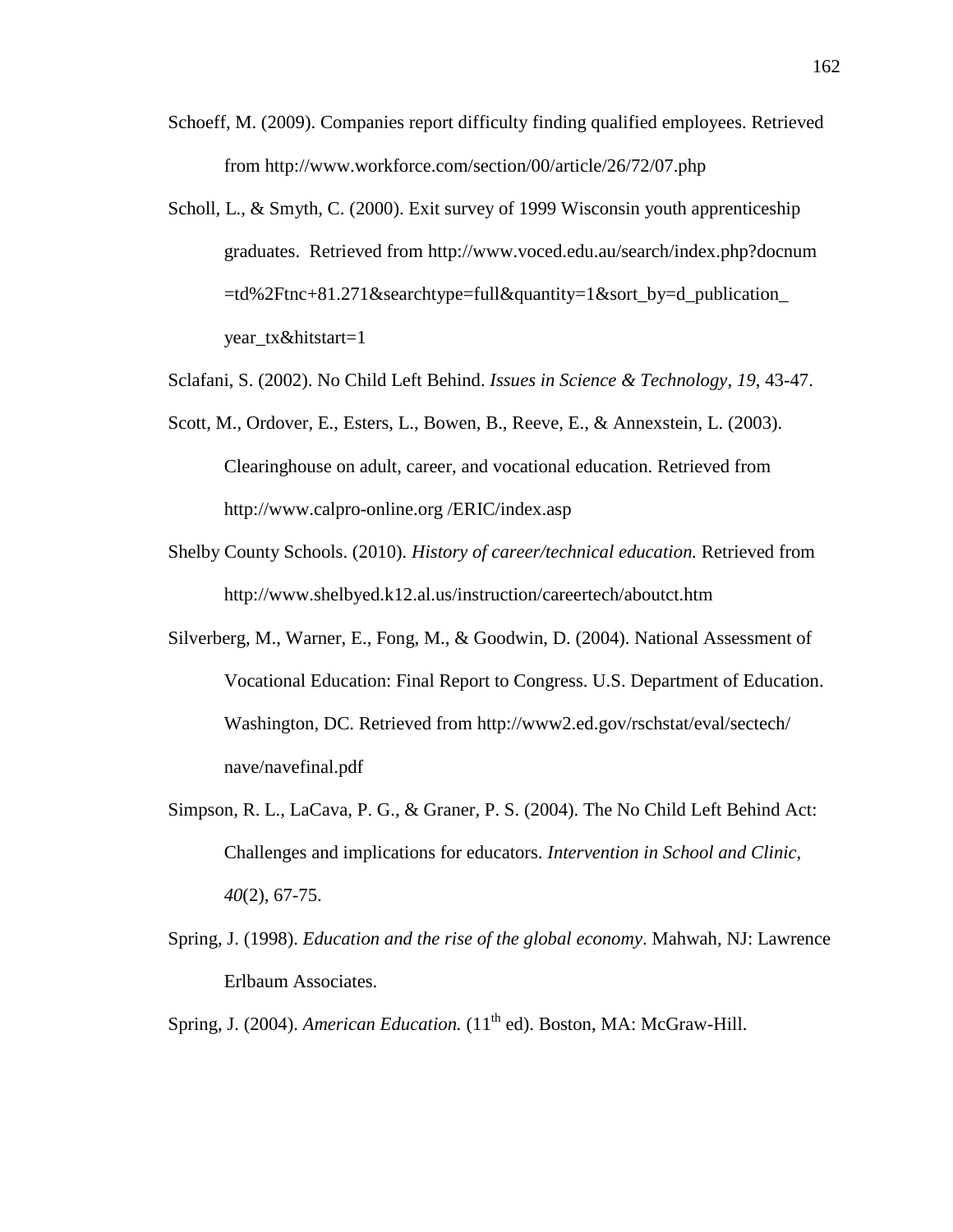Stone III, J. R., & Aliaga, O. A., (2005). Career & technical education and school-towork at the end of the 20<sup>th</sup> century: Participation and outcomes. *Career and Technical Education Research 30*(2) 126-127. Retrieved from http://scholar.lib.vt.edu/ejournals/CTER/v30n2/pdf/stone.pdf

- Support for Families of Children with Disabilities. (2007). The No Child Left Behind Act (NCLB) of 2001. Retrieved from http://www.supportforfamilies.org/nclb.html
- Tanner, D., & Tanner, L. (1980). *Curriculum development: Theory into practice*. New York, NY: Macmillan.
- Threeton, M. D. (2007). The Carl D. Perkins Career and Technical education (CTE) act of 2006 and the roles and responsibilities of CTE teacher and faculty members. Retrieved from http://scholar.lib.vt.edu/ejournals/JITE/v44n1/pdf/threeton.pdf
- Trahan, C. (2002). Implications of the no child left behind act of 2001 on teacher education. Retrieved from http://www.ericdigests.org/2004-1/2001.htm
- US Legal. (2011). Definitions. Retrieved from http://definitions.uslegal.com/c/careeracademy/
- U.S. Congress. (1917). The National Vocational Education (Smith-Hughes) Act (Section 8 and 12). (Public Law 347, Sixty-fourth Congress – S. 703). Washington, DC: U.S. Printing Office.
- U.S. Congress. (2006). Carl D. Perkins Career and Technical Education Act of 2006 (Public Law 109-270, One hundred and ninth Congress). Washington, DC: U.S. Printing Office.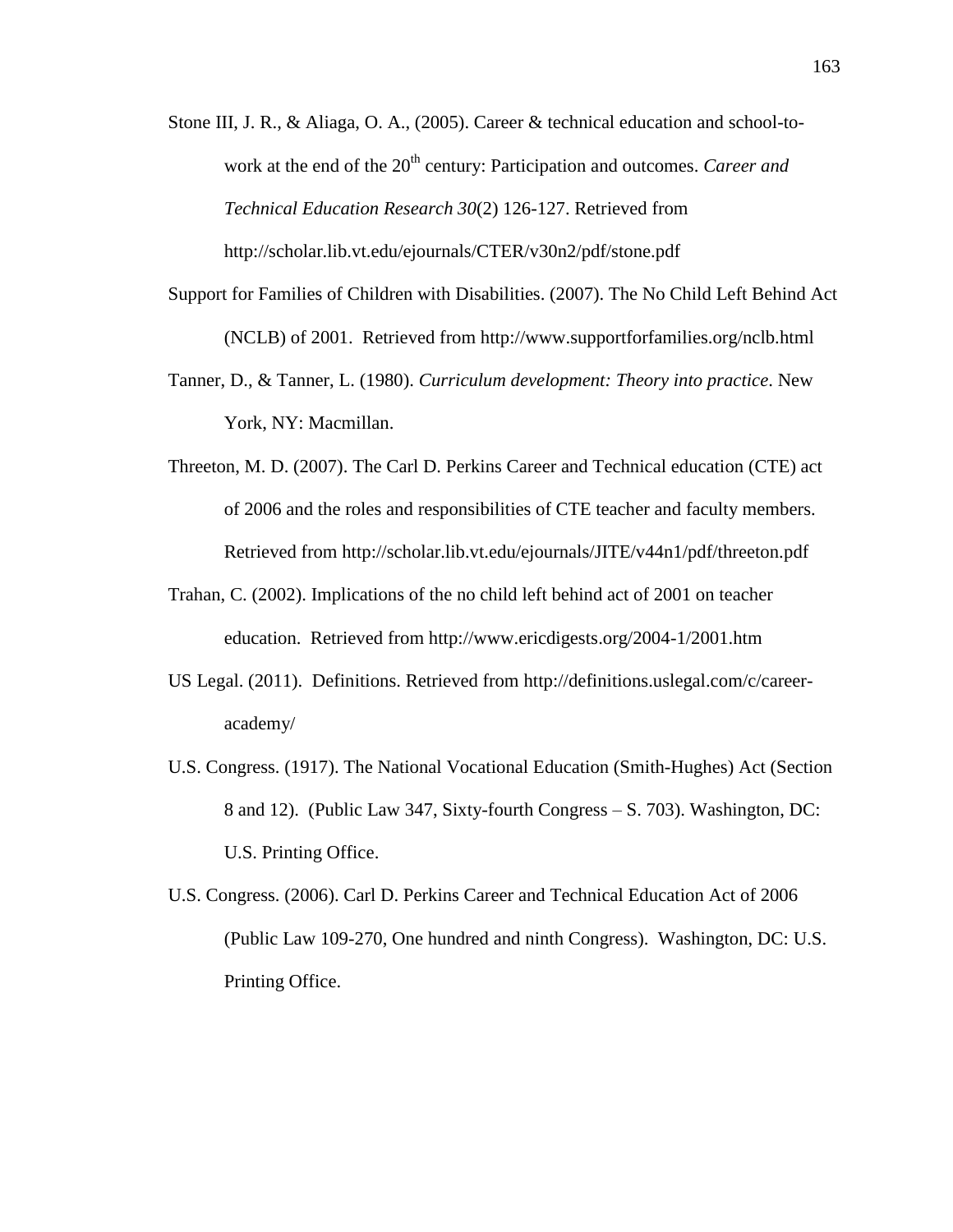- U.S. Department of Education. (2002). Elementary  $\&$  secondary education, key policy letters signed by the education secretary or deputy secretary. Retrieved from http://www2.ed.gov/policy/elsec/guid/secletter/020724.html?exp=2
- U.S. Department of Education. (2003). *No Child Left Behind: A parents guide*. Retrieved from http://www2.ed.gov/parents/academic/involve/nclbguide/parentsguide.pdf
- U.S. Department of Education. (2009). U.S. Department of Education report to Congress. Retrieved from http://www2.ed.gov/nclb/freedom/local/flexibility /waiverletters/209waiverreport.pdf
- U.S. Department of Education (2010). A blueprint for reform the reauthorization of the elementary and secondary education act. Retrieved from http://www2.ed.gov /policy/elsec/leg/blueprint/blueprint.pdf
- U.S. Department of Education. (2011). National Center for Educational Statistics: Career/Technical Education (CTE) Statistics. Retrieved from http://nces.ed.gov/ surveys/ctes/tables/glossary\_secondary.asp
- U.S. Department of Education, Office of Vocational and Adult Education. (2002). The Carl D. Perkins Vocational and Technical Education Act: Public Law 105-332. Retrieved from http://www2.ed.gov/offices/OVAE/CTE/perkins.html
- U.S. Department of Education, Office of Vocational and Adult Education. (2005). Perkins III accountability primer. Retrieved July 25, 2010 from http://cte.ed.gov/docs/DQI/Primer%206-30-05.pdf
- U.S. Department of Education. (1983). *A nation at risk: the imperative for educational reform.* Washington, DC: U.S. Government Printing Office